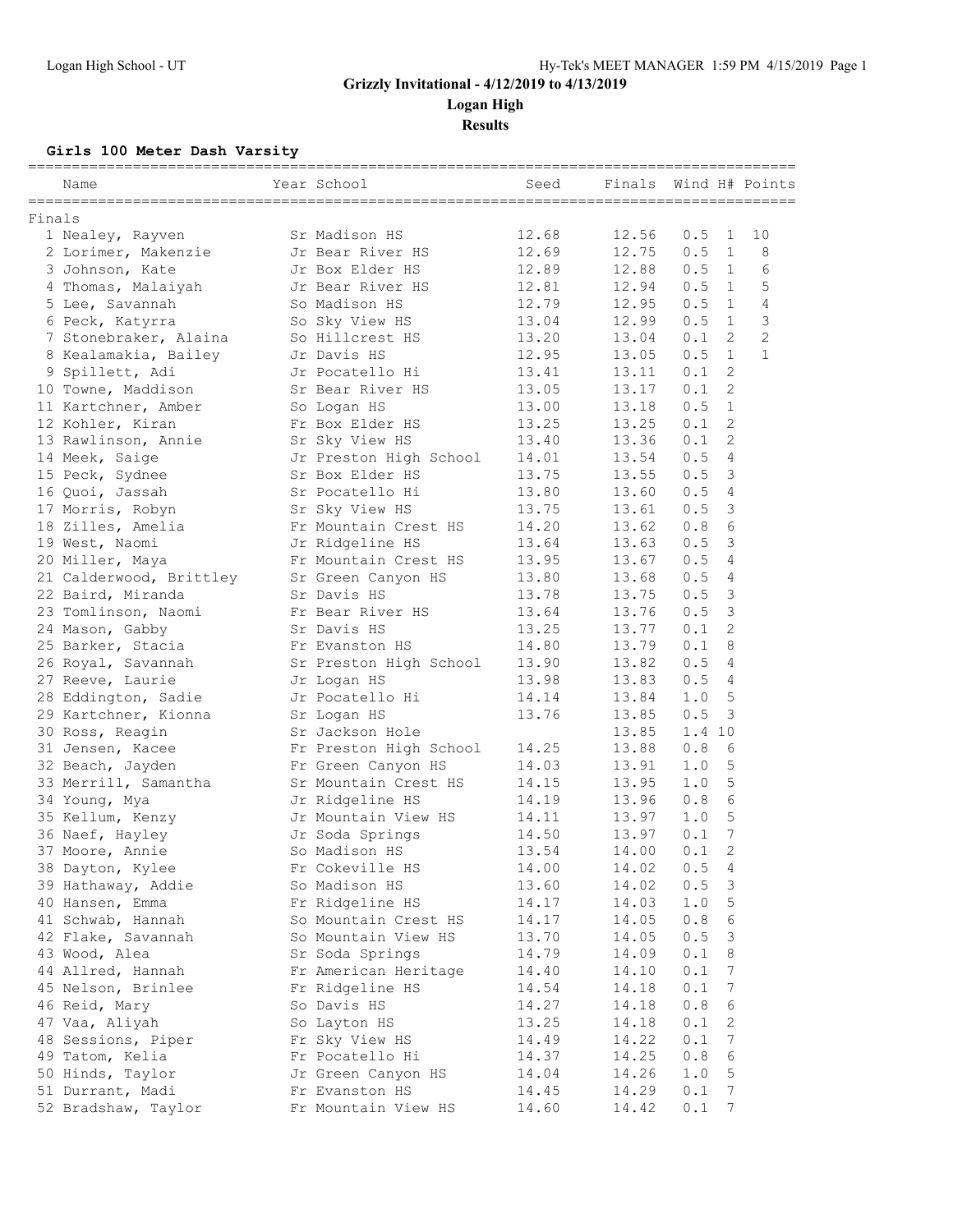**Logan High**

**Results**

#### **....Girls 100 Meter Dash Varsity**

| 53 Carpenter, Sydney  | Fr Soda Springs        | 14.83 | 14.44 | 0.1<br>$_{\rm 8}$ |
|-----------------------|------------------------|-------|-------|-------------------|
| 54 Gibbs, Emma        | Fr American Heritage   |       | 14.44 | 0.111             |
| 55 Holt, Taryn        | So Evanston HS         |       | 14.45 | 1.4 10            |
| 56 Grammon, Brooke    | Jr Hillcrest HS        |       | 14.59 | 1.4 10            |
| 57 Smock, Brooklyn    | Jr Layton HS           | 15.18 | 14.72 | 0.1 8             |
| 58 Lee, Rachel        | So Preston High School | 14.79 | 14.72 | 0.1 8             |
| 59 Gallman, Auriela   | Fr Hillcrest HS        | 14.74 | 14.74 | 0.1 7             |
| 60 Richins, Kylee     | So Layton HS           | 14.40 | 14.80 | 0.1 7             |
| 61 Gregg, Anna        | Fr Jackson Hole        |       | 14.80 | 0.111             |
| 62 Mangis, Karly      | Fr Soda Springs        | 15.70 | 14.89 | 0.6<br>9          |
| 63 Unknown, Athlete   | Unattached             |       | 14.93 | 1.4 10            |
| 64 Rose, Taylor       | So Logan HS            | 14.21 | 14.94 | 0.8<br>6          |
| 65 Walker, Grace      | Jr Jackson Hole        |       | 14.99 | 0.111             |
| 66 Stuert, Kat        | Fr Mountain View HS    |       | 15.17 | 1.0 5             |
| 67 Fillmore, Whitney  | Fr American Heritage   | 15.48 | 15.22 | 0.69              |
| 68 Rickerd, Ellen     | Fr Saint Joseph        | 16.37 | 15.25 | 0.69              |
| 69 Sambrano, Xavia    | Jr Big Piney HS        | 15.48 | 15.69 | 0.69              |
| 70 Irvine, Jade       | Fr Evanston HS         |       | 15.74 | 1.4 10            |
| 71 Mowery, Kiera      | Fr Saint Joseph        |       | 15.94 | 0.111             |
| 72 Murakami, Julianne | Sr Saint Joseph        | 16.01 | 16.05 | - 9<br>0.6        |
| 73 Hutchinson, Eliot  | Jr Jackson Hole        |       | 16.05 | 1.4 10            |
| 74 Keiter, Sierra     | Fr Big Piney HS        | 15.28 | 16.12 | 0.1 8             |
| 75 Nielson, Jacelynn  | Jr Layton HS           | 13.78 | 16.14 | 0.54              |
| 76 Kirkwood, Annalee  | So Big Piney HS        | 15.97 | 16.23 | 0.69              |
| 77 Collins, Talee     | Grace                  |       | 16.58 | 0.111             |
| 78 Wilson, Haley      | So Big Piney HS        | 16.48 | 16.70 | 0.6<br>- 9        |
| -- Hubbard, Laurelin  | Grace                  |       | ΝT    | 0.111             |
| -- Franke, Shari      | So American Heritage   | 15.85 | ΝT    | 0.6<br>- 9        |
| -- Schrader, Maelynn  | Jr layton chris        |       | NΤ    | 0.111             |
| -- Matthews, Hayley   | So layton chris        | 14.04 | ΝT    | 1.0<br>$-5$       |
| -- Migabo, Lesly      | Fr layton chris        | 17.53 | ΝT    | 1.4 10            |
| -- Sanders, Danielle  | Sr Box Elder HS        | 14.98 | NΤ    | 0.1 8             |
| -- Artist, Annjolie   | Sr Green Canyon HS     |       | ΝT    | 0.111             |
| -- Schmeling, Cate    | Fr Saint Joseph        | 14.83 | NΤ    | 0.1<br>8          |
| -- Demeska, Salama    | Fr layton chris        | 16.68 | NΤ    | 1.4 10            |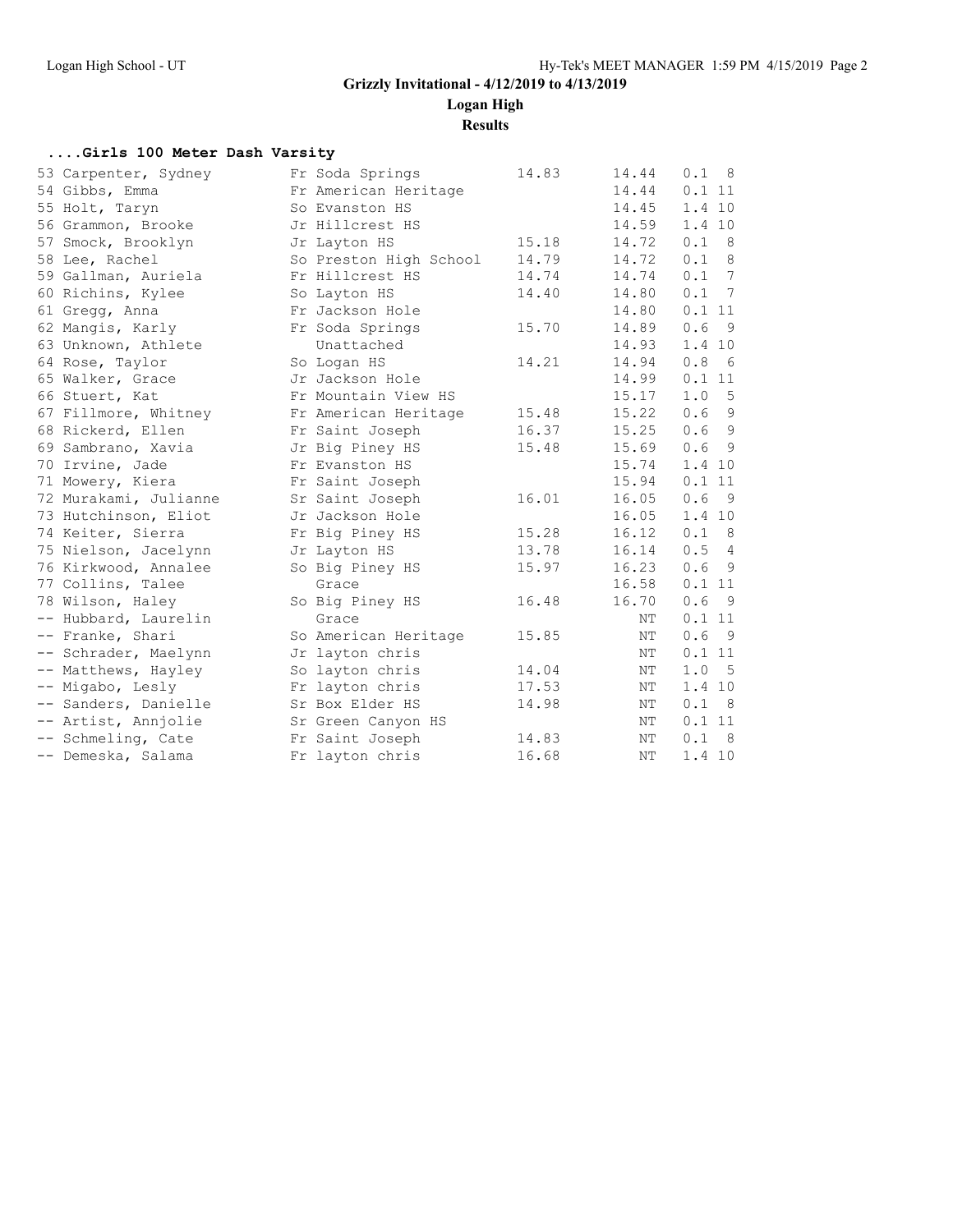**Logan High**

**Results**

### **Girls 200 Meter Dash Varsity**

| Name                  | Year School            | Seed  | Finals |          |                | Wind H# Points |
|-----------------------|------------------------|-------|--------|----------|----------------|----------------|
| 1 Lorimer, Makenzie   | Jr Bear River HS       | 26.25 | 26.46  | $-1.9$   | $\mathbf{1}$   | 10             |
| 2 Stonebraker, Alaina | So Hillcrest HS        | 27.28 | 26.89  | $-1.9$   | $1\,$          | 8              |
| 3 Peck, Katyrra       | So Sky View HS         | 27.04 | 27.06  | $-1.9$   | 1              | 6              |
| 4 Wasden, Kayeli      | Sr Madison HS          | 26.74 | 27.16  | $-1.9$   | 1              | 5              |
| 5 Thomas, Malaiyah    | Jr Bear River HS       | 27.33 | 27.31  | $-1.9$   | $\mathbf{1}$   | $\overline{4}$ |
| 6 Johnson, Kate       | Jr Box Elder HS        | 27.06 | 27.41  | $-1.9$   | 1              | $\mathcal{S}$  |
| 7 Lee, Savannah       | So Madison HS          | 28.67 | 27.52  | $-1.4$   | $\overline{3}$ | $\overline{c}$ |
| 8 Kohler, Kiran       | Fr Box Elder HS        | 27.54 | 27.70  | $-0.8$   | 2              | $\mathbf{1}$   |
| 9 Zilles, Amelia      | Fr Mountain Crest HS   | 28.66 | 27.73  | $-1.4$   | 3              |                |
| 10 Rowlan, Annie      | Jr Morgan HS           | 28.75 | 27.99  | $-1.4$   | 3              |                |
| 11 Quoi, Jassah       | Sr Pocatello Hi        | 28.50 | 28.02  | $-0.8$   | 2              |                |
| 12 Burnett, Mikelle   | So Davis HS            | 29.07 | 28.04  | $-0.1$   | 4              |                |
| 13 Towne, Maddison    | Sr Bear River HS       | 28.21 | 28.09  | $-0.8$   | 2              |                |
| 14 Young, Mya         | Jr Ridgeline HS        | 29.03 | 28.21  | $-0.1$   | $\overline{4}$ |                |
| 15 Rawlinson, Annie   | Sr Sky View HS         | 28.02 | 28.23  | $-0.8$   | 2              |                |
| 16 Winder, Talia      | Fr Green Canyon HS     | 28.63 | 28.28  | $-0.8$   | 2              |                |
| 17 Peck, Sydnee       | Sr Box Elder HS        | 28.36 | 28.37  | $-0.8$   | 2              |                |
| 18 Nelson, Tia        | So Evanston HS         | 28.74 | 28.44  | $-1.4$   | 3              |                |
| 19 Toomer, Kallie     | Fr Cokeville HS        | 28.85 | 28.58  | 0.111    |                |                |
| 20 Towne, Rylee       | Fr Bear River HS       | 29.23 | 28.61  | $-0.4$   | 5              |                |
| 21 Smith, Tabitha     | Sr Mountain Crest HS   | 27.99 | 28.70  | $-0.8$   | 2              |                |
| 22 Stephens, Haily    | Jr Mountain View HS    | 28.68 | 28.75  | $-1.4$   | - 3            |                |
| 23 Taylor, Torrey     | So Big Piney HS        |       | 28.77  | 0.110    |                |                |
| 24 Kellum, Kenzy      | Jr Mountain View HS    | 29.34 | 28.79  | $-0.4$   | 5              |                |
| 25 Forsgren, Mataya   | So Ridgeline HS        | 28.90 | 28.82  | 0.111    |                |                |
| 26 Eddington, Sadie   | Jr Pocatello Hi        | 29.10 | 28.83  | $-0.1$   | 4              |                |
| 27 Reeve, Laurie      | Jr Logan HS            | 28.49 | 28.85  | 0.111    |                |                |
| 28 Kendrick, Meghan   | Sr Ridgeline HS        | 28.77 | 28.87  | 0.111    |                |                |
| 29 Campbell, Claire   | So Green Canyon HS     | 29.01 | 28.93  | $-0.1$ 4 |                |                |
| 30 Romney, Taylor     | Fr Preston High School | 28.67 | 29.01  | 0.111    |                |                |
| 31 Hurst, Morgan      | Sr Madison HS          | 29.00 | 29.02  | $-0.1$   | -4             |                |
| 32 Knoll, Kylee       | Jr Morgan HS           | 29.40 | 29.06  | $-0.4$   | 5              |                |
| 33 Jensen, Kacee      | Fr Preston High School | 29.39 | 29.13  | $-0.4$   | 5              |                |
| 34 Merrill, Samantha  | Sr Mountain Crest HS   | 29.63 | 29.17  | 0.1      | 6              |                |
|                       | So Box Elder HS        | 30.03 | 29.25  | 0.1      |                |                |
| 35 Brown, Hannah      | So Mountain Crest HS   |       | 29.27  | 0.112    | 6              |                |
| 36 Schwab, Hannah     |                        | 29.44 |        |          |                |                |
| 37 Thomas, Clara      | Fr Madison HS          | 29.04 | 29.27  | $-0.1$   | 4              |                |
| 38 Matthews, Hayley   | So layton chris        | 29.00 | 29.28  | 0.111    |                |                |
| 39 Acosta, Alda       | Jr Big Piney HS        | 29.57 | 29.35  | 0.1      | 6              |                |
| 40 Hansen, Emma       | Fr Ridgeline HS        | 29.50 | 29.40  | $-0.4$   | -5             |                |
| 41 Ritter, Carey      | Fr Jackson Hole        |       | 29.42  | 0.113    |                |                |
| 42 Laney, Gracie      | So Logan HS            | 29.07 | 29.52  | 0.111    |                |                |
| 43 Flake, Savannah    | So Mountain View HS    | 29.20 | 29.57  | $-0.1$   | 4              |                |
| 44 Naef, Hayley       | Jr Soda Springs        | 29.50 | 29.62  | $-0.4$   | - 5            |                |
| 45 Teichert, Leona    | Sr Cokeville HS        |       | 29.63  | 0.114    |                |                |
| 46 Rounkles, Katie    | Sr Davis HS            | 28.99 | 29.64  | $-1.4$ 3 |                |                |
| 47 Harris, Alexis     | Jr Preston High School | 28.90 | 29.65  | 0.111    |                |                |
| 48 Oliver, Katrina    | So Ridgeline HS        | 29.91 | x29.82 | 0.1      | - 6            |                |
| 49 Morris, Robyn      | Sr Sky View HS         | 29.20 | 29.95  | $-0.4$   | 5              |                |
| 50 Laumann, Emily     | Jr Bear River HS       | 30.12 | x30.03 | 0.1 12   |                |                |
| 51 Winward, Kelly     | Fr Bear River HS       | 31.25 | x30.06 | 0.113    |                |                |
| 52 Holl, Madeline     | Sr Saint Joseph        |       | 30.08  | $-0.7$ 9 |                |                |
| 53 Hymas, Harli       | Jr Preston High School | 29.50 | 30.13  | 0.1 12   |                |                |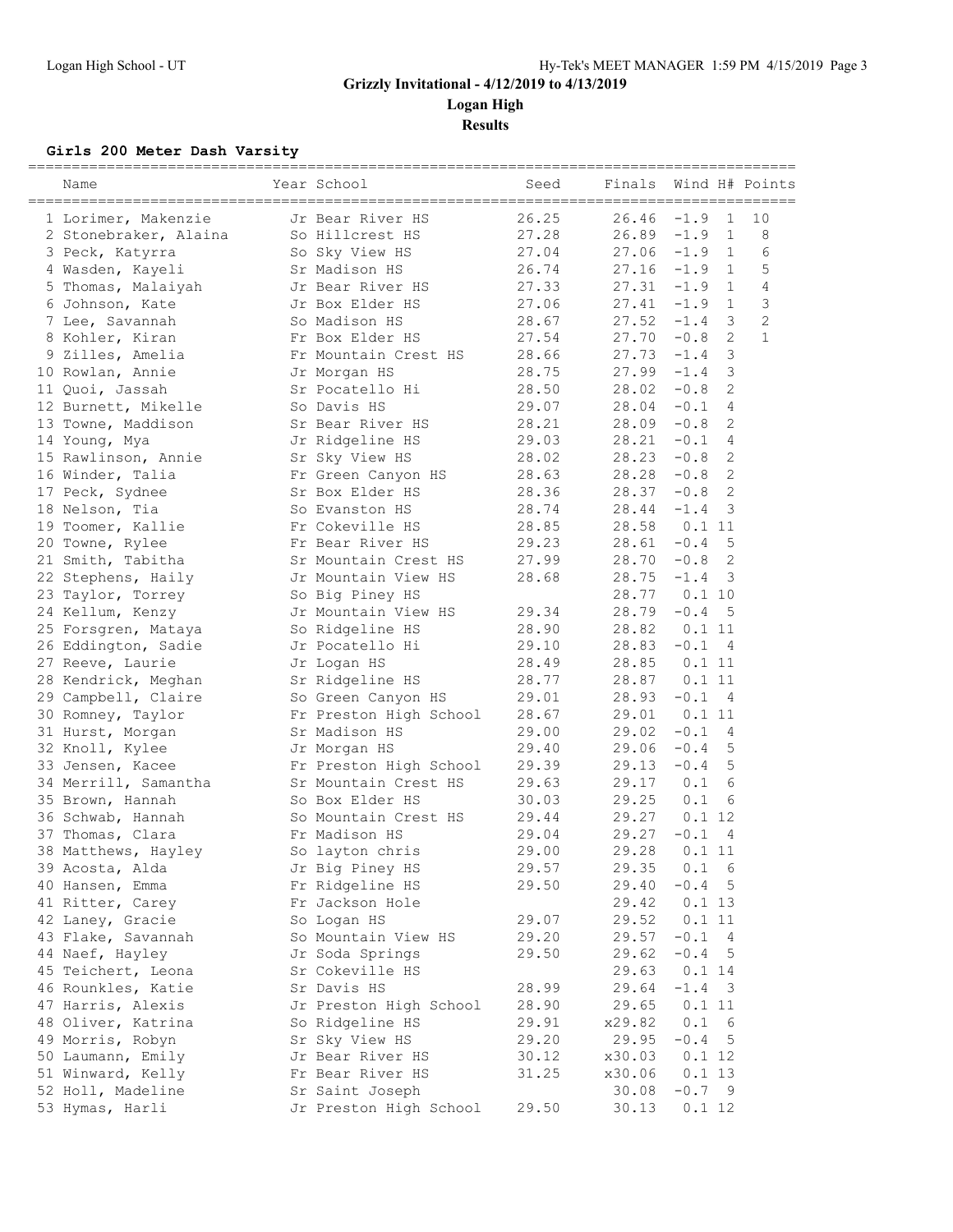**Logan High**

**Results**

#### **....Girls 200 Meter Dash Varsity**

| 54 Westergard, Logan     | Jr Bear River HS       | 30.54 | x30.14   | 0.1 12                   |                 |
|--------------------------|------------------------|-------|----------|--------------------------|-----------------|
| 55 Gomez, Rebeca         | Jr Bear River HS       | 29.99 | x30.26   | 0.1 12                   |                 |
| 56 Beach, Jayden         | Fr Green Canyon HS     | 30.04 | 30.27    | 0.1<br>6                 |                 |
| 57 Lott, Kaylee          | Sr Mountain Crest HS   |       | x30.31   | 0.1 14                   |                 |
| 58 Moldenhauer, Kaitlynn | So Soda Springs        | 30.92 | 30.42    | $-1.3$ 7                 |                 |
| 59 Gallman, Auriela      | Fr Hillcrest HS        | 30.52 | 30.49    | $-1.3$ 7                 |                 |
| 60 Winward, Ana          | Fr Ridgeline HS        | 29.45 | x30.50   | 0.1 12                   |                 |
| 61 Nelson, Brinlee       | Fr Ridgeline HS        | 30.12 | x30.51   | 0.1 6                    |                 |
| 62 Wappett, Izzy         | So Logan HS            | 31.31 | 31.05    | $-1.3$ 7                 |                 |
| 63 Davis, Anne           | Sr Saint Joseph        |       | 31.43    | 0.1 10                   |                 |
| 64 Gibbs, Emma           | Fr American Heritage   |       | 31.55    | $-0.7$ 9                 |                 |
| 65 Frandsen, Sarah       | Sr Ridgeline HS        | 31.58 | x31.67   | 0.113                    |                 |
| 66 Lowe-Anderson, Ashley | So Preston High School | 32.75 | x31.73   | $-0.7$<br>8              |                 |
| 67 Carter, Mallory       | Fr Preston High School | 32.17 | x31.81   | $-1.3$ 7                 |                 |
| 68 Stuert, Kat           | Fr Mountain View HS    | 31.90 | 31.92    | $-1.3$                   | $7\phantom{.0}$ |
| 69 Kimball, Marta        | So Soda Springs        | 32.60 | 31.97    | $-0.7$ 8                 |                 |
| 70 Neilson, Paige        | Jr Big Piney HS        | 32.41 | 32.05    | $-0.7$<br>8              |                 |
| 71 Zarate, Andrea        | Sr Jackson Hole        |       | 32.17    | 0.110                    |                 |
| 72 Sambrano, Xavia       | Jr Big Piney HS        | 32.41 | 32.20    | $-0.7$ 8                 |                 |
| 73 Rosenbaum, Jordyn     | Fr Hillcrest HS        |       | 32.34    | $-0.7$ 8                 |                 |
| 74 Franke, Shari         | So American Heritage   | 33.37 | 32.42    | $-0.7$ 8                 |                 |
| 75 Love, Maya            | Fr Pocatello Hi        | 31.00 | 32.47    | $-1.3$ 7                 |                 |
| 76 Fishman, Mia          | Fr Jackson Hole        |       | 32.51    | 0.114                    |                 |
| 77 Chamberland, Bailey   | Fr Jackson Hole        |       | 32.63    | 0.1 14                   |                 |
| 78 Mayo, Sarah           | Fr Jackson Hole        |       | x33.24   | 0.114                    |                 |
| 79 Ross, Reagin          | Sr Jackson Hole        |       | x33.33   | 0.1 10                   |                 |
| 80 Jacobson, Ali         | Fr Soda Springs        | 32.50 | 33.79    | $-0.7$ 8                 |                 |
| 81 Murakami, Julianne    | Sr Saint Joseph        |       | 34.39    | $-0.7$<br>- 9            |                 |
| 82 Barlow, Sage          | Fr Jackson Hole        |       | x34.44   | 0.110                    |                 |
| 83 Berry, Josie          | Fr Jackson Hole        |       | x34.48   | $-0.7$ 9                 |                 |
| 84 Crutcher, Jade        | So Pocatello Hi        | 35.00 | 34.70    | $-0.78$                  |                 |
| -- Sessions, Piper       | Fr Sky View HS         | 30.24 | ΝT       | 0.1 6                    |                 |
| -- Bailey, Erin          | Fr Layton HS           | 27.17 | ΝT       | $-1.9$ 1                 |                 |
| -- Barlow, Sydney        | So Layton HS           | 29.22 | ΝT       | $-0.4$ 5                 |                 |
| -- Allred, Hannah        | Fr American Heritage   | 28.78 | ΝT       | $-1.4$ 3                 |                 |
| -- Durrant, Madi         | Fr Evanston HS         |       | ΝT       | $-0.7$ 9                 |                 |
| -- Crane, McKenna        | So Green Canyon HS     | 29.03 | ΝT       | $-0.1$                   | $\overline{4}$  |
| -- Callado, Maria        | So layton chris        | 32.00 | ΝT       | 0.113                    |                 |
| -- Demeska, Salama       | Fr layton chris        | 33.15 | ΝT       | 0.113                    |                 |
| -- Baird, Miranda        | Sr Davis HS            |       | ΝT       | 0.1 12                   |                 |
| -- Oladapo, Joanna       | Sr layton chris        | 30.00 | NΤ       | 0.112                    |                 |
| -- Held, Collette        | Sr Logan HS            | 30.88 | ΝT       | 0.113                    |                 |
| -- Oxborrow, Andee       | Jr Preston High School | 32.15 | NΤ       | $-1.3$<br>$\overline{7}$ |                 |
| -- Richins, Kaitlyn      | So Layton HS           | 25.94 | ΝT       | $-1.9$                   | $\mathbf{1}$    |
| -- Mousley, Sage         | Fr layton chris        |       | NΤ       | 0.1 10                   |                 |
| -- Schrader, Maelynn     | Jr layton chris        |       | NΤ       | $-0.7$                   | 9               |
| -- Schmeling, Cate       | Fr Saint Joseph        |       |          | $-0.7$                   | 9               |
| -- Helgesen, Hadlee      | So Davis HS            | 30.25 | ΝT<br>ΝT | $-1.3$                   | $7\phantom{.0}$ |
| -- Fillmore, Whitney     |                        |       | NΤ       | $-0.7$                   | 9               |
| -- Larsen, Madi          | Fr American Heritage   |       |          | $-1.4$                   |                 |
|                          | Jr Morgan HS           | 28.66 | ΝT       |                          | 3               |
| -- Jefferson, Cymetrius  | Jr Layton HS           | 28.11 | ΝT       | $-0.8$                   | $\mathbf{2}$    |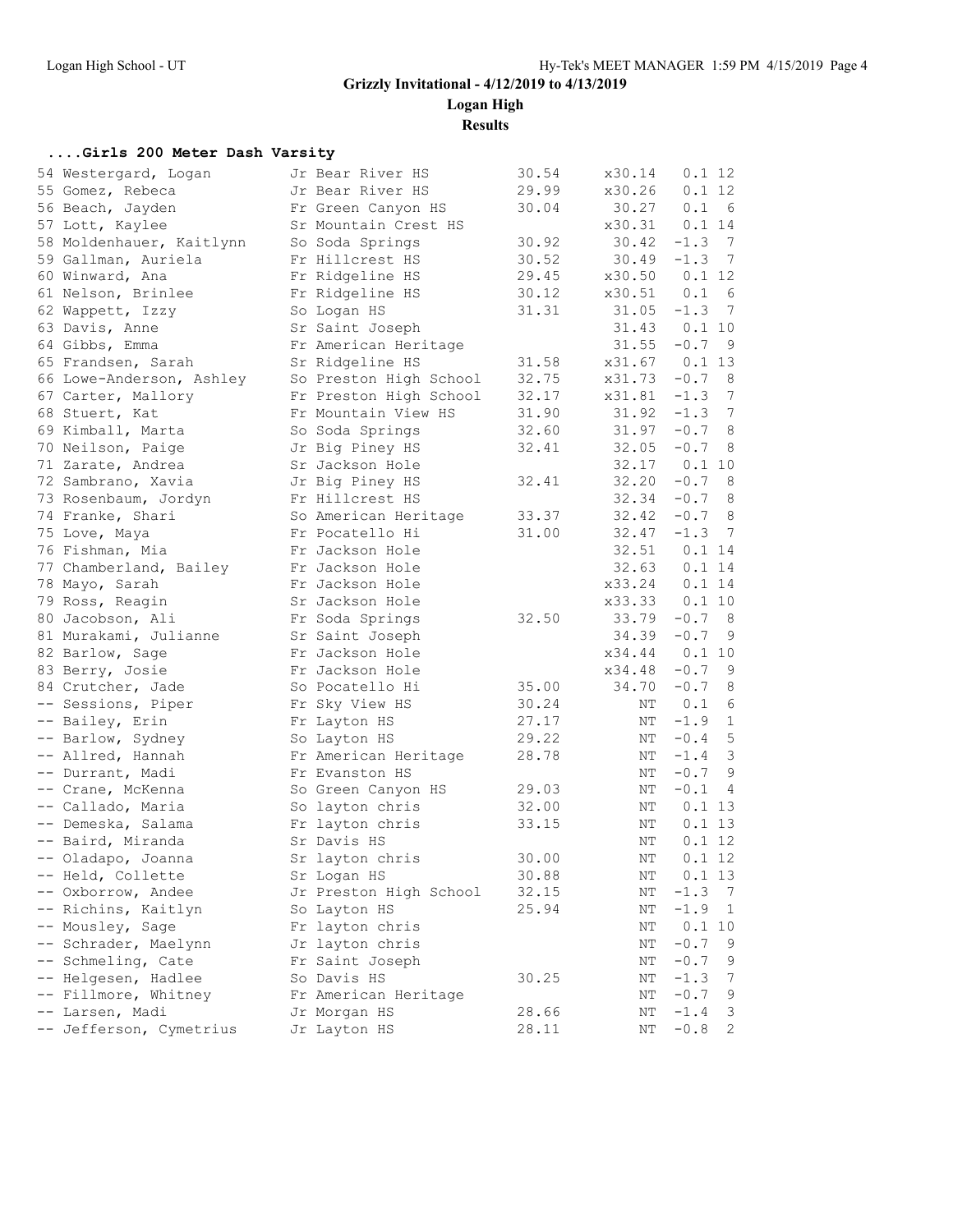**Logan High**

**Results**

#### **Girls 400 Meter Dash Varsity**

| Name                    | Year School                    | Seed    | Finals   |                | H# Points      |
|-------------------------|--------------------------------|---------|----------|----------------|----------------|
| 1 Spillett, Adi         | Jr Pocatello Hi                | 1:00.27 | 1:00.10  | $\mathbf 1$    | 10             |
| 2 Roberts, Ashley       | Jr Bear River HS               | 1:02.06 | 1:01.04  | $\mathbf{1}$   | 8              |
| 3 Wasden, Kayeli        | Sr Madison HS                  | 1:03.09 | 1:02.20  | $\mathbf{1}$   | 6              |
| 4 Nelson, Tia           | So Evanston HS                 | 1:04.01 | 1:02.39  | 2              | 5              |
| 5 White, Kate           | Sr Soda Springs                | 1:03.50 | 1:02.77  | $\overline{c}$ | 4              |
| 6 Duffin, Lydia         | Fr Sky View HS                 | 1:04.20 | 1:03.04  | $\mathbf{2}$   | 3              |
| 7 Horsley, Alexa        | Jr Soda Springs                | 1:03.80 | 1:03.07  | $\overline{2}$ | $\overline{c}$ |
| 8 Romney, Taylor        | Fr Preston High School         | 1:05.06 | 1:03.48  | 3              | $\mathbf{1}$   |
| 9 Tomlinson, Naomi      | Fr Bear River HS               | 1:04.06 | 1:03.66  | $\overline{c}$ |                |
| 10 Dushku, Eliza        | Jr Ridgeline HS                | 1:03.32 | 1:03.68  | $\mathbf{2}$   |                |
| 11 Patrick, Madison     | So Ridgeline HS                |         | 1:04.54  | 7              |                |
| 12 Toomer, Kallie       | Fr Cokeville HS                | 1:06.50 | 1:04.84  | 4              |                |
| 13 Baird, Miranda       | Sr Davis HS                    | 1:08.35 | 1:04.91  | 5              |                |
| 14 Julander, Carley     | Sr Box Elder HS                | 1:07.75 | 1:05.31  | 5              |                |
| 15 Kendrick, Meghan     | Sr Ridgeline HS                | 1:05.19 | 1:05.34  | 3              |                |
| 16 Knoll, Kylee         | Jr Morgan HS                   | 1:06.11 | 1:05.48  | $\overline{4}$ |                |
| 17 Naser, Annie         | Jr Mountain Crest HS           | 1:09.83 | 1:05.70  | 6              |                |
| 18 Forsgren, Mataya     | So Ridgeline HS                | 1:03.29 | 1:05.79  | $\mathbf{1}$   |                |
| 19 Hall, Samantha       | Jr Sky View HS                 |         | 1:05.80  | $\mathsf 9$    |                |
| 20 Towne, Maddison      | Sr Bear River HS               | 1:05.00 | 1:06.13  | $\mathfrak{Z}$ |                |
| 21 Rawlinson, Annie     | Sr Sky View HS                 | 1:04.05 | 1:06.23  | $\mathbf{2}$   |                |
| 22 Calderwood, Brittley | Sr Green Canyon HS             |         | 1:06.31  | 8              |                |
| 23 Yamauchi, Reagan     | Sr Soda Springs                | 1:05.50 | 1:06.38  | 3              |                |
| 24 Hymas, Harli         | Jr Preston High School         | 1:05.50 | 1:06.51  | 3              |                |
| 25 Kotter, Ellie        | Fr Ridgeline HS                | 1:08.56 | x1:06.80 | 5              |                |
| 26 Laney, Gracie        | So Logan HS                    | 1:05.90 | 1:07.02  | 4              |                |
| 27 Coppin, Ashley       | So Logan HS                    | 1:06.78 | 1:07.20  | 4              |                |
| 28 Jefferson, Cymetrius | Jr Layton HS                   | 1:03.10 | 1:07.29  | $\mathbf{1}$   |                |
| 29 Teichert, Leona      | Sr Cokeville HS                |         | 1:07.33  | 9              |                |
| 30 Ritter, Carey        | Fr Jackson Hole                |         | 1:07.52  | 9              |                |
| 31 Jensen, Kacee        | Fr Preston High School 1:07.50 |         | 1:07.90  | 5              |                |
| 32 Larsen, Kylie        | So Preston High School         | 1:08.70 | 1:08.21  | $\sqrt{6}$     |                |
| 33 Allred, Hannah       | Fr American Heritage           | 1:04.39 | 1:08.27  | $\mathsf 3$    |                |
| 34 Teichert, Tana       | So Cokeville HS                | 1:10.62 | 1:08.43  | 6              |                |
|                         | So Davis HS                    | 1:08.59 | 1:08.53  | 5              |                |
| 35 Tanner, Ella         |                                |         |          | 6              |                |
| 36 Hardy, Madelyn       | Jr Mountain Crest HS           | 1:09.86 | 1:09.34  | 8              |                |
| 37 Acosta, Alda         | Jr Big Piney HS                |         | 1:09.92  | 4              |                |
| 38 Sorensen, Alexia     | So Sky View HS                 | 1:05.89 | 1:10.02  |                |                |
| 39 Pelayo, Ysela        | So Soda Springs                | 1:06.80 | 1:10.03  | 4              |                |
| 40 Dustin, Hadley       | Fr Green Canyon HS             | 1:10.64 | 1:10.18  | 6              |                |
| 41 Lott, Kaylee         | Sr Mountain Crest HS           | 1:10.96 | 1:10.40  | 6              |                |
| 42 Arbogast, Olivia     | Jr Saint Joseph                | 1:10.28 | 1:10.55  | 6              |                |
| 43 Gibbs, Emma          | Fr American Heritage           |         | 1:10.62  | 8              |                |
| 44 Tomlinson, Kenya     | So Bear River HS               | 1:07.54 | 1:11.19  | 5              |                |
| 45 Johnson, Abby        | So Cokeville HS                | 1:12.17 | 1:11.72  | 6              |                |
| 46 Love, Maya           | Fr Pocatello Hi                | 1:07.00 | 1:13.66  | 4              |                |
| 47 Dummer, Makenna      | So Layton HS                   | 1:04.41 | 1:13.75  | 3              |                |
| 48 Murray, Sadie        | Fr Green Canyon HS             |         | 1:14.73  | 7              |                |
| 49 Mcfarland, Riley     | Fr Jackson Hole                |         | 1:15.33  | 9              |                |
| 50 Hubbard, Laurelin    | Grace                          |         | 1:16.92  | $\mathsf 9$    |                |
| 51 Richins, Kylee       | So Layton HS                   | 1:07.45 | 1:19.52  | $\mathbb S$    |                |
| 52 Weffer, Sadie        | Fr American Heritage           |         | 1:19.92  | 8              |                |
| 53 Mowery, Kiera        | Fr Saint Joseph                |         | 1:20.12  | 7              |                |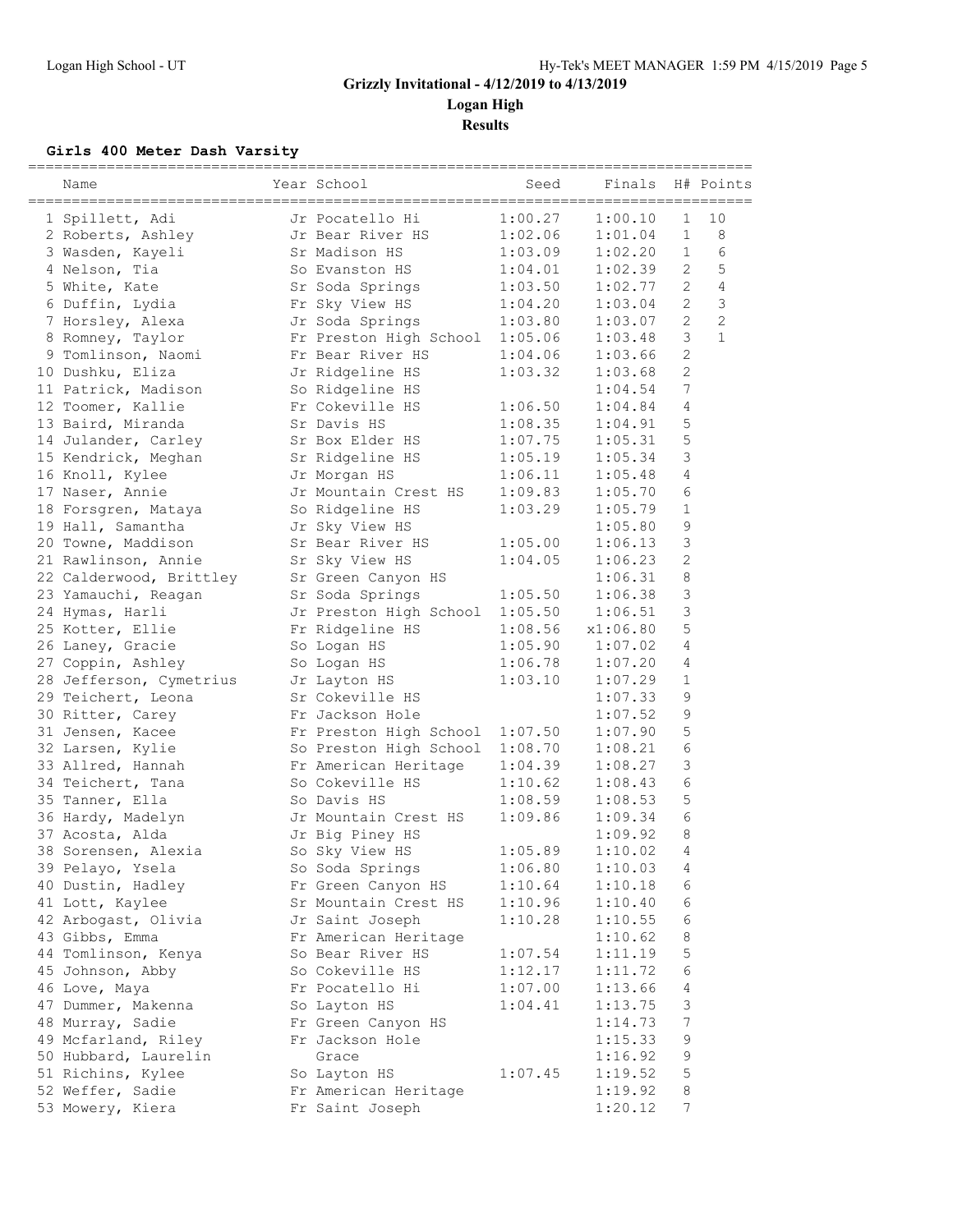### **Logan High**

**Results**

#### **....Girls 400 Meter Dash Varsity**

| 54 Miller, Kate       | So Jackson Hole     |         | 1:21.20 | 8               |
|-----------------------|---------------------|---------|---------|-----------------|
| 55 Collins, Talee     | Grace               |         | 1:21.27 | 9               |
| 56 Murakami, Julianne | Sr Saint Joseph     |         | 1:21.32 | 7               |
| 57 Keiter, Sierra     | Fr Big Piney HS     |         | 1:23.81 | 9               |
| 58 Wilson, Haley      | So Big Piney HS     |         | 1:31.89 | $7\phantom{.0}$ |
| 59 Hill, Britty       | Sr Big Piney HS     |         | 1:45.05 | $\overline{7}$  |
| -- Bailey, Erin       | Fr Layton HS        | 1:03.23 | NΤ      | $\mathbf{1}$    |
| -- Barton, Heidi      | So Evanston HS      | 59.20   | ΝT      | $\mathbf{1}$    |
| -- Winder, Talia      | Fr Green Canyon HS  | 1:02.64 | ΝT      | 1               |
| -- Anderson, Ellie    | Sr Davis HS         | 1:03.47 | NΤ      | 2               |
| -- Matthews, Hayley   | So layton chris     | 1:06.77 | ΝT      | $\overline{4}$  |
| -- Stitt, Jensey      | Fr Jackson Hole     |         | ΝT      | 8               |
| -- Schrader, Maelynn  | Jr layton chris     |         | ΝT      | 9               |
| -- Giorgis, Kelsey    | Sr Mountain View HS | 1:07.00 | ΝT      | 5               |
| -- Hereford, Haylee   | Sr Mountain View HS | 1:05.00 | ΝT      | 3               |
| -- Rudd, Izabelle     | So Logan HS         |         | 1:14.73 | 7               |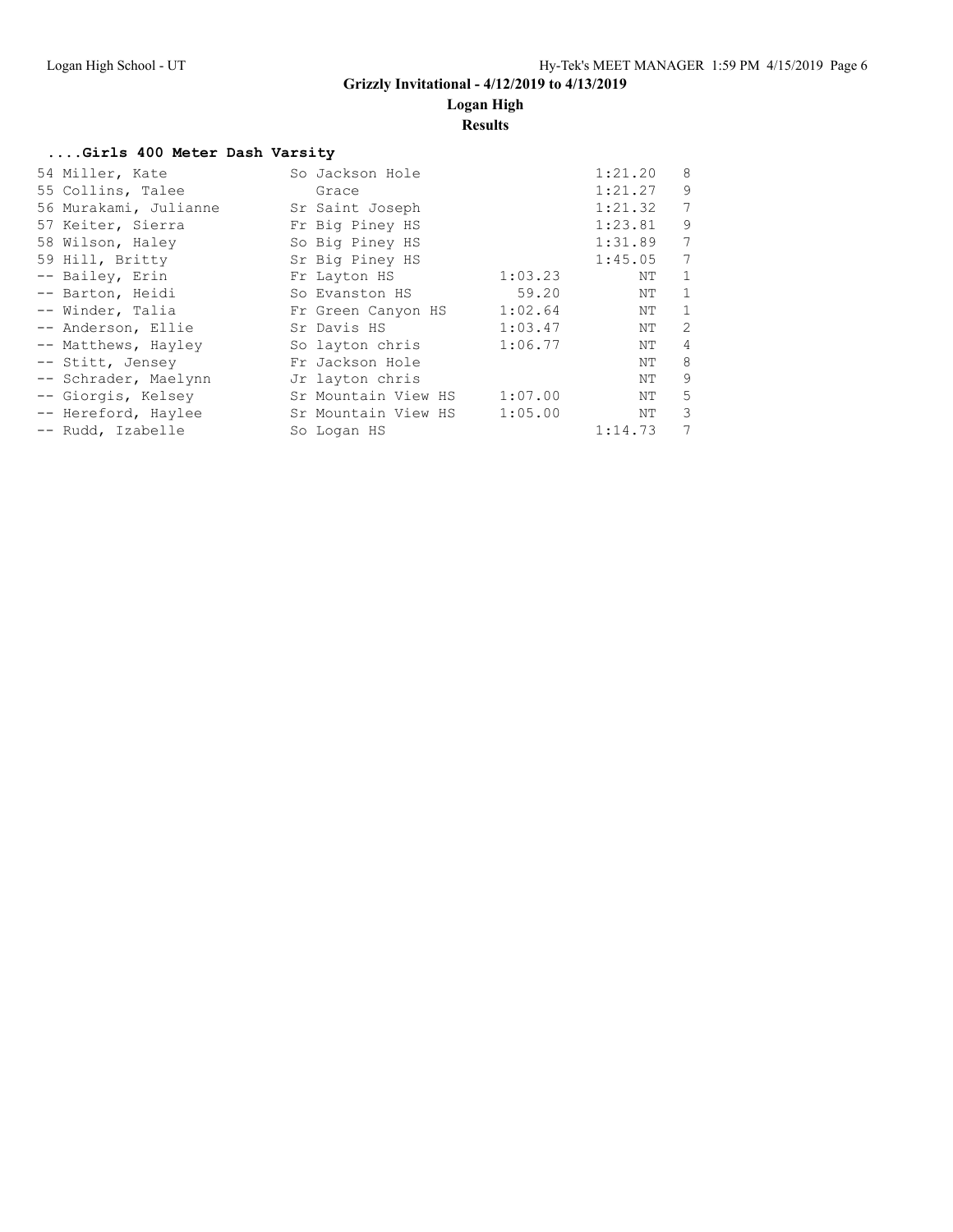**Logan High**

**Results**

#### **Girls 800 Meter Run Varsity**

| Name                              | Year School                      | Seed | Finals   |                           | H# Points      |
|-----------------------------------|----------------------------------|------|----------|---------------------------|----------------|
| 1 Preston, Hope                   | So Davis HS                      |      | 2:19.46  | $\mathbf 1$               | 10             |
| 2 Fuhriman, Abbie                 | Jr Bear River HS                 |      | 2:20.31  | 4                         | 8              |
| 3 Lundgreen, Ellie                | Sr Davis HS                      |      | 2:20.56  | $\mathbf{1}$              | 6              |
| 4 Hedquist, Sydney                | So Davis HS                      |      | 2:21.37  | 1                         | 5              |
| 5 Brigham, Kate                   | Fr Jackson Hole                  |      | 2:27.08  | 4                         | 4              |
| 6 Halls, Cienna                   | Sr Cokeville HS                  |      | 2:29.82  | 4                         | 3              |
| 7 Patrick, Madison                | So Ridgeline HS                  |      | 2:31.06  | 4                         | $\overline{c}$ |
| 8 Dorman, Mikelle                 |                                  |      | 2:31.42  | $\mathbf{1}$              | $\mathbf{1}$   |
| 9 Teichert, Emma                  | Fr Madison HS<br>Jr Cokeville HS |      | 2:31.65  | 4                         |                |
| 10 Thornley, Lauren               | Fr Layton HS                     |      | 2:32.04  | $\mathbf{1}$              |                |
| 11 Coppin, Ashley                 | So Logan HS                      |      | 2:32.34  | 4                         |                |
| 12 Blanchard, Abigail Jr Logan HS |                                  |      | 2:32.99  | $\mathbf{1}$              |                |
| 13 Morrin, Megan                  | So Madison HS                    |      | 2:33.14  | $\mathbf 1$               |                |
| 14 Johnson, Armelia               | Sr Box Elder HS                  |      | 2:33.19  | $\mathbf{1}$              |                |
| 15 Taylor, Sienna                 | Jr Jackson Hole                  |      | 2:33.29  | 4                         |                |
| 16 Willis, Ashlynn                | So West Side HS                  |      | 2:34.78  | $\mathbf 1$               |                |
| 17 Smith, Parker                  | So Jackson Hole                  |      | 2:34.88  | 4                         |                |
| 18 Richardson, Lily               | Jr Cokeville HS                  |      | 2:35.75  | 4                         |                |
| 19 Kotter, Ellie                  | Fr Ridgeline HS                  |      | 2:36.10  | 4                         |                |
| 20 Winder, Talia                  | Fr Green Canyon HS               |      | 2:36.27  | 5                         |                |
| 21 Thornley, Emma                 | So Layton HS                     |      | 2:37.67  | $\mathbf{1}$              |                |
| 22 Demander, Lexi                 | Sr Evanston HS                   |      | 2:37.78  | $\overline{2}$            |                |
| 23 Larsen, Harley                 | Jr Preston High School           |      | 2:38.49  | 2                         |                |
| 24 Porter, Bella                  | Sr Morgan HS                     |      | 2:39.57  | $\mathbf{1}$              |                |
| 25 Heninger, Reese                | Fr Ridgeline HS                  |      | 2:39.97  | 4                         |                |
| 26 Petersen, Dantzel              | Sr Green Canyon HS               |      | 2:40.86  | 5                         |                |
|                                   | Sr Davis HS                      |      | 2:40.88  | $\mathbf{1}$              |                |
| 27 Robinson, Jennica              |                                  |      |          | 2                         |                |
| 28 Slama-Catron, Amelia           | Sr Hillcrest HS                  |      | 2:40.91  | 2                         |                |
| 29 Simmons, Brynlee               | Fr Soda Springs                  |      | 2:41.93  | $\mathbf{2}$              |                |
| 30 Zundel, Sydnie                 | Jr Box Elder HS                  |      | 2:42.81  |                           |                |
| 31 Tonga, Emma                    | Sr Cokeville HS                  |      | 2:43.78  | $\overline{2}$            |                |
| 32 Haight, Amelia                 | Jr Viewmont Hig                  |      | 2:43.93  | $\mathbf{2}$              |                |
| 33 Bell, Samantha                 | Jr Layton HS                     |      | 2:45.05  | $\overline{c}$            |                |
| 34 Seamons, Lauralynn             | So Mountain Crest HS             |      | 2:45.13  | $\overline{c}$            |                |
| 35 Williams, Lilly                | So Evanston HS                   |      | 2:45.33  | $\mathbf{1}$              |                |
| 36 Naser, Annie                   | Jr Mountain Crest HS             |      | 2:45.83  | 5                         |                |
| 37 Roberts, Summer                | So Preston High School           |      | 2:45.96  | 3                         |                |
| 38 Niederhauser, Tyann            | Jr Mountain Crest HS             |      | 2:46.58  | 4                         |                |
| 39 Gianna, Urena                  | Ridgeline HS                     |      | 2:46.84  | 3                         |                |
| 40 Lau, Becca                     | Jr Soda Springs                  |      | 2:47.77  | 3                         |                |
| 41 Rigby, Hailey                  | So Ridgeline HS                  |      | x2:48.75 | 2                         |                |
| 42 Vejar, Ruby                    | Sr Green Canyon HS               |      | 2:48.95  | 5                         |                |
| 43 Hale, Aftyn                    | Jr Preston High School           |      | 2:49.95  | $\sqrt{2}$                |                |
| 44 Ward, Kayt                     | Fr Ridgeline HS                  |      | x2:50.93 | $\mathsf S$               |                |
| 45 Oborn, Anna                    | Fr Ridgeline HS                  |      | x2:52.31 | $\mathbf{2}$              |                |
| 46 Balls, Finley                  | Fr Pocatello Hi                  |      | 2:52.64  | $\ensuremath{\mathsf{3}}$ |                |
| 47 Smith, Zaidee                  | Fr Jackson Hole                  |      | 2:54.36  | $\ensuremath{\mathsf{3}}$ |                |
| 48 Duncan, Emily                  | Jr Bear River HS                 |      | 2:54.62  | 5                         |                |
| 49 Hall, Elise                    | Fr Jackson Hole                  |      | x2:54.92 | 3                         |                |
| 50 Summers, Grace                 | Fr Logan HS                      |      | 2:55.96  | $\mathsf S$               |                |
| 51 Carlson, Alexis                | Fr Sky View HS                   |      | 2:56.23  | $\sqrt{2}$                |                |
| 52 Siepert, Darby                 | Sr Soda Springs                  |      | 2:56.54  | $\ensuremath{\mathsf{3}}$ |                |
| 53 Haskell, Kylie                 | So Sky View HS                   |      | 2:58.28  | 3                         |                |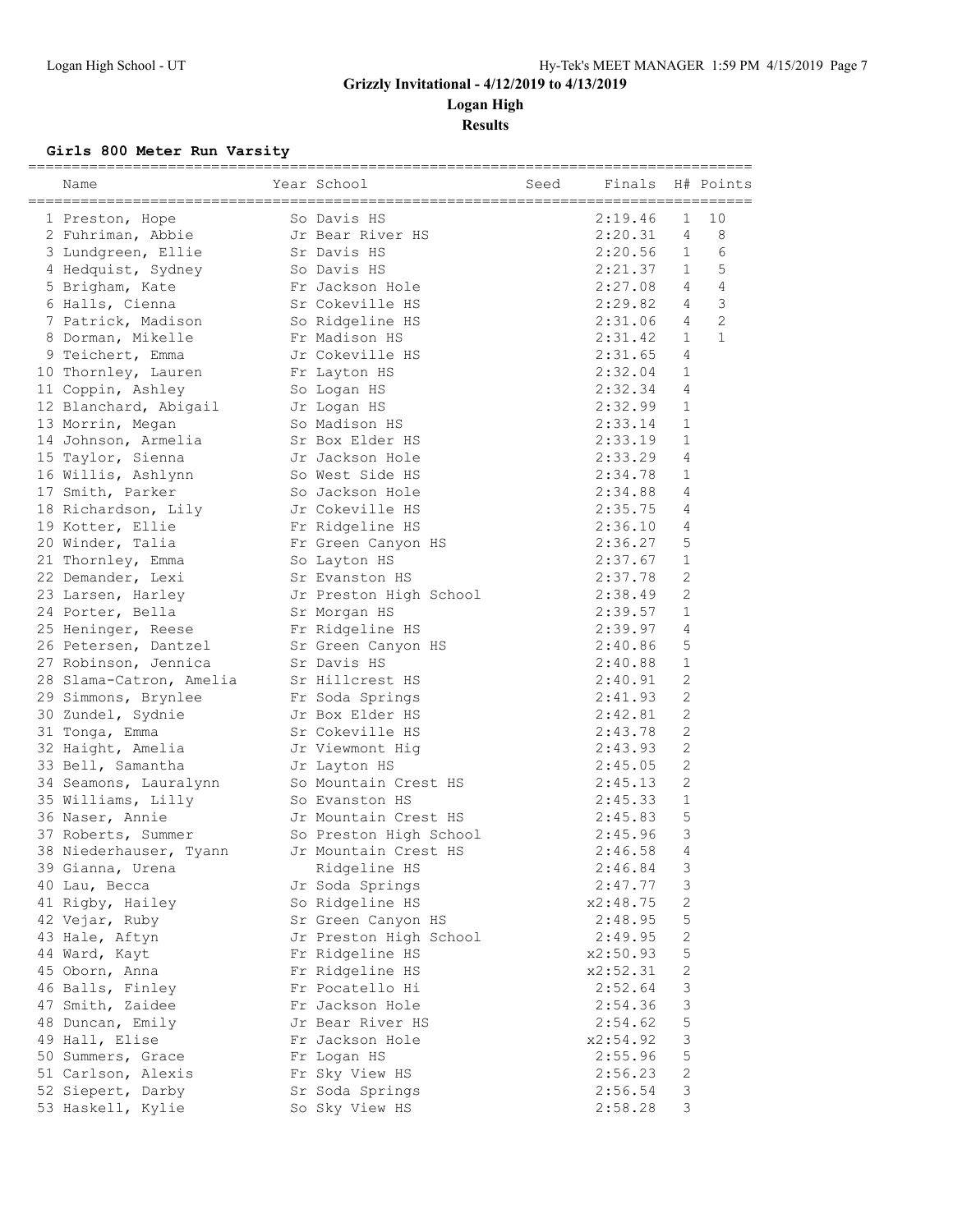### **Logan High**

#### **Results**

#### **....Girls 800 Meter Run Varsity**

| So Bear River HS | 3:02.58<br>3  |
|------------------|---------------|
| Fr Logan HS      | 3:02.65<br>.5 |
| Sr Saint Joseph  | 3:02.70<br>3  |
| Jr Jackson Hole  | 2<br>x3:05.17 |
| Fr Bear River HS | 5<br>3:07.48  |
| Jr Cokeville HS  | 5<br>x3:07.98 |
| Fr Evanston HS   | 3:09.42<br>3  |
| So Sky View HS   | 3<br>3:10.31  |
| So Pocatello Hi  | 3:12.19<br>3  |
| Fr Pocatello Hi  | 3:16.91<br>3  |
| Grace            | 3<br>3:18.40  |
| Fr layton chris  | 5<br>3:19.95  |
| Sr Jackson Hole  | 3<br>x3:24.75 |
|                  |               |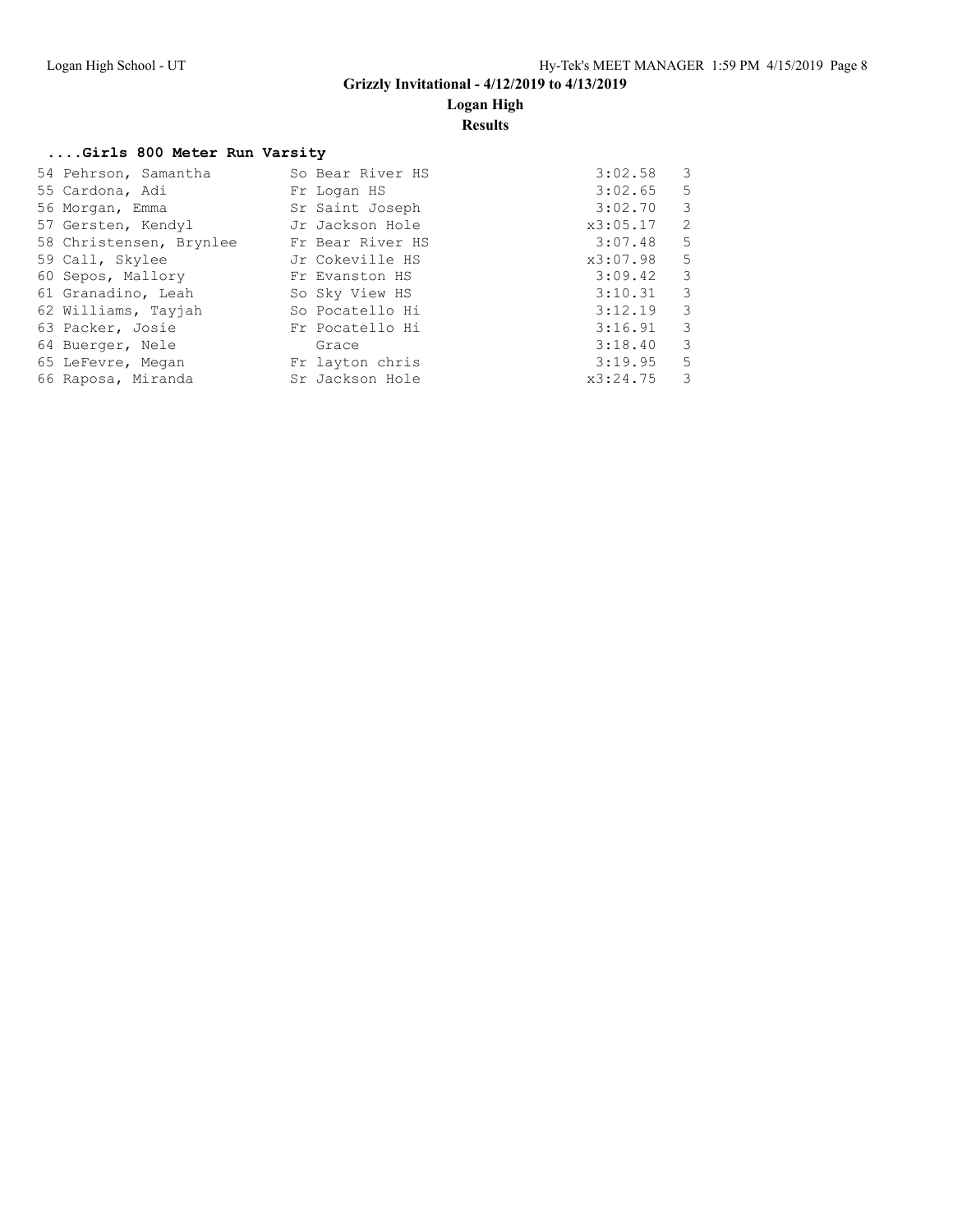**Logan High**

**Results**

### **Girls 1600 Meter Run Varsity**

| Name                                | Year School                            | Seed | Finals  |                           | H# Points      |
|-------------------------------------|----------------------------------------|------|---------|---------------------------|----------------|
| 1 Stiener, Arianna                  | Sr Sky View HS                         |      | 5:14.74 | $\mathbf 1$               | 10             |
| 2 Fuhriman, Abbie                   | Jr Bear River HS                       |      | 5:16.04 | $\mathbf{1}$              | 8              |
| 3 Walpole, Whitney                  | So Davis HS                            |      | 5:31.13 | $\mathbf{1}$              | 6              |
| 4 Jones, Muriel                     | So Big Piney HS                        |      | 5:31.16 | $\mathbf{1}$              | 5              |
| 5 Patrick, Madison So Ridgeline HS  |                                        |      | 5:31.94 | $\mathbf{1}$              | 4              |
| 6 Morrin, Megan                     | So Madison HS                          |      | 5:31.97 | $\mathbf{1}$              | 3              |
| 7 White, Madison                    | So Bear River HS                       |      | 5:32.74 | $\mathbf{1}$              | $\overline{c}$ |
| 8 Halls, Cienna                     |                                        |      | 5:35.39 | $\mathbf{1}$              | $\mathbf{1}$   |
| 9 Taylor, Sienna                    | Sr Cokeville HS<br>Jr Jackson Hole     |      | 5:39.01 | $\mathbf{1}$              |                |
| 10 Ward, Riley                      | Fr Preston High School                 |      | 5:40.43 | $\mathbf{1}$              |                |
| 11 Baker, Ali                       | Fr Ridgeline HS                        |      | 5:40.89 | $\mathbf{1}$              |                |
|                                     |                                        |      |         | $\mathbf 1$               |                |
| 12 Nielsen, Ashley Sr Madison HS    |                                        |      | 5:44.50 |                           |                |
| 13 Dickenson, Kate                  | So Sky View HS                         |      | 5:45.04 | $\mathbf{1}$              |                |
| 14 Brown, Brynlee                   | Fr Ridgeline HS<br>Fr Madison HS       |      | 5:45.11 | $\mathbf{1}$              |                |
| 15 Dorman, Mikelle                  |                                        |      | 5:45.36 | $\overline{c}$            |                |
| 16 Bell, Andie                      | Fr Preston High School                 |      | 5:45.41 | $\overline{c}$            |                |
| 17 Halverson, Alicia                | Sr Davis HS                            |      | 5:46.67 | $\mathbf{1}$              |                |
| 18 Heywood, Kate                    | Fr Morgan HS                           |      | 5:48.18 | $\mathbf{1}$              |                |
| 19 Scott, McKinley                  | Fr Preston High School                 |      | 5:49.58 | $\overline{2}$            |                |
| 20 Patrick, Alexis                  | Fr Ridgeline HS                        |      | 5:52.53 | $\mathbf{2}$              |                |
| 21 Schraedel, Roselind              | Sr Davis HS                            |      | 5:52.81 | $\mathbf{2}$              |                |
| 22 Simmons, Brynlee                 | Fr Soda Springs                        |      | 5:54.14 | $\mathbf{2}$              |                |
| 23 Petersen, Dantzel                | Sr Green Canyon HS                     |      | 5:57.20 | 2                         |                |
| 24 Richardson, Lily                 | Jr Cokeville HS                        |      | 5:59.05 | $\mathbf{2}$              |                |
| 25 Castillow, Brynn Sr Madison HS   |                                        |      | 6:00.01 | $\mathbf{2}$              |                |
| 26 Jensen, Bella                    | Jr Green Canyon HS<br>Fr Bear River HS |      | 6:01.70 | 3                         |                |
| 27 Kofoed, Shylee                   |                                        |      | 6:03.74 | $\mathbf{2}$              |                |
| 28 Halls, Elaina                    | Jr Morgan HS                           |      | 6:04.36 | $\mathbf{2}$              |                |
| 29 Atkinson, Erin                   | Fr Hillcrest HS                        |      | 6:06.06 | 2                         |                |
| 30 Dickenson, Olivia So Sky View HS |                                        |      | 6:06.80 | $\mathbf{2}$              |                |
| 31 Carter, Margi                    | Sr Viewmont Hig                        |      | 6:07.35 | $\overline{2}$            |                |
| 32 Case, Abigail                    | Fr Mountain Crest HS                   |      | 6:08.93 | $\mathbf{2}$              |                |
| 33 Larsen, Harley                   | Jr Preston High School                 |      | 6:09.00 | 3                         |                |
| 34 Lau, Becca                       | Jr Soda Springs                        |      | 6:09.11 | $\sqrt{2}$                |                |
| 35 Egnew, Jerilynn Sr Viewmont Hig  |                                        |      | 6:10.21 | 3                         |                |
| 36 Gaines, Jenna                    | So Soda Springs                        |      | 6:14.97 | 3                         |                |
| 37 Sargent, Emily                   | So Northridge HS                       |      | 6:15.37 | 3                         |                |
| 38 Hancock, Marissa                 | Fr Mountain Crest HS                   |      | 6:19.11 | $\overline{2}$            |                |
| 39 Downs, Brynlee                   | So Sky View HS                         |      | 6:20.41 | 3                         |                |
| 40 Lyman, Sydney                    | So Evanston HS                         |      | 6:23.49 | 3                         |                |
| 41 Amos, Faith                      | So Hillcrest HS                        |      | 6:23.80 | 3                         |                |
| 42 Jeffery, Angela                  | So Hillcrest HS                        |      | 6:26.37 | 3                         |                |
| 43 Seamons, Lauralynn               | So Mountain Crest HS                   |      | 6:26.76 | 3                         |                |
| 44 Swanson, Kyanna                  | So Green Canyon HS                     |      | 6:28.32 | 3                         |                |
| 45 Peterson, Maren                  | Fr Pocatello Hi                        |      | 6:32.97 | $\mathsf 3$               |                |
| 46 Balls, Finley                    | Fr Pocatello Hi                        |      | 6:38.90 | $\ensuremath{\mathsf{3}}$ |                |
| 47 Hollingsworth, Alli              | Sr Box Elder HS                        |      | 6:48.05 | 3                         |                |
| 48 Williams, Tayjah                 | So Pocatello Hi                        |      | 7:19.54 | 3                         |                |
| 49 Buerger, Nele                    | Grace                                  |      | 7:21.90 | $\mathsf 3$               |                |
| 50 Raposa, Miranda                  | Sr Jackson Hole                        |      | 7:24.01 | 3                         |                |
|                                     |                                        |      |         |                           |                |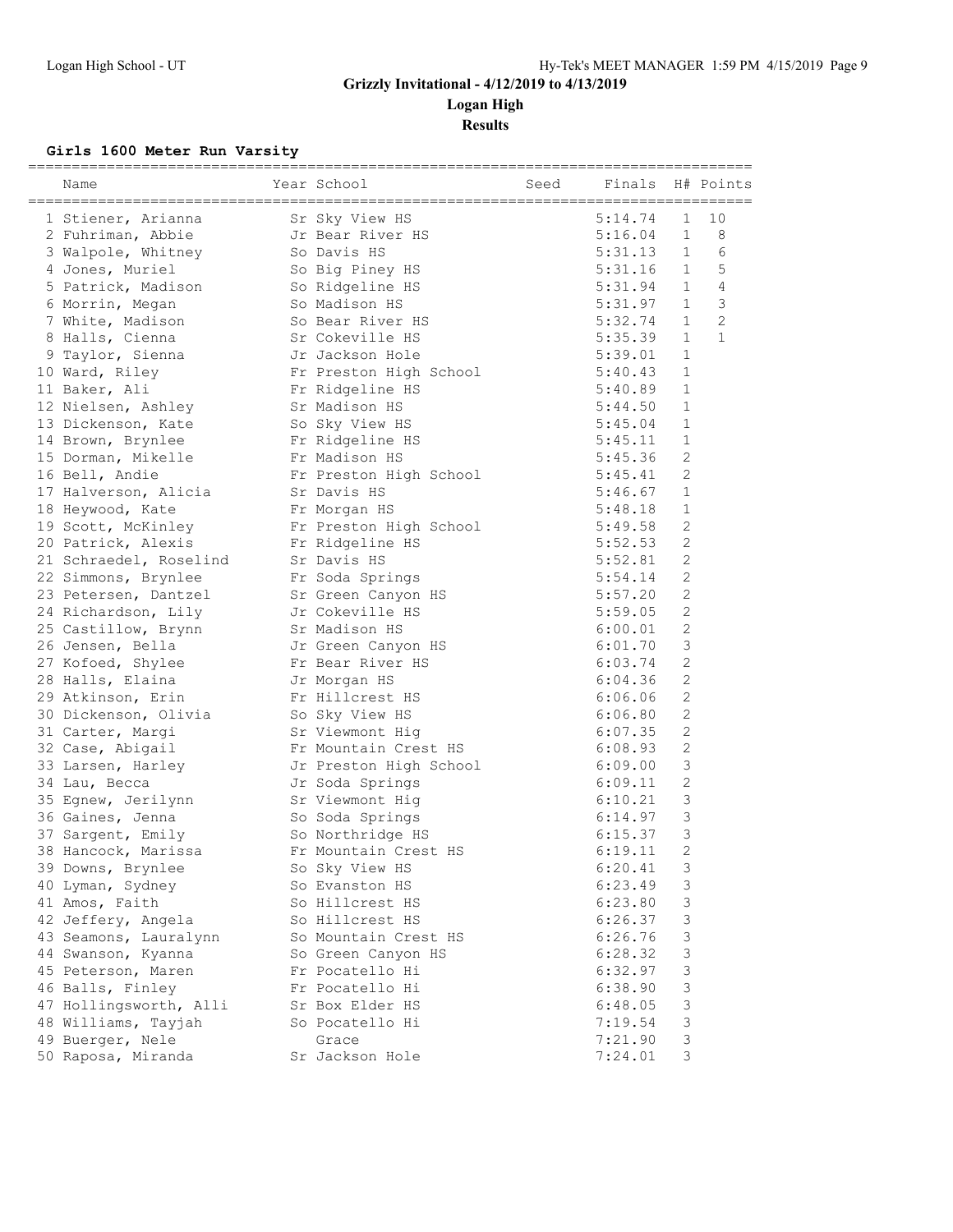**Logan High**

**Results**

#### **Girls 3200 Meter Run Varsity**

| Name                    | Year School                     | Seed                     | Finals    |                | H# Points      |
|-------------------------|---------------------------------|--------------------------|-----------|----------------|----------------|
| 1 Stiener, Arianna      | Sr Sky View HS                  | 11:18.26                 | 11:13.98  | $\mathbf 1$    | 10             |
| 2 Richardson, Kate      | Sr Layton HS                    | $11:38.69$<br>$11:13.18$ | 11:22.44  | $\mathbf{1}$   | 8              |
| 3 Harris, Shanee        | Sr Box Elder HS                 |                          | 11:27.36  | $\mathbf{1}$   | 6              |
| 4 Thornley, Emma        | So Layton HS                    | 11:54.99                 | 11:39.41  | $\mathbf{1}$   | 5              |
| 5 White, Madison        | So Bear River HS                |                          | 11:55.27  | 3              | $\overline{4}$ |
| 6 Worley, Reghan        | Sr Evanston HS                  | 11:44.50                 | 12:00.50  | $\mathbf{1}$   | 3              |
| 7 Thornley, Lauren      | Fr Layton HS                    | 11:55.60                 | 12:07.61  | $\mathbf{1}$   | $\overline{c}$ |
| 8 Nielsen, Ashley       | Sr Madison HS                   | 12:31.30                 | 12:09.88  | $\mathbf{1}$   | $\mathbf{1}$   |
| 9 Wright, Ruth          | So Davis HS                     | 12:20.00                 | 12:10.34  | $\mathbf{1}$   |                |
| 10 Bell, Andie          | Fr Preston High School 12:37.00 |                          | 12:13.51  | $\mathbf{1}$   |                |
| 11 Ward, Riley          | Fr Preston High School 12:28.00 |                          | 12:13.96  | $\mathbf{1}$   |                |
| 12 Halls, Cienna        | Sr Cokeville HS                 |                          | 12:18.53  | $\mathbf{2}$   |                |
| 13 Patrick, Alexis      | Fr Ridgeline HS                 |                          | 12:18.68  | $\mathbf{1}$   |                |
| 14 Heywood, Kate        | Fr Morgan HS                    | 12:17.57                 | 12:27.46  | $\mathbf{1}$   |                |
| 15 Lewis, Natalia       | So West Side HS                 |                          | 12:32.94  | $\mathbf{2}$   |                |
| 16 Scott, McKinley      | Fr Preston High School 12:35.00 |                          | 12:37.13  | $\mathbf{1}$   |                |
| 17 Castillow, Brynn     | Sr Madison HS                   |                          | 12:37.82  | $\mathbf{2}$   |                |
| 18 Cornish, Andie       | Sr Jackson Hole                 |                          | 12:39.93  | 3              |                |
| 19 Brown, Brynlee       | Fr Ridgeline HS                 |                          | 12:41.69  | $\mathbf{2}$   |                |
| 20 Blanchard, Abigail   | Jr Logan HS                     |                          | 12:46.52  | $\mathsf 3$    |                |
| 21 Smith, Parker        | So Jackson Hole                 | 12:30.00                 | 12:46.95  | $\mathbf{1}$   |                |
| 22 Porter, Bella        | Sr Morgan HS                    |                          | 12:49.87  | $\mathbf{2}$   |                |
| 23 Tripp, Christina     | Sr West Side HS                 |                          | 13:01.81  | 2              |                |
| 24 Karren, Isabelle     | So Davis HS                     |                          | 13:02.04  | $\mathbf{2}$   |                |
| 25 Williams, Lilly      | So Evanston HS                  |                          | 13:02.34  | $\mathbf{2}$   |                |
| 26 Jensen, Bella        | Jr Green Canyon HS              |                          | 13:03.45  | $\mathbf{2}$   |                |
| 27 Richardson, Lily     | Jr Cokeville HS                 |                          | 13:05.55  | $\mathbf{2}$   |                |
| 28 Spaulding, Emily     | So Ridgeline HS                 |                          | 13:05.79  | 3              |                |
| 29 Brazil, Lily         | Sr Jackson Hole                 | 12:30.00                 | 13:08.95  | $\mathbf{1}$   |                |
| 30 Egnew, Jerilynn      | Sr Viewmont Hig                 |                          | 13:09.23  | $\mathbf{2}$   |                |
| 31 Case, Abigail        | Fr Mountain Crest HS            |                          | 13:09.32  | $\mathsf 3$    |                |
| 32 Kofoed, Shylee       | Fr Bear River HS                |                          | 13:13.17  | $\mathfrak{Z}$ |                |
| 33 Smith, Maren         | So Davis HS                     |                          | 13:13.18  | $\mathbf{2}$   |                |
| 34 Hill, Mikaeli        | Sr Ridgeline HS                 |                          | 13:14.23  | 3              |                |
| 35 Peterson, Maren      | Fr Pocatello Hi                 |                          | 13:23.07  | $\sqrt{2}$     |                |
| 36 Shumway, Paige       | Jr Preston High School          |                          | 13:37.65  | $\mathbf{2}$   |                |
| 37 Osborn, Sone         | So Unattached                   |                          | 13:48.64  | 3              |                |
| 38 Siepert, Darby       | Sr Soda Springs                 |                          | 13:52.60  | $\overline{2}$ |                |
| 39 Mortensen, London    | So Sky View HS                  |                          | 13:58.29  | 2              |                |
| 40 Hancock, Marissa     | Fr Mountain Crest HS            |                          | 14:11.45  | 3              |                |
| 41 Rigby, Hailey        | So Ridgeline HS                 |                          | x14:12.16 | 3              |                |
| 42 Swanson, Kyanna      | So Green Canyon HS              |                          | 14:19.85  | 2              |                |
| 43 Briggs, Ayanna       | Fr Mountain Crest HS            |                          | 15:05.38  | 3              |                |
| 44 Araya, Hana          | Fr Logan HS                     |                          | 15:18.98  | 3              |                |
| 45 Christensen, Brynlee | Fr Bear River HS                |                          | 15:21.13  | 3              |                |
| 46 Sickler, Hailee      | Jr Mountain Crest HS            |                          | 15:40.02  | $\sqrt{2}$     |                |
| 47 Burrell, Lana        | Grace                           |                          | 15:49.43  | $\mathbf{2}$   |                |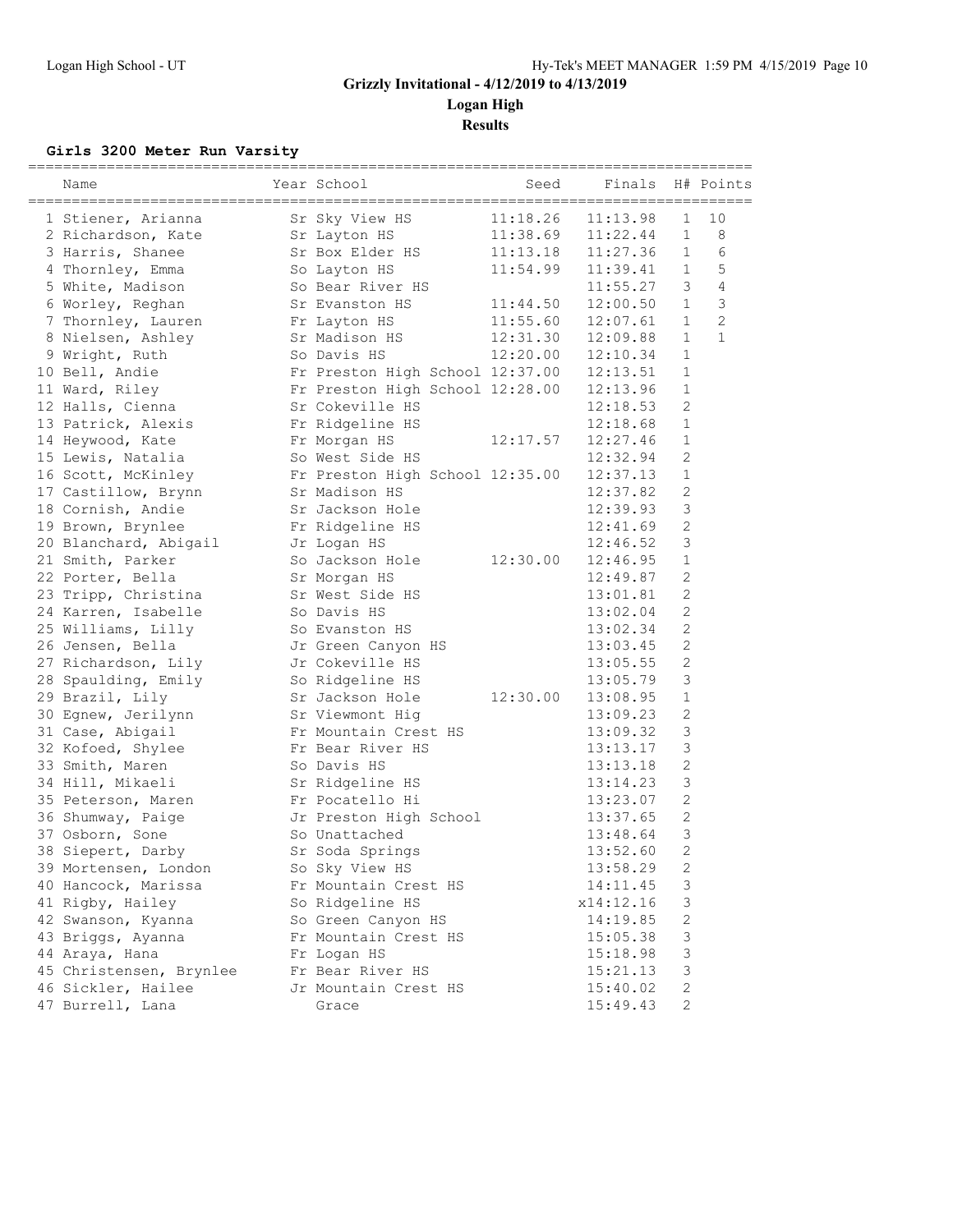**Logan High**

**Results**

### **Girls 100 Meter Hurdles Varsity**

| Name                                          | Year School            | Seed  | Finals |     |               | Wind H# Points |
|-----------------------------------------------|------------------------|-------|--------|-----|---------------|----------------|
| 1 Zink, Madi                                  | Jr Pocatello Hi        | 14.98 | 14.74  | 0.7 | $\mathbf{1}$  | 10             |
| 2 Bolingbroke, Hannah                         | Jr Madison HS          | 16.35 | 15.95  | 0.7 | $\mathbf{1}$  | 8              |
| 3 Cox, Abbie                                  | Jr Morgan HS           | 16.24 | 16.12  | 0.7 | 1             | 6              |
| 4 Teichert, Emma                              | Jr Cokeville HS        | 16.53 | 16.58  | 0.7 | 1             | 5              |
| 5 Barnes, Emmie                               | Fr Cokeville HS        | 16.44 | 16.83  | 0.7 | 1             | $\overline{4}$ |
| 6 Apedaile, Alisabeth                         | So Mountain Crest HS   | 15.92 | 16.86  | 0.7 | 1             | $\mathcal{S}$  |
| 7 Wasden, Whitney                             | Fr Madison HS          | 16.98 | 16.95  | 1.6 | 2             | $\overline{c}$ |
| Thompson, Ryley                               | So Green Canyon HS     | 17.07 | 17.10  | 1.6 | 2             | $\mathbf{1}$   |
| 9 Wood, Shaelynn                              | Jr Davis HS            | 17.24 | 17.20  | 1.6 | 2             |                |
| 10 Wilkinson, Elizabeth                       | Sr Bear River HS       | 16.79 | 17.21  | 1.6 | 2             |                |
| 11 Kealamakia, Bailey                         | Jr Davis HS            | 16.45 | 17.35  | 0.7 | $\mathbf{1}$  |                |
| 12 Christensen, Kelsi                         | Jr Davis HS            | 16.93 | 17.38  | 1.6 | 2             |                |
| 13 Nowakowski, Zocia                          | Jr Evanston HS         | 17.88 | 17.39  | 1.3 | 4             |                |
| 14 Bitner, Emma                               | Sr Bear River HS       | 17.21 | 17.47  | 1.6 | 2             |                |
| 15 Jarman, Hailey                             | Sr Box Elder HS        | 17.07 | 17.63  | 1.6 | 2             |                |
| 16 Davidson, Shea                             | Sr Logan HS            | 17.41 | 17.68  | 1.8 | 3             |                |
| 17 Chatterton, Amillia                        | Jr Preston High School | 18.18 | 17.70  | 0.4 | 5             |                |
| 18 Hereford, Haylee                           | Sr Mountain View HS    | 17.70 | 17.76  | 1.8 | 3             |                |
| 19 Crouch, Alyssa                             | Jr West Side HS        | 18.65 | 17.86  | 0.1 | 8             |                |
| 20 Barker, Stacia                             | Fr Evanston HS         | 17.50 | 17.92  | 1.8 | $\mathcal{S}$ |                |
| 21 Hall, Gabby                                | Sr Evanston HS         | 17.44 | 17.96  | 1.8 | 3             |                |
| 22 Menoloscino, Jueliet                       | Sr Jackson Hole        | 15.80 | 17.99  | 0.7 | $\mathbf{1}$  |                |
| 23 Rich, Ragen                                | Jr Preston High School | 17.95 | 17.99  | 1.3 | 4             |                |
| 24 Stegelmeier, Ellie                         | Sr West Side HS        | 17.27 | 17.99  | 1.6 | 2             |                |
| 25 Teichert, Rylee                            | So Cokeville HS        | 18.84 | 18.14  | 0.4 | 5             |                |
| 26 Teichert, Leona                            | Sr Cokeville HS        | 17.65 | 18.16  | 1.8 | 3             |                |
| 27 Erekson, Maggie                            | So Hillcrest HS        | 19.02 | 18.22  | 1.2 | 6             |                |
| 28 Pehrson, Alison                            | Jr Mountain Crest HS   | 19.13 | 18.30  | 1.2 | 6             |                |
| 29 Stastny, Ciera                             | Jr Green Canyon HS     | 19.45 | 18.34  | 0.8 | 7             |                |
| 30 Foster, Rachel                             | Jr Big Piney HS        | 18.01 | 18.39  | 1.3 | 4             |                |
| 31 Barker, Mia                                | Fr Evanston HS         | 18.21 | 18.40  | 0.4 | 5             |                |
| 32 Call, Breklyn                              | Sr Box Elder HS        | 18.03 | 18.44  | 1.3 | 4             |                |
| 33 Vaa, Aliyah                                | So Layton HS           |       | 18.46  | 0.7 | 9             |                |
| 34 Matthews, Cambree                          | Grace                  |       | 18.54  | 0.7 | 9             |                |
| 35 Dorius, Quyncee                            | So Morgan HS           | 18.99 | 18.57  | 1.2 | 6             |                |
| 36 Wheatley, Brooklyn                         | So Box Elder HS        | 18.06 | 18.71  | 1.3 | 4             |                |
| 37 Nishikawa, Paileigh                        | Fr Box Elder HS        | 19.25 | 18.93  | 0.8 | 7             |                |
| 38 Dunkley, Halle                             | Sr Sky View HS         | 19.00 | 18.98  | 1.2 | 6             |                |
| 39 Vejar, Ruby                                | Sr Green Canyon HS     | 18.83 | 19.07  | 0.4 | 5             |                |
| 40 Rasmussen, Rachel                          | Sr Mountain Crest HS   | 19.76 | 19.18  | 0.8 | 7             |                |
|                                               | Fr Preston High School | 19.01 | 19.27  | 1.2 | 6             |                |
| 41 Robertson, Mickayla<br>42 Bunderson, Elora | So Preston High School | 19.08 | 19.29  | 1.2 | 6             |                |
|                                               |                        |       |        |     |               |                |
| 43 Schramm, Chandler                          | Sr Green Canyon HS     |       | 19.32  | 0.7 | 9             |                |
| 44 Oliver, Katrina                            | So Ridgeline HS        | 18.87 | 19.39  | 0.4 | 5             |                |
| 45 Smith, Brindley                            | So Morgan HS           | 19.63 | 19.70  | 0.8 | 7             |                |
| 46 Keller, Chloe                              | So West Side HS        |       | 19.93  | 0.4 | 5             |                |
| 47 McMillian, Ashley                          | Jr Morgan HS           | 19.70 | 19.93  | 0.8 | 7             |                |
| 48 Rose, Taylor                               | So Logan HS            | 20.55 | 19.95  | 0.1 | 8             |                |
| 49 Anderson, Navie                            | Grace                  |       | 20.06  | 0.7 | 9             |                |
| 50 Cook, Tatum                                | Jr Davis HS            | 18.19 | 20.11  | 0.4 | 5             |                |
| 51 Johnson, Makayla                           | Jr Sky View HS         | 20.23 | 20.15  | 0.1 | 8             |                |
| 52 Harward, Peighton                          | Jr Ridgeline HS        | 19.82 | 20.18  | 0.8 | 7             |                |
| 53 Prieto, Amy                                | Jr Logan HS            | 19.18 | 20.20  | 1.2 | 6             |                |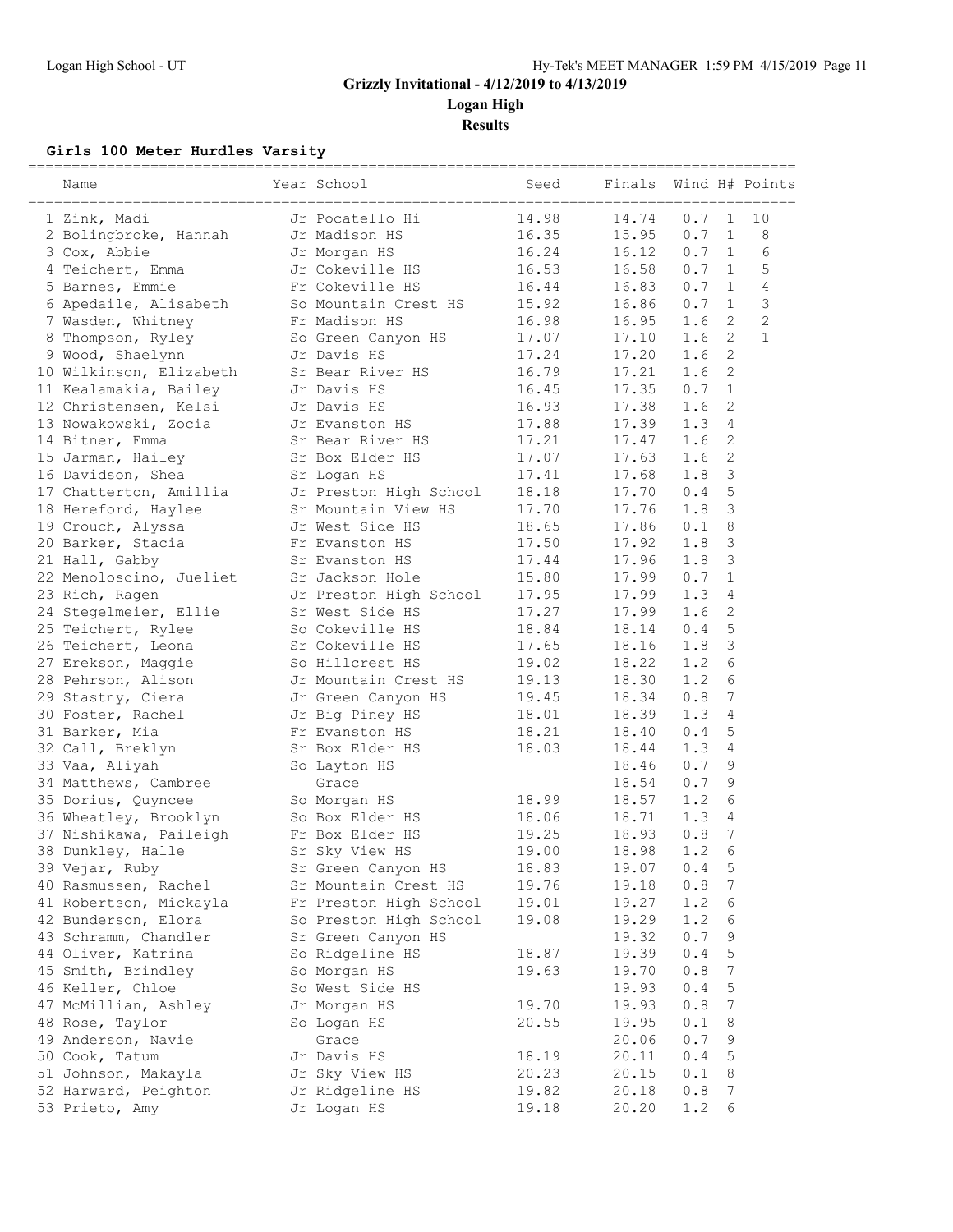### **Logan High**

**Results**

#### **....Girls 100 Meter Hurdles Varsity**

| 54 Lawrence, Maya      | So Mountain View HS | 19.50 | 20.37 | 0.8 <sub>7</sub> |   |
|------------------------|---------------------|-------|-------|------------------|---|
| 55 Davis, Anne         | Sr Saint Joseph     | 18.58 | 20.41 | 0.4 <sub>5</sub> |   |
| 56 Giorgis, Katie      | Fr Mountain View HS | 19.50 | 21.03 | 0.8              | 7 |
| 57 Jones, Chandler     | Jr Big Piney HS     | 20.28 | 21.08 | 0.1 8            |   |
| 58 Schmeling, Cate     | Fr Saint Joseph     | 21.66 | 21.65 | 0.79             |   |
| 59 Tolman, Sami        | Fr Logan HS         | 21.32 | 21.75 | 0.1 8            |   |
| 60 Hibbert, Jakobi     | So Big Piney HS     | 20.59 | 22.19 | 0.1 8            |   |
| 61 Thoman, Hayden      | So Big Piney HS     | 22.21 | 22.36 | 0.79             |   |
| 62 Lewis, Anita        | Fr Jackson Hole     | 22.00 | 22.97 | 0.79             |   |
| 63 Chamberland, Bailey | Fr Jackson Hole     | 21.00 | 25.52 | $0.7$ 9          |   |
| -- Giorgis, Kelsey     | Sr Mountain View HS | 18.00 | NΤ    | 1.34             |   |
| -- Hansen, Ashlyn      | Jr Ridgeline HS     | 19.82 | ΝT    | $0.1 \quad 8$    |   |
| -- Cooper, Taylor      | Sr Layton HS        | 18.11 | NΤ    | 1.34             |   |
| -- Curtis, Sierra      | Fr Ridgeline HS     | 19.20 | NΤ    | 1.2 <sub>6</sub> |   |
| -- Swain, Rachel       | Jr Hillcrest HS     | 18.00 | NΤ    | $1.3 \quad 4$    |   |
| -- Penrose, Alli       | Sr Sky View HS      | 17.81 | NΤ    | $1.8-3$          |   |
| -- Holl, Madeline      | Sr Saint Joseph     | 17.68 | NΤ    | $1.8-3$          |   |
| -- Smith, Ellie        | Jr Sky View HS      | 17.46 | ΝT    | $1.8-3$          |   |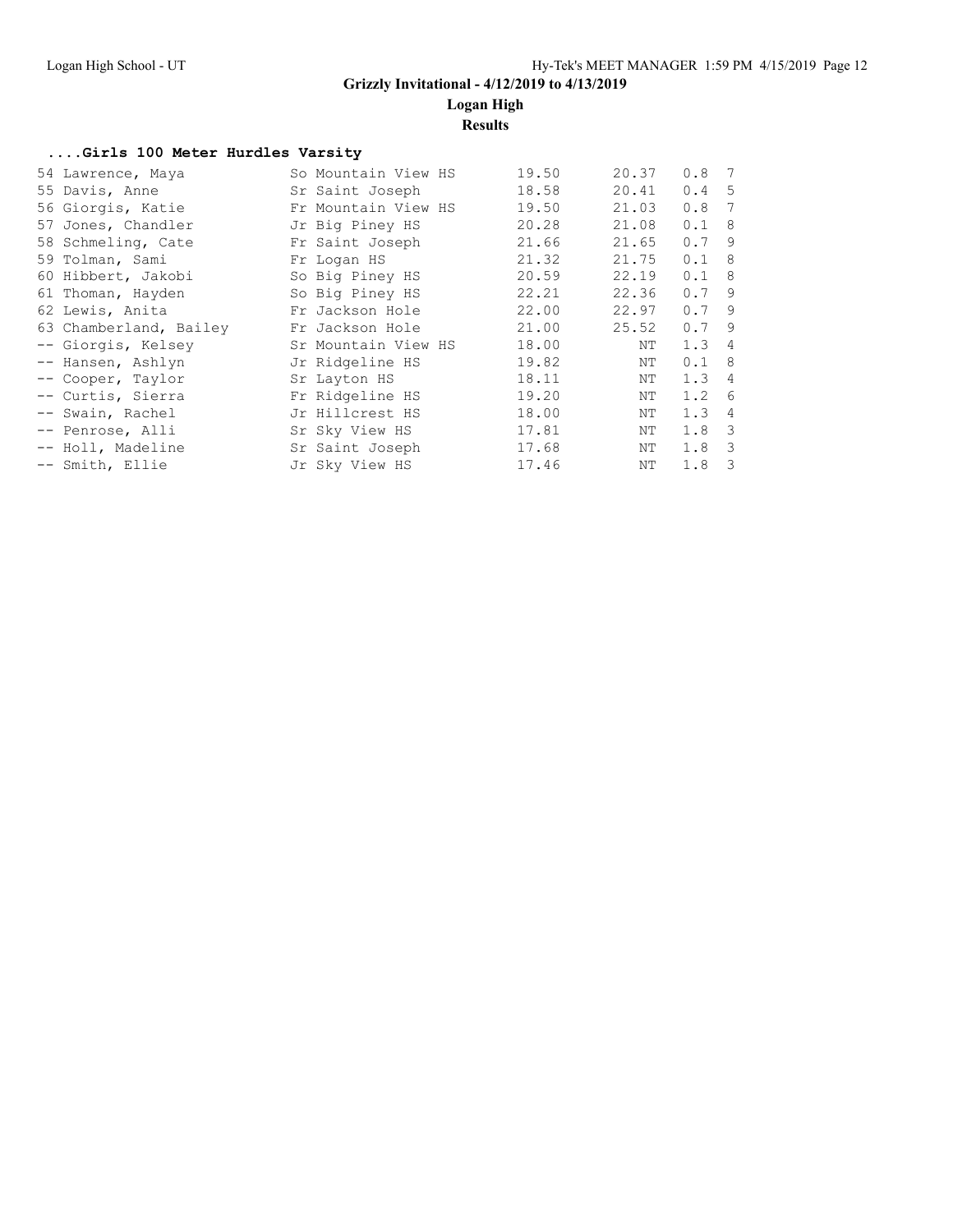**Logan High**

**Results**

### **Girls 300 Meter Hurdles Varsity**

| Name                    | Year School            | Seed    | Finals |                  | H# Points      |
|-------------------------|------------------------|---------|--------|------------------|----------------|
| 1 Zink, Madi            | Jr Pocatello Hi        | 44.78   | 44.68  | $\mathbf 1$      | 10             |
| 2 Bolingbroke, Hannah   | Jr Madison HS          | 47.14   | 46.15  | $\mathbf{1}$     | 8              |
| 3 Kealamakia, Bailey    | Jr Davis HS            | 47.00   | 46.40  | $\mathbf{1}$     | 6              |
| 4 Teichert, Emma        | Jr Cokeville HS        | 49.43   | 47.69  | 2                | 5              |
| 5 Cox, Abbie            | Jr Morgan HS           | 50.53   | 49.18  | 3                | 4              |
| 6 Harris, Alexis        | Jr Preston High School | 50.93   | 49.38  | 3                | 3              |
| 7 Dayton, Kylee         | Fr Cokeville HS        | 52.38   | 49.43  | $\overline{4}$   | $\overline{c}$ |
| 8 White, Kate           | Sr Soda Springs        | 48.90   | 49.62  | $\mathbf{1}$     | $\mathbf{1}$   |
| 9 Hereford, Lyndee      | Sr Mountain View HS    | 49.90   | 49.77  | $\mathbf{2}$     |                |
| 10 Bitner, Emma         | Sr Bear River HS       | 49.78   | 49.94  | $\sqrt{2}$       |                |
| 11 Wood, Shaelynn       | Jr Davis HS            | 50.65   | 50.09  | 3                |                |
| 12 Call, Breklyn        | Sr Box Elder HS        | 50.76   | 50.39  | 3                |                |
| 13 Hall, Gabby          | Sr Evanston HS         | 49.79   | 50.46  | $\mathbf{2}$     |                |
| 14 Thompson, Ryley      | So Green Canyon HS     | 49.27   | 50.50  | $\mathbf{1}$     |                |
| 15 Wilkinson, Elizabeth | Sr Bear River HS       | 51.62   | 50.80  | 4                |                |
| 16 Jarman, Hailey       | Sr Box Elder HS        | 50.39   | 51.10  | 2                |                |
| 17 Hereford, Haylee     | Sr Mountain View HS    | 49.17   | 51.23  | $\mathbf{1}$     |                |
| 18 Toomer, Kallie       | Fr Cokeville HS        | 52.49   | 51.29  | 5                |                |
| 19 Christensen, Kelsi   | Jr Davis HS            | 49.92   | 51.32  | $\mathbf{2}$     |                |
| 20 Holl, Madeline       | Sr Saint Joseph        | 50.59   | 51.34  | 3                |                |
| 21 Duersch, Keslie      | Fr Ridgeline HS        | 50.76   | 51.37  | 3                |                |
| 22 Teichert, Leona      | Sr Cokeville HS        | 52.51   | 51.46  | 5                |                |
| 22 Barker, Mia          | Fr Evanston HS         | 51.23   | 51.46  | 4                |                |
| 24 Foster, Rachel       | Jr Big Piney HS        | 53.57   | 51.47  | 6                |                |
| 25 Barker, Stacia       | Fr Evanston HS         | 50.58   | 51.50  | 3                |                |
| 26 Nishikawa, Paileigh  | Fr Box Elder HS        | 51.13   | 51.54  | 4                |                |
| 27 Rich, Ragen          | Jr Preston High School | 53.28   | 51.60  | 5                |                |
| 28 Stegelmeier, Ellie   | Sr West Side HS        | 50.71   | 52.39  | 3                |                |
| 29 Chatterton, Amillia  | Jr Preston High School | 54.08   | 52.80  | 6                |                |
| 30 Stastny, Ciera       | Jr Green Canyon HS     |         | 52.83  | 8                |                |
| 31 Holt, Taryn          | So Evanston HS         | 54.75   | 53.14  | 7                |                |
| 32 Dorius, Quyncee      | So Morgan HS           | 53.39   | 53.31  | 5                |                |
| 33 Wasden, Whitney      | Fr Madison HS          | 49.28   | 53.39  | $\sqrt{2}$       |                |
| 34 Hurst, Emma          | So Madison HS          | 53.24   | 53.50  | 5                |                |
| 35 Giorgis, Katie       | Fr Mountain View HS    | 54.50   | 53.63  | 6                |                |
| 36 Anderson, Macie      | So Box Elder HS        | 52.53   | 53.79  | 5                |                |
| 37 Gaines, Jenna        | So Soda Springs        | 52.90   | 54.42  | 5                |                |
| 38 Erekson, Maggie      | So Hillcrest HS        | 54.07   | 54.54  | 6                |                |
| 39 Robertson, Mickayla  | Fr Preston High School | 54.47   | 54.61  | 6                |                |
| 40 Smith, Brindley      | So Morgan HS           | 56.70   | 54.71  | 7                |                |
| 41 Matthews, Cambree    | Grace                  |         | 55.55  | 10               |                |
| 42 Black, Tanya         | So Bear River HS       | 54.20   | 55.68  | 6                |                |
| 43 Derbidge, Shailie    | Jr Davis HS            | 54.69   | 55.91  | 7                |                |
| 44 Pehrson, Alison      | Jr Mountain Crest HS   | 53.44   | 56.16  | 5                |                |
| 45 Hibbert, Jakobi      | So Big Piney HS        | 55.98   | 56.34  | $\boldsymbol{7}$ |                |
| 46 Anderson, Navie      | Grace                  |         | 56.48  | 10               |                |
| 47 Hunting, Abigale     | Jr Ridgeline HS        | 53.93   | 56.87  | 6                |                |
| 48 Oliver, Katrina      | So Ridgeline HS        | 55.14   | 56.89  | 7                |                |
| 49 Davis, Anne          | Sr Saint Joseph        | 55.74   | 57.15  | $\boldsymbol{7}$ |                |
| 50 Jones, Chandler      | Jr Big Piney HS        | 1:02.27 | 57.33  | 8                |                |
| 51 McMillian, Ashley    | Jr Morgan HS           | 59.14   | 57.49  | 8                |                |
| 52 Penrose, Alli        | Sr Sky View HS         | 56.43   | 57.60  | $\boldsymbol{7}$ |                |
| 53 Vejar, Ruby          | Sr Green Canyon HS     | 54.55   | 58.29  | 6                |                |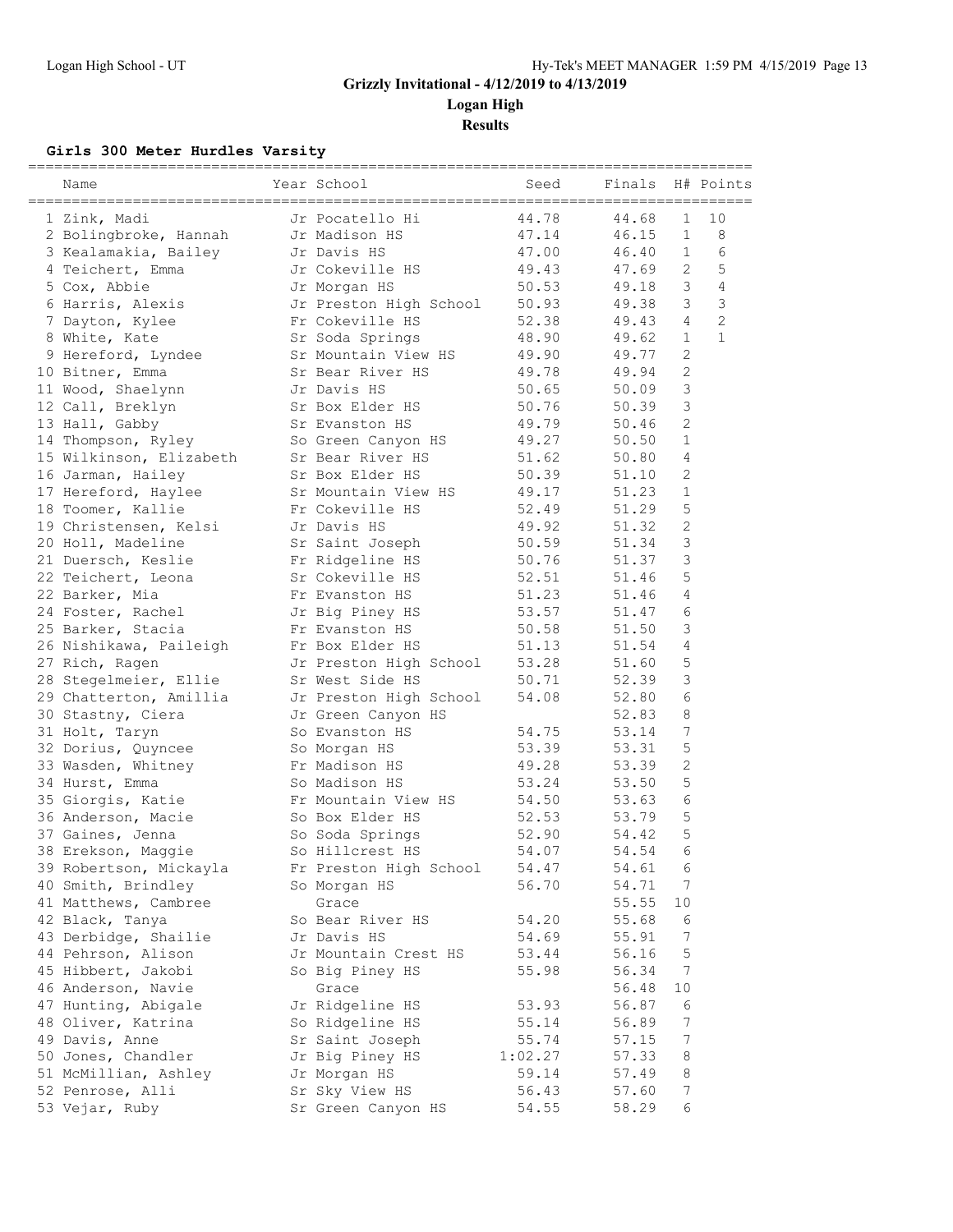**Logan High**

**Results**

#### **....Girls 300 Meter Hurdles Varsity**

| 54 Schmeling, Cate      | Fr Saint Joseph      | 59.16   | 58.81       | 8            |
|-------------------------|----------------------|---------|-------------|--------------|
| 55 Sambrano, Ceci       | Fr Big Piney HS      |         | 59.14       | 9            |
| 56 Prieto, Amy          | Jr Logan HS          |         | 54.77 59.76 | 7            |
| 57 Rawlinson, Grace     | Jr Sky View HS       | 1:02.50 | 59.90       | 9            |
| 58 Basset, Lauren       | Fr Sky View HS       | 58.08   | 1:00.46     | 8            |
| 59 Tolman, Sami         | Fr Logan HS          | 1:00.79 | 1:02.42     | 8            |
| 60 Weffer, Sadie        | Fr American Heritage |         | 1:03.09     | 9            |
| -- Apedaile, Alisabeth  | So Mountain Crest HS | 48.99   | ΝT          | $\mathbf{1}$ |
| -- Price, Kearstynn     | Fr Bear River HS     | 52.46   | ΝT          | 4            |
| -- Schramm, Chandler    | Sr Green Canyon HS   |         | ΝT          | 9            |
| -- Allred, Hannah       | Fr American Heritage |         | ΝT          | 9            |
| -- Giorgis, Kelsey      | Sr Mountain View HS  | 50.00   | ΝT          | 2            |
| -- Menoloscino, Jueliet | Sr Jackson Hole      | 52.00   | ΝT          | 4            |
| -- Davidson, Shea       | Sr Logan HS          | 51.40   | NΤ          | 4            |
| -- Cooper, Taylor       | Sr Layton HS         | 51.99   | ΝT          | 4            |
| -- Swain, Rachel        | Jr Hillcrest HS      |         | ΝT          | 9            |
| -- Richins, Kaitlyn     | So Layton HS         | 45.69   | ΝT          | $\mathbf{1}$ |
| -- Semadeni, Nichole    | Fr Logan HS          | 58.33   | ΝT          | 8            |
| -- Chamberland, Bailey  | Fr Jackson Hole      | 1:05.00 | ΝT          | 9            |
| -- Lewis, Anita         | Fr Jackson Hole      | 1:15.00 | DQ.         | 9            |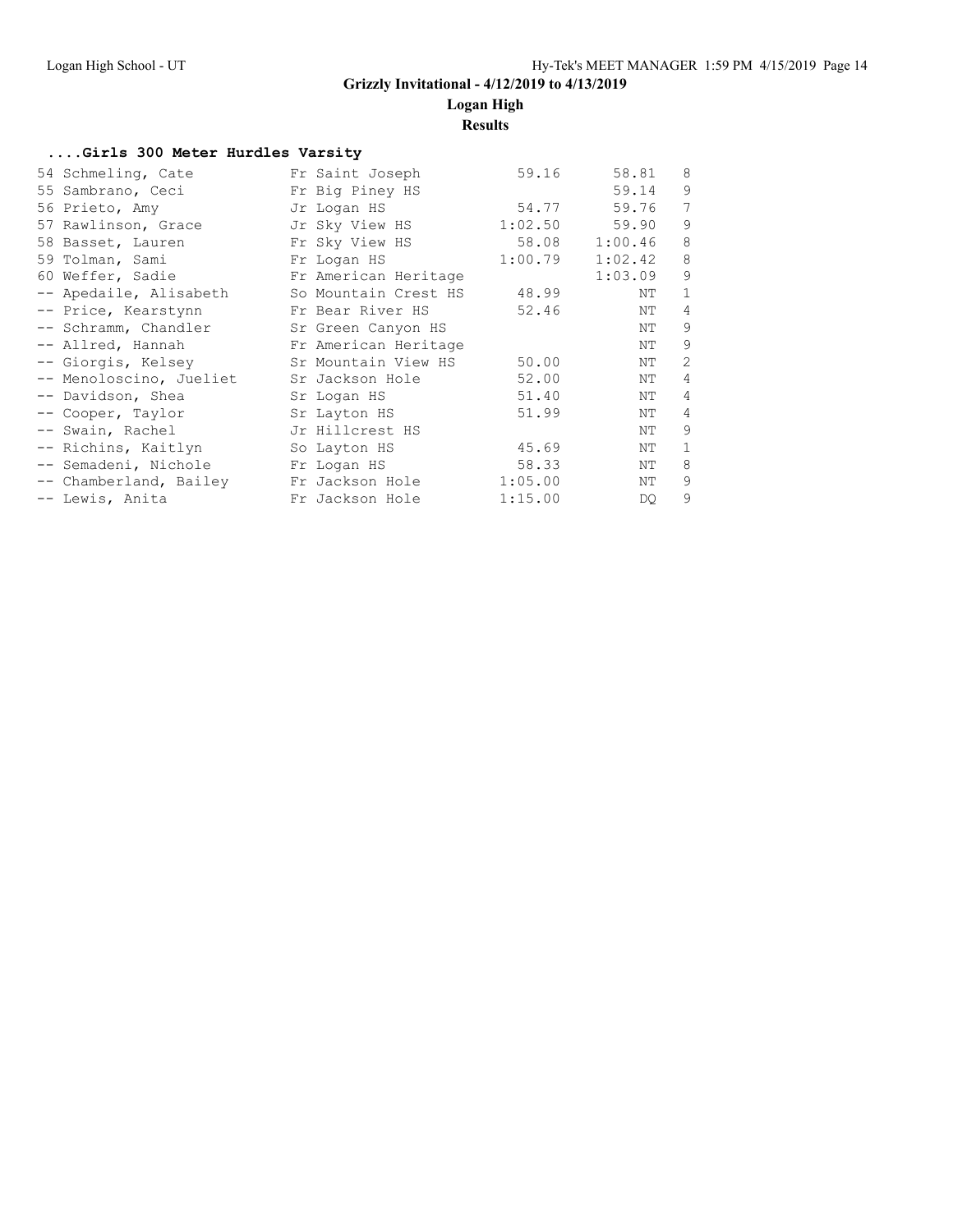### **Logan High**

**Results**

### **Girls 4x100 Meter Relay 4x100 Varsity**

| School<br>==============<br>_________________________________ |    | Seed                      | Finals |                | H# Points    |
|---------------------------------------------------------------|----|---------------------------|--------|----------------|--------------|
| "A"<br>1 Madison HS                                           |    | 50.46                     | 49.90  | $\mathbf{1}$   | 10           |
| 1) Lee, Savannah So                                           |    | 2) Bolingbroke, Hannah Jr |        |                |              |
| 3) Wasden, Kayeli Sr                                          |    | 4) Nealey, Rayven Sr      |        |                |              |
| 2 Bear River HS 'A'                                           |    | 50.57                     | 50.66  | 1              | 8            |
| 1) Tomlinson, Naomi Fr                                        |    | 2) Roberts, Ashley Jr     |        |                |              |
| 3) Thomas, Malaiyah Jr                                        |    | 4) Lorimer, Makenzie Jr   |        |                |              |
| 3 Box Elder HS 'A'                                            |    | 50.30                     | 51.21  | $\mathbf{1}$   | 6            |
| 1) Johnson, Kate Jr                                           |    | 2) Peck, Sydnee Sr        |        |                |              |
| 3) Kohler, Kiran Fr                                           | 4) |                           |        |                |              |
| 4 Preston High School<br>$^{\prime}$ A $^{\prime}$            |    | 54.15                     | 52.58  | $\overline{2}$ | 5            |
| 1) Harris, Alexis Jr                                          |    | 2) Romney, Taylor Fr      |        |                |              |
| 3) Meek, Saige Jr                                             |    | 4) Moser, Addison So      |        |                |              |
| 5 Pocatello High School<br>$^{\prime}$ A $^{\prime}$          |    | 52.70                     | 53.21  | 1              | 4            |
| $^{\prime}$ A<br>6 Logan HS                                   |    | 52.80                     | 53.27  | $\mathbf{1}$   | 3            |
| 1) Davidson, Shea Sr                                          |    | 2) Reeve, Laurie Jr       |        |                |              |
| 3) Kartchner, Kionna Sr                                       |    | 4) Kartchner, Amber So    |        |                |              |
| 7 Sky View HS 'A'                                             |    |                           | 53.30  | 3              | 2            |
| 1) Morris, Robyn Sr                                           |    | 2) Smith, Ellie Jr        |        |                |              |
| 3) Jensen, Addy Fr                                            |    | 4) Peck, Katyrra So       |        |                |              |
| 8 Mountain Crest HS 'A'                                       |    | 52.56                     | 53.30  | $\mathbf{1}$   | $\mathbf{1}$ |
| 1) Apedaile, Alisabeth So                                     |    | 2) Schwab, Hannah So      |        |                |              |
| 3) Merrill, Samantha Sr                                       |    | 4) Smith, Tabitha Sr      |        |                |              |
| 9 Green Canyon HS 'A'                                         |    |                           | 53.64  | 3              |              |
| 1) Calderwood, Brittley Sr                                    |    | 2) Hinds, Taylor Jr       |        |                |              |
| 3) Beach, Jayden Fr                                           |    | 4) Thompson, Ryley So     |        |                |              |
| 10 Mountain View HS 'A'                                       |    | 54.10                     | 53.70  | $\mathbf 1$    |              |
| 1) Bradshaw, Taylor Fr                                        |    | 2) Flake, Savannah So     |        |                |              |
| 3) Stephens, Haily Jr                                         |    | 4) Giorgis, Kelsey Sr     |        |                |              |
| 11 Davis HS<br>$^{\prime}$ A $^{\prime}$                      |    | 50.72                     | 54.88  | $\mathbf 1$    |              |
| 1) Christensen, Kelsi Jr                                      |    | 2) Reid, Mary So          |        |                |              |
| 3) Baird, Miranda Sr                                          |    | 4) Bobo, Sofia Jr         |        |                |              |
| 12 Hillcrest HS<br>$\mathsf{A}$                               |    |                           | 55.31  | 2              |              |
| 1) Stonebraker, Alaina So                                     | 2) |                           |        |                |              |
| 13 Big Piney HS 'A'                                           |    | 56.62                     | 56.34  | 2              |              |
| 1) Acosta, Alda Jr                                            |    | 2) Taylor, Torrey So      |        |                |              |
| 3) Jones, Chandler Jr                                         |    | 4) Foster, Rachel Jr      |        |                |              |
| 14 Soda Springs High School 'A'                               |    | 55.60                     | 56.94  | 2              |              |
| 1) Finlayson, Leilani Sr                                      |    | 2) Carpenter, Sydney Fr   |        |                |              |
| 3) Mangis, Karly Fr                                           |    | 4) Wood, Alea Sr          |        |                |              |
| 15 Layton HS 'A'                                              |    |                           | 57.38  | 3              |              |
| -- American Heritage<br>'A'                                   |    |                           | ΝT     | 3              |              |
| 1) Allred, Hannah Fr                                          |    | 2) Gibbs, Emma Fr         |        |                |              |
| 3) Fillmore, Whitney Fr                                       |    | 4) Franke, Shari So       |        |                |              |
| $\mathsf{A}$<br>-- Evanston HS                                |    | 54.94                     | DQ     | $\mathbf{2}$   |              |
| 1) Holt, Taryn So                                             |    | 2) Durrant, Madi Fr       |        |                |              |
| 3) Nowakowski, Zocia Jr                                       |    | 4) Barker, Mia Fr         |        |                |              |
|                                                               |    |                           |        |                |              |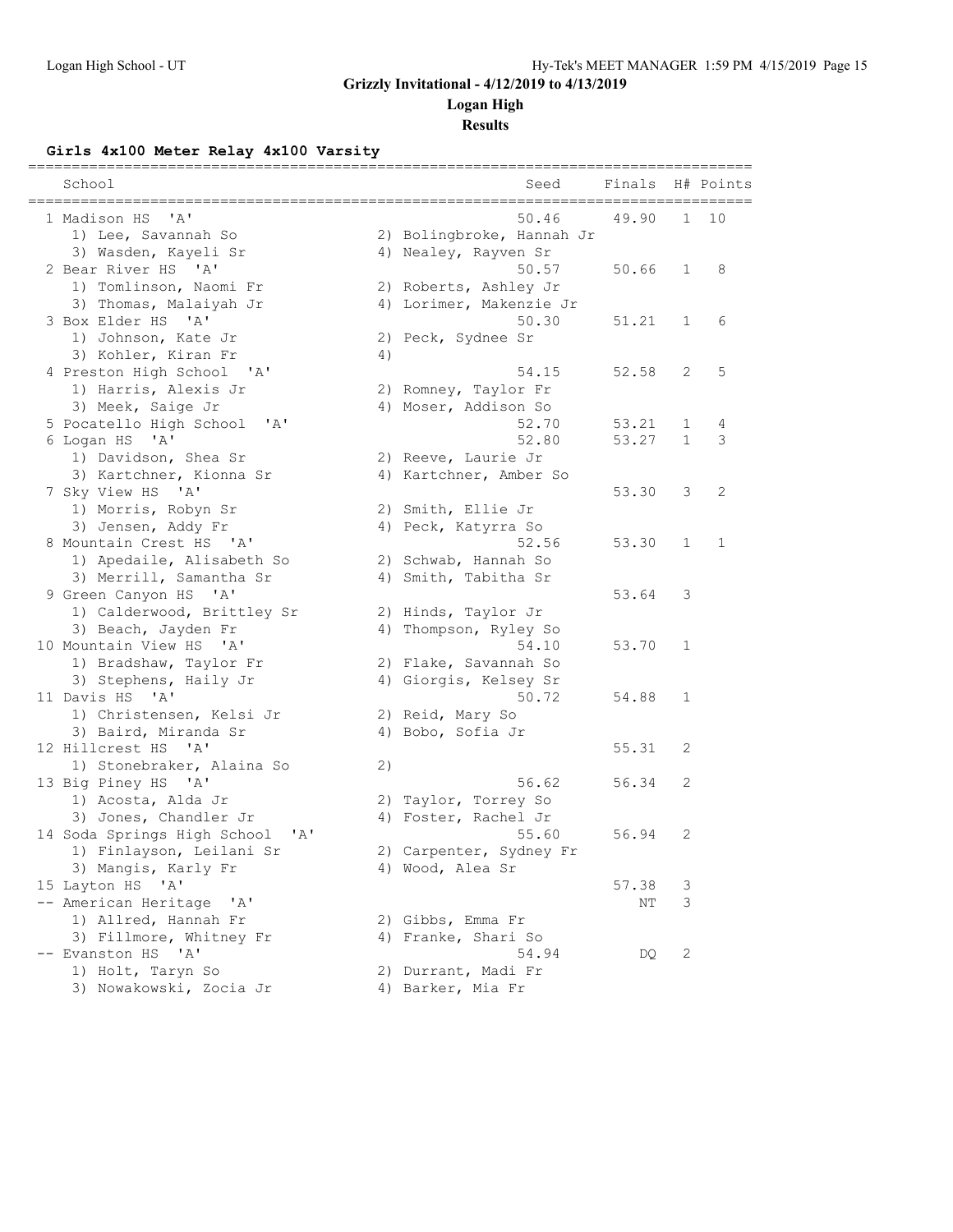### **Logan High**

### **Results**

### **Girls 4x200 Meter Relay 4 x 200 Varsity**

| School                                      | Seed<br>Finals<br>H#                |
|---------------------------------------------|-------------------------------------|
| 1 Pocatello High School<br>"B"              | 2:02.00<br>x1:51.84<br>1            |
| 2 Soda Springs High School 'A'              | 1:55.00<br>1:54.75<br>$\mathbf 1$   |
| 1) Finlayson, Leilani Sr                    | 2) Wood, Alea Sr                    |
| 3) Horsley, Alexa Jr                        | 4) White, Kate Sr                   |
| 3 Bear River HS<br>' A'                     | 1:55.00<br>1:56.45<br>$\mathbf{1}$  |
| 1) Laumann, Emily Jr                        | 2) Westergard, Logan Jr             |
| 3) Gomez, Rebeca Jr                         | 4) Towne, Rylee Fr                  |
| 4 Box Elder HS 'A'                          | 1:55.00<br>1:57.25<br>$\mathbf{1}$  |
| 1) Rodriguez, Alexis So                     | 2) Nishikawa, Paileigh Fr           |
| 3) Brown, Hannah So                         | 4) Palmer, Sydney So                |
| "B"<br>5 Soda Springs High School           | 2:00.00<br>x1:58.13<br>$\mathbf{1}$ |
| 1) Yamauchi, Reagan Sr                      | 2) Moldenhauer, Kaitlynn So         |
| 3) Naef, Hayley Jr                          | 4) Pelayo, Ysela So                 |
| 6 Preston High School<br>'A'                | 1:56.00<br>1:59.14<br>$\mathbf{1}$  |
| 1) Lee, Rachel So                           | 2) Larsen, Kylie So                 |
| 3) Oxborrow, Andee Jr                       | 4) Shuman, Matilee Jr               |
| 7 Hillcrest HS<br>$\mathbf{I}$ $\mathbf{A}$ | 2:00.41<br>2                        |
| 1) Rosenbaum, Jordyn Fr                     | 2) Stonebraker, Alaina So           |
| 3) Slama-Catron, Amelia Sr                  | 4) Martin, Elizabeth So             |
| 8 Bear River HS<br>$\overline{C}$           | 2:05.00<br>x2:03.88<br>2            |
| 1) Randall, Carly Jr                        | 2) Park, Jenna Jr                   |
| 3) Ritter, Braxton Fr                       | 4) Nessen, Maci So                  |
| 9 Bear River HS<br>"B"                      | 2:00.00<br>x2:04.05<br>$\mathbf{1}$ |
| 1) Price, Kearstynn Fr                      | 2) Curtis, Breeana Fr               |
| 3) Winward, Kelly Fr                        | 4) Price, McCaberie So              |
| 10 Big Piney HS 'A'                         | 2:04.52<br>2                        |
| 1) Hibbert, Jakobi So                       | 2) Taylor, Torrey So                |
| 3) Thoman, Hayden So                        | 4) Sambrano, Xavia Jr               |
| 11 Soda Springs High School<br>"C"          | x2:08.05<br>2                       |
| 1) Carpenter, Sydney Fr                     | 2) Mangis, Karly Fr                 |
| 3) Jacobson, Ali Fr                         | 4) Kimball, Marta So                |
| 12 Pocatello High School<br>' A'            | 1:49.00<br>2:14.62<br>$\mathbf{1}$  |
| 13 Big Piney HS 'B'                         | x2:14.88<br>$\overline{2}$          |
| 1) Reed, Abby So                            | 2) Keiter, Sierra Fr                |
| 3) Neilson, Paige Jr                        | 4) Sambrano, Ceci Fr                |
| 14 Big Piney HS 'C'                         | x2:33.66<br>2                       |
| 1) Kirkwood, Annalee So                     | 2) Wilson, Haley So                 |
| 3) Long, Zoe Fr                             | 4) Hill, Britty Sr                  |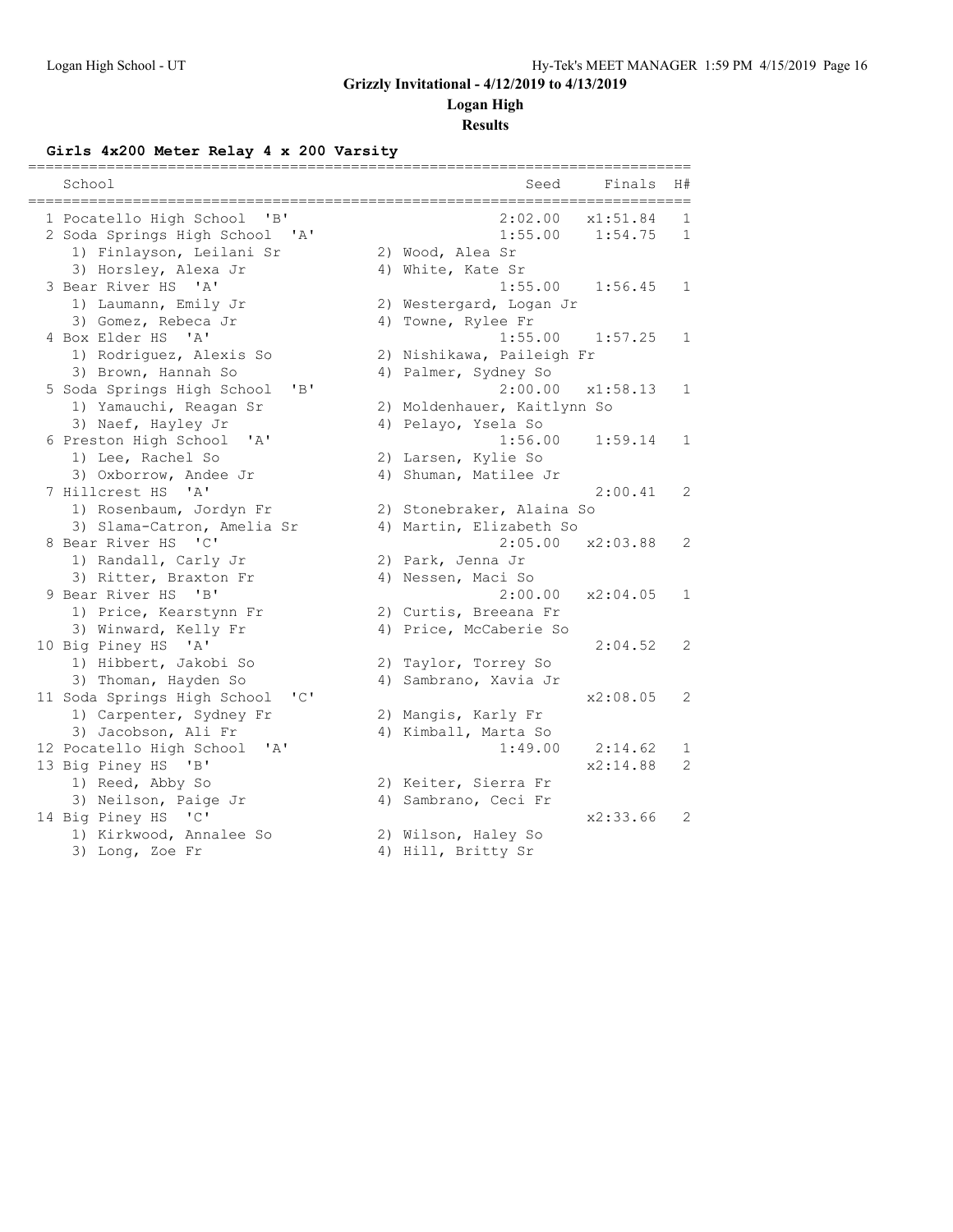### **Logan High**

**Results**

### **Girls 4x400 Meter Relay 4x400 Varsity**

|                                                                    |                        | --------------------------- |              |           |
|--------------------------------------------------------------------|------------------------|-----------------------------|--------------|-----------|
| School                                                             | Seed                   | Finals                      |              | H# Points |
| 1 Davis HS<br>' A'                                                 | 4:14.25                | 4:07.12                     | $\mathbf{1}$ | 10        |
| 1) Hedquist, Sydney So                                             | 2) Mason, Gabby Sr     |                             |              |           |
| 3) Anderson, Ellie Sr                                              | 4) Preston, Hope So    |                             |              |           |
| 2 Bear River HS<br>$^{\prime}$ A <sup><math>^{\prime}</math></sup> | 4:19.00                | 4:08.85                     | $\mathbf{1}$ | 8         |
| 1) Roberts, Ashley Jr                                              | 2) Tomlinson, Naomi Fr |                             |              |           |
| 3) Lorimer, Makenzie Jr                                            | 4) Fuhriman, Abbie Jr  |                             |              |           |
| 3 Evanston HS<br>' A'                                              | 4:08.69                | 4:13.13                     | $\mathbf{1}$ | 6         |
| 1) Barton, Heidi So                                                | 2) Hall, Gabby Sr      |                             |              |           |
| 3) Ellingford, Shelyse Fr                                          | 4) Nelson, Tia So      |                             |              |           |
| 4 Pocatello High School<br>$\mathsf{A}$                            | 4:16.00                | 4:14.12                     | $\mathbf{1}$ | 5         |
| 5 Cokeville HS 'A'                                                 | 4:26.14                | 4:15.23                     | $\mathbf{1}$ | 4         |
| 1) Dayton, Kylee Fr                                                | 2) Halls, Cienna Sr    |                             |              |           |
| 3) Teichert, Emma Jr                                               | 4) Barnes, Emmie Fr    |                             |              |           |
| 6 Sky View HS 'A'                                                  | 4:25.67                | 4:17.35                     | $\mathbf{1}$ | 3         |
| 1) Smith, Ellie Jr                                                 | 2) Hall, Samantha Jr   |                             |              |           |
| 3) Duffin, Lydia Fr                                                | 4) Rawlinson, Annie Sr |                             |              |           |
| 7 Soda Springs High School 'A'                                     | 4:30.00                | 4:21.05                     | $\mathbf{1}$ | 2         |
| 1) Yamauchi, Reagan Sr                                             | 2) Horsley, Alexa Jr   |                             |              |           |
| 3) Finlayson, Leilani Sr                                           | 4) White, Kate Sr      |                             |              |           |
| 8 Green Canyon HS 'A'                                              |                        | 4:27.66                     | 2            | 1         |
| 1) Calderwood, Brittley Sr                                         | 2) Dustin, Hadley Fr   |                             |              |           |
| 3) Thompson, Ryley So                                              | 4) Winder, Talia Fr    |                             |              |           |
| 9 Morgan HS 'A'                                                    |                        | 4:30.18                     | 2            |           |
| 10 Mountain Crest HS<br>$\mathsf{A}$                               | 4:35.00                | 4:31.44                     | $\mathbf{1}$ |           |
| 1) Niederhauser, Tyann Jr                                          | 2) Naser, Annie Jr     |                             |              |           |
| 3) Merrill, Samantha Sr                                            | 4) Hardy, Madelyn Jr   |                             |              |           |
| 11 Jackson Hole 'A'                                                |                        | 4:43.77                     | 2            |           |
| 1) Gersten, Kendyl Jr                                              | 2) Smith, Zaidee Fr    |                             |              |           |
| 3) Taylor, Sienna Jr                                               | 4) Hall, Elise Fr      |                             |              |           |
| 12 Preston High School 'A'                                         | 4:38.00                | 4:44.50                     | 2            |           |
| 1) Robertson, Mickayla Fr                                          | 2) Bunderson, Elora So |                             |              |           |
| 3) Carter, Mallory Fr                                              | 4) Ward, Riley Fr      |                             |              |           |
| 13 Big Piney HS 'A'                                                |                        | 5:04.86                     | 2            |           |
| 1) Espenscheid, Cassidy So                                         | 2) Thoman, Hayden So   |                             |              |           |
| 3) Jones, Muriel So                                                | 4) Wilson, Haley So    |                             |              |           |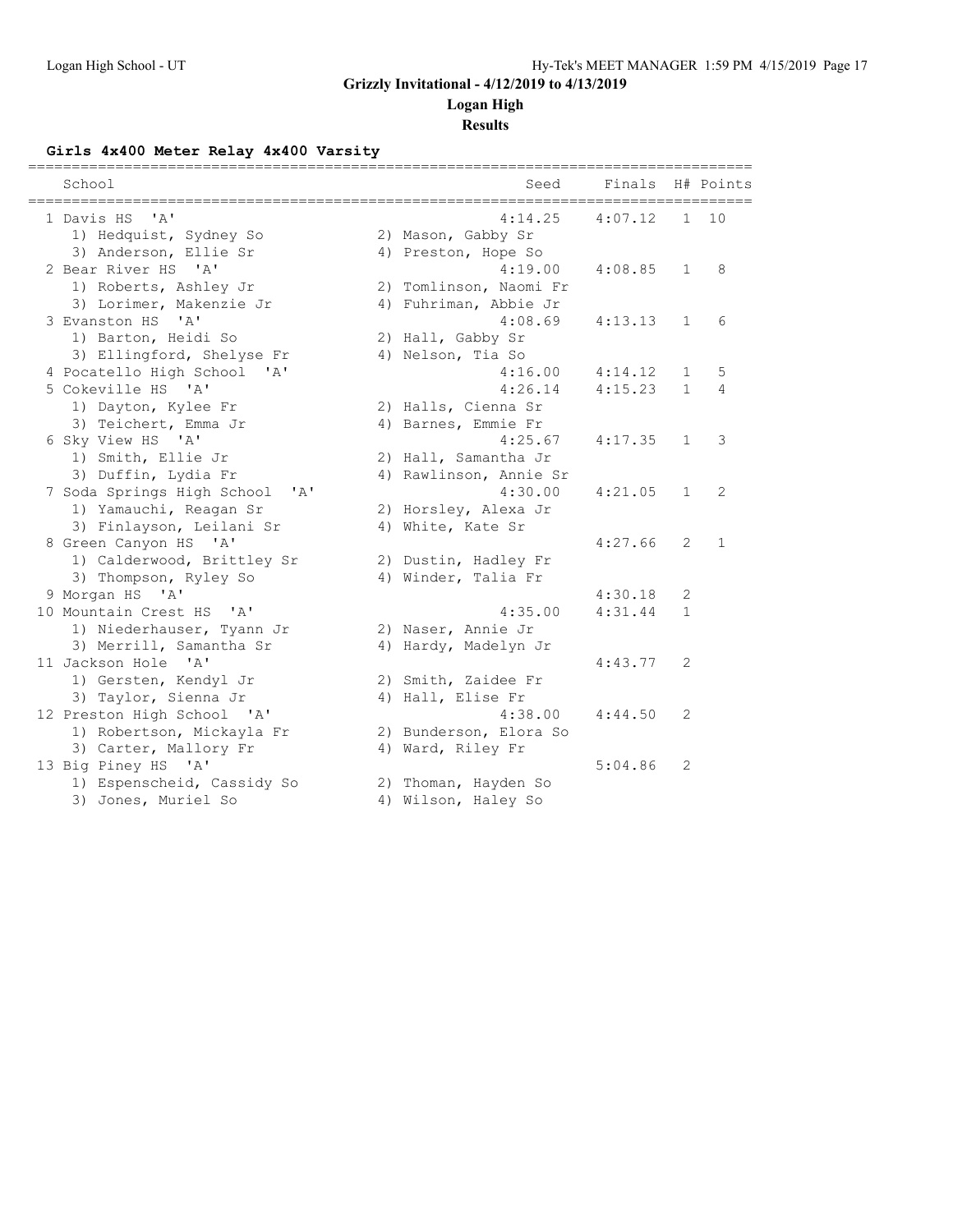**Logan High**

### **Results**

### **Girls 4x800 Meter Relay 4x800 Varsity**

| School               | Finals<br>Seed         |
|----------------------|------------------------|
| 1 Jackson Hole 'A'   | 10:21.40               |
| 1) Brigham, Kate Fr  | 2) Smith, Parker So    |
| 3) Cornish, Andie Sr | 4) Brazil, Lily Sr     |
| 2 Evanston HS 'A'    | $10:15.00$ $10:52.65$  |
| 1) Fuller, Breila Sr | 2) Lyman, Sydney So    |
| 3) Demander, Lexi Sr | 4) Worley, Reghan Sr   |
| 3 Bear River HS 'A'  | 11:47.52               |
| 1) Black, Tanya So   | 2) Tomlinson, Kenya So |
| 3) Kofoed, Shylee Fr | 4) White, Madison So   |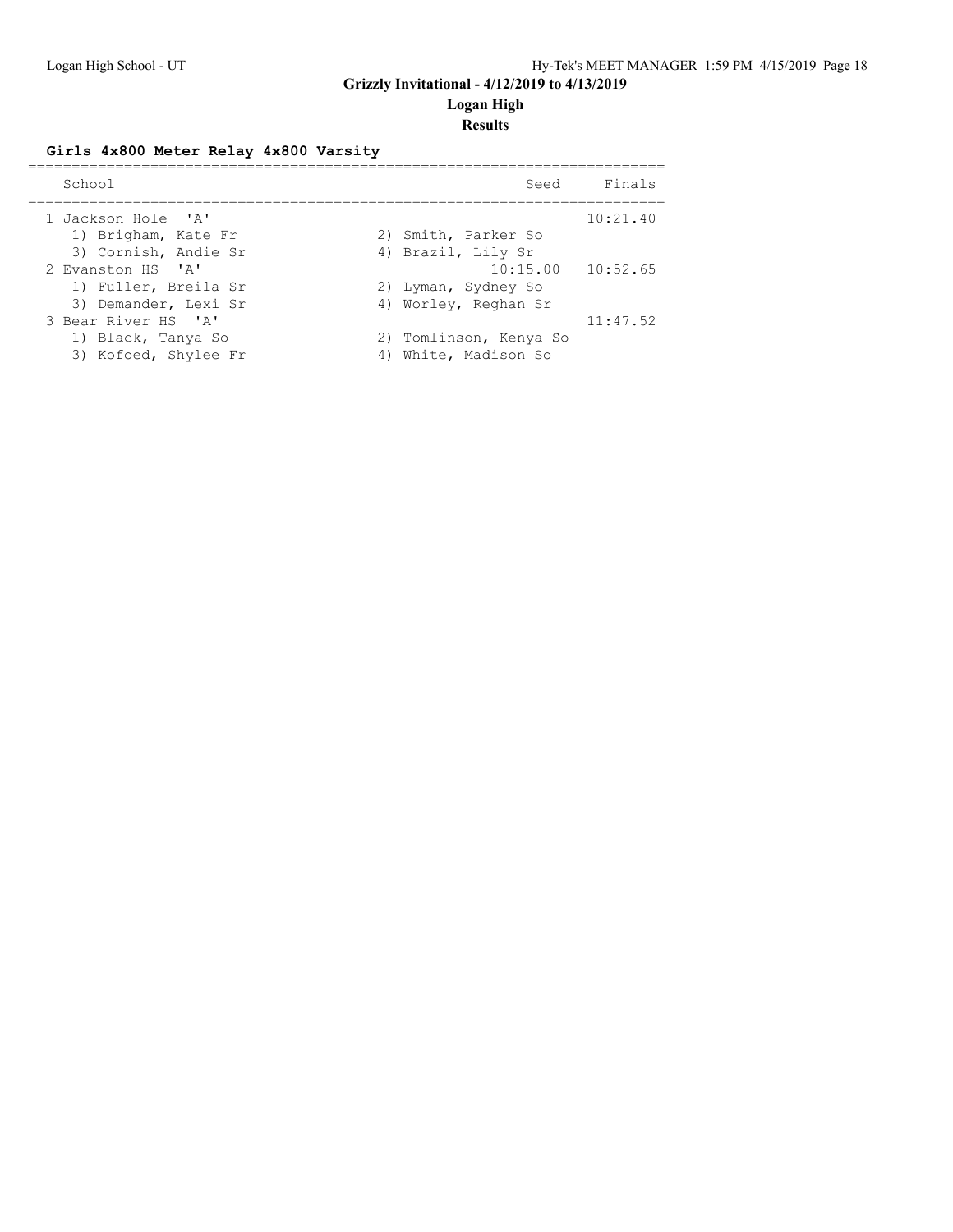## **Logan High**

## **Results**

### **Girls 1600 Sprint Medley Varsity**

| School                                        | Seed                             | Finals H# Points |                |                |
|-----------------------------------------------|----------------------------------|------------------|----------------|----------------|
| 1 Bear River HS 'A'<br>1) Thomas, Malaiyah Jr | 4:20.00<br>2) Towne, Maddison Sr | 4:18.89          |                | 1 10           |
| 3) Roberts, Ashley Jr                         | 4) Fuhriman, Abbie Jr            |                  |                |                |
| 2 Evanston HS 'A'                             | 4:28.00                          | $4:25.35$ 1      |                | 8              |
| 1) Fuller, Breila Sr                          | 2) Barton, Heidi So              |                  |                |                |
| 3) Nelson, Tia So                             | 4) Hall, Gabby Sr                |                  |                |                |
| 3 Big Piney HS 'A'                            | 4:36.64                          | 4:33.58          | $\mathbf{1}$   | 6              |
| 1) Acosta, Alda Jr                            | 2) Taylor, Torrey So             |                  |                |                |
| 3) Foster, Rachel Jr                          | 4) Jones, Muriel So              |                  |                |                |
| 4 Preston High School 'A'                     | 4:35.00                          | 4:36.06          | $\overline{1}$ | 5              |
| 1) Jensen, Kacee Fr                           | 2) Meek, Saige Jr                |                  |                |                |
| 3) Romney, Taylor Fr                          | 4) Hymas, Harli Jr               |                  |                |                |
| 5 Jackson Hole 'A'                            |                                  | 4:37.72          | $\mathcal{L}$  | $\overline{4}$ |
| 1) Brigham, Kate Fr                           | 2) Cornish, Andie Sr             |                  |                |                |
| 3) Ross, Reagin Sr                            | 4) Walker, Grace Jr              |                  |                |                |
| 6 Logan HS 'A'                                | 4:41.98                          | 4:44.72          | $\mathbf{1}$   | 3              |
| 1) Reeve, Laurie Jr                           | 2) Munson, India So              |                  |                |                |
| 3) Laney, Gracie So                           | 4) Coppin, Ashley So             |                  |                |                |
| 7 Davis HS 'A'                                |                                  | 4:47.58          | 2              | 2              |
| 1) Rounkles, Katie Sr                         | 2) Reid, Mary So                 |                  |                |                |
| 3) Bobo, Sofia Jr                             | 4) Robinson, Jennica Sr          |                  |                |                |
| 8 Mountain Crest HS 'A'                       | 4:55.29                          | 4:58.94          | $\overline{2}$ | $\mathbf{1}$   |
| 1) Schwab, Hannah So                          | 2) Zilles, Amelia Fr             |                  |                |                |
| 3) Lott, Kaylee Sr                            | 4) Larsen, Emma Sr               |                  |                |                |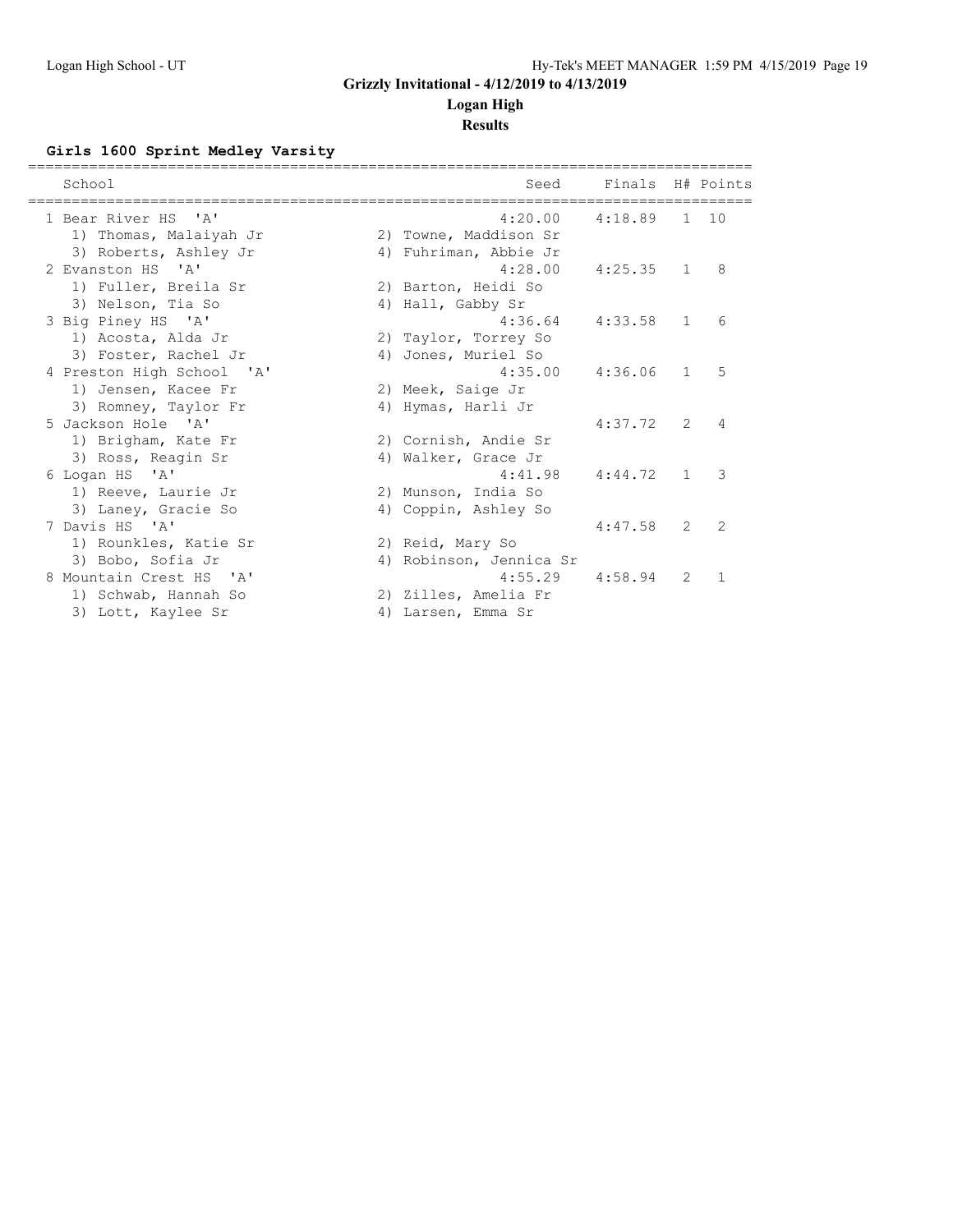**Logan High**

**Results**

### **Girls High Jump Varsity**

| Name                    | Year School            | Seed        | Finals       | ==============<br>Points |
|-------------------------|------------------------|-------------|--------------|--------------------------|
| 1 Kartchner, Amber      | So Logan HS            | $5 - 04.00$ | $5 - 00.00$  | 10                       |
| 2 Holl, Madeline        | Sr Saint Joseph        | $5 - 00.00$ | $4 - 10.00$  | 8                        |
| 3 Dayton, Kylee         | Fr Cokeville HS        | $4 - 10.00$ | $J4 - 10.00$ | 6                        |
| 4 Reeder, Sarah         | Sr Box Elder HS        | $4 - 10.00$ | $J4 - 10.00$ | 5                        |
| 5 Ellingford, Shelyse   | Fr Evanston HS         | $4 - 11.00$ | $J4 - 10.00$ | 3.50                     |
| 5 Karren, Annalea       | Sr Davis HS            | $4 - 11.00$ | $J4 - 10.00$ | 3.50                     |
| 7 Rose, Taylor          | So Logan HS            | $4 - 10.00$ | $4 - 08.00$  |                          |
| 7 Green, Megan          | Sr Box Elder HS        | $4 - 08.00$ | $4 - 08.00$  | 2                        |
| 8 Pearson, Hallie       | Fr Pocatello Hi        | $4 - 10.00$ | $J4 - 06.00$ | 0.20                     |
| 8 Teichert, Rylee       | So Cokeville HS        | $4 - 08.00$ | $J4 - 06.00$ | 0.20                     |
| 8 Spangenberg, Sarah    | Fr Viewmont Hig        |             | $J4 - 06.00$ | 0.20                     |
| 8 Lee, Laura            | So Green Canyon HS     | $4 - 06.00$ | $J4 - 06.00$ | 0.20                     |
| 8 Brinn, Keeley         | Jr Northridge HS       | $4 - 09.00$ | $J4 - 06.00$ | 0.20                     |
| 9 Hinds, Taylor         | Jr Green Canyon HS     | $4 - 06.00$ | $4 - 06.00$  |                          |
| 9 Gaines, Jenna         | So Soda Springs        | $4 - 10.00$ | $4 - 06.00$  |                          |
| 16 Simmons, Brynlee     | Fr Soda Springs        | $4 - 04.00$ | $4 - 04.00$  |                          |
| 16 Murphy, Elsie        | Sr Sky View HS         | $4 - 02.00$ | $4 - 04.00$  |                          |
| 16 Mortensen, Jenna     | Jr Box Elder HS        | $4 - 10.00$ | $4 - 04.00$  |                          |
| 16 Ewer, Malynn         | Fr Ridgeline HS        |             | $4 - 04.00$  |                          |
| 16 Westmoreland, Elaine | So Bear River HS       | $4 - 06.00$ | $4 - 04.00$  |                          |
| 16 Hall, Samantha       | Jr Sky View HS         | $4 - 06.00$ | $4 - 04.00$  |                          |
| 16 Sepos, Mady          | So Evanston HS         | $4 - 04.00$ | $4 - 04.00$  |                          |
| 16 Carter, Mallory      | Fr Preston High School | $4 - 07.00$ | $4 - 04.00$  |                          |
| 16 Santamauro, Bella    | Fr Jackson Hole        | $4 - 04.00$ | $4 - 04.00$  |                          |
| 16 Sepos, Mallory       | Fr Evanston HS         | $4 - 05.00$ | $4 - 04.00$  |                          |
| 16 Crouch, Alyssa       | Jr West Side HS        | $4 - 08.00$ | $4 - 04.00$  |                          |
| 26 Naser, Annie         | Jr Mountain Crest HS   | $4 - 06.00$ |              |                          |
| 27 Yin, Somaline        | So Bear River HS       | $4 - 06.00$ | $4 - 02.00$  |                          |
| 27 Zabriskie, Emma      | So Northridge HS       | $4 - 04.00$ | $4 - 02.00$  |                          |
| 27 Sweeten, Savannah    | So Northridge HS       | $4 - 04.00$ | $4 - 02.00$  |                          |
| 27 Price, Kearstynn     | Fr Bear River HS       |             | $4 - 02.00$  |                          |
| 27 Ware, Brexli         | Jr Preston High School | $4 - 02.00$ | $4 - 02.00$  |                          |
| 27 Kane, Marrie         | Fr Jackson Hole        | $4 - 02.00$ | $4 - 02.00$  |                          |
| 27 Naser, Annie         | Jr Mountain Crest HS   | $4 - 06.00$ | $4 - 02.00$  |                          |
| 27 Espenscheid, Cassidy | So Big Piney HS        | $4 - 06.00$ | $4 - 02.00$  |                          |
| 27 Doxey, Abagail       | Fr Sky View HS         |             | $4 - 02.00$  |                          |
| 27 Henstra, Abby        | Fr Mountain View HS    |             | $4 - 02.00$  |                          |
| 27 Dawes, Ashley        | So Sky View HS         | $4 - 04.00$ | $4 - 02.00$  |                          |
| -- Curtis, Breeana      | Fr Bear River HS       |             | ΝH           |                          |
| -- Fouras, Audrey       | Fr Jackson Hole        | $4 - 02.00$ | ΝH           |                          |
| -- Benson, Austin       | Jr Cokeville HS        | $4 - 00.00$ | ΝH           |                          |
| -- Skinner, Kindra      | Sr Madison HS          | $4 - 10.00$ | ΝH           |                          |
| -- Wilcox, Aleena       | Jr Ridgeline HS        | $5 - 02.00$ | ΝH           |                          |
| -- Fouras, Caroline     | Fr Jackson Hole        | $4 - 02.00$ | ΝH           |                          |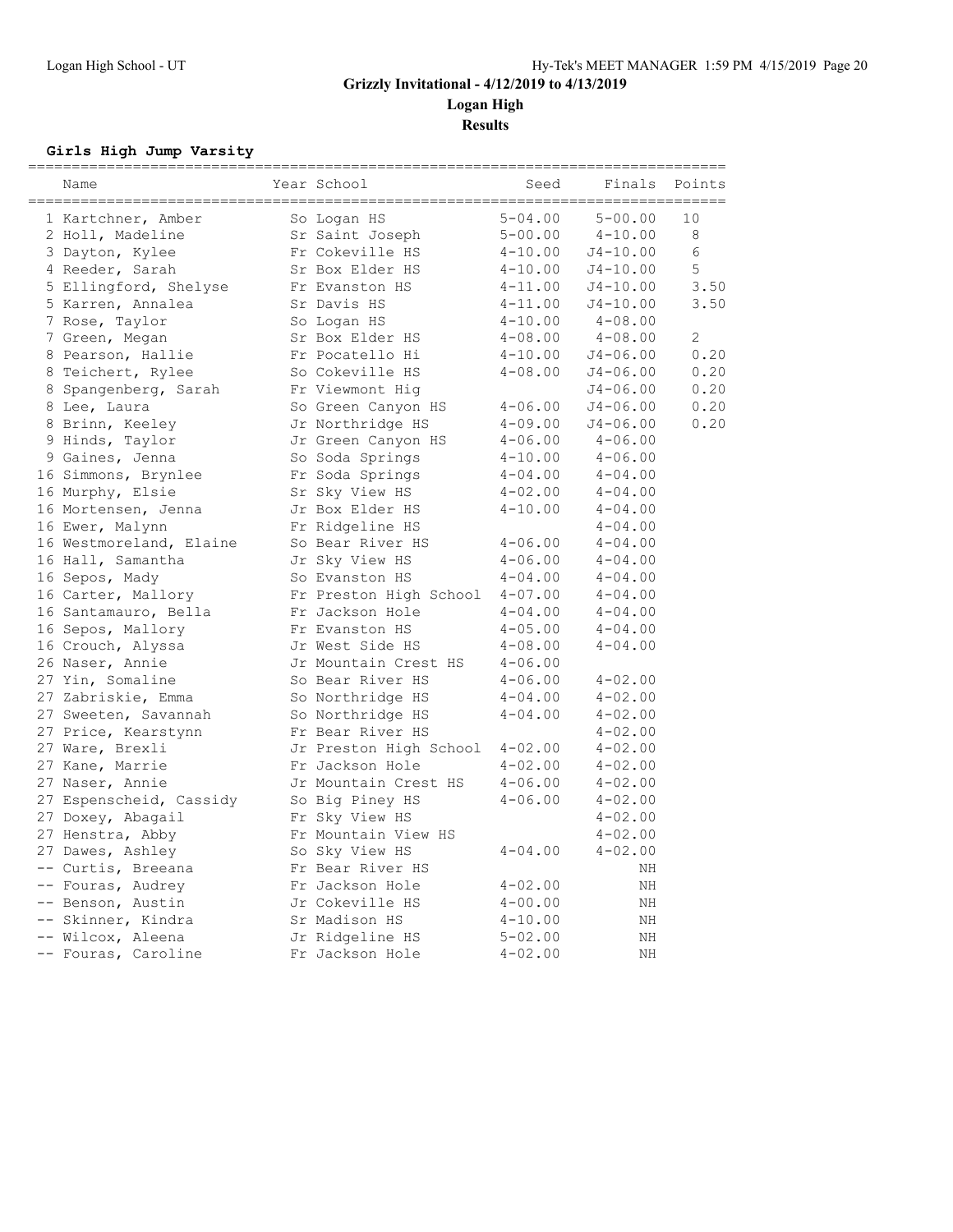**Logan High Results**

### **Girls Pole Vault Varsity**

| Name                                   | Year School            | Seed        | Finals Points             |                |
|----------------------------------------|------------------------|-------------|---------------------------|----------------|
| ______________________________________ |                        |             |                           |                |
| 1 Jenkins, Mariah                      | Sr Davis HS            |             | $10 - 09.00$ $10 - 00.00$ | 10             |
| 2 Olander, Anna                        | So Davis HS            |             | $9 - 06.00$ $9 - 00.00$   | 8              |
| 3 Hoki, Robyn                          | Sr Davis HS            |             | $8 - 00.00$ $J9 - 00.00$  | 6              |
| 4 Wood, Shaelynn Jr Davis HS           |                        |             | $9-00.00$ $J9-00.00$      | 5              |
| 5 Ellingford, Shelyse Fr Evanston HS   |                        | $8 - 06.00$ | $J9 - 00.00$              | 4              |
| 6 Bradbury, Shaylee                    | So Box Elder HS        |             | $8 - 06.00$ $8 - 06.00$   | 3              |
| 7 Hurst, Morgan                        | Sr Madison HS          |             | $8 - 06.00$ $8 - 00.00$   | $\overline{c}$ |
| 8 Berndt, Ashley                       | Jr Hillcrest HS        | $8 - 06.00$ | 7-06.00                   | 0.50           |
| 8 Bell, Samantha                       | Jr Layton HS           |             | $7 - 06.00$ $7 - 06.00$   | 0.50           |
| 9 Lehning, Karlee                      | Fr Mountain View HS    |             | $J7 - 06.00$              |                |
| 10 Hurst, Emma                         | So Madison HS          | 7-06.00     | $J7 - 00.00$              |                |
| 11 Lowe-Anderson, Ashley               | So Preston High School | $7 - 06.00$ | $7 - 00.00$               |                |
| 11 Lawrence, Maya                      | So Mountain View HS    |             | $7 - 00.00$               |                |
| 11 Semadeni, Lydia                     | Jr Logan HS            | 7-06.00     | $7 - 00.00$               |                |
| 15 Hyde, Quincy                        | So Preston High School | $7 - 06.00$ | $6 - 06.00$               |                |
| 15 Sepos, Mady                         | So Evanston HS         |             | $6 - 06.00$               |                |
| 15 Barker, Mia                         | Fr Evanston HS         |             | $6 - 06.00$               |                |
| 18 Warner, Alyssa                      | Sr Logan HS            | $7 - 00.00$ | $6 - 00.00$               |                |
| 18 Tracy, Olivia                       | Fr Preston High School |             | $6 - 00.00$               |                |
| 18 Hendersen, Lauren                   | So Layton HS           | $6 - 00.00$ | $6 - 00.00$               |                |
| 21 Hibbert, Jakobi                     | So Big Piney HS        |             | 6.50                      |                |
| -- Dudley, Jayden                      | Sr Logan HS            | $8 - 06.00$ | ΝH                        |                |
| -- Hansen, Tabitha                     | Sr Logan HS            | $9 - 00.00$ | ΝH                        |                |
| -- Shuman, Matilee                     | Jr Preston High School |             | NH                        |                |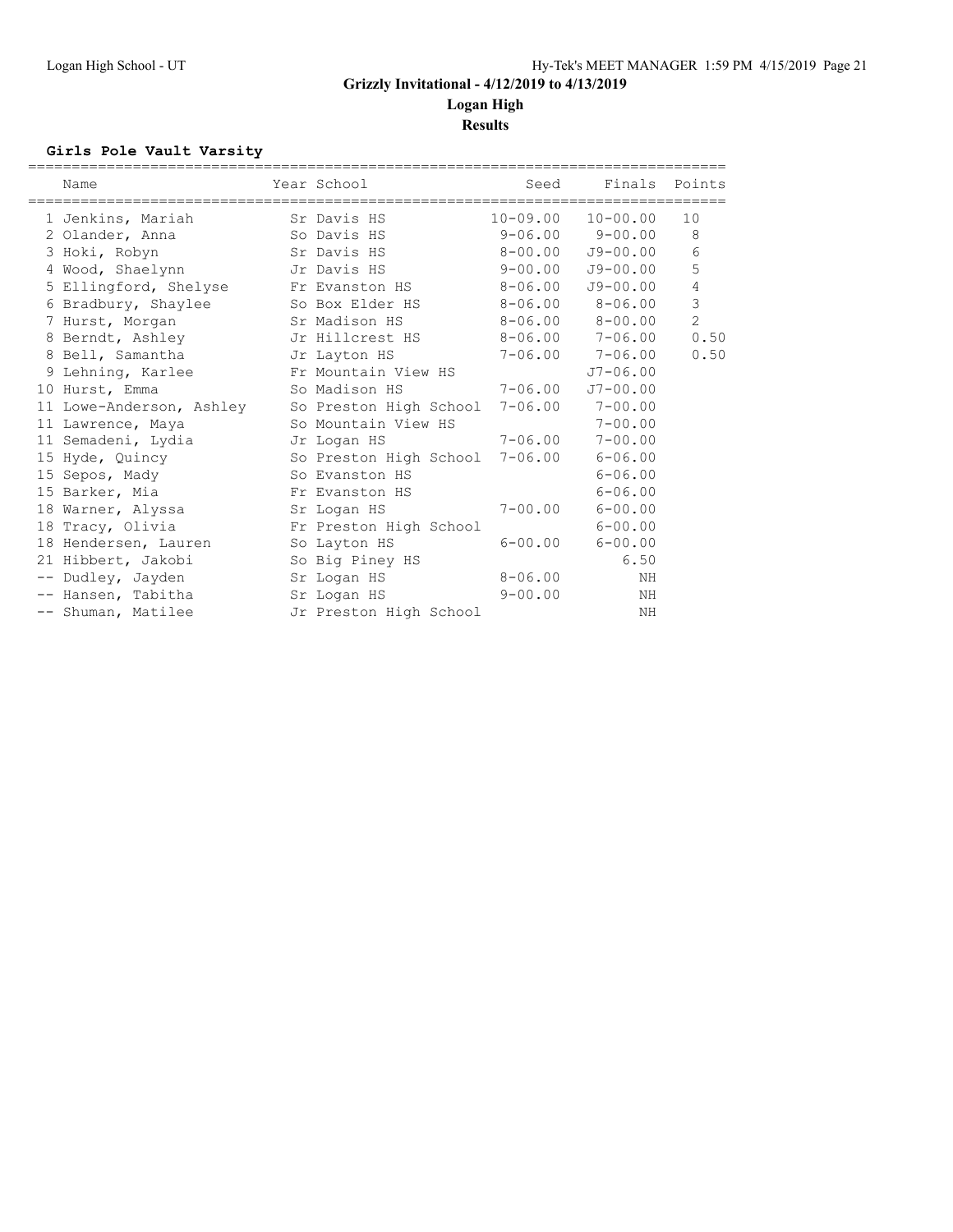**Results**

#### **Girls Long Jump Varsity**

|  | Name                    | Year School                     | Seed         | Finals<br>======= |                                                                    | Wind Points    |
|--|-------------------------|---------------------------------|--------------|-------------------|--------------------------------------------------------------------|----------------|
|  | 1 Kartchner, Amber      | So Logan HS                     | $17 - 03.00$ | $17 - 07.00$      | $0.5$                                                              | 10             |
|  | 2 Nealey, Rayven        | Sr Madison HS                   | $16 - 07.50$ | $17 - 02.00$      | 1.1                                                                | 8              |
|  | 3 Zink, Madi            | Jr Pocatello Hi                 | $16 - 01.50$ | $17 - 00.50$      | 0.1                                                                | 6              |
|  | 4 Royal, Savannah       | Sr Preston High School 16-03.00 |              | $16 - 10.00$      | 0.2                                                                | 5              |
|  | 5 Richins, Kaitlyn      | So Layton HS                    | 16-01.00     | $16 - 08.50$      | 0.1                                                                | $\overline{4}$ |
|  | 6 Davidson, Shea        | Sr Logan HS                     | $16 - 07.50$ | $16 - 05.50$      | 0.1                                                                | 3              |
|  | 7 Wilcox, Aleena        | Jr Ridgeline HS                 | $16 - 00.50$ | $16 - 04.50$      | 0.1                                                                | $\mathbf{2}$   |
|  | 8 Nowakowski, Zocia     | Jr Evanston HS                  | $14 - 11.50$ | $16 - 00.50$      | 0.8                                                                | $\mathbf{1}$   |
|  | 9 Wood, Shaelynn        | Jr Davis HS                     | $15 - 05.25$ | $15 - 11.00$      | 0.2                                                                |                |
|  | 10 Roubidoux, Hailey    | Jr Pocatello Hi                 | $15 - 03.75$ | $15 - 10.00$      | 0.1                                                                |                |
|  | 10 Barnes, Emmie        | Fr Cokeville HS                 | $15 - 04.00$ | $15 - 02.50$      | 0.1                                                                |                |
|  | 12 Apedaile, Alisabeth  | So Mountain Crest HS            | $16 - 06.00$ | $15 - 08.00$      | 0.1                                                                |                |
|  | 13 Morris, Robyn        | Sr Sky View HS                  | $13 - 09.25$ | $15 - 05.25$      | 0.1                                                                |                |
|  | 14 Kartchner, Kionna    | Sr Logan HS                     | $15 - 02.00$ | $15 - 04.00$      | 0.1                                                                |                |
|  | 15 Brinn, Keeley        | Jr Northridge HS                | $13 - 08.00$ | $15 - 03.50$      | 0.1                                                                |                |
|  | 16 Frantz, Lauren       | Jr Jackson Hole                 | $16 - 01.00$ | $15 - 03.00$      | 0.1                                                                |                |
|  | 17 Teichert, Janae      | Sr Cokeville HS                 | $15 - 05.00$ | $15 - 10.00$      | 0.1                                                                |                |
|  | 18 Ross, Reagin         | Sr Jackson Hole                 | $14 - 04.00$ | $14 - 11.50$      | 0.1                                                                |                |
|  | 19 Saunders, Isabella   | So Box Elder HS                 | $14 - 11.00$ | $14 - 10.00$      | 0.1                                                                |                |
|  | 20 Stephens, Haily      | Jr Mountain View HS             | $14 - 11.00$ | $14 - 09.50$      | 0.1                                                                |                |
|  | 20 Miller, Maya         | Fr Mountain Crest HS            | $15 - 06.00$ | $14 - 09.50$      | 0.1                                                                |                |
|  | 20 Green, Megan         | Sr Box Elder HS                 | $14 - 06.00$ | $14 - 09.50$      | 0.8                                                                |                |
|  | 20 Mason, Gabby         | Sr Davis HS                     | $14 - 05.00$ | $14 - 09.50$      | 0.1                                                                |                |
|  | 24 Johnson, Emma        | Jr Preston High School 15-00.25 |              | $14 - 08.50$      | 0.1                                                                |                |
|  | 25 Spangenberg, Sarah   | Fr Viewmont Hiq                 |              | $14 - 08.25$      | 0.1                                                                |                |
|  | 26 Curtis, Kaleigh      | Jr Box Elder HS                 | $14 - 11.00$ | $14 - 07.50$      | 0.1                                                                |                |
|  | 27 Bitner, Emma         | Sr Bear River HS                | $14 - 00.00$ | $14 - 07.00$      | 0.1                                                                |                |
|  | 28 Hathaway, Addie      | So Madison HS                   | $15 - 01.50$ | $14 - 06.50$      | 0.1                                                                |                |
|  | 29 Winward, Kaysie      | Sr Bear River HS                | $14 - 03.00$ | $14 - 06.25$      | 0.1                                                                |                |
|  | 30 Kunzler, Jenna       | Fr Bear River HS                | $14 - 07.00$ | $14 - 06.00$      | 0.1                                                                |                |
|  | 31 Taylor, Rose         | Logan HS                        |              | $14 - 05.00$      | 0.1                                                                |                |
|  | 32 Teichert, Tana       | So Cokeville HS                 | $15 - 00.00$ | $14 - 03.50$      | 0.1                                                                |                |
|  | 32 Teichert, Rylee      | So Cokeville HS                 | $13 - 06.00$ | $14 - 03.50$      | 0.1                                                                |                |
|  | 34 Moore, Annie         | So Madison HS                   | $13 - 05.00$ | $14 - 03.00$      | 0.1                                                                |                |
|  | 35 Mortensen, Jenna     | Jr Box Elder HS                 | $14 - 05.00$ | $14 - 01.00$      | 0.1                                                                |                |
|  | 35 Duffin, Lydia        | Fr Sky View HS                  | $12 - 04.00$ | $14 - 01.00$      | 0.1                                                                |                |
|  | 35 Kellum, Kenzy        | Jr Mountain View HS             | $16 - 00.00$ | $14 - 01.00$      | 0.1                                                                |                |
|  | 35 Westmoreland, Elaine | So Bear River HS                | $14 - 04.00$ | $14 - 01.00$      | 0.1                                                                |                |
|  | 39 Shuman, Matilee      | Jr Preston High School 14-00.50 |              | $14 - 00.75$      | 0.1                                                                |                |
|  | 40 Tracy, Olivia        | Fr Preston High School 14-02.50 |              | $13 - 10.50$      | 0.1                                                                |                |
|  | 41 Carpenter, Sydney    | Fr Soda Springs                 | $14 - 09.25$ | $13 - 10.00$      | 0.1                                                                |                |
|  | 42 Beach, Jayden        | Fr Green Canyon HS              | $13 - 03.00$ | $13 - 09.00$      | 0.1                                                                |                |
|  | 43 Hall, Samantha       | Jr Sky View HS                  | $11 - 04.50$ | $13 - 07.50$      | $0.1\,$                                                            |                |
|  | 44 Pearson, Hallie      | Fr Pocatello Hi                 | $14 - 02.00$ | $13 - 06.75$      | 0.1                                                                |                |
|  | 45 Santamauro, Bella    | Fr Jackson Hole                 |              | $13 - 06.00$      | 0.1                                                                |                |
|  | 45 Karren, Annalea      | Sr Davis HS                     | $14 - 01.00$ | $13 - 06.00$      | 0.1                                                                |                |
|  | 47 Holt, Taryn          | So Evanston HS                  |              | $13 - 03.50$      | 0.1                                                                |                |
|  | 48 Arthur, Hallie       | Fr Logan HS                     | $14 - 09.00$ | x13-03.00         | 0.1                                                                |                |
|  | 49 Durrant, Madi        | Fr Evanston HS                  | $12 - 03.00$ | $13 - 01.00$      | $0.1\,$                                                            |                |
|  | 50 Murphy, Elsie        | Sr Sky View HS                  |              | $13 - 00.00$      | $\ensuremath{\text{o}}\xspace$ .<br>$\ensuremath{\text{1}}\xspace$ |                |
|  | 51 Larsen, Alaena       | Sr Green Canyon HS              | $12 - 04.75$ | $12 - 08.50$      | 0.1                                                                |                |
|  | 52 Bradshaw, Taylor     | Fr Mountain View HS             | $13 - 02.00$ | $12 - 07.00$      | 0.1                                                                |                |
|  | 53 Nielson, Jacelynn    | Jr Layton HS                    |              | $12 - 06.00$      | 0.1                                                                |                |
|  |                         |                                 |              |                   |                                                                    |                |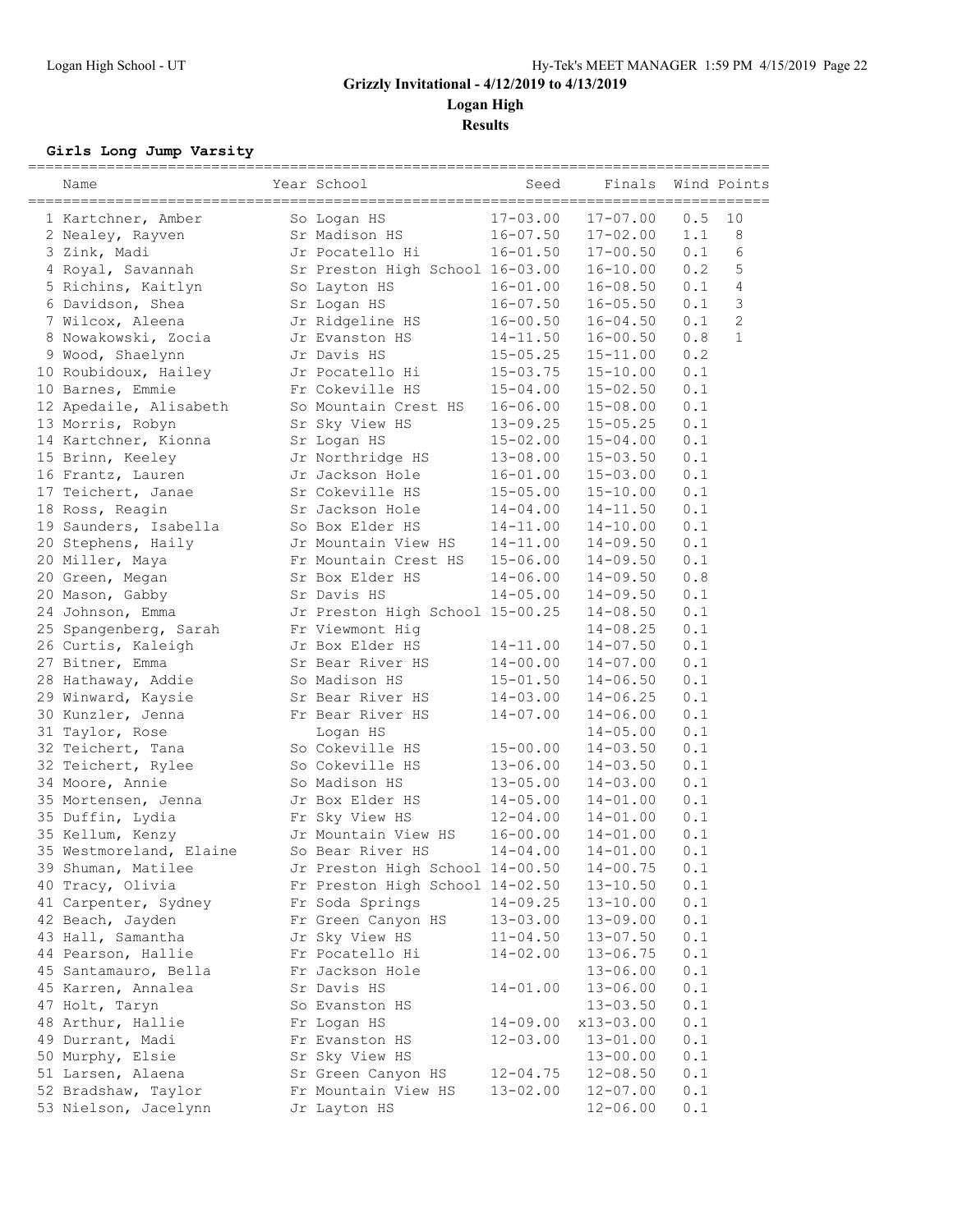**Results**

#### **....Girls Long Jump Varsity**

| 53 Irvine, Jade    | Fr Evanston HS       | $13 - 02.00$ | $12 - 06.00$ | 0.1 |
|--------------------|----------------------|--------------|--------------|-----|
| 55 Benson, Torie   | So Pocatello Hi      | $11 - 04.50$ | $12 - 04.50$ | 0.1 |
| 56 Smock, Brooklyn | Jr Layton HS         | $13 - 02.00$ | $12 - 04.00$ | 0.1 |
| 57 Vaa, Aliyah     | So Layton HS         |              | $12 - 02.00$ | 0.1 |
| 58 Stuert, Kat     | Fr Mountain View HS  | $13 - 00.00$ | $11 - 11.00$ | 0.1 |
| 59 Sambrano, Xavia | Jr Big Piney HS      | $11 - 03.50$ | $11 - 07.00$ | 0.1 |
| 59 Hatch, Shelby   | Jr Big Piney HS      | $12 - 08.00$ | $11 - 07.00$ | 0.1 |
| 61 Franke, Shari   | So American Heritage | $9 - 09.00$  | $9 - 10.25$  | 0.1 |
| -- Gregg, Anna     | Fr Jackson Hole      | $13 - 10.00$ | ND           | NWI |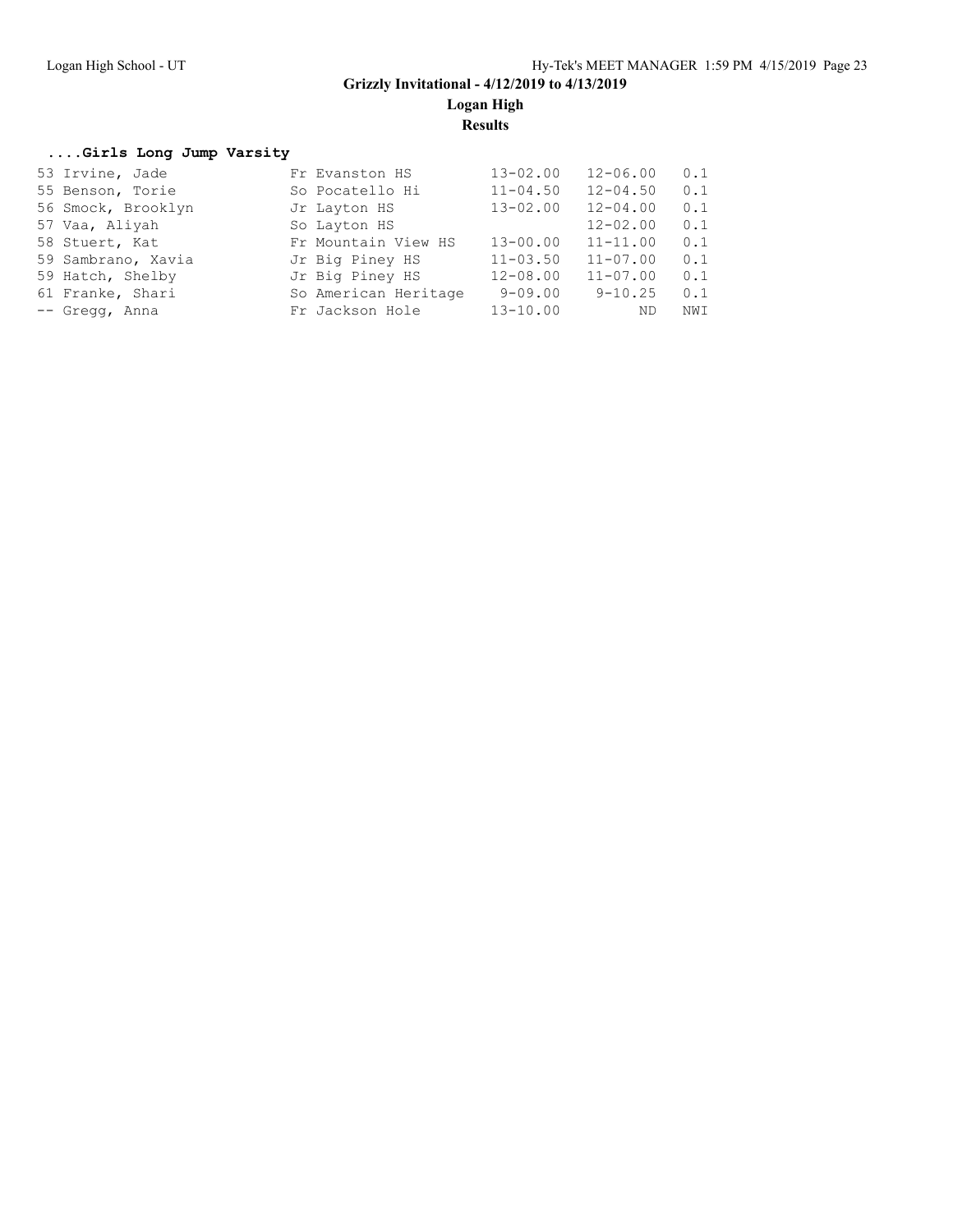**Results**

### **Girls Triple Jump Varsity**

| Name                   | Year School                              | Seed         | Finals       | Wind |
|------------------------|------------------------------------------|--------------|--------------|------|
| 1 Nealey, Rayven       | Sr Madison HS                            | $39 - 05.75$ | $38 - 06.00$ | 0.1  |
| 2 Royal, Savannah      | Sr Preston High School 36-07.50 35-08.50 |              |              | 0.1  |
| 3 Menoloscino, Jueliet | Sr Jackson Hole                          | $34 - 09.00$ | $35 - 08.25$ | 0.1  |
| 4 Roubidoux, Hailey    | Jr Pocatello Hi                          | $33 - 06.50$ | $33 - 09.50$ | 0.1  |
| 5 Stephens, Haily      | Jr Mountain View HS                      | $33 - 04.00$ | $33 - 04.25$ | 0.1  |
| 6 Tracy, Olivia        | Fr Preston High School 31-04.25          |              | $32 - 11.25$ | 0.1  |
| 7 Johnson, Emma        | Jr Preston High School 32-05.00          |              | $32 - 07.50$ | 0.1  |
| 8 Barnes, Emmie        | Fr Cokeville HS                          | $32 - 01.50$ | $32 - 06.00$ | 0.1  |
| 9 Horsley, Alexa       | Jr Soda Springs                          | $31 - 07.00$ | $32 - 04.00$ | 0.1  |
| 10 Kellum, Kenzy       | Jr Mountain View HS                      | $32 - 06.00$ | $32 - 01.75$ | 0.1  |
| 11 Teichert, Tana      | So Cokeville HS                          |              | $31 - 07.25$ | 0.1  |
| 12 Nowakowski, Zocia   | Jr Evanston HS                           |              | $30 - 08.50$ | 0.1  |
| 13 Rodriquez, Alexis   | So Box Elder HS                          | $29 - 02.75$ | $30 - 01.50$ | 0.1  |
| 14 Carter, Mallory     | Fr Preston High School 29-00.00          |              | 30-00.00     | 0.1  |
| 15 Teichert, Janae     | Sr Cokeville HS                          | $30 - 10.50$ | $29 - 08.50$ | 0.1  |
| 16 Karren, Annalea     | Sr Davis HS                              |              | $29 - 00.00$ | 0.1  |
| 17 Giorgis, Katie      | Fr Mountain View HS                      | $28 - 10.00$ | $28 - 09.25$ | 0.1  |
| 18 Baird, Miranda      | Sr Davis HS                              |              | $28 - 04.75$ | 0.1  |
| 19 Mason, Gabby        | Sr Davis HS                              |              | $28 - 02.75$ | 0.1  |
| 20 Murphy, Elsie       | Sr Sky View HS                           | $25 - 07.00$ | $27 - 11.50$ | 0.1  |
| 21 Bradshaw, Taylor    | Fr Mountain View HS                      | $27 - 09.00$ | $27 - 09.25$ | 0.1  |
| 22 Johnson, Abby       | So Cokeville HS                          | $26 - 06.50$ | $27 - 06.00$ | 0.1  |
| 23 Fishman, Mia        | Fr Jackson Hole                          |              | $27 - 03.50$ | 0.1  |
| 24 Uptain, Bri         | Jr Jackson Hole                          |              | $26 - 05.25$ | 0.1  |
| 25 Benson, Torie       | So Pocatello Hi                          |              | $26 - 03.00$ | 0.1  |
| 26 Larsen, Alaena      | Sr Green Canyon HS                       |              | $25 - 11.50$ | 0.1  |
| -- Irvine, Jade        | Fr Evanston HS                           |              | ND.          | NWI  |
| -- Pearson, Hallie     | Fr Pocatello Hi                          | $30 - 11.00$ | <b>ND</b>    | NWI  |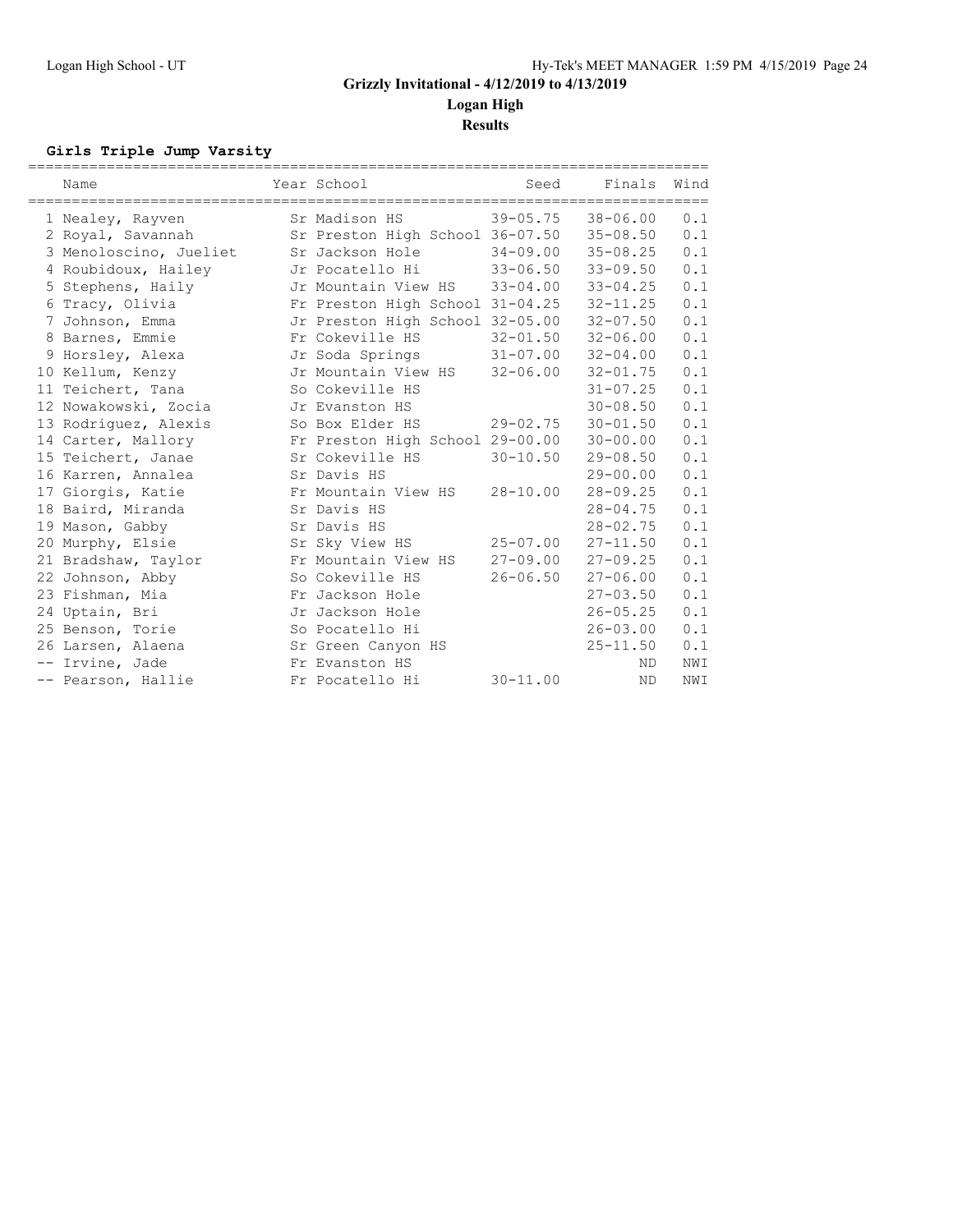**Results**

#### **Girls Shot Put Varsity**

| Name                                   | Year School                     | Seed                     | Finals<br>=================== | Points         |
|----------------------------------------|---------------------------------|--------------------------|-------------------------------|----------------|
| 1 Fa, Pele                             | Sr Layton HS                    | $35 - 10.00$             | $36 - 05.50$                  | 10             |
| 2 Mund, Maezzi                         | Sr Box Elder HS                 | $38 - 00.00$             | $35 - 06.00$                  | 8              |
| 3 Katoa, Lia                           | So Layton HS                    | $33 - 04.00$             | $34 - 02.00$                  | 6              |
| 4 Tomon, Virginia                      | Sr Saint Joseph                 | $33 - 10.50$             | $33 - 05.50$                  | 5              |
| 5 McUne, Ashlee                        | Sr Sky View HS                  | $33 - 06.75$             | 33-04.00                      | $\overline{4}$ |
| 6 Hyde, Quincy                         | So Preston High School 31-09.00 |                          | 32-11.50                      | $\mathfrak{Z}$ |
| 7 Hatch, Shelby                        | Jr Big Piney HS                 | $32 - 10.00$             | $32 - 09.00$                  | $\overline{2}$ |
| 8 Hereford, Lyndee                     | Sr Mountain View HS             | $33 - 00.00$             | $32 - 08.50$                  | 0.50           |
| 8 Sorensen, Arleigh                    | Jr Hillcrest HS                 | 32-11.00                 | $32 - 08.50$                  | 0.50           |
| 10 Conrad, Madeline                    | Sr Davis HS                     | $32 - 05.00$             | $32 - 05.00$                  |                |
| 11 Teichert, Janae                     | Sr Cokeville HS                 | $31 - 06.00$             | $32 - 02.00$                  |                |
| 12 Perrett, Kaylee                     | Sr Ridgeline HS                 | $31 - 01.50$             | 31-09.00                      |                |
| 13 Rudy, Haylee                        | So Mountain View HS             | $31 - 10.00$             | $31 - 05.00$                  |                |
| 14 Garren, Milly                       | Fr Logan HS                     | $30 - 03.50$             | $31 - 03.50$                  |                |
| 15 Balls, Jori                         | Jr Soda Springs                 |                          | $31 - 00.00$                  |                |
| 15 Harris, Destiny                     | Sr Pocatello Hi                 | $36 - 02.00$             | $31 - 00.00$                  |                |
| 17 Balls, Jalissa                      | Fr Soda Springs                 | $30 - 00.00$             | 30-09.00                      |                |
| 18 Lindhardt, Liz                      | Sr Preston High School 31-02.00 |                          | 30-08.00                      |                |
| 19 Knapp, Larissa                      | Sr Preston High School 30-09.00 |                          | $30 - 05.50$                  |                |
| 20 Johnson, Sydney                     | Sr Madison HS                   | $30 - 11.50$             | $30 - 04.50$                  |                |
| 21 Herzog, Kayleann                    | Sr Green Canyon HS              | $28 - 10.00$             | $30 - 02.00$                  |                |
| 22 Reeder, Sarah                       | Sr Box Elder HS                 | $31 - 11.00$             | $29 - 07.00$                  |                |
| 23 Hortin, Tiffany                     | Jr Box Elder HS                 | $27 - 02.00$             | $29 - 05.00$                  |                |
| 24 Grover, Alydia                      | Sr Madison HS                   | $30 - 04.00$             | 29-04.00                      |                |
| 25 Hansen, Hanna                       | Fr Big Piney HS                 | $29 - 03.50$             | $29 - 02.50$                  |                |
| 26 Mentzel, Marinna                    | So Evanston HS<br>Sr Madison HS | $28 - 10.00$             | $28 - 05.00$<br>$28 - 04.50$  |                |
| 27 Berry, Madi<br>27 Perrett, Savannah | So Ridgeline HS                 | 29-01.00<br>$27 - 01.75$ | $28 - 04.50$                  |                |
| 29 Casali, Nicole                      | So Evanston HS                  | $27 - 10.00$             | $28 - 01.00$                  |                |
| 29 Fouras, Caroline                    | Fr Jackson Hole                 | $22 - 05.00$             | 28-01.00                      |                |
| 31 Tupou, Mel                          | Sr Logan HS                     | $28 - 07.75$             | $28 - 00.00$                  |                |
| 32 Sugiyama, Katie                     | Jr Saint Joseph                 | $30 - 11.00$             | $27 - 10.00$                  |                |
| 33 Hutchinson, Lexi                    | So Evanston HS                  | $26 - 08.00$             | 27-08.50                      |                |
| 34 Dawson, A.J.                        | Fr Madison HS                   | $29 - 01.50$             | $27 - 05.00$                  |                |
| 35 Rodgers, Rachel                     | Sr Ridgeline HS                 | $28 - 00.00$             | $27 - 03.00$                  |                |
| 36 Hurst, Brianna                      | So Bear River HS                | $26 - 00.00$             | $27 - 01.00$                  |                |
| 37 Standiford, Meg                     | So Hillcrest HS                 | $25 - 03.50$             | $27 - 00.00$                  |                |
| 38 Anderson, Ginger                    | Jr Logan HS                     | $25 - 06.00$             | $26 - 10.00$                  |                |
| 38 Largent, Dakota                     | Fr Mountain View HS             | $27 - 06.00$             | $26 - 10.00$                  |                |
| 40 Larsen, Celina                      | Sr Sky View HS                  | $28 - 02.75$             | $26 - 09.00$                  |                |
| 40 Dooley, Hannah                      | So Box Elder HS                 | $27 - 03.00$             | 26-09.00                      |                |
| 42 Green, Madyson                      | Fr Evanston HS                  | $27 - 00.00$             | $26 - 06.00$                  |                |
| 43 Larsen, Emma                        | Sr Mountain Crest HS            | $25 - 11.00$             | $26 - 05.00$                  |                |
| 44 Pebley, Lyza                        | Fr Bear River HS                | $25 - 00.00$             | $26 - 04.00$                  |                |
| 45 Allred, Bailee                      | Jr Cokeville HS                 | $26 - 06.00$             | $26 - 03.00$                  |                |
| 46 Winward, Kaysie                     | Sr Bear River HS                | $26 - 11.00$             | $25 - 10.00$                  |                |
| 47 Payne, Erica                        | Fr Bear River HS                | $24 - 08.00$             | 25-09.00                      |                |
| 48 Collins, Kayla                      | So Green Canyon HS              | $24 - 09.50$             | $25 - 00.50$                  |                |
| 49 Jensen, Aspen                       | So Preston High School 27-06.00 |                          | $24 - 11.00$                  |                |
| 50 Benson, Cambrey                     | Sr Green Canyon HS              | $23 - 03.50$             | $23 - 10.00$                  |                |
| 51 Roylance, Carissa                   | Jr Davis HS                     | $23 - 01.00$             | $23 - 06.50$                  |                |
| 52 Long, Zoe                           | Fr Big Piney HS                 | $22 - 09.00$             | $23 - 06.00$                  |                |
| 53 Kestner, Gabrielle                  | Sr Pocatello Hi                 | $24 - 10.00$             | $23 - 05.00$                  |                |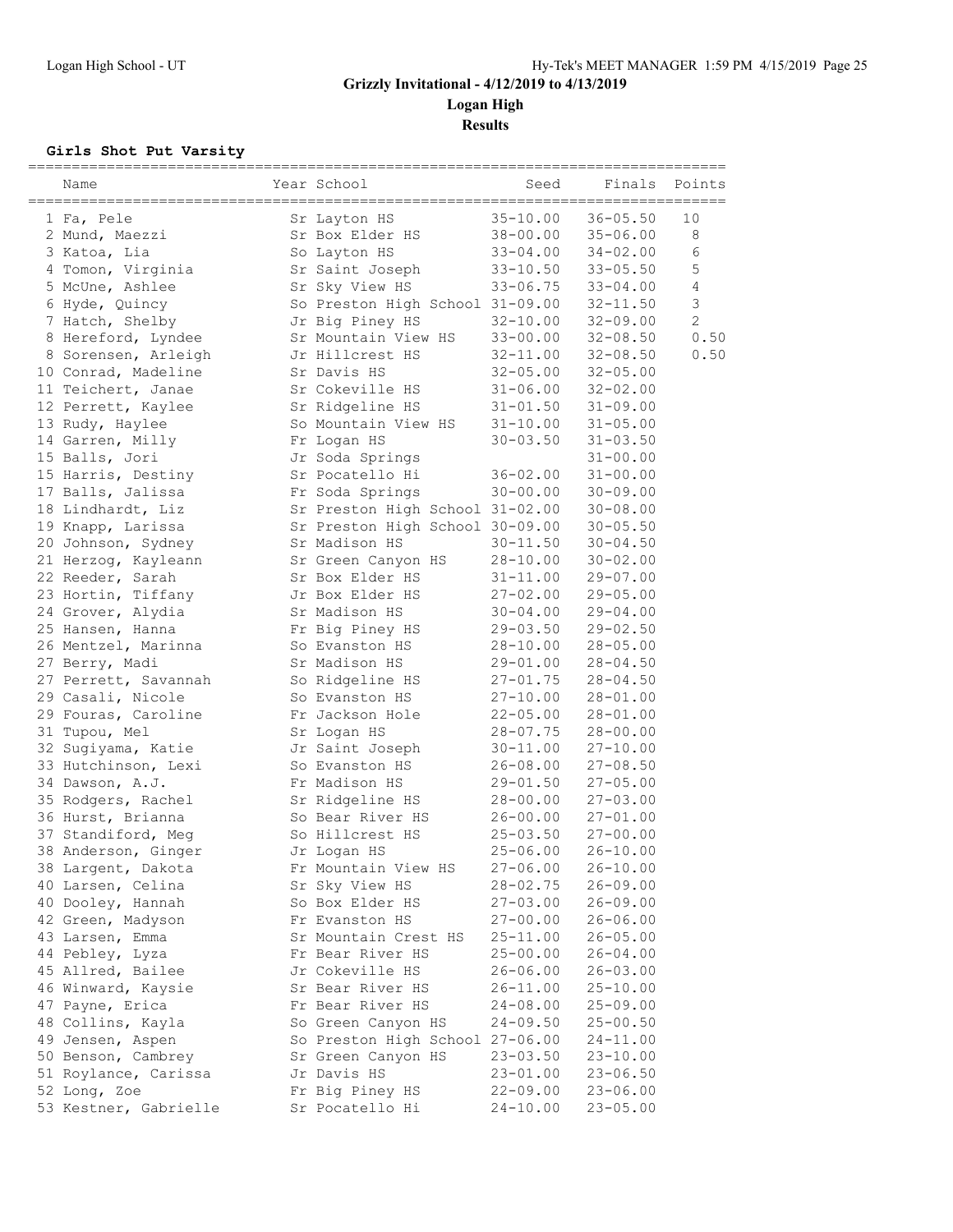**Logan High**

### **Results**

#### **....Girls Shot Put Varsity**

| 53 Fouras, Audrey       | Fr Jackson Hole    | $23 - 06.00$ | $23 - 05.00$              |
|-------------------------|--------------------|--------------|---------------------------|
| 55 Adams, Kambree       | So Bear River HS   | $23 - 09.00$ | $x22 - 10.00$             |
| 56 Hill, Milena         | Sr Davis HS        |              | $22 - 03.00$              |
| 57 Anderson, Shaylee    | Sr Logan HS        | $26 - 04.00$ | $22 - 02.00$              |
| 58 Christensen, Calli   | Fr Pocatello Hi    | $24 - 04.00$ | $22 - 01.00$              |
| 59 Robinson, Lizzie     | Fr Jackson Hole    | $24 - 01.00$ | $21 - 06.00$              |
| 60 Jenks, Brayli        | Jr Ridgeline HS    | $23 - 07.00$ | $21 - 05.50$              |
| 61 Buttars, Madaline    | Fr Sky View HS     |              | $21 - 04.50$              |
| 62 Lindstrom, Kaya      | Fr Soda Springs    |              | $21 - 02.50$              |
| 63 Fairbanks, Sammie    | So Jackson Hole    | $22 - 01.00$ | $21 - 00.00$              |
| 64 Rodriquez, Jane      | So Green Canyon HS |              | $21 - 07.50$ $20 - 00.00$ |
| 65 Burke, Mckayla       | Sr Jackson Hole    |              | $x19 - 07.00$             |
| 66 Palmer, Jaci         | Fr Bear River HS   | $20 - 04.00$ | $x19 - 03.00$             |
| 67 Allmon, Maggie       | So Big Piney HS    | $18 - 01.75$ | $18 - 04.00$              |
| 68 Cline, Shelby        | So Pocatello Hi    | $16 - 06.00$ | $17 - 02.50$              |
| -- Rasmussen, Lee       | Sr Bear River HS   | $20 - 04.00$ | ND                        |
| -- Westmoreland, Elaine | So Bear River HS   | $24 - 11.00$ | ND                        |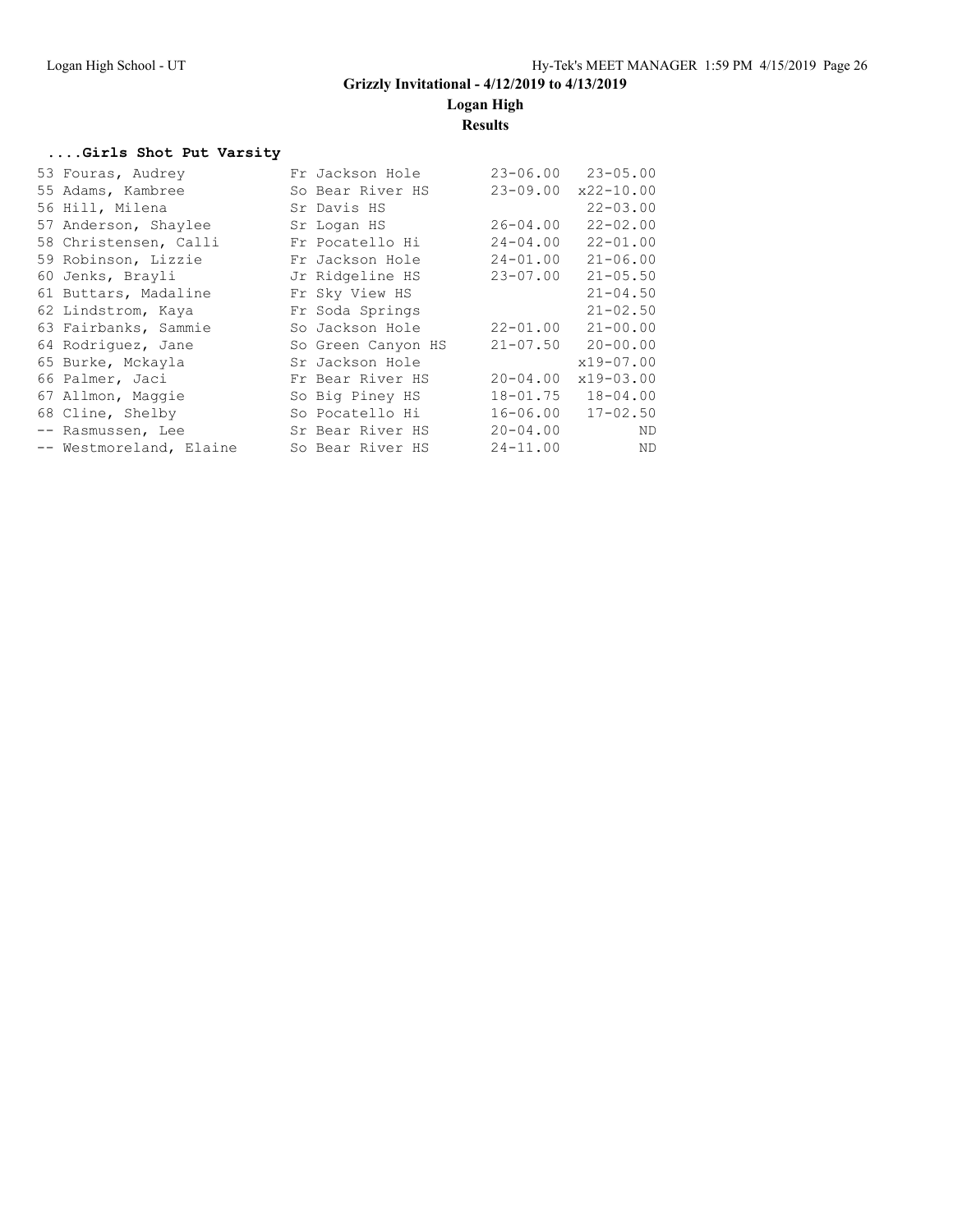**Logan High**

**Results**

#### **Girls Discus Throw Varsity**

| Name                   | Year School            | Seed         | Finals        | Points         |
|------------------------|------------------------|--------------|---------------|----------------|
| 1 Harris, Destiny      | Sr Pocatello Hi        | $124 - 08$   | $119 - 04$    | 10             |
| 2 Tomon, Virginia      | Sr Saint Joseph        | $112 - 08$   | $115 - 06.50$ | 8              |
| 3 Mund, Maezzi         | Sr Box Elder HS        | $09 - 07.50$ | $114 - 10$    | 6              |
| 4 Katoa, Lia           | So Layton HS           | $106 - 09$   | $111 - 11$    | 5              |
| 5 McUne, Ashlee        | Sr Sky View HS         | $105 - 07$   | $110 - 08$    | 4              |
| 6 Fa, Pele             | Sr Layton HS           | $116 - 06$   | $110 - 05$    | $\mathcal{S}$  |
| 7 Teichert, Janae      | Sr Cokeville HS        | $99 - 11$    | $98 - 09$     | $\overline{c}$ |
| 8 Knapp, Larissa       | Sr Preston High School | $95 - 07$    | $98 - 08$     | $\mathbf{1}$   |
| 9 Garren, Milly        | Fr Logan HS            | $94 - 06.50$ | $98 - 07$     |                |
| 10 Tupou, Mel          | Sr Logan HS            | $97 - 06.50$ | $94 - 07$     |                |
| 11 Balls, Jori         | Jr Soda Springs        | $75 - 00$    | $93 - 10.50$  |                |
| 12 Hereford, Lyndee    | Sr Mountain View HS    | $87 - 00$    | $92 - 02$     |                |
| 13 Hutchinson, Lexi    | So Evanston HS         | $86 - 06$    | $89 - 02.50$  |                |
| 14 Grover, Alydia      | Sr Madison HS          | $88 - 01$    | $88 - 08$     |                |
| 15 Nowers, Jessica     | So Davis HS            | $95 - 09.50$ | $88 - 05$     |                |
| 16 Balls, Jalissa      | Fr Soda Springs        | $76 - 00$    | $88 - 01$     |                |
| 17 Conrad, Madeline    | Sr Davis HS            | $95 - 09.50$ | $87 - 04$     |                |
| 18 Dawson, A.J.        | Fr Madison HS          | $92 - 08$    | $87 - 02$     |                |
| 19 Biskey, Liberty     | So Box Elder HS        | $80 - 10.50$ | $86 - 01$     |                |
| 20 Allred, Bailee      | Jr Cokeville HS        | $70 - 00$    | $85 - 07.50$  |                |
| 21 Ellingford, Shelyse | Fr Evanston HS         | $87 - 06.50$ | $83 - 05$     |                |
| 22 Sorensen, Arleigh   | Jr Hillcrest HS        | $73 - 09$    | $83 - 03$     |                |
| 23 Larsen, Emma        | Sr Mountain Crest HS   | $81 - 11$    | $83 - 00$     |                |
| 24 Herzog, Kayleann    | Sr Green Canyon HS     | $87 - 03.50$ | $82 - 11$     |                |
| 25 Rudy, Haylee        | So Mountain View HS    | $82 - 00$    | $82 - 09$     |                |
| 26 Fouras, Audrey      | Fr Jackson Hole        | $71 - 00$    | $82 - 01$     |                |
| 27 Benson, Cambrey     | Sr Green Canyon HS     |              | $81 - 03$     |                |
| 28 Wright, Anna        | Sr Hillcrest HS        |              | $81 - 02$     |                |
| 29 Larsen, Celina      | Sr Sky View HS         | $74 - 06$    | $80 - 11$     |                |
| 30 Robinson, Lizzie    | Fr Jackson Hole        | $91 - 01$    | $80 - 05$     |                |
| 31 Leavitt, Kelsey     | Jr Davis HS            | $75 - 08.50$ | $75 - 05$     |                |
| 32 Perrett, Kaylee     | Sr Ridgeline HS        | $84 - 11$    | $74 - 10$     |                |
| 33 Harmon, Priscilla   | So Evanston HS         | $73 - 08.50$ | $73 - 11$     |                |
| 34 Davis, Marie        | Sr Evanston HS         | $75 - 06$    | $72 - 09$     |                |
| 35 Collins, Kayla      | So Green Canyon HS     | $71 - 05$    | $69 - 06.50$  |                |
| 36 Campbell, Gabrielle | So Ridgeline HS        | $69 - 10$    | $67 - 04.50$  |                |
| 37 Pebley, Lyza        | Fr Bear River HS       | $71 - 03$    | $67 - 04$     |                |
| 38 Sugiyama, Katie     | Jr Saint Joseph        | $76 - 00.50$ | $66 - 10$     |                |
| 39 Fouras, Caroline    | Fr Jackson Hole        | $70 - 00$    | 66-02         |                |
| 40 Standiford, Meg     | So Hillcrest HS        | $79 - 04$    | $66 - 00$     |                |
| 41 Kestner, Gabrielle  | Sr Pocatello Hi        | $72 - 08$    | $65 - 10.50$  |                |
| 42 Adams, Kambree      | So Bear River HS       | $67 - 11$    | $65 - 05$     |                |
| 43 Hurst, Brianna      | So Bear River HS       | $65 - 03.50$ | $64 - 02$     |                |
| 44 Christensen, Calli  | Fr Pocatello Hi        | $65 - 06$    | 63-01         |                |
| 45 Bywater, McKenzie   | Jr Bear River HS       | $68 - 06.50$ | $62 - 08.50$  |                |
| 46 Nebeker, Danica     | Fr Mountain Crest HS   | $54 - 09.50$ | $61 - 09$     |                |
| 47 Hansen, Hanna       | Fr Big Piney HS        | $92 - 05$    | $61 - 03$     |                |
| 48 Largent, Dakota     | Fr Mountain View HS    |              | $60 - 08$     |                |
| 49 Wright, Autumn      | Fr Big Piney HS        | $57 - 07$    | $56 - 09$     |                |
| 50 Johnson, Sydney     | Sr Madison HS          | $69 - 05$    | $56 - 01.50$  |                |
| 51 Hatch, Lena         | Fr Big Piney HS        | 54-04        | $55 - 08.50$  |                |
| 52 Lindstrom, Kaya     | Fr Soda Springs        | $52 - 09.50$ | $54 - 00$     |                |
| 53 Roylance, Carissa   | Jr Davis HS            | 54-04        | $53 - 01$     |                |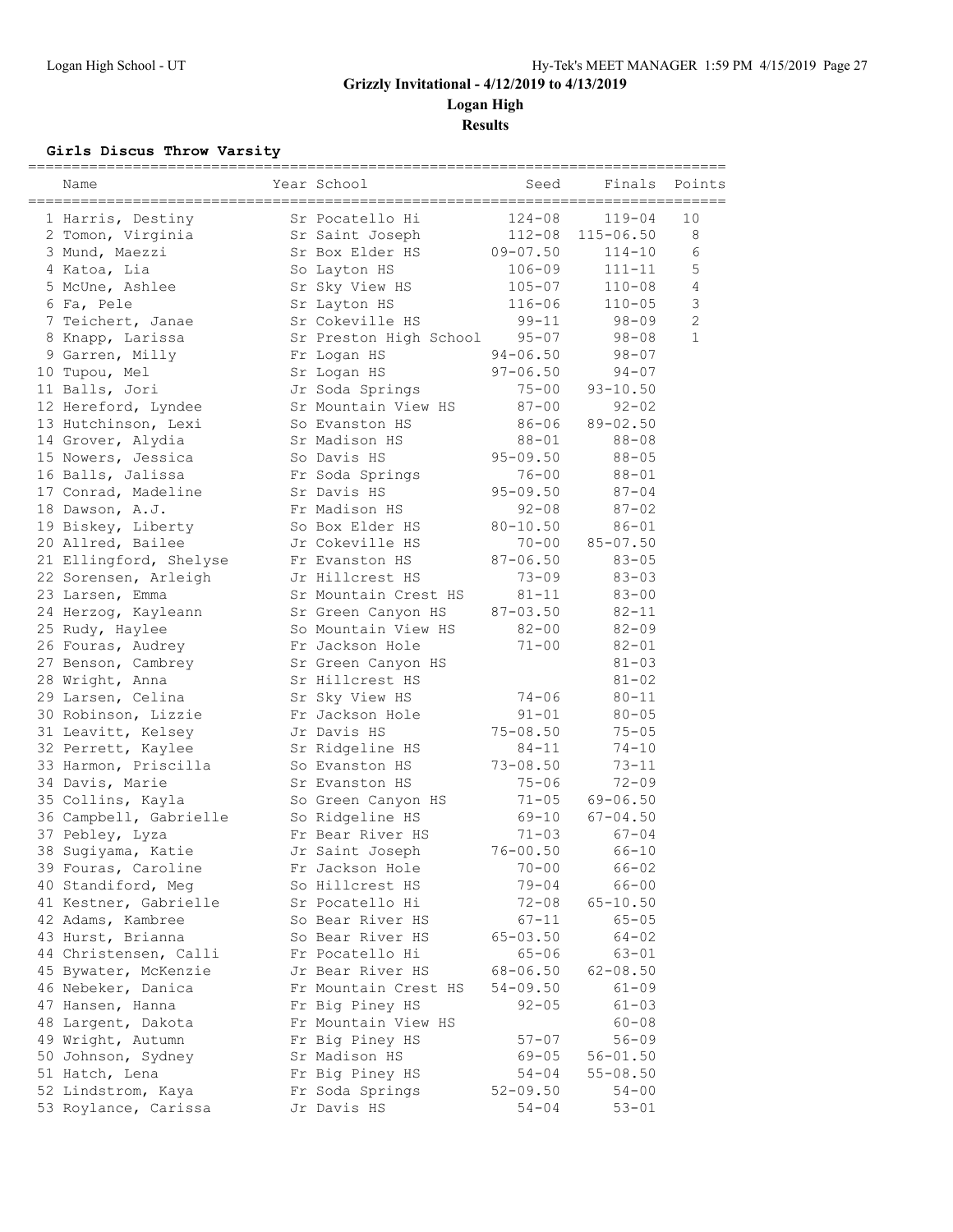**Logan High**

**Results**

#### **....Girls Discus Throw Varsity**

| 54 Cline, Shelby     | So Pocatello Hi                 | $59 - 02$ | $51 - 06$ |
|----------------------|---------------------------------|-----------|-----------|
| 55 Day, Kaylee       | Jr Big Piney HS                 | $48 - 07$ | $49 - 02$ |
| 56 Knapp, Akazia     | Fr Preston High School 53-03.50 |           | $44 - 08$ |
| 57 Burke, Mckayla    | Sr Jackson Hole                 | $65 - 00$ | $42 - 09$ |
| -- Berry, Madi       | Sr Madison HS                   | $75 - 01$ | <b>ND</b> |
| -- Perrett, Savannah | So Ridgeline HS                 | $74 - 04$ | ND.       |
| -- Hendersen, Lauren | So Layton HS                    | $51 - 06$ | ND.       |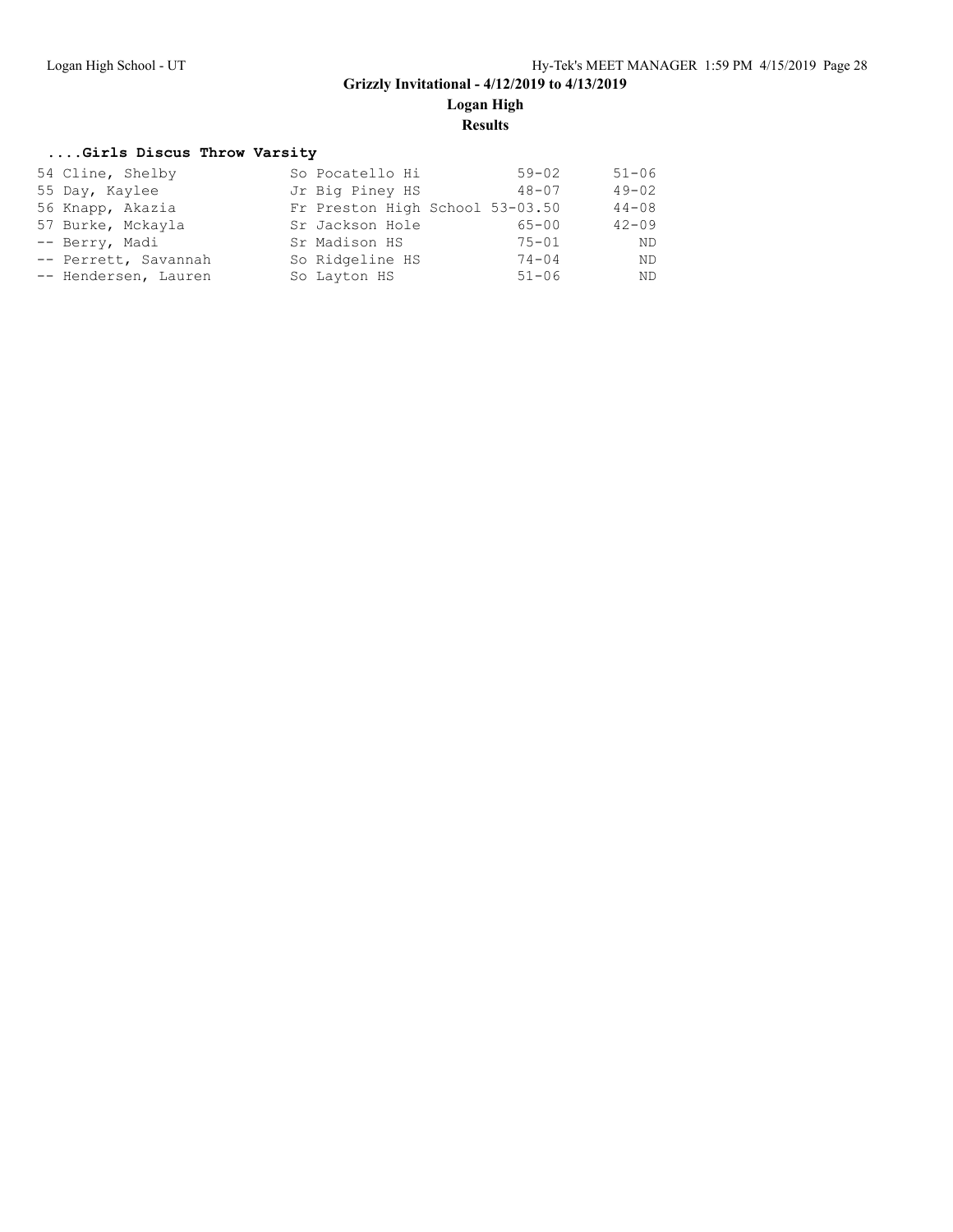**Logan High**

**Results**

#### **Girls Javelin Throw Varsity**

| Name                   | Year School            | Seed         | Finals     | Points         |
|------------------------|------------------------|--------------|------------|----------------|
| 1 Reeder, Morgan       | Sr Box Elder HS        | $110 - 06$   | $116 - 09$ | 10             |
| 2 Talbot, Kailee       | So Box Elder HS        | $101 - 04$   | $113 - 06$ | 8              |
| 3 Bywater, McKenzie    | Jr Bear River HS       | $106 - 04$   | $108 - 05$ | 6              |
| 4 Leavitt, Kelsey      | Jr Davis HS            | $109 - 10$   | $102 - 04$ | 4.50           |
| 4 Breshears, Millee    | Jr Morgan HS           | $100 - 08$   | $102 - 04$ | 4.50           |
| 6 McUne, Ashlee        | Sr Sky View HS         | $101 - 03$   | $101 - 00$ | 3              |
| 7 Fa, Pele             | Sr Layton HS           | $95 - 06$    | $99 - 03$  | $\overline{c}$ |
| 8 Isaacson, Emily      | Sr Box Elder HS        | $107 - 04$   | $98 - 08$  | $\mathbf{1}$   |
| 9 Perrett, Kaylee      | Sr Ridgeline HS        | $94 - 06$    | $88 - 01$  |                |
| 10 Hinds, Taylor       | Jr Green Canyon HS     | $79 - 01$    | $86 - 06$  |                |
| 11 Larsen, Emma        | Sr Mountain Crest HS   | $83 - 01$    | $86 - 03$  |                |
| 12 Grover, Alydia      | Sr Madison HS          |              | $84 - 05$  |                |
| 13 Rodriguez, Jane     | So Green Canyon HS     | $85 - 06$    | $81 - 02$  |                |
| 14 Wright, Anna        | Sr Hillcrest HS        | $76 - 04$    | $79 - 11$  |                |
| 15 Cheney, Josie       | So Box Elder HS        | $89 - 09$    | $78 - 10$  |                |
| 16 Conrad, Madeline    | Sr Davis HS            | $74 - 10$    | $77 - 09$  |                |
| 17 Sugiyama, Katie     | Jr Saint Joseph        | $83 - 07$    | $74 - 11$  |                |
| 18 Fouras, Audrey      | Fr Jackson Hole        |              | $72 - 01$  |                |
| 19 Knapp, Larissa      | Sr Preston High School | $57 - 08$    | $71 - 03$  |                |
| 20 Perrett, Savannah   | So Ridgeline HS        | $74 - 04$    | $71 - 01$  |                |
| 21 Berry, Madi         | Sr Madison HS          |              | $70 - 00$  |                |
| 22 Nelson, Megan       | Sr Bear River HS       | $79 - 08$    | $69 - 04$  |                |
| 23 Warner, Alyssa      | Sr Logan HS            | $81 - 02$    | $68 - 00$  |                |
| 24 McKinnon, Kaylee    | Fr Logan HS            | $67 - 08.50$ | $62 - 10$  |                |
| 25 Garren, Milly       | Fr Logan HS            | $72 - 01.50$ | $61 - 09$  |                |
| 26 Wood, Ellia         | Fr Sky View HS         | $57 - 06$    | $59 - 01$  |                |
| 27 Wilcox, Aleena      | Jr Ridgeline HS        | $76 - 08$    | $58 - 09$  |                |
| 28 Nebeker, Danica     | Fr Mountain Crest HS   | $61 - 03$    | $57 - 11$  |                |
| 29 Rudd, Izabelle      | So Logan HS            | $69 - 01$    | $54 - 10$  |                |
| 30 Jenks, Brayli       | Jr Ridgeline HS        | $65 - 00$    | $52 - 07$  |                |
| 31 Fouras, Caroline    | Fr Jackson Hole        |              | $51 - 06$  |                |
| 32 Hendersen, Lauren   | So Layton HS           | $50 - 06$    | $46 - 08$  |                |
| 33 Dawson, A.J.        | Fr Madison HS          |              | $44 - 01$  |                |
| 34 Fairbanks, Sammie   | So Jackson Hole        |              | $41 - 03$  |                |
| 35 Burke, Mckayla      | Sr Jackson Hole        |              | $29 - 06$  |                |
| -- Womack, Analise     | So Davis HS            | $66 - 04$    | ΝD         |                |
| -- Fowler, Autumn      | Sr Bear River HS       | $81 - 09$    | ND         |                |
| -- Christiansen, Kaiya | Fr Sky View HS         | $76 - 04$    | ΝD         |                |
| -- Gibbs, Trinity      | Jr American Heritage   | $40 - 08$    | ΝD         |                |
| -- Bell, Samantha      | Jr Layton HS           | $52 - 07$    | ND         |                |
| -- Callado, Maria      | So layton chris        | $55 - 10$    | ND         |                |
| -- Oladapo, Joanna     | Sr layton chris        |              | ΝD         |                |
| -- Popa, Jaclyn        | So Sky View HS         | $56 - 00$    | ΝD         |                |
| -- Johnson, Sydney     | Sr Madison HS          |              | ΝD         |                |
| -- Maughan, Ellie      | Jr American Heritage   | $47 - 06$    | ΝD         |                |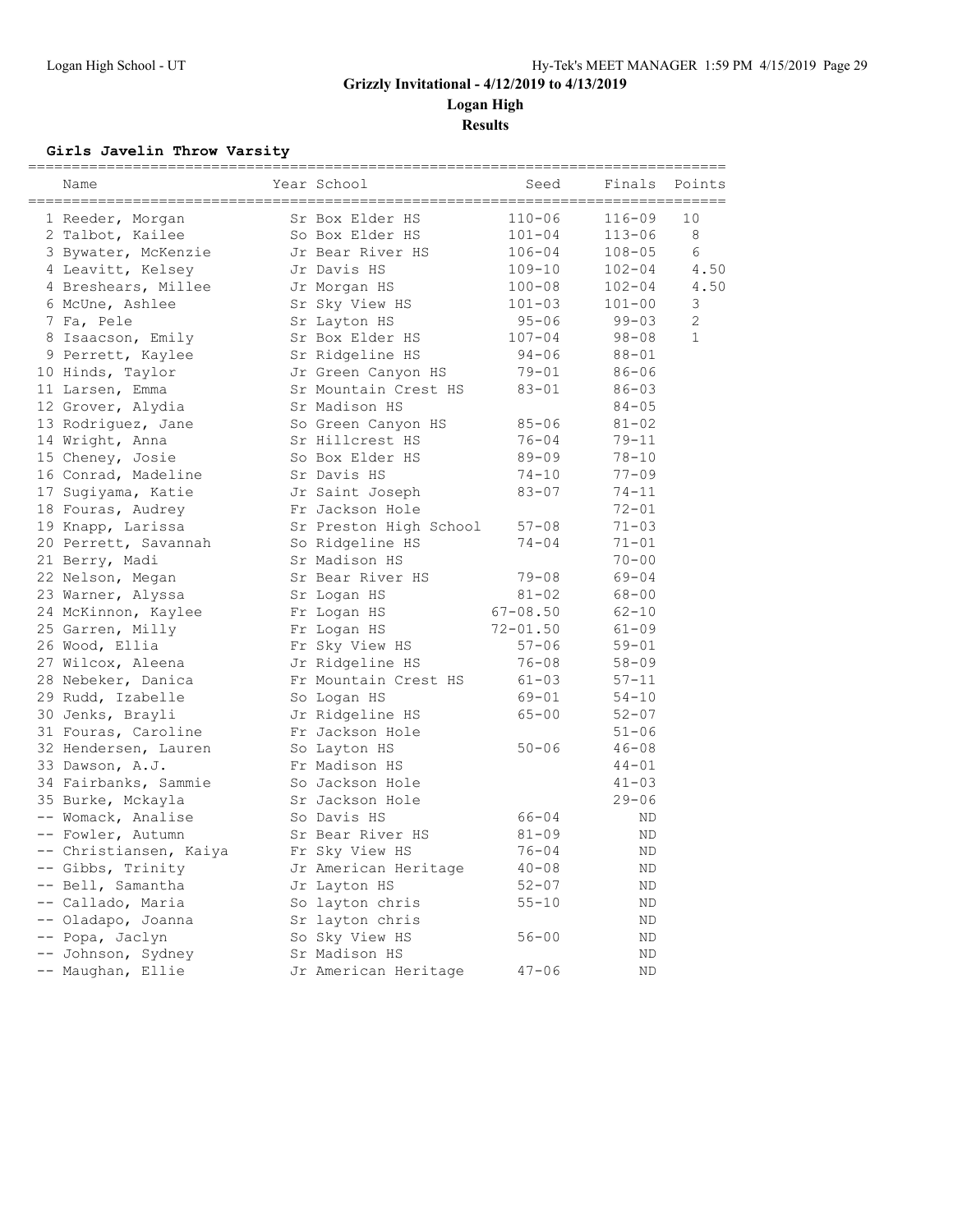**Results**

### **Boys 100 Meter Dash Varsity**

| Name                    | Year School            | Seed  | Finals |       | Wind H# Points                 |
|-------------------------|------------------------|-------|--------|-------|--------------------------------|
| 1 Hastings, Karson      | Sr Madison HS          | 11.04 | 11.08  | 0.4   | 1<br>10                        |
| 2 Lewis, Nash           | So Box Elder HS        | 11.44 | 11.26  | 0.1   | $\mathbf{2}$<br>8              |
| 3 Schultz, Dallon       | Jr Bear River HS       | 11.26 | 11.29  | 0.4   | 1<br>6                         |
| 4 Stewart, Dante        | Jr Green Canyon HS     | 11.43 | 11.33  | 0.1   | 5<br>-2                        |
| 5 Dunn, Scott           | Jr Preston High School | 11.20 | 11.34  | 0.4   | $\mathbf{1}$<br>$\overline{4}$ |
| 6 Forsyth, Bracken      | Sr Layton HS           | 11.41 | 11.39  | 0.4   | $\mathcal{S}$<br>1             |
| 7 Giles, Porter         | Jr Morgan HS           | 11.48 | 11.41  | 0.1   | $\overline{2}$<br>2            |
| 8 McGuire, Jacob        | Sr Bear River HS       | 11.31 | 11.41  | 0.4   | $\mathbf{1}$<br>$\mathbf{1}$   |
| 9 Poll, Cooper          | Sr Madison HS          | 11.44 | 11.49  | 0.1   | 2                              |
| 10 Christensen, Caleb   | Sr Sky View HS         | 11.10 | 11.50  | 0.4   | 1                              |
| 11 Hart, Nicholas       | Sr Hillcrest HS        | 11.20 | 11.51  | 0.4   | 1                              |
| 12 Edlund, Joseph       | Jr Mountain Crest HS   | 11.99 | 11.53  | 1.2   | 4                              |
| 13 Fuller, Gavin        | So Madison HS          | 11.52 | 11.54  | 0.1   | 2                              |
| 14 Spjut, David         | So Davis HS            | 11.62 | 11.54  | 0.8   | 3                              |
| 15 Woodland, Christian  | So Davis HS            | 11.86 | 11.58  | 1.2   | 4                              |
| 16 Wheatly, Nate        | Jr Box Elder HS        | 12.15 | 11.60  | 1.6   | 5                              |
| 17 Krebs, Kayson        | Jr Green Canyon HS     | 12.04 | 11.60  | 1.6   | 5                              |
| 18 Burt, Jakob          | Jr Morgan HS           | 11.66 | 11.61  | 0.8   | 3                              |
| 19 Schofield, Ashton    | So Mountain View HS    | 11.50 | 11.67  | 0.1   | $\overline{c}$                 |
| 20 Gwynn, Devin         | Jr Davis HS            | 11.51 | 11.67  | 0.1   | $\mathbf{2}$                   |
| 21 Martindale, Traeson  | Jr Sky View HS         | 11.63 | 11.71  | 0.8   | 3                              |
| 22 Curnow, Wyatt        | Jr Viewmont Hig        |       | 11.73  | 1.6   | 9                              |
| 23 Lehr, Connor         | Sr Northridge HS       | 11.80 | 11.74  | 0.8   | 3                              |
| 24 Simmons, Damon       | Sr Logan HS            | 11.28 | 11.74  | 0.4   | $\mathbf{1}$                   |
| 24 Malone, Caleb        | Sr Box Elder HS        | 11.90 | 11.74  | 1.2   | 4                              |
| 26 Torres, Tony         | Sr Sky View HS         | 11.83 | 11.76  | 0.8   | 3                              |
| 27 Moore, Ethan         | Sr Morgan HS           | 11.87 | 11.78  | 1.2   | 4                              |
| 28 Rigby, Todd          | Fr Mountain Crest HS   | 11.96 | 11.83  | 1.2   | 4                              |
| 29 Fullmer, Aidan       | Jr Layton HS           | 11.83 | 11.84  | 0.8   | 3                              |
| 30 Rigby, Brayden       | Sr Mountain Crest HS   | 12.14 | 11.85  | 1.6   | 5                              |
| 31 Christensen, Matthew | So Bear River HS       | 11.67 | 11.89  | 0.8   | $\mathcal{S}$                  |
| 32 Cameron, Robby       | Fr Morgan HS           | 12.03 | 11.89  | 1.2   | 4                              |
| 33 Buhr, Caleb          | Sr Green Canyon HS     | 12.14 | 11.90  | 1.6   | 5                              |
| 34 Phillips, Donald     | So Ridgeline HS        | 12.09 | 11.91  | 1.6   | 5                              |
| 35 Davis, Zay           | Jr Preston High School | 12.23 | 11.98  | 0.8   | 6                              |
| 36 White, Micha         | Sr Ridgeline HS        | 12.02 | 11.99  | 1.2   | 4                              |
| 37 Obray, Hayden        | Jr Soda Springs        | 12.84 | 12.00  | 1.4   | 8                              |
| 37 Rendon, Michael      | Jr Hillcrest HS        | 12.48 | 12.00  | 0.5   | 7                              |
| 39 Jones, Kace          | So Bear River HS       | 12.04 | 12.01  | 1.6   | 5                              |
| 40 Thatcher, Sam        | So Sky View HS         | 12.18 | 12.02  | 1.6   | 5                              |
| 41 Sutherland, Jacob    | Sr Madison HS          | 12.42 | 12.03  | 0.5   | 7                              |
| 42 Nichols, Kyler       | Sr Pocatello Hi        |       | 12.04  | 0.910 |                                |
|                         |                        |       |        |       |                                |
| 43 Pardue, Zach         | So Layton HS           | 12.93 | 12.08  | 1.4   | 8                              |
| 44 Fuller, Trae         | Jr Mountain Crest HS   | 12.12 | 12.09  | 1.6   | 5                              |
| 45 Reevs, Caden         | Jr Green Canyon HS     | 12.31 | 12.11  | 0.8   | 6                              |
| 46 Crandall, Stone      | Fr Ridgeline HS        | 12.41 | 12.16  | 0.5   | 7                              |
| 47 Vail, Anthony        | So Hillcrest HS        | 12.23 | 12.16  | 0.8   | 6                              |
| 48 Page, Jonah          | Sr Layton HS           | 12.44 | 12.19  | 0.5   | 7                              |
| 49 Scott, Sam           | Fr Jackson Hole        |       | 12.19  | 0.910 |                                |
| 50 Donahue, Devyn       | Jr Cokeville HS        | 12.90 | 12.20  | 1.4   | 8                              |
| 51 Cherrington, Hunter  | Sr Mountain View HS    | 12.20 | 12.20  | 0.8   | 6                              |
| 52 Gallman, Zachery     | Jr Hillcrest HS        | 12.32 | 12.22  | 0.8   | 6                              |
| 53 Harmon, Jake         | Sr Cokeville HS        | 12.28 | 12.23  | 0.8   | 6                              |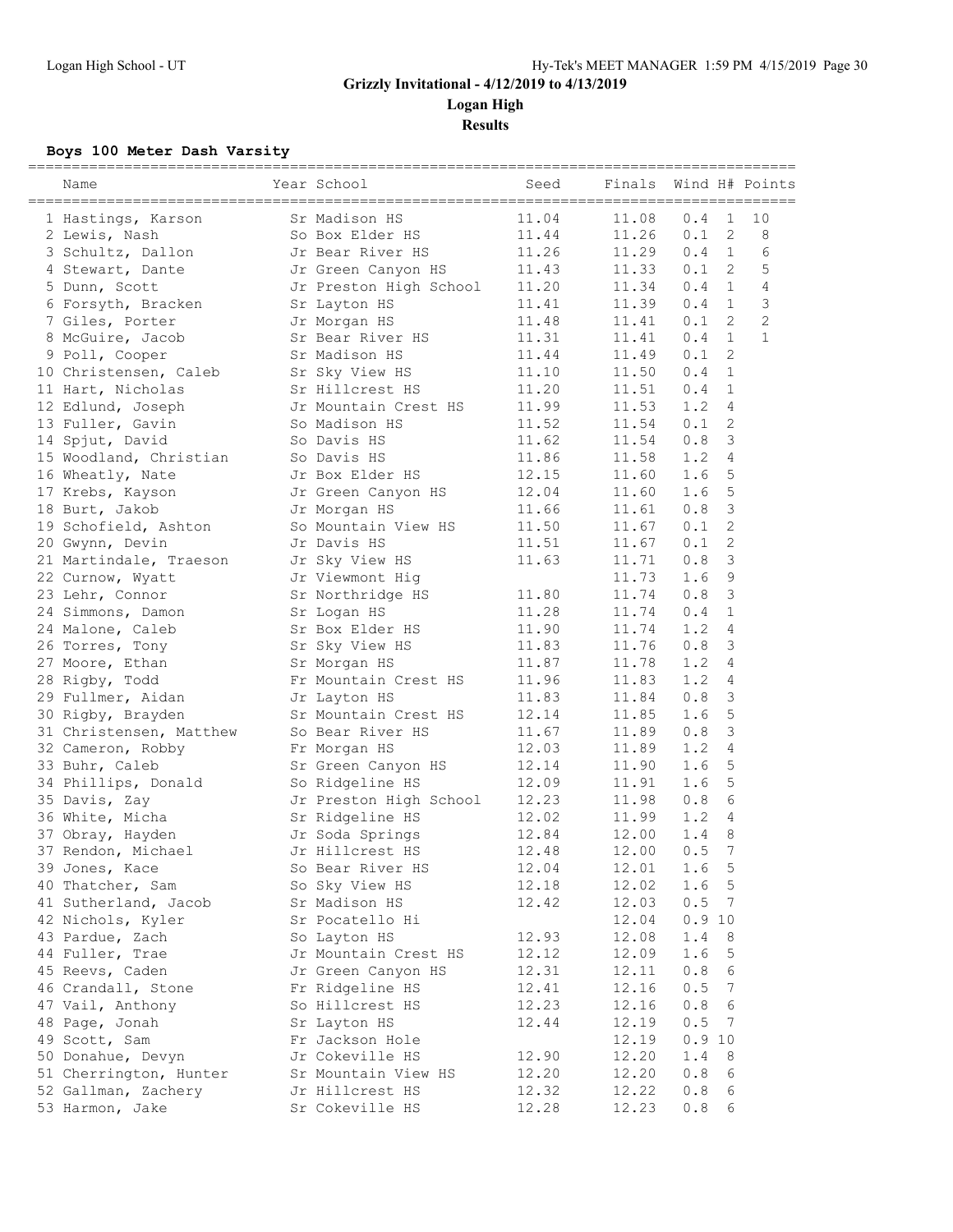**Logan High**

**Results**

#### **....Boys 100 Meter Dash Varsity**

| Sr Ridgeline HS        | 12.42 | 12.24 | 7<br>0.5                          |
|------------------------|-------|-------|-----------------------------------|
| Sr Davis HS            | 12.62 | 12.26 | 0.5 7                             |
| Jr Jackson Hole        |       | 12.32 | 1.9 11                            |
| Sr Box Elder HS        | 12.39 | 12.35 | 6<br>0.8                          |
| So Pocatello Hi        |       | 12.38 | 0.910                             |
| So Mountain View HS    | 12.30 | 12.42 | 6<br>0.8                          |
| Grace                  |       | 12.44 | 0.812                             |
| Jr Mountain View HS    | 13.02 | 12.49 | $1.4$ 8                           |
| Fr Jackson Hole        |       | 12.55 | 0.910                             |
| Fr Big Piney HS        |       | 12.73 | 1.9 11                            |
| Sr Jackson Hole        |       | 12.79 | 1.9 11                            |
| Fr Preston High School | 12.98 | 12.83 | 1.4 8                             |
| So Evanston HS         |       | 12.87 | 1.9 11                            |
| So American Heritage   | 12.87 | 12.89 | 1.4 8                             |
| Fr Pocatello Hi        |       | 12.97 | 1.9 11                            |
| So Evanston HS         |       | 13.00 | 0.9 10                            |
| So Pocatello Hi        |       | 13.06 | 1.9 11                            |
| Grace                  |       | 13.21 | 0.812                             |
| So Preston High School | 12.80 | 13.22 | 0.5 7                             |
| Grace                  |       | 13.39 | 0.812                             |
| Sr Evanston HS         | 13.86 | 13.60 | $1.6$ 9                           |
| Fr Big Piney HS        | 13.56 | 13.78 | - 9<br>1.6                        |
| Fr Soda Springs        |       | 13.82 | 0.9 10                            |
| Fr Big Piney HS        |       | 14.01 | 0.9 10                            |
| So Soda Springs        |       | 30.66 | 0.9 10                            |
| So Logan HS            | 11.42 | ΝT    | $\overline{\phantom{0}}^2$<br>0.1 |
| Sr American Heritage   | 11.95 | NΤ    | 1.2<br>$\overline{4}$             |
| Jr layton chris        | 13.02 | ΝT    | - 8<br>1.4                        |
| Jr layton chris        |       | NΤ    | 1.9 11                            |
| Jr Northridge HS       | 12.55 | NΤ    | 0.5<br>$\overline{7}$             |
| So Logan HS            | 11.62 | ΝT    | $\overline{\mathbf{3}}$<br>0.8    |
| Sr American Heritage   | 12.85 | NΤ    | - 8<br>1.4                        |
| Fr Soda Springs        |       | ΝT    | 1.9 11                            |
| Fr Big Piney HS        | 14.38 | ΝT    | - 9<br>1.6                        |
| So layton chris        | 13.12 | ΝT    | $1.6$ 9                           |
| Jr layton chris        |       | ΝT    | $1.6$ 9                           |
| So Evanston HS         | 13.03 | ΝT    | 1.69                              |
| Fr Saint Joseph        | 13.35 | NΤ    | 9<br>1.6                          |
|                        |       |       |                                   |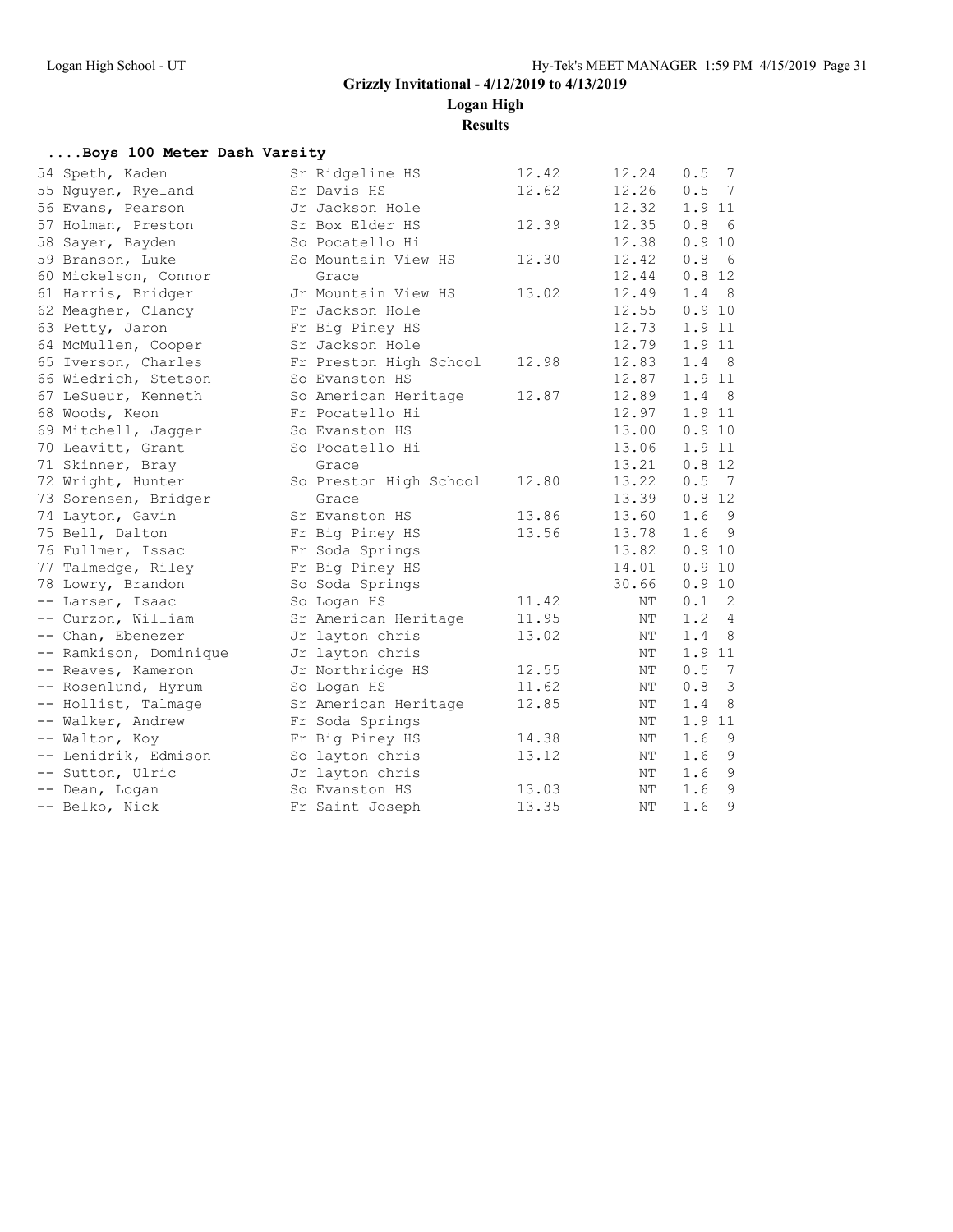**Logan High Results**

### **Boys 200 Meter Dash Varsity**

| Name                   | Year School            | Seed  | Finals |           |                          | Wind H# Points |
|------------------------|------------------------|-------|--------|-----------|--------------------------|----------------|
| 1 Lewis, Nash          | So Box Elder HS        | 22.41 | 22.50  | 0.1       | 1                        | 10             |
| 2 Hastings, Karson     | Sr Madison HS          | 22.74 | 22.71  | 0.1       | $\mathbf{1}$             | 8              |
| 3 Forsyth, Bracken     | Sr Layton HS           | 22.77 | 22.84  | 0.1       | 1                        | 6              |
| 4 Clarke, Val          | Sr Madison HS          | 23.94 | 23.25  | 0.1       | $\mathbf{3}$             | 5              |
| 5 Poll, Cooper         | Sr Madison HS          | 23.24 | 23.28  | 0.1       | $\mathbf{1}$             | $\overline{4}$ |
| 6 Wheatly, Nate        | Jr Box Elder HS        | 24.08 | 23.38  | 0.1       | 3                        | $\mathcal{S}$  |
| 7 McGuire, Jacob       | Sr Bear River HS       |       | 23.45  | 0.1       | $\overline{2}$           | $\overline{c}$ |
| 8 Hargraves, Traven    | Jr Pocatello Hi        |       | 23.47  | $-1.7$ 10 |                          | $\mathbf{1}$   |
| 9 Schultz, Dallon      | Jr Bear River HS       | 23.00 | 23.58  | 0.111     |                          |                |
| 10 Malone, Caleb       | Sr Box Elder HS        |       | 23.59  | 0.1       | 2                        |                |
| 11 Lehr, Connor        | Sr Northridge HS       | 23.22 | 23.60  | 0.1       | $\mathbf{1}$             |                |
| 12 Schofield, Ashton   | So Mountain View HS    |       | 23.67  | 0.1       | 2                        |                |
| 13 Orton, Nathan       | Jr Logan HS            | 23.06 | 23.78  | 0.1       | $\mathbf{1}$             |                |
| 14 Gwynn, Devin        | Jr Davis HS            |       | 23.80  | 0.1       | 2                        |                |
| 15 Fuller, Gavin       | So Madison HS          | 23.34 | 23.83  | 0.1       | 1                        |                |
| 16 Burt, Jakob         | Jr Morgan HS           |       | 23.89  | 0.1       | 2                        |                |
| 17 Martindale, Traeson | Jr Sky View HS         | 23.85 | 23.89  | 0.1       | $\overline{\phantom{a}}$ |                |
| 18 Taylor, Bracken     | Jr Logan HS            | 23.36 | 23.91  | 0.111     |                          |                |
| 19 Barnard, Kaden      | Jr Preston High School | 23.68 | 23.96  | 0.111     |                          |                |
| 20 Buhr, Caleb         | Sr Green Canyon HS     | 24.36 | 23.97  | 1.74      |                          |                |
| 21 Rigby, Todd         | Fr Mountain Crest HS   | 24.62 | 24.06  | 1.7       | 4                        |                |
| 22 Woodland, Christian | So Davis HS            | 24.90 | 24.13  | $-0.4$    | -5                       |                |
| 23 Moore, Ethan        | Sr Morgan HS           | 24.02 | 24.16  | 0.1       | 3                        |                |
| 24 Hart, Nicholas      | Sr Hillcrest HS        | 23.90 | 24.19  | 0.1       | 3                        |                |
| 25 Rosenlund, Hyrum    | So Logan HS            | 23.09 | 24.26  | 0.111     |                          |                |
| 26 Phillips, Donald    | So Ridgeline HS        | 24.34 | 24.28  | 1.7       | $\overline{4}$           |                |
| 27 Hales, Kaden        | Jr Pocatello Hi        |       | 24.29  | 0.1       | 9                        |                |
| 28 Spjut, David        | So Davis HS            |       | 24.33  | 0.1       | 2                        |                |
| 29 Sargent, Jaylen     | So Logan HS            | 25.50 | 24.33  | 0.112     |                          |                |
| 30 Hellstern, McKade   | So Green Canyon HS     | 24.75 | 24.38  | $-0.4$    | 5                        |                |
| 31 Gallman, Zachery    | Jr Hillcrest HS        | 24.62 | 24.39  | 1.7       | $\overline{4}$           |                |
| 32 Aston, Tanner       | Sr Mountain Crest HS   | 24.61 | 24.45  | 1.7       | 4                        |                |
| 33 Rigby, Brayden      | Sr Mountain Crest HS   | 25.04 | 24.47  | 0.2       | 6                        |                |
| 34 Morton, Jacob       | Jr Hillcrest HS        | 24.75 | 24.48  | $-0.4$    | 5                        |                |
| 35 Davis, Zay          | Jr Preston High School | 24.46 | 24.56  | 0.111     |                          |                |
| 36 Sayer, Bayden       | So Pocatello Hi        |       | 24.67  | 0.1       | 9                        |                |
| 37 Johnson, Bentley    | Sr Cokeville HS        | 26.50 | 24.74  | 0.112     |                          |                |
| 38 Donahue, Devyn      | Jr Cokeville HS        | 24.82 | 24.86  | $-0.4$    | 5                        |                |
| 39 Long, Lincoln       | Sr Big Piney HS        | 25.00 | 24.87  | 0.2       | 6                        |                |
| 40 Sagers, Parker      | So Davis HS            | 24.66 | 24.88  | $-0.4$    | 5                        |                |
| 41 Love, McKay         | Jr Sky View HS         | 25.80 | 24.93  | 1.3       | 7                        |                |
| 42 Hughes, Tate        | Sr Big Piney HS        |       | 24.93  | $-1.7$ 10 |                          |                |
| 43 Holman, Preston     | Sr Box Elder HS        | 25.33 | 24.98  | 0.2       | 6                        |                |
| 44 Cherrington, Hunter | Sr Mountain View HS    | 24.90 | 24.99  | $-0.4$    | 5                        |                |
| 45 Heaton, Samuel      | Sr Mountain Crest HS   | 25.71 | 25.05  | 0.1 12    |                          |                |
| 46 Harmon, Jake        | Sr Cokeville HS        | 27.00 | 25.06  | 0.88      |                          |                |
| 47 Wykoff, Keith       | Fr Pocatello Hi        |       | 25.18  | $-1.7$ 10 |                          |                |
| 48 Crandall, Stone     | Fr Ridgeline HS        | 25.53 | 25.20  | 0.2       | - 6                      |                |
| 49 Heywood, Josh       | So Morgan HS           | 25.92 | 25.24  | 1.3       | - 7                      |                |
| 50 Jones, Kace         | So Bear River HS       | 24.83 | 25.28  | 0.111     |                          |                |
| 51 Jensen, Payden      | Jr Ridgeline HS        | 25.28 | 25.50  | 0.2       | 6                        |                |
| 52 Harris, Bridger     | Jr Mountain View HS    | 26.07 | 25.52  | 1.3       | -7                       |                |
| 53 Fuhriman, Nate      | Jr Bear River HS       | 25.77 | 25.55  | 0.1 12    |                          |                |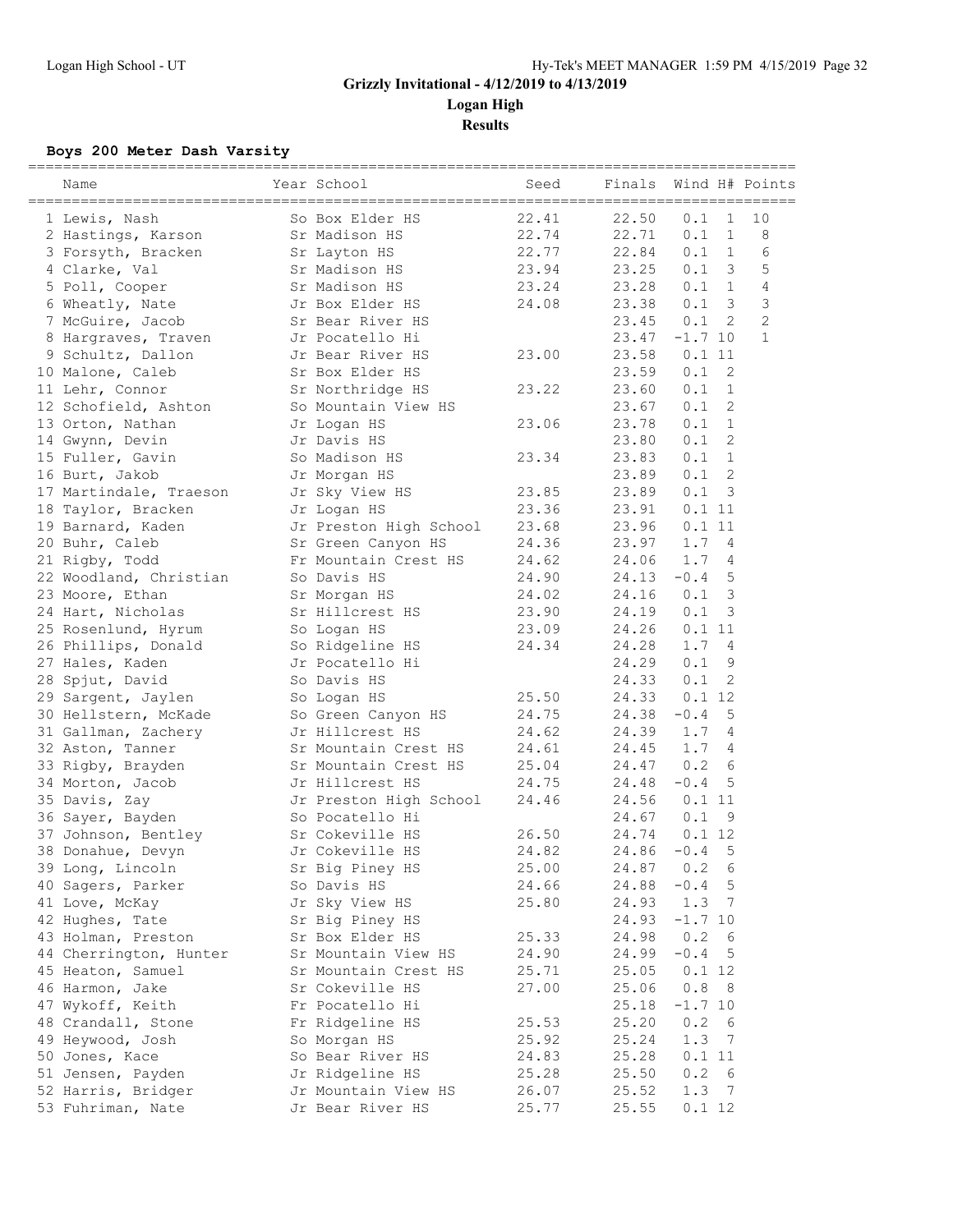**Logan High**

**Results**

#### **....Boys 200 Meter Dash Varsity**

| 54 Meagher, Clancy       | Fr Jackson Hole        |       | 25.65  | 0.1       | 9               |
|--------------------------|------------------------|-------|--------|-----------|-----------------|
| 55 Hurst, Braxton        | Fr Bear River HS       | 26.49 | x25.68 | 0.8       | - 8             |
| 56 White, Micha          | Sr Ridgeline HS        | 24.02 | 25.71  | 0.111     |                 |
| 57 Rosen, Charlie        | Jr Jackson Hole        |       | 25.71  | $-1.7$ 10 |                 |
| 58 Rawlings, Tait        | So Preston High School | 25.59 | 25.72  | 0.2       | - 6             |
| 59 Dikwa, Thomas         | So Sky View HS         | 25.90 | 25.81  | 1.3       | 7               |
| 60 Martinez, Pedro       | Fr Big Piney HS        | 26.56 | 25.94  | 0.8       | 8               |
| 61 Rendon, Juan          | Fr Hillcrest HS        | 25.86 | 25.97  | 1.3       | 7               |
| 62 Speth, Kaden          | Sr Ridgeline HS        | 24.90 | x25.99 | 0.113     |                 |
| 63 Hansen, Keldon        | Jr Bear River HS       | 26.49 | x26.14 | 0.8       | - 8             |
| 64 Wiedrich, Stetson     | So Evanston HS         |       | 26.14  | 0.1       | - 9             |
| 65 Cline, Karson         | Fr Big Piney HS        | 25.76 | 26.39  | 1.3       | 7               |
| 66 Beckstead, Zach       | Sr Layton HS           | 24.89 | 26.49  | $-0.4$    | 5               |
| 67 Sorensen, Bridger     | Grace                  |       | 26.57  | 0.1       | 2               |
| 68 Lenidrik, Edmison     | So layton chris        | 25.63 | 26.78  | 0.112     |                 |
| 69 Sims, Wade            | Fr Soda Springs        | 27.31 | 26.91  | 0.8       | $_{8}$          |
| 70 Warner, Brigham       | Sr Bear River HS       | 25.20 | x26.95 | 0.1 12    |                 |
| 70 Thomas, Andrew        | Sr Cokeville HS        | 27.02 | 26.95  | 0.113     |                 |
| 72 Hills, Brody          | Jr Jackson Hole        |       | 26.96  | $-1.7$ 10 |                 |
| 73 Chan, Ebenezer        | Jr layton chris        | 26.78 | 27.02  | 0.113     |                 |
| 74 Chambers, Oliver      | Jr Jackson Hole        |       | 27.44  | 0.113     |                 |
| 75 Nielsen, Joe          | So Soda Springs        | 29.84 | 27.76  | 0.8       | 8               |
| 76 Layton, Gavin         | Sr Evanston HS         | 28.22 | 28.21  | 0.8       | - 8             |
| 77 Ponce-ramirez, Jesus  | So Jackson Hole        |       | x28.54 | 0.113     |                 |
| 78 Fullmer, Issac        | Fr Soda Springs        |       | 28.55  | 0.1       | - 9             |
| 79 Goralski, Roman       | Fr Jackson Hole        |       | x29.12 | 0.1       | - 9             |
| 80 Coates, Jesiah        | Fr Jackson Hole        |       | x29.22 | 0.113     |                 |
| 81 Smith, Sadler         | Fr Jackson Hole        |       | x30.28 | 0.113     |                 |
| -- Dean, Logan           | So Evanston HS         | 26.37 | ΝT     | 1.3       | $\overline{7}$  |
| -- Franson, Porter       | Fr Soda Springs        |       | ΝT     | $-1.7$ 10 |                 |
| -- Wright, Hunter        | So Preston High School | 27.81 | ΝT     | 0.8       | - 8             |
| -- Folkman, Zachery      | Jr Bear River HS       | 24.90 | ΝT     | $-0.4$    | 5               |
| -- Mickelson, Connor     | Grace                  |       | ΝT     | $-1.7$ 10 |                 |
| -- Farr, Porter          | Sr Layton HS           | 25.37 | NΤ     | 0.2       | - 6             |
| -- Belko, Nick           | Fr Saint Joseph        |       | ΝT     | 0.1       | 9               |
| -- Christensen, Caleb    | Sr Sky View HS         | 23.00 | ΝT     | 0.1       | 1               |
| -- Curzon, William       | Sr American Heritage   | 24.05 | ΝT     | 0.1       | $\mathcal{E}$   |
| -- Curnow, Wyatt         | Jr Viewmont Hiq        |       | NΤ     | $-1.7$ 10 |                 |
| -- Rindlisbaucher, Cyrus | Sr West Side HS        |       | NΤ     | 0.1       | 2               |
| -- Cameron, Robby        | Fr Morgan HS           | 24.20 | ΝT     | 0.1       | 3               |
| -- Blake, Bryton         | Jr Green Canyon HS     | 24.49 | ΝT     | 1.7       | $\overline{4}$  |
| -- Reaves, Dylan         | Sr Northridge HS       | 23.94 | ΝT     | 0.1       | 3               |
| -- Hollist, Talmage      | Sr American Heritage   | 25.81 | ΝT     | 1.3       | $7\phantom{.0}$ |
| -- Reaves, Kameron       | Jr Northridge HS       | 24.50 | ΝT     | 1.7       | 4               |
| -- Penaloza, Patricio    | Jr layton chris        |       | ΝT     | 0.1       | $\mathsf 9$     |
| -- Nielson, Nic          | Fr Preston High School | 25.71 | ΝT     | 0.2       | 6               |
| -- Pendelton, Will       | Sr Layton HS           | 24.23 | NΤ     | 1.7       | 4               |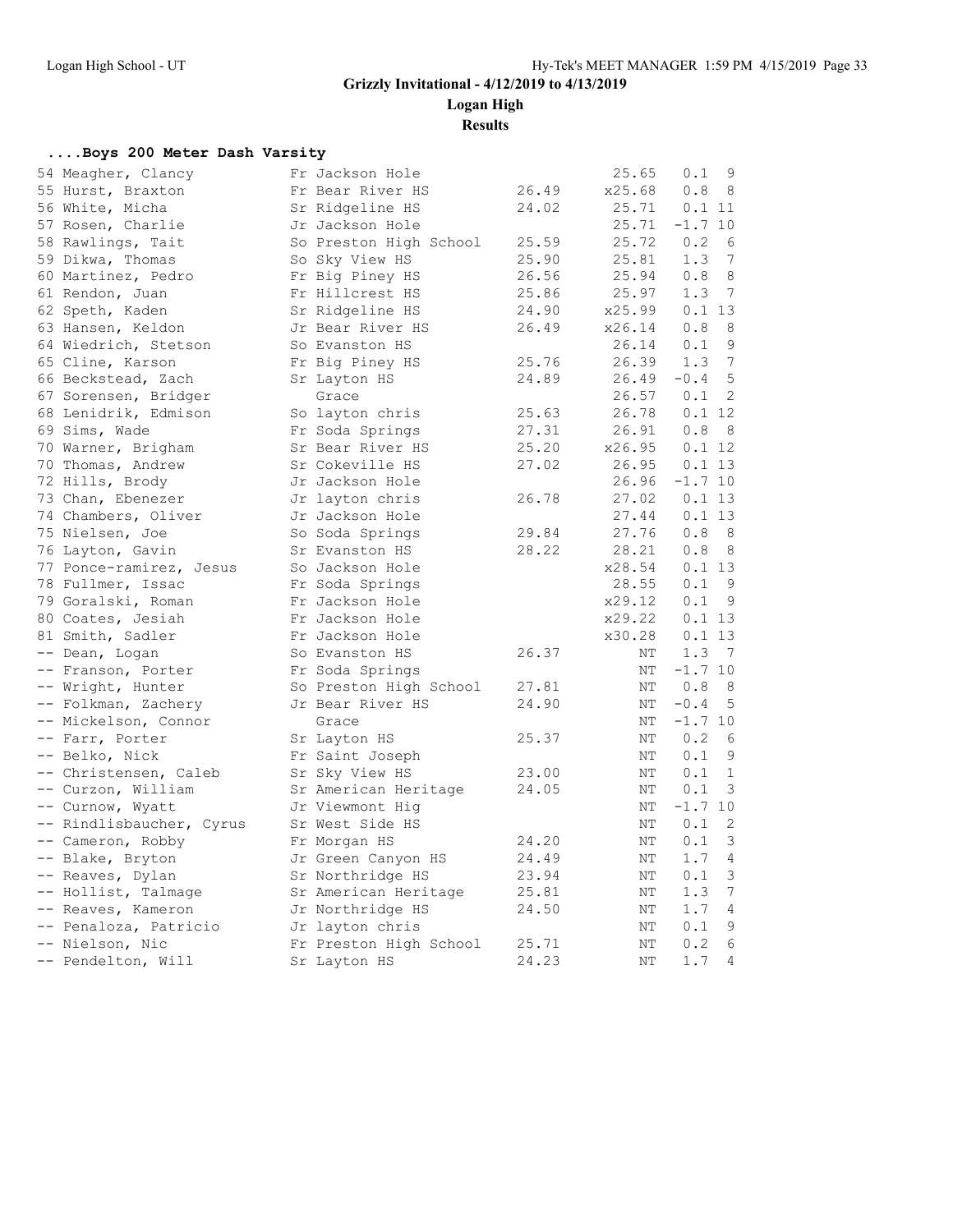**Logan High**

**Results**

### **Boys 400 Meter Dash Varsity**

| Name                                  | Year School                           | Seed    | Finals  |                | H# Points      |
|---------------------------------------|---------------------------------------|---------|---------|----------------|----------------|
| 1 Taylor, Bracken                     | Jr Logan HS                           | 50.63   | 50.30   | $\mathbf 1$    | 10             |
| 2 Rindlisbaucher, Cyrus               | Sr West Side HS                       | 50.75   | 51.03   | $\mathbf{1}$   | 8              |
| 3 Lehr, Connor                        | Sr Northridge HS                      | 51.47   | 51.45   | $\mathbf{1}$   | 6              |
| 4 Halladay, Tyrell                    | Sr Evanston HS                        | 52.96   | 51.83   | 2              | 5              |
| 5 Smith, Kody                         | Sr Evanston HS                        | 52.43   | 51.87   | $\mathbf{1}$   | 4              |
| 6 Hewett, Kason                       | Sr Pocatello Hi                       | 51.73   | 52.03   | $\mathbf{1}$   | 3              |
| 7 Hills, Brody                        | Jr Jackson Hole                       | 51.50   | 52.39   | $\mathbf{1}$   | $\overline{c}$ |
| 8 Orton, Nathan                       | Jr Logan HS                           | 53.07   | 52.48   | 2              | $\mathbf{1}$   |
| 9 Hales, Kaden                        | Jr Pocatello Hi                       | 53.03   | 52.52   | $\overline{2}$ |                |
| 10 Morris, Gabe                       | Jr Evanston HS                        | 52.50   | 52.53   | $\mathbf{1}$   |                |
| 11 Pendelton, Will                    | Sr Layton HS                          | 53.11   | 52.72   | 2              |                |
| 12 Hellstern, McKade                  | So Green Canyon HS                    | 53.93   | 53.80   | $\mathbf{2}$   |                |
| 13 Cantwell, Jonathan                 | Sr Ridgeline HS                       | 54.08   | 53.98   | $\overline{c}$ |                |
| 14 Monz, Jackson                      | Fr Green Canyon HS                    | 55.80   | 54.04   | 4              |                |
| 15 Compton, Carter                    | So Green Canyon HS                    | 55.62   | 54.05   | 4              |                |
| 16 Barnard, Kaden                     | Jr Preston High School                | 53.85   | 54.10   | 2              |                |
| 17 Reevs, Caden                       | Jr Green Canyon HS                    | 55.15   | 54.46   | 3              |                |
| 18 Fuller, Trae                       | Jr Mountain Crest HS                  | 55.15   | 54.62   | 3              |                |
| 19 Rigby, Brayden                     | Sr Mountain Crest HS                  | 56.55   | 54.64   | 5              |                |
| 20 Thomander, Moses                   | Jr Preston High School                | 55.35   | 54.70   | 3              |                |
| 21 Reaves, Dylan                      | Sr Northridge HS                      | 52.65   | 54.74   | $\mathbf{1}$   |                |
| 22 Aston, Tanner                      | Sr Mountain Crest HS                  | 55.47   | 54.83   | $\overline{4}$ |                |
| 23 Strate, Kason                      | Sr Sky View HS                        | 56.42   | 55.01   | 5              |                |
| 24 Cook, Joshua                       | Sr Ridgeline HS                       | 55.88   | 55.22   | 4              |                |
| 25 Majors, Spencer                    | Sr Viewmont Hig                       | 56.46   | 55.22   | 5              |                |
| 26 Knapp, Brecker                     | Fr Preston High School                | 54.80   | 55.27   | 2              |                |
| 27 Heywood, Josh                      | So Morgan HS                          | 55.99   | 55.38   | 4              |                |
| 28 Hall, Josh                         | Sr Davis HS                           | 55.35   | 55.52   | 4              |                |
| 29 Roemmich, Brody                    | Sr Hillcrest HS                       | 56.24   | 55.54   | 5              |                |
|                                       | Sr Mountain Crest HS                  | 56.59   | 55.68   | 5              |                |
| 30 Baxter, Bryson                     | Jr Bear River HS                      | 56.50   | 55.72   | 5              |                |
| 31 McGuire, Samuel<br>32 Judd, Trevor |                                       |         | 55.75   | 10             |                |
|                                       | Grace                                 | 57.52   | 55.76   | 6              |                |
| 33 Rawlings, Tait                     | So Preston High School                | 56.65   |         | 6              |                |
| 34 Roholt, Treyson                    | Sr Sky View HS<br>Jr Mountain View HS |         | 55.95   | 3              |                |
| 35 Gross, Hunter                      |                                       | 54.94   | 55.96   |                |                |
| 36 Chournos, Ethan                    | Jr Bear River HS                      | 56.19   | 56.10   | 4              |                |
| 37 Hurst, Braxton                     | Fr Bear River HS                      | 57.36   | 56.20   | 6<br>6         |                |
| 38 Landheim, Ben                      | So Davis HS                           | 56.70   | 56.63   |                |                |
| 39 Weeks, Benson                      | Jr Ridgeline HS                       | 57.73   | 56.88   | 6              |                |
| 40 Donahue, Devyn                     | Jr Cokeville HS                       | 58.50   | 57.00   | 7              |                |
| 41 Jacobo, Anthony                    | Sr Northridge HS                      | 55.00   | 57.07   | 3              |                |
| 42 Rash, Justin                       | So Layton HS                          | 55.11   | 57.10   | 3              |                |
| 43 Thomas, Matthew                    | Jr Cokeville HS                       | 57.41   | 57.17   | 6              |                |
| 44 Dikwa, Thomas                      | So Sky View HS                        | 57.16   | 57.21   | $\epsilon$     |                |
| 45 Purrington, Hunter                 | Jr Hillcrest HS                       | 58.27   | 57.23   | 7              |                |
| 46 Cline, Karson                      | Fr Big Piney HS                       |         | 59.20   | 9              |                |
| 47 Purser, Kash                       | Fr Mountain View HS                   | 1:01.12 | 59.80   | 7              |                |
| 48 Martinez, Pedro                    | Fr Big Piney HS                       |         | 1:00.44 | 9              |                |
| 49 Petty, Jaron                       | Fr Big Piney HS                       |         | 1:00.81 | 8              |                |
| 50 Mays, Aaron                        | So Pocatello Hi                       |         | 1:01.01 | $\mathsf 9$    |                |
| 51 Crabtree, Sam                      | Fr Jackson Hole                       |         | 1:01.02 | 8              |                |
| 52 Sims, Wade                         | Fr Soda Springs                       | 59.50   | 1:01.04 | 7              |                |
| 53 Simmons, Tagg                      | So Soda Springs                       | 1:01.90 | 1:02.30 | 7              |                |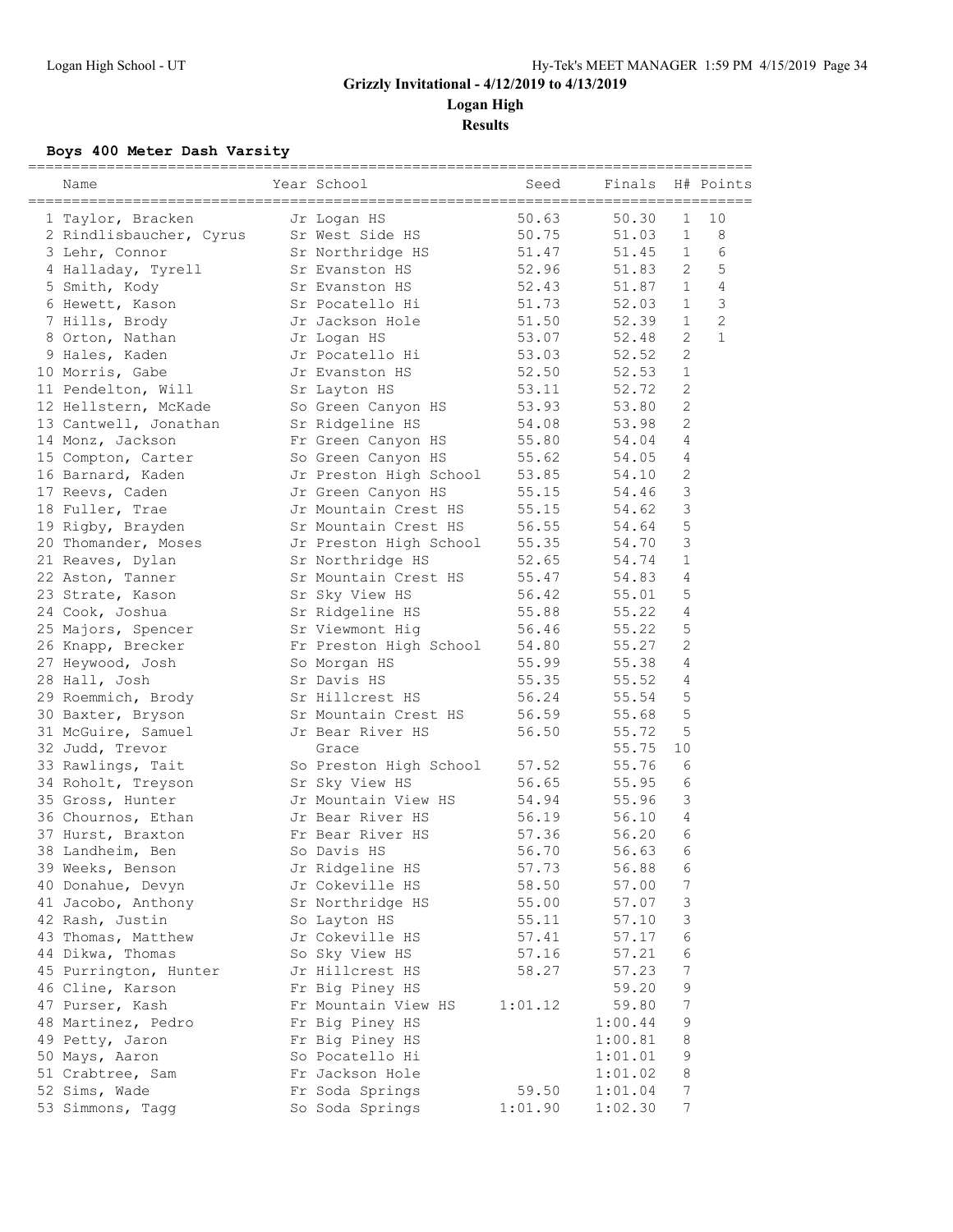### **Logan High**

#### **Results**

#### **....Boys 400 Meter Dash Varsity**

| 54 Dean, Logan          | So Evanston HS   |         | 1:04.72 | 9 |
|-------------------------|------------------|---------|---------|---|
| 55 Burt, Ethan          | Jr Pocatello Hi  |         | 1:04.83 | 9 |
| 56 Lucas, Colby         | Fr Big Piney HS  |         | 1:06.74 | 9 |
| 57 Franson, Porter      | Fr Soda Springs  |         | 1:07.20 | 8 |
| 58 Hong, Alex           | Fr Jackson Hole  |         | 1:13.21 | 8 |
| 59 Wilcox, Peter        | So Viewmont Hig  |         | 1:16.33 | 8 |
| -- Savage, Jarron       | So Morgan HS     | 55.39   | NΤ      | 4 |
| -- Sumison, Daniel      | Sr Layton HS     | 58.91   | NΤ      | 7 |
| -- Stiles, Bridger      | Fr Jackson Hole  |         | NΤ      | 9 |
| -- Fuhriman, Nate       | Jr Bear River HS | 59.50   | NΤ      | 7 |
| -- Fernandez, Sebastian | So Davis HS      | 57.29   | NΤ      | 6 |
| -- Jamieson, Reece      | So Pocatello Hi  | 1:02.20 | NΤ      | 8 |
| -- Checketts, Jayden    | Jr Box Elder HS  | 58.21   | NΤ      | 7 |
| -- Carrigan, Jay        | Jr Morgan HS     | 54.90   | NΤ      | 3 |
| -- Cranor, Trevor       | So Pocatello Hi  | 1:03.00 | NΤ      | 8 |
| -- Penaloza, Patricio   | Jr layton chris  | 1:05.68 | NΤ      | 8 |
| -- Nielsen, Brigham     | Sr Davis HS      | 56.59   | NΤ      | 5 |
| -- Phillips, Antuan     | Jr Sky View HS   | 54.90   | NΤ      | 3 |
| -- Lenidrik, Edmison    | So layton chris  |         | NΤ      | 9 |
| -- Mayfield, Davis      | So Layton HS     | 56.64   | ΝT      | 5 |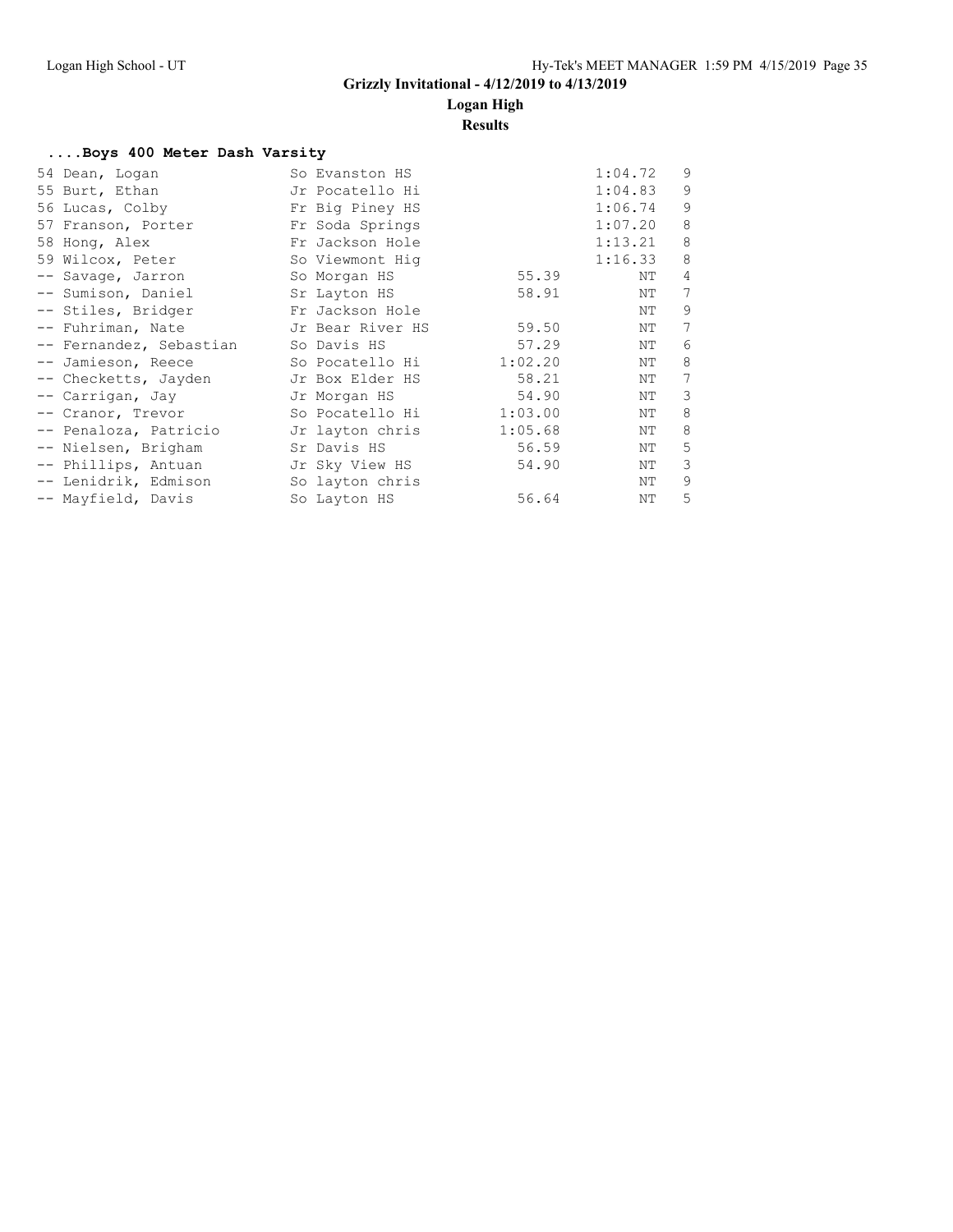**Logan High Results**

### **Boys 800 Meter Run Varsity**

| Name                                     | Year School                        | Seed    | Finals  |                           | H# Points      |
|------------------------------------------|------------------------------------|---------|---------|---------------------------|----------------|
| 1 Gard, Shane                            |                                    |         | 1:59.43 | $\mathbf 1$               | 10             |
| 2 Hastings, Zac                          | So Pocatello Hi<br>Sr Hillcrest HS |         | 2:01.21 | $\mathbf{1}$              | 8              |
| 3 Wilkins, Carson                        | Sr Morgan HS                       |         | 2:01.66 | $\mathbf{1}$              | 6              |
| 4 Bowles, Kaleb                          | Jr Morgan HS                       |         | 2:02.57 | $\mathbf{1}$              | 5              |
| 5 Clove, Mitchell                        | Sr Davis HS                        |         | 2:02.79 | $\mathbf{1}$              | 4              |
| 6 Sullivan, Wyatt                        | Sr Jackson Hole                    |         | 2:04.94 | 5                         | $\mathcal{E}$  |
| 7 Brauer, Markus                         | Sr Hillcrest HS                    |         | 2:04.97 | $\mathbf{1}$              | $\overline{c}$ |
| 8 Wells, Trenton                         | Sr Mountain View HS                |         | 2:05.21 | $\mathbf{1}$              | $\mathbf{1}$   |
| 9 Bird, Ethan                            | So Cokeville HS                    |         | 2:05.70 | 5                         |                |
| 10 Clark, Cooper                         | Jr Box Elder HS                    |         | 2:05.86 | $\mathbf{1}$              |                |
| 11 Cantwell, Jonathan Sr Ridgeline HS    |                                    |         | 2:05.89 | $\mathbf{1}$              |                |
| 12 Reeder, Josh                          | So West Side HS                    |         | 2:05.92 | $\mathbf{1}$              |                |
| 13 Strate, Kason                         | Sr Sky View HS                     | 2:11.76 | 2:06.07 | $\overline{2}$            |                |
| 14 Jeppsen, Sam                          | So Preston High School             |         | 2:06.33 | $\mathbf{1}$              |                |
| 15 Sleight, Chance                       | Jr Madison HS                      | 2:09.38 | 2:06.59 | $\mathbf{2}$              |                |
| 16 Fullmer, Ethan                        | Sr Green Canyon HS                 |         | 2:07.01 | $\mathbf{1}$              |                |
| 17 Hills, Brody                          | Jr Jackson Hole                    |         | 2:07.03 | 5                         |                |
| 18 Hunting, Andrew                       | Sr Ridgeline HS                    |         | 2:07.08 | 5                         |                |
| 19 Alder, Cameron                        | Jr Pocatello Hi                    | 2:09.00 | 2:07.71 | $\mathbf{2}$              |                |
| 20 Gunn, Sunny                           | Fr Pocatello Hi                    | 2:09.00 | 2:08.43 | $\mathbf{2}$              |                |
| 21 Adams, Spencer                        | So Ridgeline HS                    |         | 2:08.89 | $\mathbf{1}$              |                |
| 22 Foster, Easton                        | So Logan HS                        |         | 2:08.91 | 5                         |                |
| 23 Wing, Kollin                          | Jr Preston High School             |         | 2:08.94 | $\mathbf{1}$              |                |
| 24 Beutler, Gideon                       | Jr West Side HS                    | 2:11.00 | 2:09.02 | $\mathbf{2}$              |                |
| 25 Ewer, Easton                          | Sr Ridgeline HS                    | 2:11.32 | 2:09.07 | $\mathbf{2}$              |                |
| 26 Porter, Sanford                       | Sr Morgan HS                       |         | 2:09.25 | $\mathbf{1}$              |                |
| 27 Henderson, Parker                     | Fr West Side HS                    | 2:11.00 | 2:09.81 | $\mathbf{2}$              |                |
| 28 Moyes, Tyler                          | So Cokeville HS                    |         | 2:09.85 | 5                         |                |
| 29 Thornton, Nathan                      | Sr Davis HS                        |         | 2:10.12 | $\mathbf{1}$              |                |
| 30 Godfrey, Keaton                       | So Box Elder HS                    | 2:12.29 | 2:10.61 | 2                         |                |
| 31 Jacobo, Anthony                       | Sr Northridge HS                   | 2:11.04 | 2:10.77 | $\mathbf{2}$              |                |
| 32 Addison, Ryan                         | Sr Northridge HS                   | 2:13.18 | 2:11.13 | $\mathbf{2}$              |                |
| 33 Chournos, Ethan                       | Jr Bear River HS                   |         | 2:11.51 | 5                         |                |
| 34 Palmer, Isaac                         | Sr Preston High School 2:13.00     |         | 2:12.07 | $\sqrt{2}$                |                |
| 35 Hancey, Jackson                       | Sr Green Canyon HS                 |         | 2:12.28 | 3                         |                |
| 36 Esquivel, Cristian So Green Canyon HS |                                    |         | 2:12.43 | 3                         |                |
| 37 Burrell, Eli                          | So Bear River HS                   |         | 2:12.63 | 4                         |                |
| 38 Leffler, Dawson                       | So Preston High School             |         | 2:13.21 | 5                         |                |
| 39 Moldenhauer, Drew                     | Sr Soda Springs                    | 2:14.00 | 2:13.81 | 2                         |                |
| 40 Morris, Price                         | Jr Sky View HS                     |         | 2:14.09 | 3                         |                |
| 41 Tomney, Colin                         | Jr Northridge HS                   |         | 2:14.45 | 3                         |                |
| 42 Swenson, Cameron                      | So Mountain Crest HS               |         | 2:14.75 | 3                         |                |
| 43 Hunt, Logan                           | Jr Evanston HS                     |         | 2:14.85 | 4                         |                |
| 44 Moody, Devan                          | Sr Cokeville HS                    |         | 2:15.01 | 3                         |                |
| 45 Gomez, Robert                         | So Evanston HS                     |         | 2:15.30 | $\ensuremath{\mathsf{3}}$ |                |
|                                          |                                    |         |         |                           |                |
| 46 Corbridge, Tanner                     | So Bear River HS                   |         | 2:15.66 | 3                         |                |
| 47 Thomson, Isaac                        | Sr Box Elder HS                    |         | 2:15.91 | 4                         |                |
| 48 Barlow, Alex                          | So Mountain Crest HS               |         | 2:16.18 | 6                         |                |
| 49 Marlor, Jake                          | So Pocatello Hi                    |         | 2:16.23 | 4                         |                |
| 50 Rasmussen, Kourtlan                   | So Bear River HS                   | 2:12.67 | 2:16.72 | $\mathbf{2}$              |                |
| 51 Milne, Eli                            | Sr Layton HS                       |         | 2:17.57 | $\overline{4}$            |                |
| 52 Driver, Logan                         | So Evanston HS                     |         | 2:17.73 | 4                         |                |
| 53 Greenmun, Rome                        | Fr Sky View HS                     |         | 2:18.02 | 4                         |                |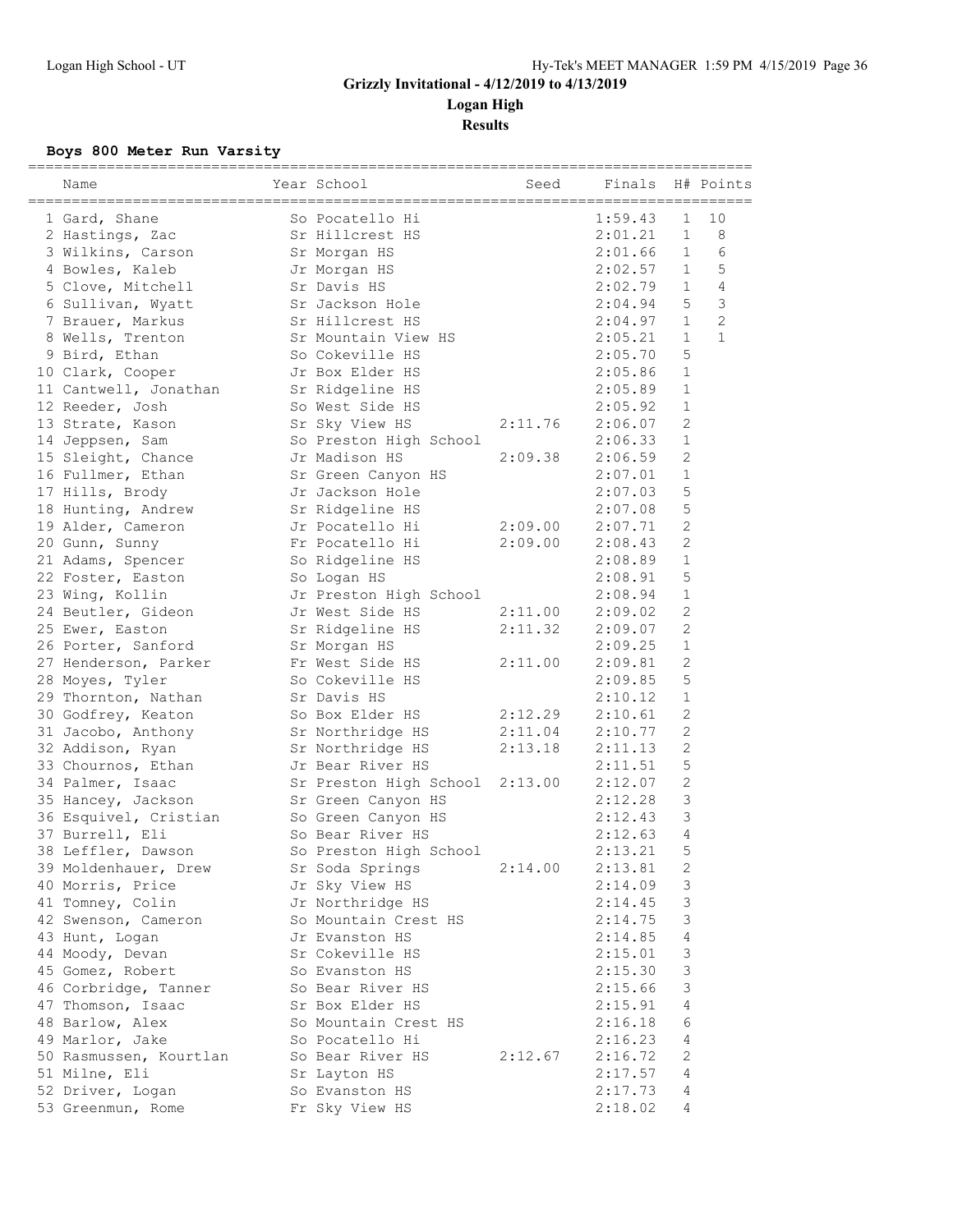### **Logan High**

#### **Results**

#### **....Boys 800 Meter Run Varsity**

| 54 Berg, Nils                            | Sr Soda Springs        | 2:18.32  | 3              |
|------------------------------------------|------------------------|----------|----------------|
| 55 Pedersen, Tate                        | So Bear River HS       | x2:18.74 | 3              |
| 56 Merrill, Tyson                        | So Mountain Crest HS   | 2:19.02  | 4              |
| 57 Dayton, Treyson Fr Cokeville HS       |                        | 2:19.12  | 6              |
| 58 Offutt, Brent                         | So Jackson Hole        | 2:19.14  | $\mathcal{S}$  |
| 59 Brazil, Brandon Fr Jackson Hole       |                        | 2:20.15  | 6              |
| 60 Sepos, Brandon                        | Sr Evanston HS         | 2:20.52  | 3              |
| 61 Crowther, Wyatt                       | Jr Preston High School | x2:20.58 | 5              |
| 62 Darley, Anthony Sr Logan HS           |                        | 2:21.39  | 6              |
| 63 Wiser, Tylan<br>Jr Logan HS           |                        | 2:22.87  | 6              |
| 64 Spotten, Matthew                      | Fr Bear River HS       | x2:23.65 | $\epsilon$     |
| 65 Haskell, Tyler Sr Sky View HS         |                        | 2:24.65  | $\mathcal{S}$  |
| 66 Flores, Juan                          | Fr Jackson Hole        | x2:25.88 | 6              |
| 67 Newton, Michael So Mountain View HS   |                        | 2:25.92  | $\overline{4}$ |
| 68 Galbraith, Brandon Fr Jackson Hole    |                        | x2:26.04 | $\mathcal{S}$  |
| 69 Judd, Trevor                          | Grace                  | 2:26.10  | 4              |
| 70 Nielsen, Theo                         | Sr Bear River HS       | x2:28.83 | $\mathfrak{Z}$ |
| 71 Brown, Lachlan Fr Jackson Hole        |                        | x2:29.08 | 3              |
| 72 Taylor, Trenton                       | Sr Big Piney HS        | 2:29.47  | 4              |
| 73 Thomas, Hunter                        | Fr Cokeville HS        | x2:30.94 | 4              |
| 74 Knudsen, Gavin Sr Ridgeline HS        |                        | x2:32.33 | 6              |
| 75 Simmons, Tagg                         | So Soda Springs        | 2:35.09  | 4              |
| 76 Anderson, Cade Gastra Jr Big Piney HS |                        | 2:38.40  | 4              |
| 77 Stoll, Michael                        | Jr Mountain View HS    | 2:38.72  | 4              |
| 78 Bennett, Brayden Fr Big Piney HS      |                        | 2:39.62  | $\overline{4}$ |
| So Layton HS<br>79 Larsen, Brady         |                        | 2:39.99  | $\overline{4}$ |
| 80 Cook, Michael                         | Fr Cokeville HS        | x2:52.62 | 6              |
| 81 Owens, Dennis                         | Jr Mountain View HS    | 2:57.03  | $\overline{4}$ |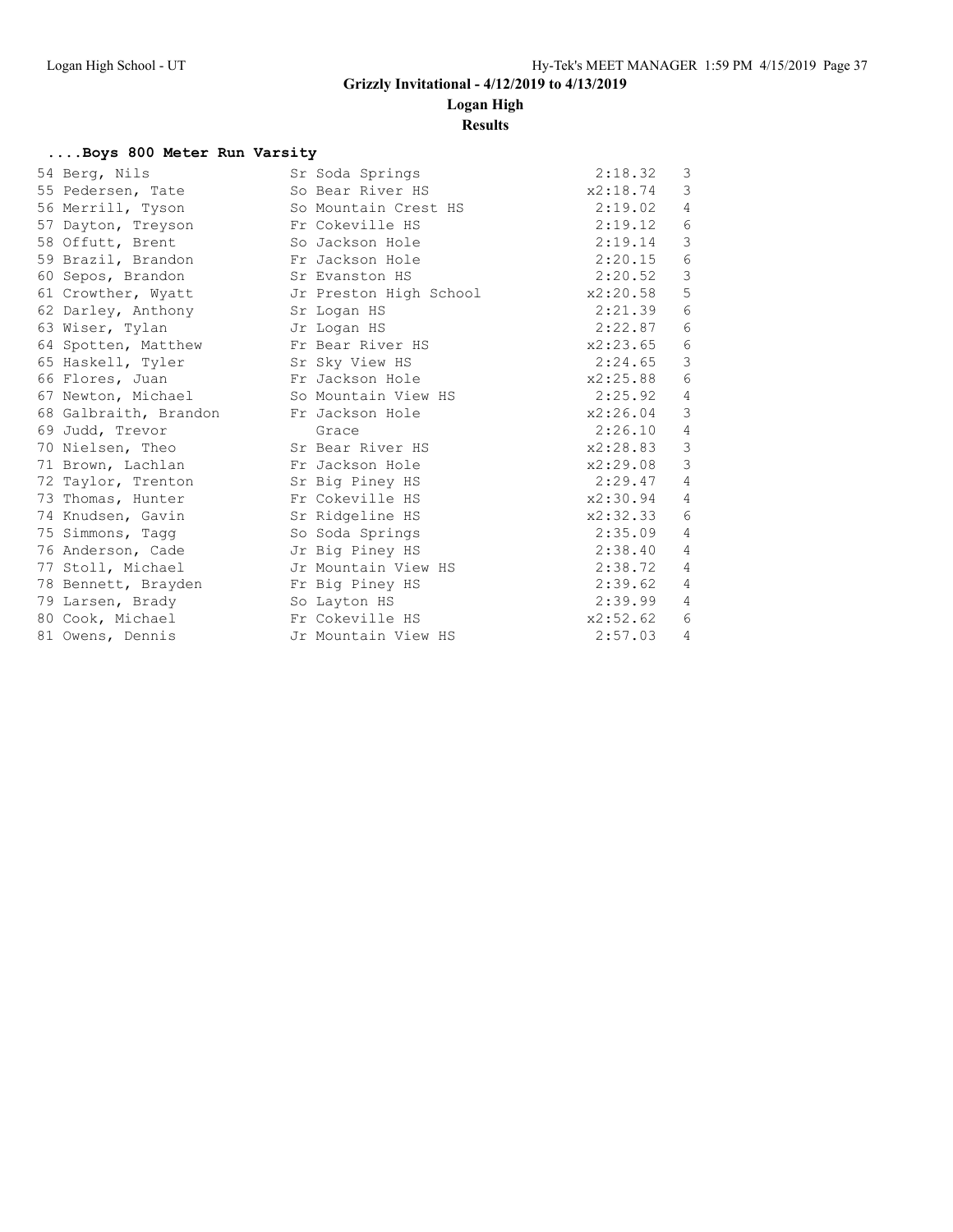**Logan High**

**Results**

### **Boys 1600 Meter Run Varsity**

| Name                                    | Year School                        | Seed | Finals  |                 | H# Points      |
|-----------------------------------------|------------------------------------|------|---------|-----------------|----------------|
| 1 Gard, Shane                           | So Pocatello Hi                    |      | 4:27.30 | $\mathbf{1}$    | 10             |
| 2 Staryk, Mac                           |                                    |      | 4:29.97 | $\mathbf{1}$    | 8              |
| 3 Stutz, Spencer                        | Sr Jackson Hole<br>Sr Madison HS   |      | 4:31.09 | $\mathbf{1}$    | 6              |
| 4 Sullivan, Wyatt                       | Sr Jackson Hole                    |      | 4:31.99 | $\mathbf{1}$    | 5              |
| 5 Davies, Anthony 50 Hillcrest HS       |                                    |      | 4:32.44 | $\mathbf{1}$    | 4              |
| 6 Bird, Dallin                          | Jr Pocatello Hi                    |      | 4:33.24 | $\mathbf{1}$    | 3              |
| 7 Harrison, Josh                        | Jr Preston High School             |      | 4:33.52 | $\mathbf{1}$    | $\overline{c}$ |
| 8 Hogan, Jared                          | Sr Davis HS                        |      | 4:35.88 | $\mathbf{1}$    | $\mathbf{1}$   |
| 9 Moffat, Jacob                         | Jr West Side HS                    |      | 4:38.22 | $\mathbf{1}$    |                |
| 10 Knight, Carson                       | Sr Davis HS                        |      | 4:41.14 | $\mathbf{1}$    |                |
| 11 Fullmer, Ethan                       | Sr Green Canyon HS                 |      | 4:47.16 | $\mathbf{1}$    |                |
| 12 Morris, Price                        | Jr Sky View HS                     |      | 4:48.97 | 2               |                |
| 13 Bowles, Kaleb                        | Jr Morgan HS                       |      | 4:51.11 | $\mathbf{2}$    |                |
| 14 Carter, Mitch                        | So Logan HS                        |      | 4:51.61 | $\mathbf{2}$    |                |
| 15 Sharp, Branson                       | So Green Canyon HS                 |      | 4:52.43 | $\mathbf{2}$    |                |
| 16 Vaughan, Brevin                      | So Pocatello Hi                    |      | 4:52.64 | $\overline{2}$  |                |
| 17 Graves, Russell                      | Sr Box Elder HS                    |      | 4:53.24 | $\mathbf{2}$    |                |
| 18 Bird, Ethan                          | So Cokeville HS                    |      | 4:53.27 | 3               |                |
| 19 Reid, Riley                          | Jr Preston High School             |      | 4:55.14 | $\mathbf{2}$    |                |
| 20 Adams, Spencer                       | So Ridgeline HS                    |      | 4:57.03 | $\mathbf{2}$    |                |
| 21 Gomez, Robert                        | So Evanston HS                     |      | 4:57.57 | $\mathbf{2}$    |                |
| 22 Foster, Easton                       | So Logan HS                        |      | 4:58.54 | $\mathbf{2}$    |                |
| 23 Nielsen, Peter                       | So Bear River HS                   |      | 4:58.82 | $\mathbf{2}$    |                |
| 24 Moyes, Tyler                         | So Cokeville HS                    |      | 4:59.37 | 3               |                |
| 25 Marlor, Jordan                       | Jr Pocatello Hi                    |      | 4:59.58 | 3               |                |
| 26 Swenson, Cameron                     | So Mountain Crest HS               |      | 5:00.95 | $\mathbf{2}$    |                |
| 27 Curtis, Daniel                       | So Bear River HS                   |      | 5:02.38 | 3               |                |
| 28 Hancey, Jackson                      | Sr Green Canyon HS                 |      | 5:03.97 | 3               |                |
| 29 Atkinson, Jacob                      | Jr Hillcrest HS                    |      | 5:05.34 | 2               |                |
| 30 Moldenhauer, Drew Sr Soda Springs    |                                    |      | 5:06.18 | 3               |                |
| 31 Cantwell, Joseph                     | Jr Ridgeline HS                    |      | 5:08.05 | 4               |                |
|                                         | Jr Preston High School             |      | 5:09.44 | $\mathbf{2}$    |                |
| 32 Waddoups, Eli<br>33 Arellano, Kelson |                                    |      | 5:09.94 | 3               |                |
|                                         | So Soda Springs<br>Fr Jackson Hole |      |         | 3               |                |
| 34 Brazil, Brandon                      |                                    |      | 5:09.99 |                 |                |
| 35 Engler, Truman                       | Jr Sky View HS                     |      | 5:11.37 | $\sqrt{2}$<br>3 |                |
| 36 Mortense, Dylan Fr Sky View HS       |                                    |      | 5:13.89 |                 |                |
| 37 Flores, Juan                         | Fr Jackson Hole                    |      | 5:14.56 | 3               |                |
| 38 Eck, Joseph                          | So Sky View HS                     |      | 5:14.91 | 3               |                |
| 39 Newman, Johnathan                    | Jr Box Elder HS                    |      | 5:15.73 | 3               |                |
| 40 Hunt, Logan                          | Jr Evanston HS                     |      | 5:15.81 | 3               |                |
| 41 Sepos, Brandon                       | Sr Evanston HS                     |      | 5:16.32 | 3               |                |
| 42 Gonzalez, Jordan                     | Jr Hillcrest HS                    |      | 5:16.91 | 4               |                |
| 43 Merrill, Tyson                       | So Mountain Crest HS               |      | 5:17.71 | 4               |                |
| 44 Johnson, London                      | Fr Green Canyon HS                 |      | 5:21.69 | 4               |                |
| 45 Cragun, Bryson                       | Jr Box Elder HS                    |      | 5:23.64 | $\overline{4}$  |                |
| 46 Pedersen, Tate                       | So Bear River HS                   |      | 5:25.36 | $\mathsf 3$     |                |
| 47 Holman, Niclas                       | Jr Hillcrest HS                    |      | 5:28.72 | 4               |                |
| 48 Rasmussen, Kourtlan                  | So Bear River HS                   |      | 5:29.44 | 3               |                |
| 49 McKee, Spencer                       | So Viewmont Hig                    |      | 5:30.43 | $\overline{4}$  |                |
| 50 Judd, Trevor                         | Grace                              |      | 5:36.93 | $\overline{4}$  |                |
| 51 Vargus, Aiden                        | Fr Mountain View HS                |      | 5:39.81 | $\overline{4}$  |                |
| 52 Johnson, Adam                        | Fr American Heritage               |      | 5:49.12 | $\overline{4}$  |                |
| 53 Rivera, Ben                          | So Northridge HS                   |      | 6:00.65 | 4               |                |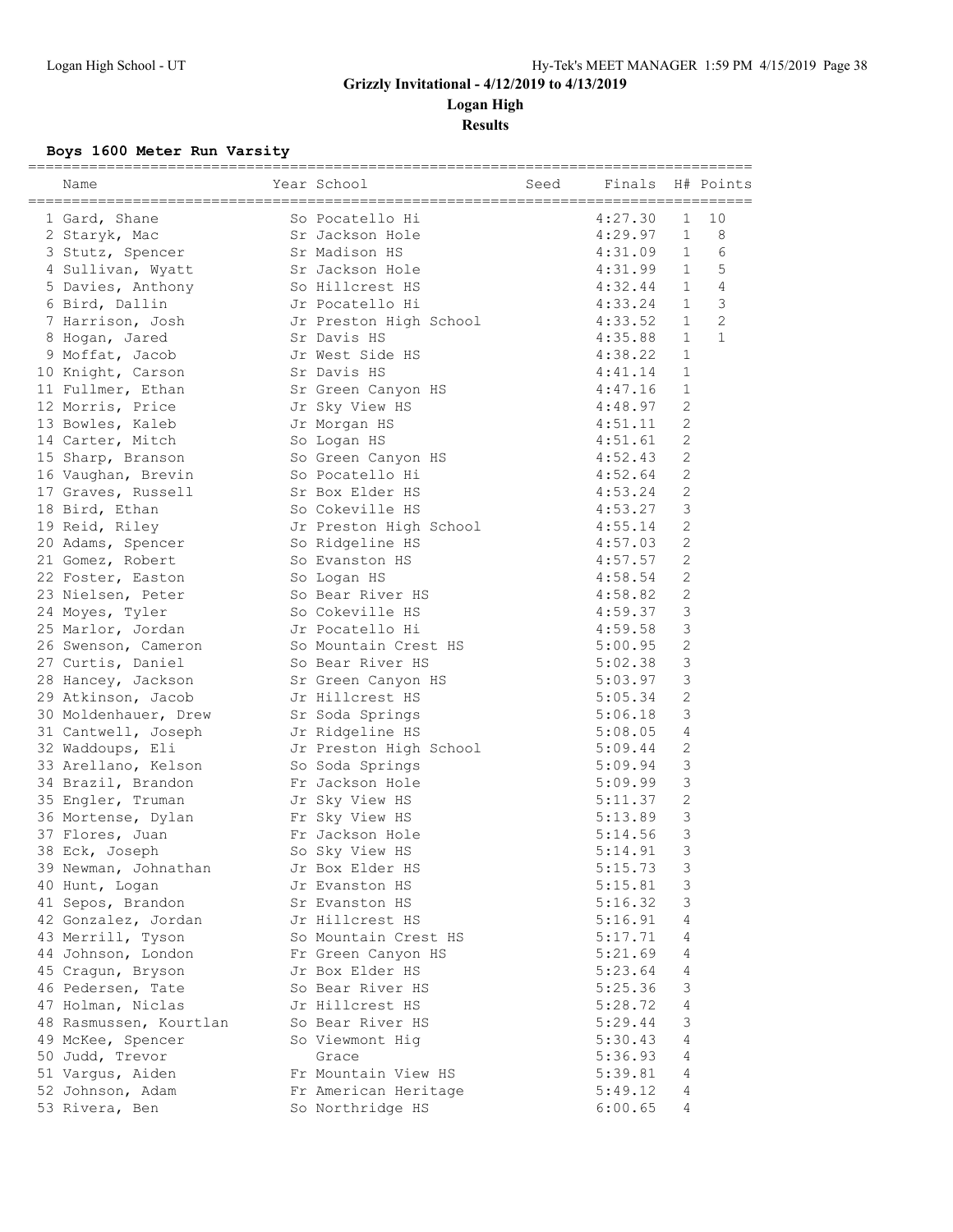## **Logan High**

**Results**

#### **....Boys 1600 Meter Run Varsity**

| 54 Sisneros, Keeden   | So American Heritage | 6:03.16 4   |                |
|-----------------------|----------------------|-------------|----------------|
| 55 Weibelhaus, Hunter | Jr Soda Springs      | $6:07.63$ 4 |                |
| 56 Martin, Dustin     | Fr Big Piney HS      | $6:08.79$ 4 |                |
| 57 Day, Jt            | Fr Big Piney HS      | $6:11.19$ 4 |                |
| 58 Bennett, Brayden   | Fr Big Piney HS      | 6:19.22     | $\overline{4}$ |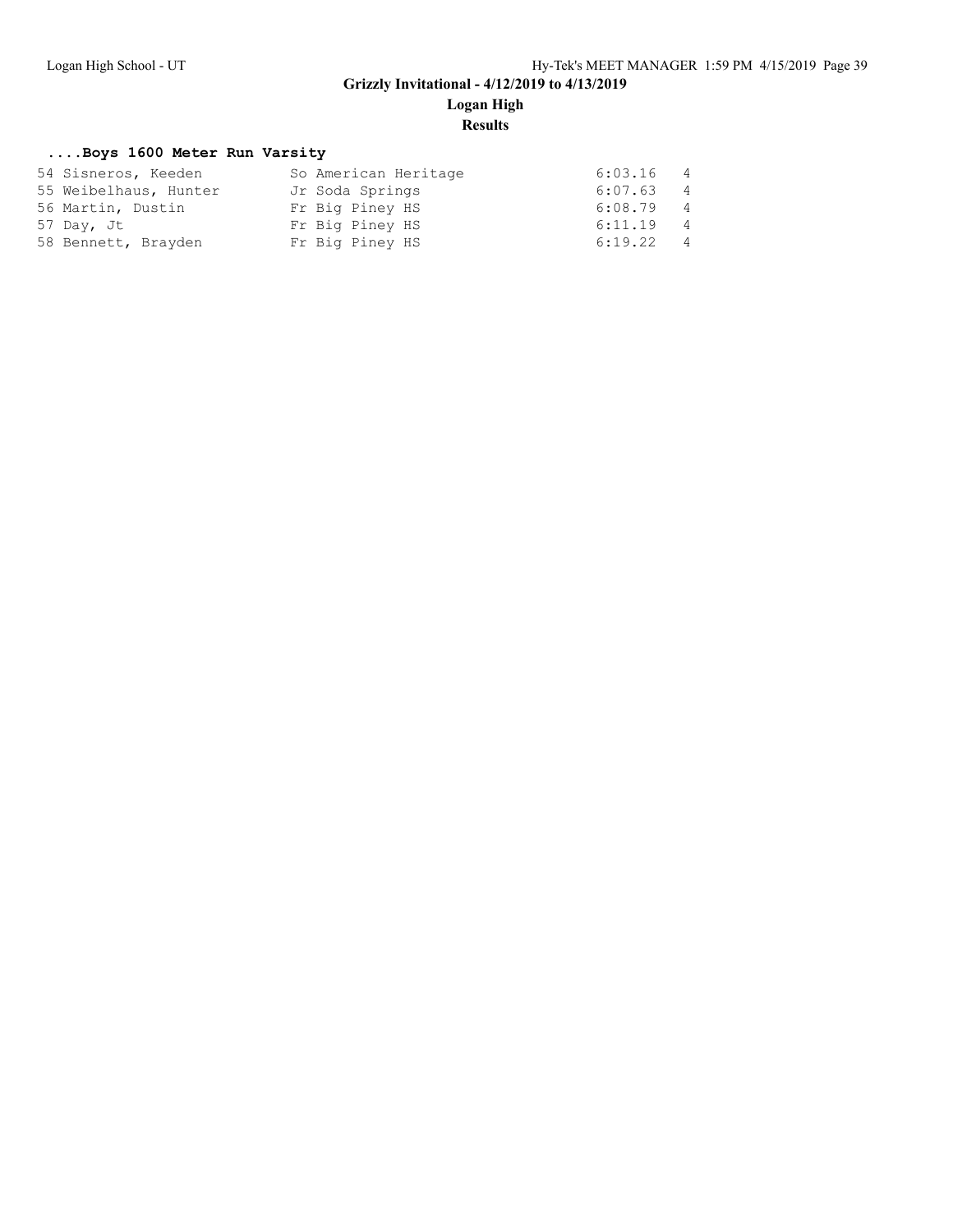**Logan High**

**Results**

### **Boys 3200 Meter Run Varsity**

| Name                   | Year School                             | Seed     | Finals               |                           | H# Points      |
|------------------------|-----------------------------------------|----------|----------------------|---------------------------|----------------|
| 1 Bird, Dallin         | Jr Pocatello Hi                         | 9:35.00  | 9:37.84              | $\mathbf 1$               | 10             |
| 2 Stutz, Spencer       | Sr Madison HS                           | 9:57.56  | 9:39.37              | $\mathbf{1}$              | 8              |
| 3 Halverson, Jacob     | Jr Davis HS                             | 9:45.74  | 9:52.25              | $\mathbf{1}$              | 6              |
| 4 Ferrin, Trey         | Sr Davis HS                             | 10:00.32 | 9:53.63              | $\mathbf{1}$              | 5              |
| 5 Harrison, Josh       | Jr Preston High School                  |          | 9:54.99              | $\overline{4}$            | $\overline{4}$ |
| 6 Reid, Riley          | Jr Preston High School 10:24.00 9:56.28 |          |                      | $\mathbf{1}$              | $\mathcal{E}$  |
| 7 Rasmussen, Alex      | Jr Logan HS                             |          | $10:09.20$ $9:56.49$ | $\mathbf{1}$              | $\overline{c}$ |
| 8 Moffat, Jacob        | Jr West Side HS                         | 10:10.00 | 9:58.25              | $\mathbf{1}$              | $\mathbf{1}$   |
| 9 Williams, Ben        | So Jackson Hole                         | 10:15.00 | 9:59.00              | $\mathbf{1}$              |                |
| 10 Finlinson, Connor   | Jr Davis HS                             | 9:53.23  | 10:01.46             | $\mathbf{1}$              |                |
| 11 Murray, Nicholas    | So Layton HS                            | 10:11.62 | 10:03.32             | $\mathbf{1}$              |                |
| 12 Jeppsen, Sam        | So Preston High School                  |          | 10:04.06             | 4                         |                |
| 13 O'Very, Spencer     | Jr Mountain Crest HS                    |          | 10:11.42             | 4                         |                |
| 14 Wright, Quinten     | Jr Ridgeline HS                         |          | 10:17.07             | $\mathbf{2}$              |                |
| 15 Dixon, Will         | So Madison HS                           |          | 10:17.58             | $\overline{2}$            |                |
| 16 Vaughan, Brevin     | So Pocatello Hi                         | 10:20.00 | 10:19.25             | $\mathbf{1}$              |                |
| 17 Hale, Garrett       | Fr Preston High School                  |          | 10:22.57             | 2                         |                |
| 18 Gerlach, Sam        | Jr Box Elder HS                         | 10:23.91 | 10:23.55             | $\mathbf{1}$              |                |
| 19 Fullmer, Ethan      | Sr Green Canyon HS                      | 10:32.45 | 10:23.76             | $\mathbf{2}$              |                |
| 20 Harmon, Travis      | Jr Mountain View HS                     | 10:23.15 | 10:28.73             | $\mathbf{1}$              |                |
| 21 Major, Colin        | Jr Davis HS                             |          | 10:29.36             | $\sqrt{2}$                |                |
| 22 Leffler, Edison     | Fr Preston High School                  |          | x10:29.38            | $\sqrt{2}$                |                |
| 23 Marlor, Jordan      | Jr Pocatello Hi                         |          | 10:30.44             | 2                         |                |
| 24 Erickson, Tanner    | Fr Mountain View HS                     |          | 10:30.70             | $\mathbf{2}$              |                |
| 25 Porter, Sanford     | Sr Morgan HS                            | 10:23.52 | 10:31.55             | $\mathbf{1}$              |                |
| 26 Sharp, Branson      | So Green Canyon HS                      |          | 10:32.97             | $\mathbf{2}$              |                |
| 27 Provence, Braunson  | Jr Box Elder HS                         |          | 10:38.79             | $\mathbf{2}$              |                |
| 28 Parsons, Luke       | So Pocatello Hi                         |          | 10:39.05             | 3                         |                |
| 29 Black, Jackson      | Jr Layton HS                            | 10:30.92 | 10:40.03             | $\mathbf{1}$              |                |
| 30 Nielsen, Peter      | So Bear River HS                        |          | 10:40.68             | $\mathbf{2}$              |                |
| 31 Fila, Kaleb         | Fr Big Piney HS                         |          | 10:44.08             | 3                         |                |
| 32 Carter, Mitch       | So Logan HS                             |          | 10:45.94             | $\overline{4}$            |                |
| 33 Hamblin, Justin     | Sr Mountain View HS                     |          | 10:46.64             | $\overline{c}$            |                |
| 34 Swenson, Cameron    | So Mountain Crest HS                    |          | 10:47.07             | $\overline{c}$            |                |
| 35 Dicou, Maxwell      | Sr Morgan HS                            |          | 10:48.87             | 2                         |                |
| 36 Curtis, Daniel      | So Bear River HS                        |          | 10:49.14             | $\overline{4}$            |                |
| 37 Hatten, Kade        | Jr Jackson Hole                         | 10:30.00 | 10:51.49             | $\mathbf{1}$              |                |
| 38 Davidsavor, Reynger | Fr Preston High School                  |          | x10:56.77            | $\overline{2}$            |                |
| 39 Engler, Truman      | Jr Sky View HS                          |          | 11:00.38             | 2                         |                |
| 40 Nielsen, Theo       | Sr Bear River HS                        |          | 11:00.57             | 3                         |                |
| 41 Haskell, Tyler      | Sr Sky View HS                          |          | 11:00.78             | 2                         |                |
| 42 Bird, Ethan         | So Cokeville HS                         |          | 11:01.33             | 3                         |                |
| 43 Moyes, Tyler        | So Cokeville HS                         |          | 11:02.61             | 3                         |                |
| 44 Noreen, Brentan     | So West Side HS                         |          | 11:05.95             | 3                         |                |
| 45 Eck, Joseph         | So Sky View HS                          |          | 11:07.64             | $\mathbf{2}$              |                |
| 46 Moon, Dallin        | Jr Hillcrest HS                         |          | 11:12.02             | $\ensuremath{\mathsf{3}}$ |                |
| 47 Titensor, Brandon   | Sr Viewmont Hiq                         |          | 11:12.70             | 3                         |                |
| 48 Bradford, Timothy   | So Logan HS                             |          | 11:13.13             | 4                         |                |
| 49 Munoz, Carlos       | So Big Piney HS                         |          | 11:14.09             | 3                         |                |
| 50 Arellano, Kelson    | So Soda Springs                         |          | 11:14.86             | $\sqrt{2}$                |                |
| 51 Castillo, Logan     | So Box Elder HS                         |          | 11:19.64             | $\sqrt{2}$                |                |
| 52 Olsen, Blake        | Sr West Side HS                         |          | 11:20.40             | 3                         |                |
| 53 Weenig, Elijah      | Jr Jackson Hole                         |          | 11:20.97             | $\overline{4}$            |                |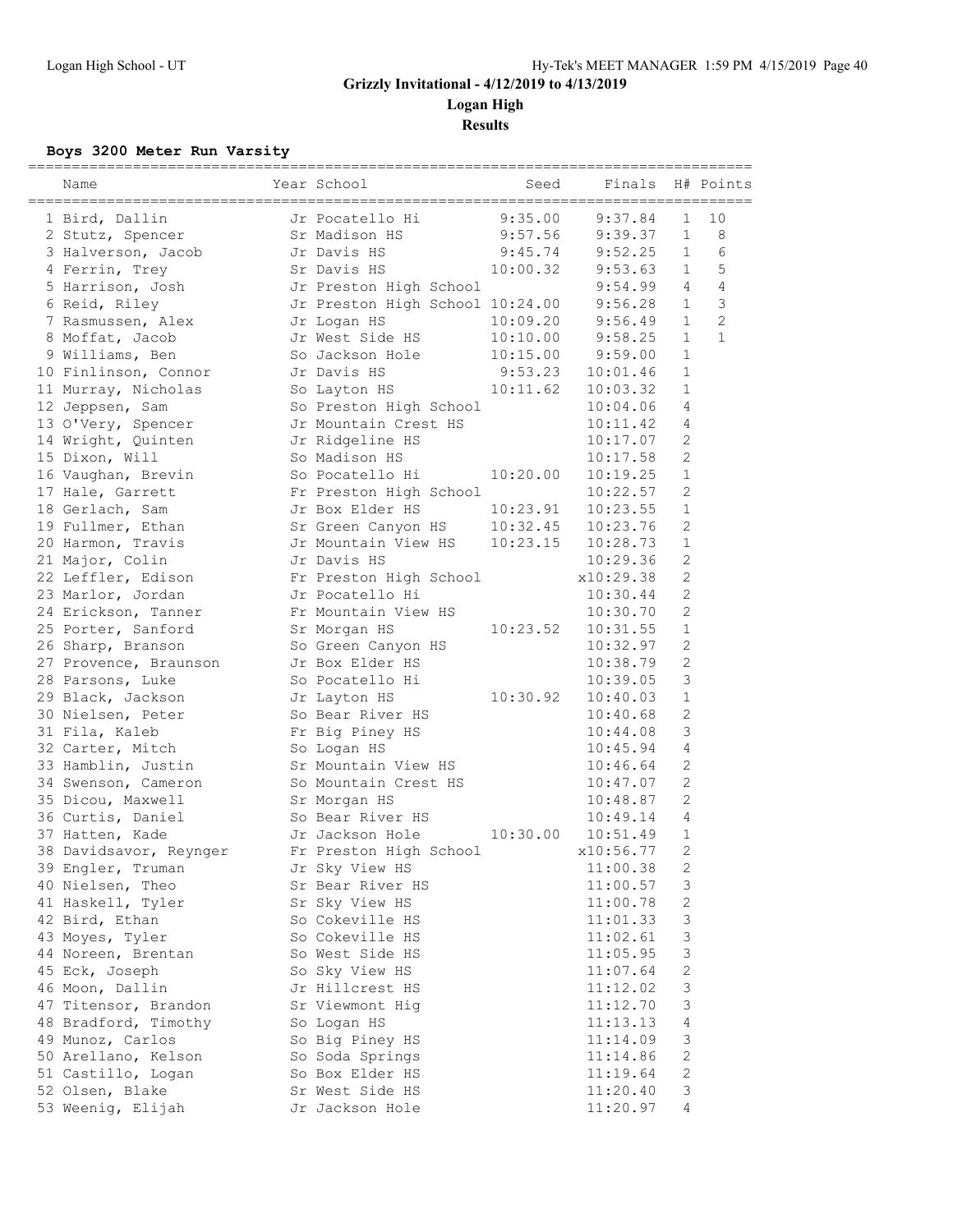### **Logan High**

#### **Results**

#### **....Boys 3200 Meter Run Varsity**

| 54 Agren, Jeffrey                     | Jr Box Elder HS      | 11:27.19  | 2              |
|---------------------------------------|----------------------|-----------|----------------|
| 55 Whitaker, Jordan Jr Ridgeline HS   |                      | 11:32.21  | 3              |
| 56 Bradford, Jasper So Viewmont Hig   |                      | 11:32.56  | 3              |
| 57 Tellez-Quiroz, Jaime Fr Logan HS   |                      | 11:40.07  | $\overline{4}$ |
| 58 Klomparens, Axel Fr Jackson Hole   |                      | 11:43.19  | $\overline{4}$ |
| 59 Doxey, Samuel Sr Ridgeline HS      |                      | 11:43.96  | 3              |
| 60 Mortense, Dylan                    | Fr Sky View HS       | 11:46.58  | 2              |
| 61 Wright, Cameron                    | Fr Mountain Crest HS | 11:47.32  | $\overline{4}$ |
| 62 Olsen, Jordan                      | Jr Mountain Crest HS | 11:48.43  | $\overline{3}$ |
| 63 Spotten, Matthew                   | Fr Bear River HS     | 11:50.72  | $\overline{4}$ |
| 64 Lowder, Lucas                      | So Green Canyon HS   | 11:59.08  | 3              |
| 65 Thomas, Hunter                     | Fr Cokeville HS      | 12:06.38  | $\overline{4}$ |
| 66 Lomax, Hunter                      | So Layton HS         | 12:07.06  | $\mathbf{3}$   |
| 67 McCauley, Tate                     | So Layton HS         | 12:08.85  | 3              |
| 68 Hale, Eric                         | So Ridgeline HS      | 12:34.71  | 3              |
| 69 Rivera, Ben                        | So Northridge HS     | 12:59.26  | 3              |
| 70 Weibelhaus, Hunter Jr Soda Springs |                      | 13:07.36  | 3              |
| 71 Dunne, Ryan                        | Fr Jackson Hole      | x13:12.88 | 4              |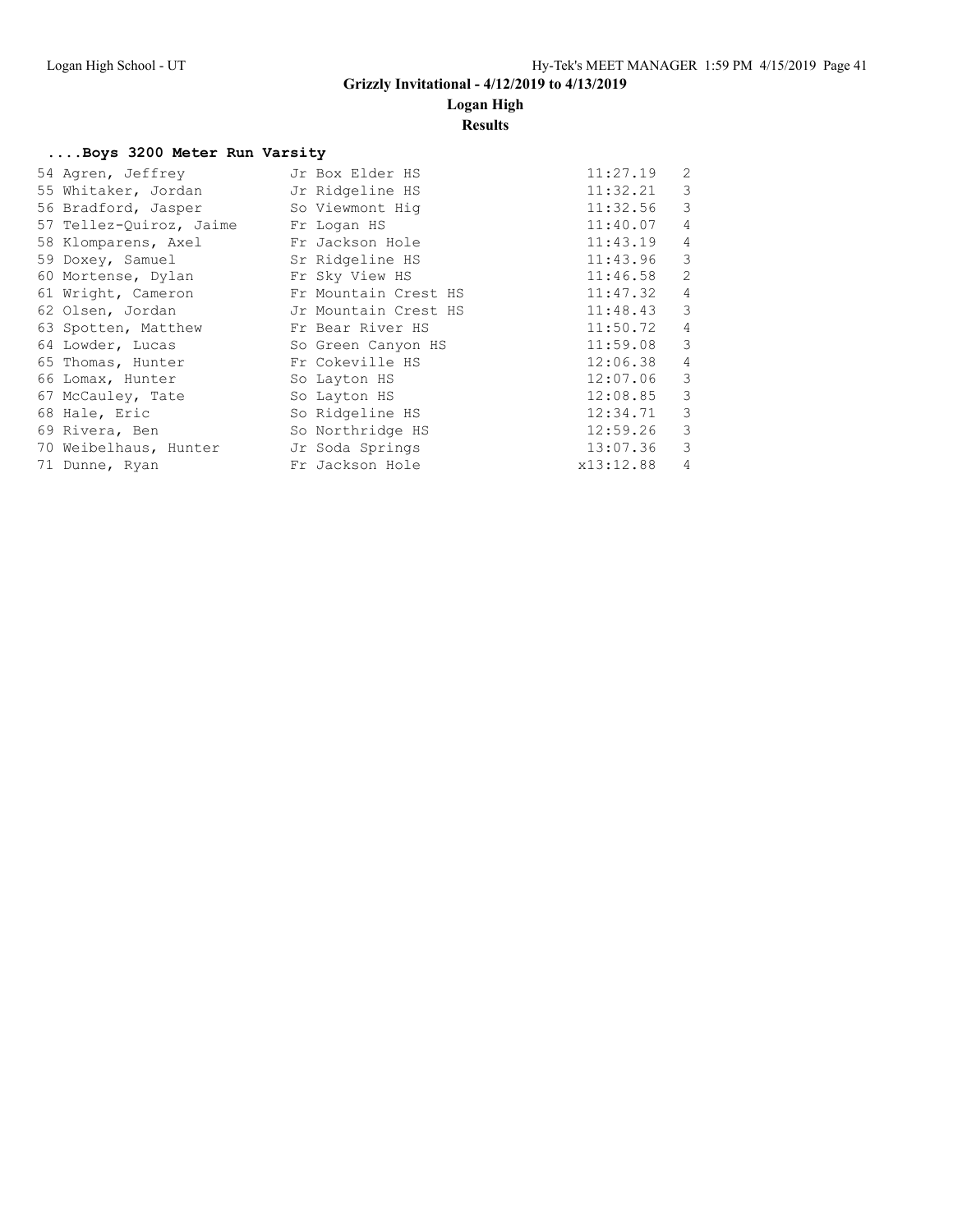**Logan High**

**Results**

### **Boys 110 Meter Hurdles Varsity**

|    | Name                    | Year School            | Seed  | Finals |     |                | Wind H# Points |
|----|-------------------------|------------------------|-------|--------|-----|----------------|----------------|
|    | 1 Rindlisbaucher, Cyrus | Sr West Side HS        | 15.17 | 15.28  | 2.0 | 1              | 10             |
|    | 2 Roberts, Devon        | Sr Bear River HS       | 15.12 | 15.55  | 2.0 | $\mathbf{1}$   | 8              |
|    | 3 Bluemel, Briggin      | Jr Mountain View HS    | 15.70 | 15.70  | 2.0 | 1              | 6              |
|    | 4 Jeppesen, Wyatt       | Sr Bear River HS       | 15.90 | 15.91  | 2.0 | 1              | 5              |
|    | 5 Roberts, Klayson      | Jr Bear River HS       | 16.08 | 16.17  | 2.0 | 1              | $\overline{4}$ |
|    | 6 Barker, Jamin         | Jr Evanston HS         | 16.16 | 16.18  | 1.1 | 2              | $\mathcal{S}$  |
|    | 7 Johnson, Bentley      | Sr Cokeville HS        | 16.35 | 16.23  | 1.1 | $\overline{2}$ | $\overline{2}$ |
|    | 8 Dopp, Joel            | Sr Layton HS           | 16.33 | 16.29  | 1.1 | $\mathbf{2}$   | $\mathbf{1}$   |
|    | 9 Glover, James         | Sr Morgan HS           | 16.10 | 16.53  | 2.0 | $\mathbf{1}$   |                |
|    | 10 Porter, Sam          | So Mountain View HS    | 16.50 | 16.59  | 1.1 | 2              |                |
|    | 11 Noriega, Cole        | Jr Davis HS            | 15.52 | 16.77  | 2.0 | $\mathbf{1}$   |                |
|    | 12 Hill, Kyson          | Sr Madison HS          | 16.55 | 16.90  | 0.6 | 3              |                |
|    | 13 Lloyd, Brock         | Sr Hillcrest HS        | 17.16 | 16.99  | 0.6 | $\mathcal{S}$  |                |
|    | 14 Barnes, Nate         | So Cokeville HS        | 16.43 | 17.05  | 1.1 | 2              |                |
|    | 15 Isom, Tate           | Jr Davis HS            | 16.00 | 17.10  | 2.0 | $\mathbf{1}$   |                |
|    | 16 Smith, Dax           | Sr Sky View HS         | 16.95 | 17.31  | 0.6 | 3              |                |
|    | 17 Mulugeda, Dm         | So Davis HS            | 16.45 | 17.32  | 1.1 | 2              |                |
|    | 18 Backlund, Josh       | Jr Green Canyon HS     | 17.19 | 17.32  | 0.6 | 3              |                |
|    | 19 Torres, Tony         | Sr Sky View HS         | 17.20 | 17.35  | 0.6 | $\mathcal{S}$  |                |
|    | 20 Iverson, Andrew      | Jr Preston High School | 16.50 | 17.40  | 1.1 | 2              |                |
|    | 21 Salvesen, Jacob      | Jr Ridgeline HS        | 17.65 | 17.88  | 2.5 | 4              |                |
|    | 22 Knapp, Brecker       | Fr Preston High School | 18.18 | 17.90  | 2.5 | 4              |                |
|    | 23 Peterson, Max        | Jr Layton HS           | 18.62 | 17.91  | 2.5 | 5              |                |
|    | 24 Benitez, Deven       | Fr Madison HS          | 17.64 | 18.08  | 2.5 | 4              |                |
|    |                         |                        | 17.88 | 18.24  | 2.5 | 4              |                |
|    | 25 Quintero, Jesus      | Jr Evanston HS         |       |        | 2.5 | 4              |                |
|    | 26 Anderson, Kaydn      | Sr Box Elder HS        | 18.06 | 18.28  |     |                |                |
|    | 27 Phillips, Donald     | So Ridgeline HS        | 19.68 | 18.28  | 0.6 | 7              |                |
|    | 28 Francom, Cade        | So Evanston HS         | 17.71 | 18.29  | 2.5 | 4              |                |
|    | 29 Vail, Parker         | Fr Sky View HS         | 18.67 | 18.39  | 2.5 | 5              |                |
|    | 30 Bird, Payton         | Sr Morgan HS           | 18.33 | 18.39  | 2.5 | 5              |                |
|    | 31 Hanson, Dax          | Jr Sky View HS         | 18.12 | 18.55  | 2.5 | 4              |                |
|    | 32 Henderson, Easton    | Fr West Side HS        | 17.25 | 18.76  | 2.5 | 4              |                |
|    | 33 Juarez, Humberto     | Sr Green Canyon HS     | 18.25 | 18.88  | 2.5 | 5              |                |
|    | 34 Iverson, Walter      | Sr Preston High School | 18.44 | 19.28  | 2.5 | 5              |                |
|    | 35 Zenger, Michael      | Jr Madison HS          | 18.21 | 19.35  | 2.5 | 5              |                |
|    | 36 Bingham, Hunter      | So Ridgeline HS        | 19.42 | 19.47  | 1.7 | 6              |                |
|    | 37 Roper, Calvin        | Fr Pocatello Hi        |       | 19.53  | 0.1 | 8              |                |
|    | 38 White, Bryant        | Sr Mountain Crest HS   | 19.64 | 19.78  | 1.7 | 6              |                |
|    | 39 Skinner, Bray        | Grace                  |       | 19.88  | 0.1 | 8              |                |
|    | 40 Brooks, Cameron      | Sr Morgan HS           | 19.11 | 20.17  | 1.7 | 6              |                |
|    | 41 Everton, Hunter      | Fr Box Elder HS        | 19.80 | 20.39  | 1.7 | 6              |                |
|    | 42 Harames, Matthew     | Sr Box Elder HS        | 21.80 | 20.48  | 0.1 | 8              |                |
|    | 43 Dayton, Treyson      | Fr Cokeville HS        | 20.35 | 20.88  | 0.1 | 8              |                |
|    | 44 Line, Braedon        | Jr Mountain Crest HS   | 20.12 | 21.09  | 0.6 | 7              |                |
|    | 45 Gordon, Ben          | Jr Morgan HS           | 19.39 | 21.38  | 1.7 | 6              |                |
|    | 46 Smith, Joshua        | Grace                  |       | 21.87  | 0.1 | 8              |                |
|    | 47 Porter, Cameron      | Fr Madison HS          | 17.14 | 22.08  | 0.6 | 3              |                |
|    | 48 Smith, Braxton       | So Big Piney HS        | 22.79 | 23.07  | 0.1 | 8              |                |
|    | Zens, Oliver            | Jr Davis HS            | 19.54 | ΝT     | 1.7 | 6              |                |
| -- | Belko, Nick             | Fr Saint Joseph        | 21.55 | ΝT     | 0.6 | 7              |                |
|    | Baron, Spencer          | Jr Layton HS           | 20.06 | ΝT     | 0.6 | 7              |                |
|    | Thompson, Augustus      | Jr Preston High School | 16.61 | ΝT     | 0.6 | 3              |                |
|    | -- Backus, Jeff         | Sr Layton HS           | 16.97 | ΝT     | 0.6 | 3              |                |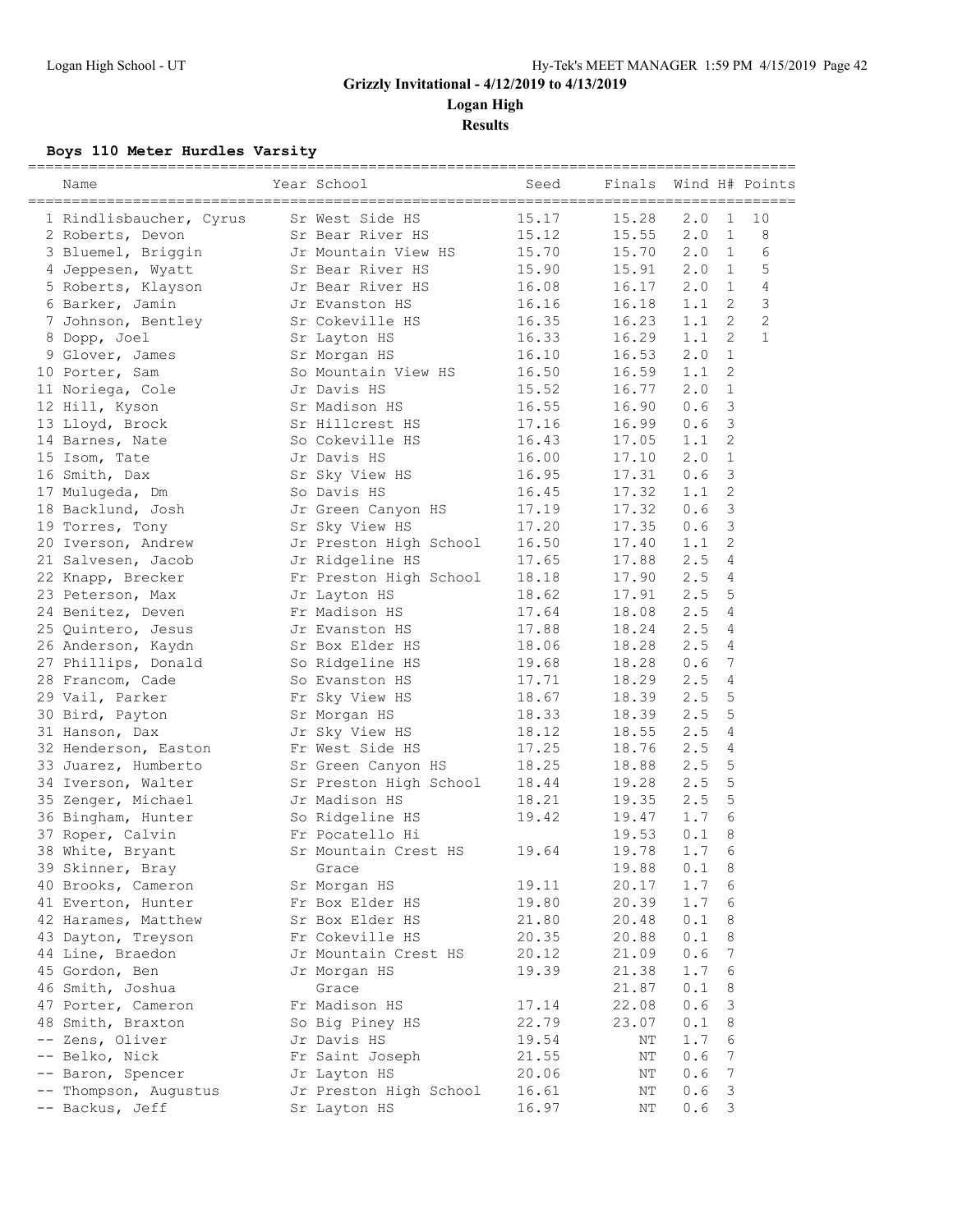**Logan High**

**Results**

#### **....Boys 110 Meter Hurdles Varsity**

| -- LeSueur, Kenneth |  | So American Heritage | 19.91 |    | NT 0.6 7      |  |
|---------------------|--|----------------------|-------|----|---------------|--|
| -- Hall, Branson    |  | So Pocatello Hi      | 19.82 | NT | $0.6$ 7       |  |
| -- Larsen, Isaac    |  | So Logan HS          | 16.40 |    | NT 1.1 2      |  |
| -- Decker, Michael  |  | Sr Green Canyon HS   | 18.77 |    | NT 2.5 5      |  |
| -- Rendon, Juan     |  | Fr Hillcrest HS      |       | NT | $0.1 \quad 8$ |  |
| -- Pocock, Travis   |  | Sr Green Canyon HS   | 18.34 |    | NT 2.5 5      |  |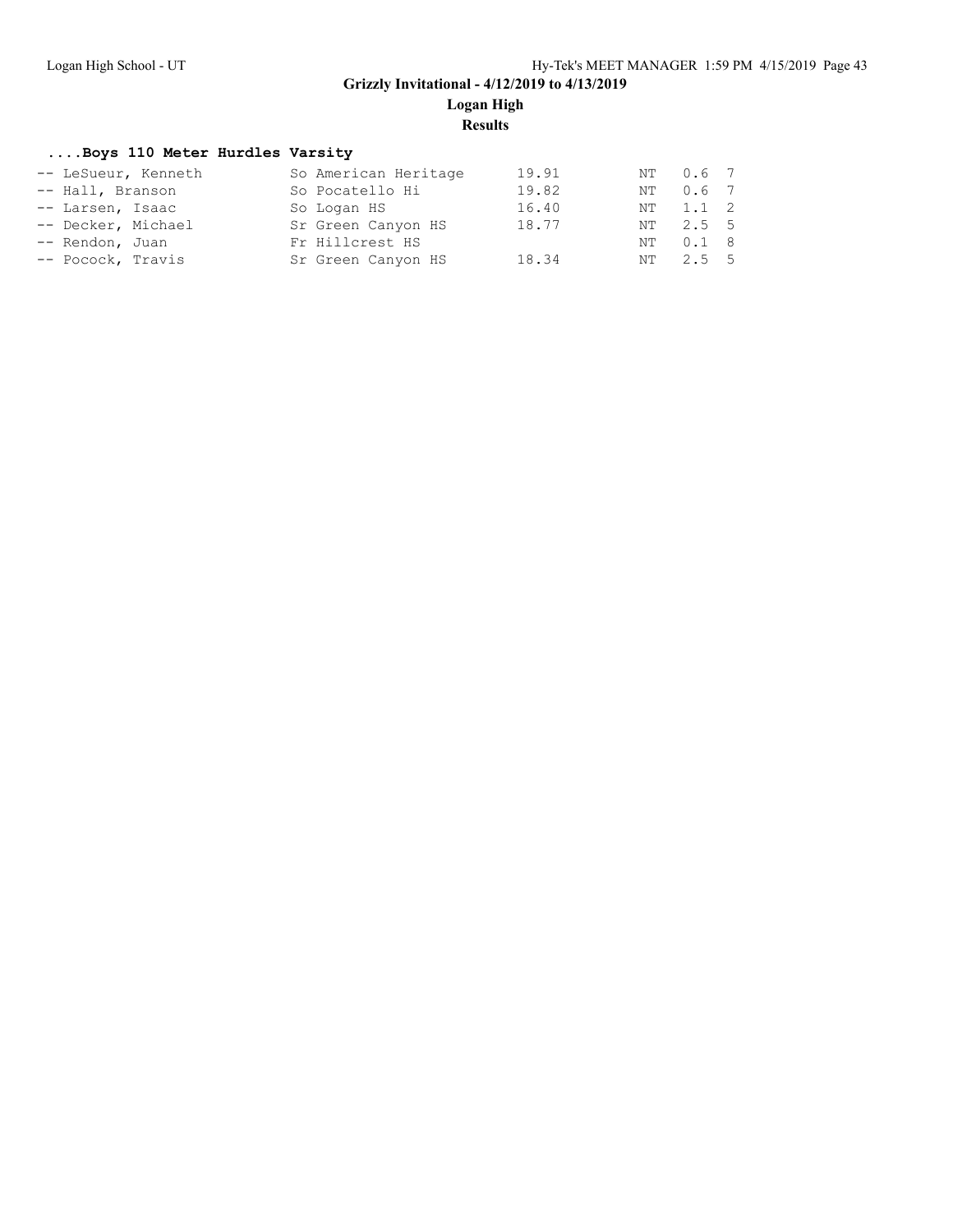**Logan High**

**Results**

### **Boys 300 Meter Hurdles Varsity**

| Name                    | Year School                           | Seed    | Finals  |                  | H# Points      |
|-------------------------|---------------------------------------|---------|---------|------------------|----------------|
| 1 Roberts, Devon        | Sr Bear River HS                      | 39.93   | 39.85   | $\mathbf 1$      | 10             |
| 2 Noriega, Cole         | Jr Davis HS                           | 41.01   | 40.62   | $\mathbf{1}$     | 8              |
| 3 Rindlisbaucher, Cyrus | Sr West Side HS                       | 40.37   | 40.82   | $\mathbf{1}$     | 6              |
| 4 Bluemel, Briggin      | Jr Mountain View HS                   | 41.00   | 40.88   | $\mathbf{1}$     | 5              |
| 5 Forsyth, Bracken      | Sr Layton HS                          | 40.47   | 41.76   | $\mathbf{1}$     | 4              |
| 6 Berger, Garrett       | Sr Evanston HS                        | 43.50   | 41.92   | 2                | $\mathcal{E}$  |
| 7 Iverson, Andrew       | Jr Preston High School                | 41.98   | 42.37   | $\mathbf{1}$     | $\overline{c}$ |
| 8 Johnson, Bentley      | Sr Cokeville HS                       | 42.78   | 42.45   | $\mathbf{1}$     | $\mathbf{1}$   |
| 9 Smith, Dax            | Sr Sky View HS                        | 42.83   | 42.52   | $\mathbf{2}$     |                |
| 10 Farr, Porter         | Sr Layton HS                          | 43.33   | 42.68   | $\overline{c}$   |                |
| 11 Barnes, Nate         | So Cokeville HS                       | 44.06   | 43.10   | 3                |                |
| 12 Henderson, Easton    | Fr West Side HS                       | 44.00   | 43.12   | 3                |                |
| 13 Weaver, Cole         | Sr Davis HS                           | 42.28   | 43.15   | $\mathbf{1}$     |                |
| 14 Porter, Sam          | So Mountain View HS                   | 42.96   | 43.45   | $\mathbf{2}$     |                |
| 15 Barker, Jamin        | Jr Evanston HS                        | 42.97   | 43.55   | $\mathbf{2}$     |                |
| 16 Isom, Tate           | Jr Davis HS                           | 43.08   | 43.65   | $\overline{2}$   |                |
| 17 Francom, Cade        | So Evanston HS                        | 44.99   | 43.66   | 4                |                |
| 18 Glover, James        | Sr Morgan HS                          | 45.44   | 43.74   | 4                |                |
| 19 Bird, Payton         | Sr Morgan HS                          | 43.44   | 43.80   | $\sqrt{2}$       |                |
| 20 Roberts, Klayson     | Jr Bear River HS                      | 43.50   | 44.16   | 3                |                |
| 21 Lloyd, Brock         | Sr Hillcrest HS                       | 45.68   | 44.33   | 5                |                |
| 22 Bair, Bridger        | Sr Madison HS                         | 46.50   | 44.36   | 5                |                |
| 23 Salvesen, Jacob      | Jr Ridgeline HS                       | 45.11   | 44.77   | 4                |                |
| 24 Zenger, Michael      | Jr Madison HS                         | 44.86   | 44.87   | 3                |                |
| 25 Backlund, Josh       | Jr Green Canyon HS                    | 45.08   | 44.91   | $\overline{4}$   |                |
| 26 Benitez, Deven       | Fr Madison HS                         | 46.26   | 45.28   | 5                |                |
| 27 Iverson, Charles     | Fr Preston High School                | 47.66   | 45.71   | 6                |                |
| 28 Duffin, Londan       | Sr Sky View HS                        | 45.25   | 45.72   | 4                |                |
| 29 Knapp, Brecker       |                                       | 45.51   | 46.09   | 4                |                |
| 30 Mulugeda, Dm         | Fr Preston High School<br>So Davis HS | 45.03   | 46.12   | 4                |                |
| 31 Thatcher, Sam        | So Sky View HS                        | 45.28   | 46.19   | 4                |                |
| 32 Brooks, Cameron      |                                       | 44.51   | 46.34   | 3                |                |
| 33 Vail, Parker         | Sr Morgan HS<br>Fr Sky View HS        | 48.14   | 46.47   | 6                |                |
|                         |                                       |         | 46.54   |                  |                |
| 34 Merrill, Jared       | Sr Green Canyon HS                    | 44.54   |         | 3<br>6           |                |
| 35 Jones, Kace          | So Bear River HS                      | 47.36   | 46.59   |                  |                |
| 36 Skinner, Bray        | Grace                                 |         | 46.72   | 8<br>6           |                |
| 37 Hansen, Joshua       | Jr Green Canyon HS                    | 47.68   | 46.85   | 5                |                |
| 38 Everton, Hunter      | Fr Box Elder HS                       | 46.26   | 46.88   |                  |                |
| 39 Gordon, Ben          | Jr Morgan HS                          | 47.44   | 47.05   | 6                |                |
| 40 Gregersen, Brock     | Sr Viewmont Hig                       | 49.03   | 47.20   | 7                |                |
| 41 Knutsen, Caleb       | Jr Mountain View HS                   |         | 47.25   | 8                |                |
| 42 Juarez, Humberto     | Sr Green Canyon HS                    | 47.09   | 47.84   | 5                |                |
| 43 Astling, DJ          | Jr Viewmont Hig                       |         | 47.95   | 8                |                |
| 44 Quintero, Jesus      | Jr Evanston HS                        | 45.54   | 48.06   | 5                |                |
| 45 Phillips, Donald     | So Ridgeline HS                       | 47.15   | 48.42   | 6                |                |
| 46 Pluid, Bryan         | Jr Big Piney HS                       | 52.73   | 48.44   | 8                |                |
| 47 Dayton, Treyson      | Fr Cokeville HS                       | 48.95   | 48.88   | 7                |                |
| 48 Cantwell, Joseph     | Jr Ridgeline HS                       | 50.01   | 49.31   | 7                |                |
| 49 Bladen, Skyler       | Jr Mountain Crest HS                  | 50.69   | 50.23   | $\boldsymbol{7}$ |                |
| 50 Smith, Joshua        | Grace                                 |         | 50.24   | 8                |                |
| 51 Bingham, Hunter      | So Ridgeline HS                       | 50.34   | 50.83   | $\boldsymbol{7}$ |                |
| 52 Roper, Calvin        | Fr Pocatello Hi                       |         | 52.48   | 8                |                |
| 53 Smith, Braxton       | So Big Piney HS                       | 1:04.11 | 1:02.39 | 8                |                |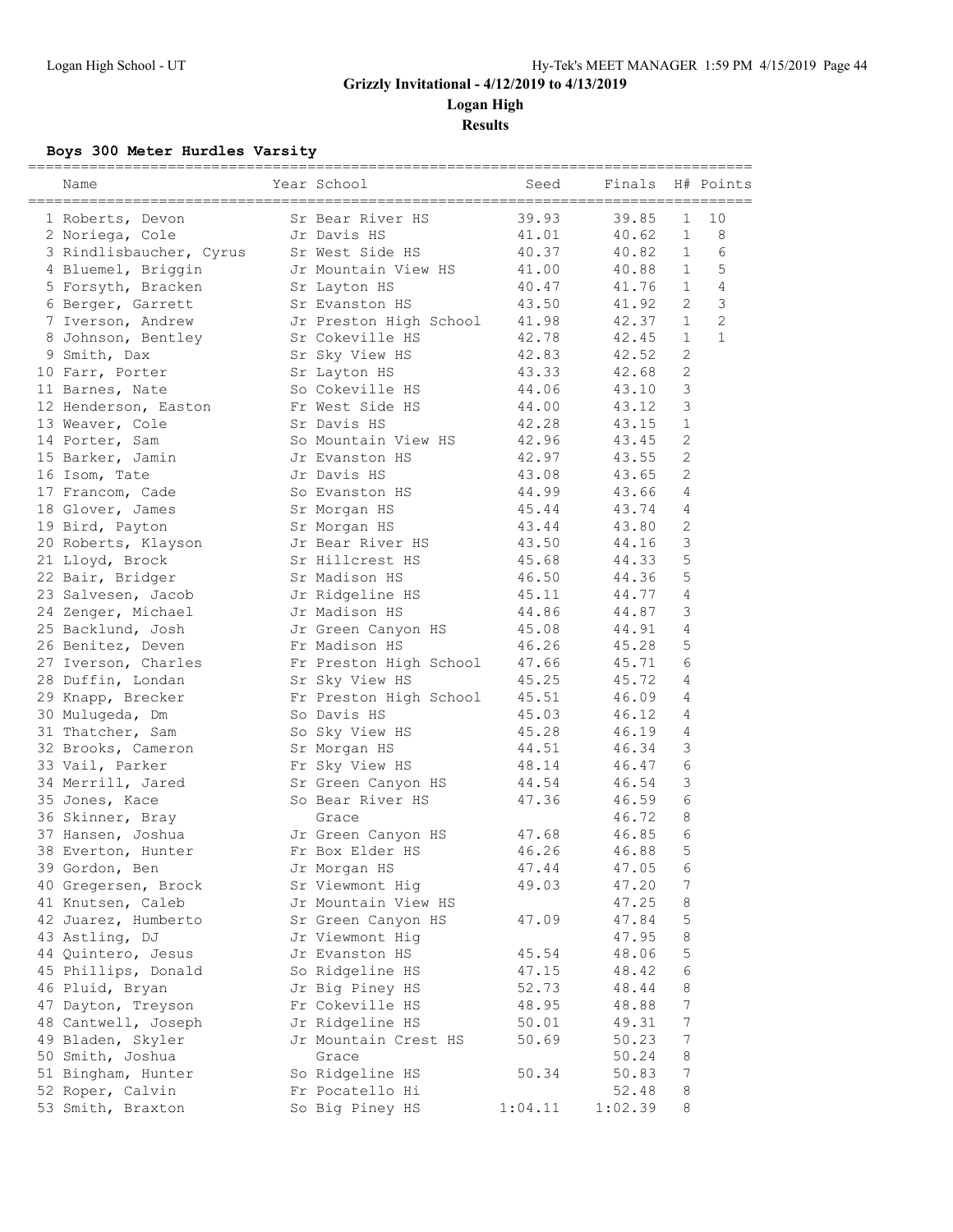**Logan High**

**Results**

#### **....Boys 300 Meter Hurdles Varsity**

| -- Thompson, Augustus | Jr Preston High School | 44.10 | ΝT | -3 |
|-----------------------|------------------------|-------|----|----|
| -- Elliott, Teagan    | Jr Big Piney HS        | 46.37 | NΤ | .5 |
| -- Stott, Isaac       | Sr Mountain Crest HS   | 50.70 | ΝT | 7  |
| -- Moss, Cade         | So Box Elder HS        | 49.13 | NΤ | 7  |
| -- Jeppesen, Wyatt    | Sr Bear River HS       | 43.50 | ΝT | 3  |
| -- Larsen, Isaac      | So Logan HS            | 42.88 | ΝT | -2 |
| -- LeSueur, Kenneth   | So American Heritage   | 47.36 | ΝT | 6  |
| -- Heaton, Samuel     | Sr Mountain Crest HS   | 47.30 | ΝT | 6  |
| -- Hall, Branson      | So Pocatello Hi        | 50.00 | NΤ | 7  |
| -- Belko, Nick        | Fr Saint Joseph        |       | ΝT | -8 |
| -- Anderson, Kaydn    | Sr Box Elder HS        | 46.67 | ΝT | -5 |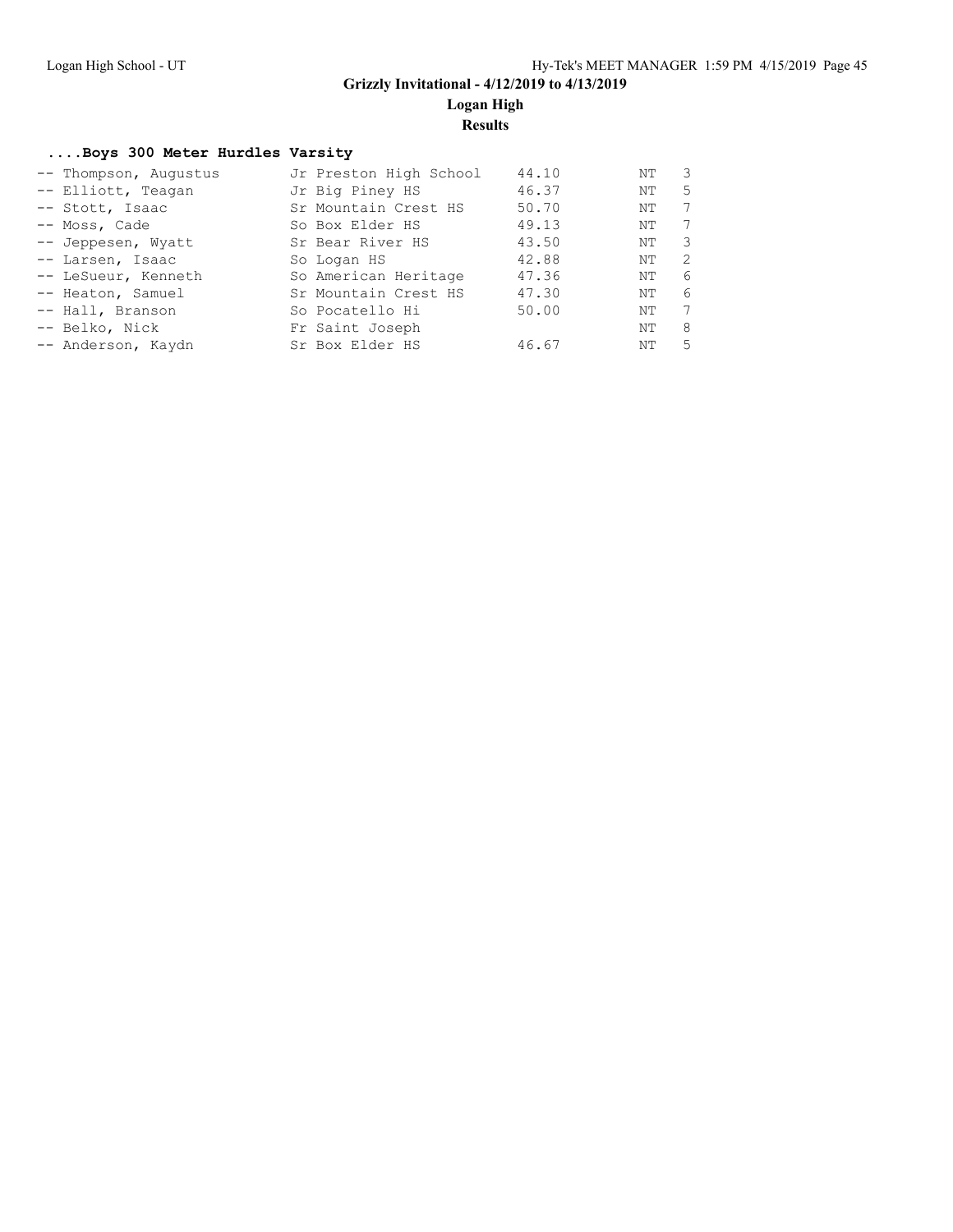### **Logan High**

**Results**

### **Boys 4x100 Meter Relay 4x100 Varsity**

| School                                                             |    | Seed                                    | Finals |              | H# Points    |
|--------------------------------------------------------------------|----|-----------------------------------------|--------|--------------|--------------|
| $^{\prime}$ A $^{\prime}$<br>1 Madison HS                          |    | ==============================<br>44.28 | 43.34  | $\mathbf{1}$ | 10           |
| 1) Poll, Cooper Sr                                                 |    | 2) Clarke, Val Sr                       |        |              |              |
| 3) Fuller, Gavin So                                                |    | 4) Hastings, Karson Sr                  |        |              |              |
| 2 Morgan HS<br>$^{\prime}$ A $^{\prime}$                           |    | 45.17                                   | 44.22  | 1            | 8            |
| 1) Burt, Jakob Jr                                                  |    | 2) Cameron, Robby Fr                    |        |              |              |
| 3) Giles, Porter Jr                                                |    | 4) Moore, Ethan Sr                      |        |              |              |
| 3 Sky View HS 'A'                                                  |    | 45.00                                   | 44.27  | $\mathbf{1}$ | 6            |
| 1) Smith, Dax Sr                                                   |    | 2) Torres, Tony Sr                      |        |              |              |
| 3) Martindale, Traeson Jr                                          |    | 4) Christensen, Caleb Sr                |        |              |              |
| 4 Davis HS 'A'                                                     |    |                                         | 44.48  | 2            | 5            |
| 1) Allred, Jayden So                                               |    | 2) Anderson, Quinton Fr                 |        |              |              |
| 3) Anderson, Chase Fr                                              |    | 4) Anderson, Jacob So                   |        |              |              |
| 5 Preston High School 'A'                                          |    | 44.91                                   | 44.67  | 1            | 4            |
| 1) Iverson, Andrew Jr                                              |    | 2) Thomander, Moses Jr                  |        |              |              |
| 3) Barnard, Kaden Jr                                               |    | 4) Dunn, Scott Jr                       |        |              |              |
| 6 Mountain View HS 'A'                                             |    | 45.80                                   | 45.29  | $\mathbf{1}$ | 3            |
| 1) Bluemel, Briggin Jr                                             |    | 2) Madsen, Kimball Jr                   |        |              |              |
| 3) Schofield, Ashton So                                            |    | 4) Ozuna, Mason Sr                      |        |              |              |
| 7 Green Canyon HS 'A'                                              |    |                                         | 45.45  | 3            | 2            |
| 1) Buhr, Caleb Sr                                                  |    | 2) Krebs, Kayson Jr                     |        |              |              |
| 3) Reevs, Caden Jr                                                 |    | 4) Stewart, Dante Jr                    |        |              |              |
| 8 Bear River HS 'A'                                                |    | 47.27                                   | 45.64  | 2            | $\mathbf{1}$ |
| 1) Christensen, Matthew So                                         |    | 2) Jones, Kace So                       |        |              |              |
| 3) McGuire, Samuel Jr                                              |    | 4) McGuire, Jacob Sr                    |        |              |              |
| 9 Box Elder HS 'A'                                                 |    |                                         | 45.75  | 3            |              |
| 1) Lewis, Nash So                                                  |    | 2) Malone, Caleb Sr                     |        |              |              |
| 3) Wheatly, Nate Jr                                                | 4) |                                         |        |              |              |
| 10 Hillcrest HS<br>$^{\prime}$ A <sup><math>^{\prime}</math></sup> |    |                                         | 45.82  | 3            |              |
| 1) Rendon, Michael Jr                                              |    | 2) Morton, Jacob Jr                     |        |              |              |
| 3) Hart, Nicholas Sr                                               |    | 4) Gallman, Zachery Jr                  |        |              |              |
| 11 Evanston HS 'A'                                                 |    | 45.50                                   | 45.96  | 1            |              |
| 1) Morris, Gabe Jr                                                 |    | 2) Periman, Cris Sr                     |        |              |              |
| 3) Smith, Kody Sr                                                  |    | 4) Barker, Jamin Jr                     |        |              |              |
| 12 Big Piney HS 'A'                                                |    | 48.06                                   | 46.82  | 2            |              |
| 1) Elliott, Teagan Jr                                              |    | 2) Long, Lincoln Sr                     |        |              |              |
| 3) Hughes, Tate Sr                                                 |    | 4) Pluid, Bryan Jr                      |        |              |              |
| 13 Pocatello High School 'A'                                       |    | 47.00                                   | 47.61  | 1            |              |
| 14 Soda Springs High School 'A'                                    |    | 49.50                                   | 52.65  | $\mathbf{2}$ |              |
| 1) Franson, Porter Fr                                              |    | 2) Fullmer, Issac Fr                    |        |              |              |
| 3) McWilliams, Hayden Fr                                           |    | 4) Walker, Andrew Fr                    |        |              |              |
| -- layton christian academy<br>'A'                                 |    |                                         | NΤ     | 3            |              |
| 1) Penaloza, Patricio Jr                                           |    | 2) Sutton, Ulric Jr                     |        |              |              |
| 3) Lenidrik, Edmison So                                            |    | 4) Ramkison, Dominique Jr               |        |              |              |
| -- Layton HS<br>A'                                                 |    | 45.73                                   | DQ     | 1            |              |
| 1) Farr, Porter Sr                                                 |    | 2) Fullmer, Aidan Jr                    |        |              |              |
| 3) Pendelton, Will Sr                                              |    | 4) Canada, C. j. So                     |        |              |              |
| -- Mountain Crest HS<br>'A'                                        |    | 47.07                                   | DQ     | $\mathbf{2}$ |              |
| 1) Rigby, Todd Fr                                                  |    | 2) Rigby, Brayden Sr                    |        |              |              |
| 3) Edlund, Joseph Jr                                               |    | 4) Aston, Tanner Sr                     |        |              |              |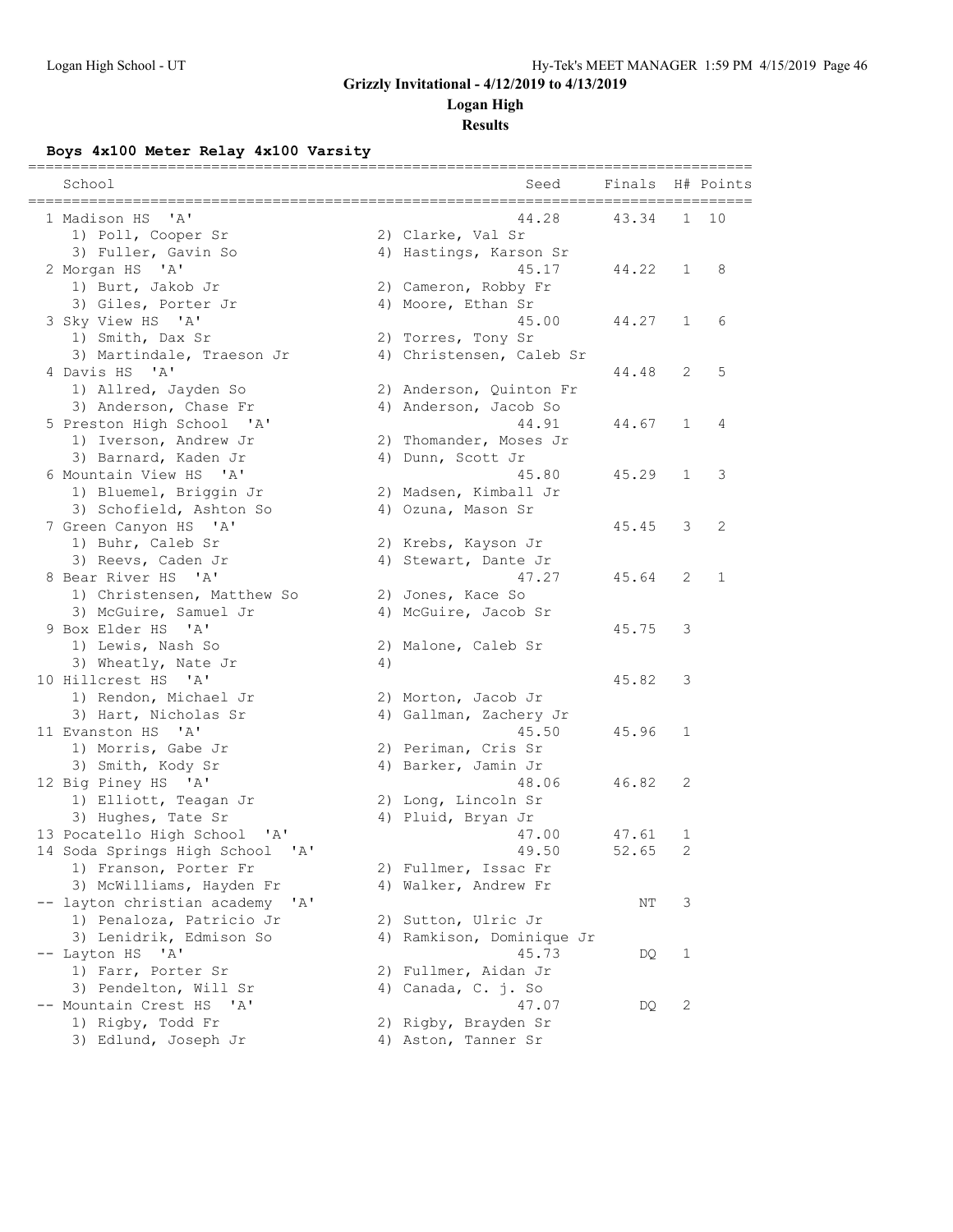### **Logan High**

**Results**

### **Boys 4x200 Meter Relay 4 x 200 Varsity**

| ================<br>========================<br>School                   | =====================================<br>Seed | Finals   | H#           |
|--------------------------------------------------------------------------|-----------------------------------------------|----------|--------------|
|                                                                          |                                               |          |              |
| 1 Pocatello High School 'A'                                              | 1:34.60                                       | 1:36.06  | 1            |
| 2 Soda Springs High School 'A'                                           | 1:37.00                                       | 1:39.33  | $\mathbf{1}$ |
| 1) Hunsaker, Scott So                                                    | 2) Torman, Will So                            |          |              |
| 3) Cunningham, Issac Sr                                                  | 4) Nielsen, Thomas Sr                         |          |              |
| 3 Hillcrest HS 'A'                                                       |                                               | 1:40.00  | 3            |
| 1) Purrington, Hunter Jr                                                 | 2) Morton, Jacob Jr                           |          |              |
| 3) Gallman, Zachery Jr                                                   | 4) Rendon, Juan Fr                            |          |              |
| 4 Viewmont High School<br>$\mathsf{A}$                                   |                                               | 1:40.80  | 2            |
| 5 Preston High School<br>"A"                                             | 1:35.00                                       | 1:41.42  | $\mathbf{1}$ |
| 1) Davis, Zay Jr                                                         | 2) Thompson, Augustus Jr                      |          |              |
| 3) Iverson, Charles Fr                                                   | 4) Rawlings, Tait So                          |          |              |
| 6 Box Elder HS 'A'                                                       |                                               | 1:42.91  | 3            |
| 1) Holman, Preston Sr                                                    | 2) Lefgren, Treyson So                        |          |              |
| 3) Reeder, Ian So                                                        | 4) Mathews, Cameron Sr                        |          |              |
| 7 Bear River HS 'A'                                                      | 1:45.00                                       | 1:42.97  | 2            |
| 1) Folkman, Zachery Jr                                                   | 2) Hansen, Keldon Jr                          |          |              |
| 3) Hurst, Braxton Fr                                                     | 4) Summers, Gregory So                        |          |              |
| 8 Logan HS 'A'                                                           | 1:44.27                                       | 1:45.51  | 2            |
| 1) Daly, Carter Fr                                                       | 2) Thomsen, Joshua Fr                         |          |              |
| 3) Jackman, Chandler So                                                  | 4) Mendiola, Owen Fr                          |          |              |
| 9 Bear River HS<br>$\mathbf{B}$                                          | 1:49.00                                       | x1:47.55 | 2            |
| 1) Savik, Spencer Jr                                                     | 2) Bennett, Tyler So                          |          |              |
| 3) Phipps, Ammon So                                                      | 4) Nelson, Joseph So                          |          |              |
| 10 Soda Springs High School<br>$\mathbf{R}$                              | 1:43.00                                       | x1:48.30 | $\mathbf{1}$ |
| 1) Nielsen, Joe So                                                       | 2) Fullmer, Issac Fr                          |          |              |
| 3) Sims, Wade Fr                                                         | 4) Walker, Andrew Fr                          |          |              |
| 11 Pocatello High School<br>$^{\prime}$ B <sup><math>\prime</math></sup> | 1:36.50                                       | x1:49.19 | 1            |
| 12 Big Piney HS 'A'                                                      |                                               | 1:50.70  | 3            |
| 1) Petty, Jaron Fr                                                       | 2) Martinez, Pedro Fr                         |          |              |
| 3) Cline, Karson Fr                                                      | 4) Lucas, Colby Fr                            |          |              |
| 13 Big Piney HS<br>$\mathbf{B}$                                          |                                               | x1:55.38 | 3            |
| 1) Barron, Thomas Fr                                                     | 2) Walton, Koy Fr                             |          |              |
| 3) Talmedge, Riley Fr                                                    | 4) Bell, Dalton Fr                            |          |              |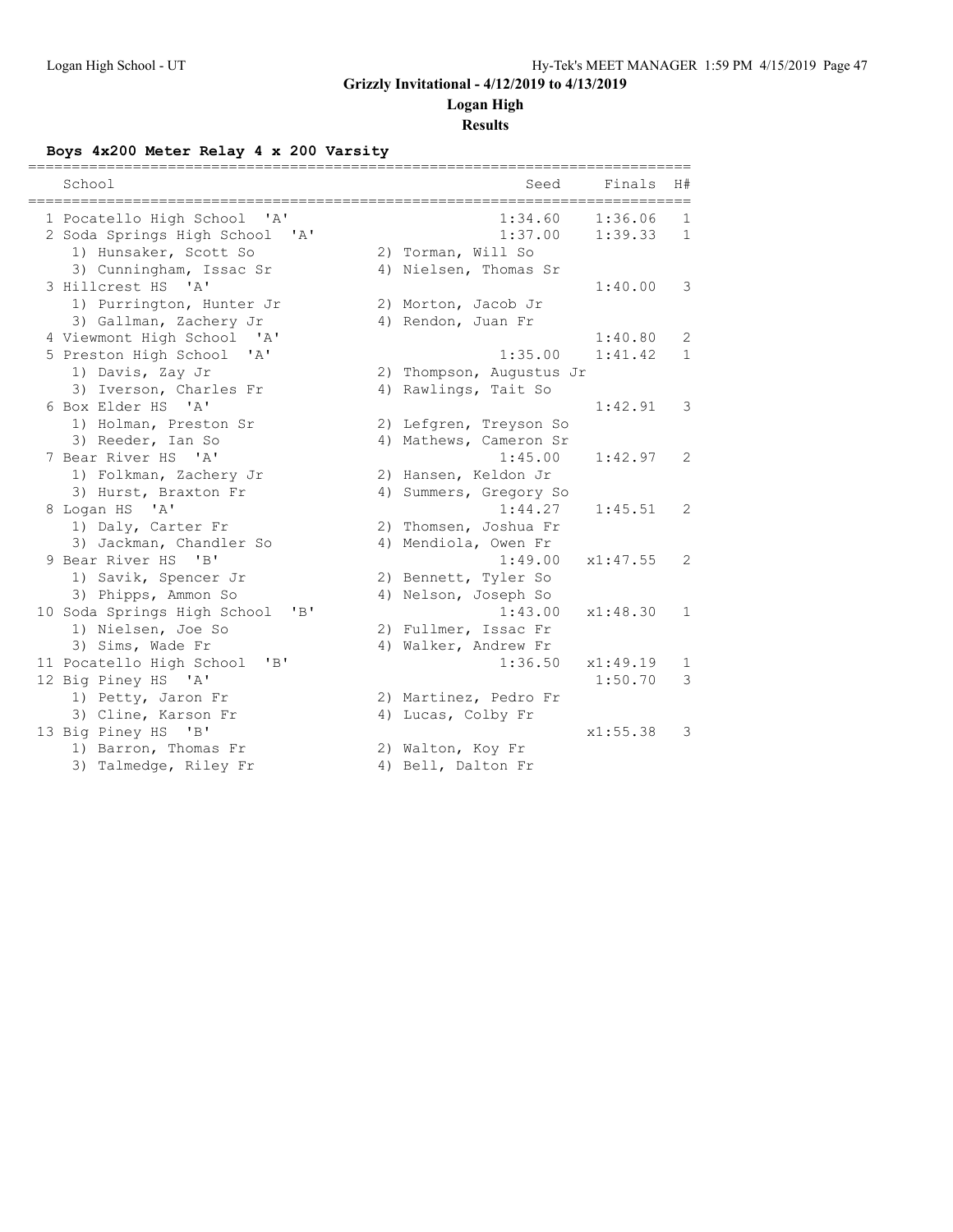### **Logan High**

### **Results**

### **Boys 4x800 Meter Relay 4x800 Varsity**

| School                      | Seed                    | Finals   |
|-----------------------------|-------------------------|----------|
| 1 Mountain View HS 'A'      | $8:50.00$ $8:48.94$     |          |
| 1) Erickson, Tanner Fr      | 2) Harmon, Travis Jr    |          |
| 3) Hamblin, Justin Sr       | 4) Wells, Trenton Sr    |          |
| 2 Pocatello High School 'A' | 9:10.00                 | 9:04.20  |
| 3 West Side HS 'A'          | 9:10.00                 | 9:12.82  |
| 1) Olsen, Blake Sr          | 2) Henderson, Parker Fr |          |
| 3) Noreen, Brentan So       | 4) Beutler, Gideon Jr   |          |
| 4 Preston High School 'A'   | 8:50.00                 | 9:14.62  |
| 1) Jeppsen, Sam So          | 2) Hale, Garrett Fr     |          |
| 3) Davidsavor, Reynger Fr   | 4) Leffler, Edison Fr   |          |
| 5 Bear River HS 'A'         |                         | 9:18.30  |
| 1) Burrell, Eli So          | 2) Curtis, Daniel So    |          |
| 3) Corbridge, Tanner So     | 4) Chournos, Ethan Jr   |          |
| 6 Jackson Hole 'A'          |                         | 9:24.63  |
| 1) Hatten, Kade Jr          | 2) Weenig, Elijah Jr    |          |
| 3) Wheeler, Mason Fr        | 4) Williams, Ben So     |          |
| 7 Big Piney HS 'A'          |                         | 11:11.58 |
| 1) Mahaffey, Marcus Sr      | 2) Day, Jt Fr           |          |
| 3) Hymas, Brayden Fr        | 4) Martin, Dustin Fr    |          |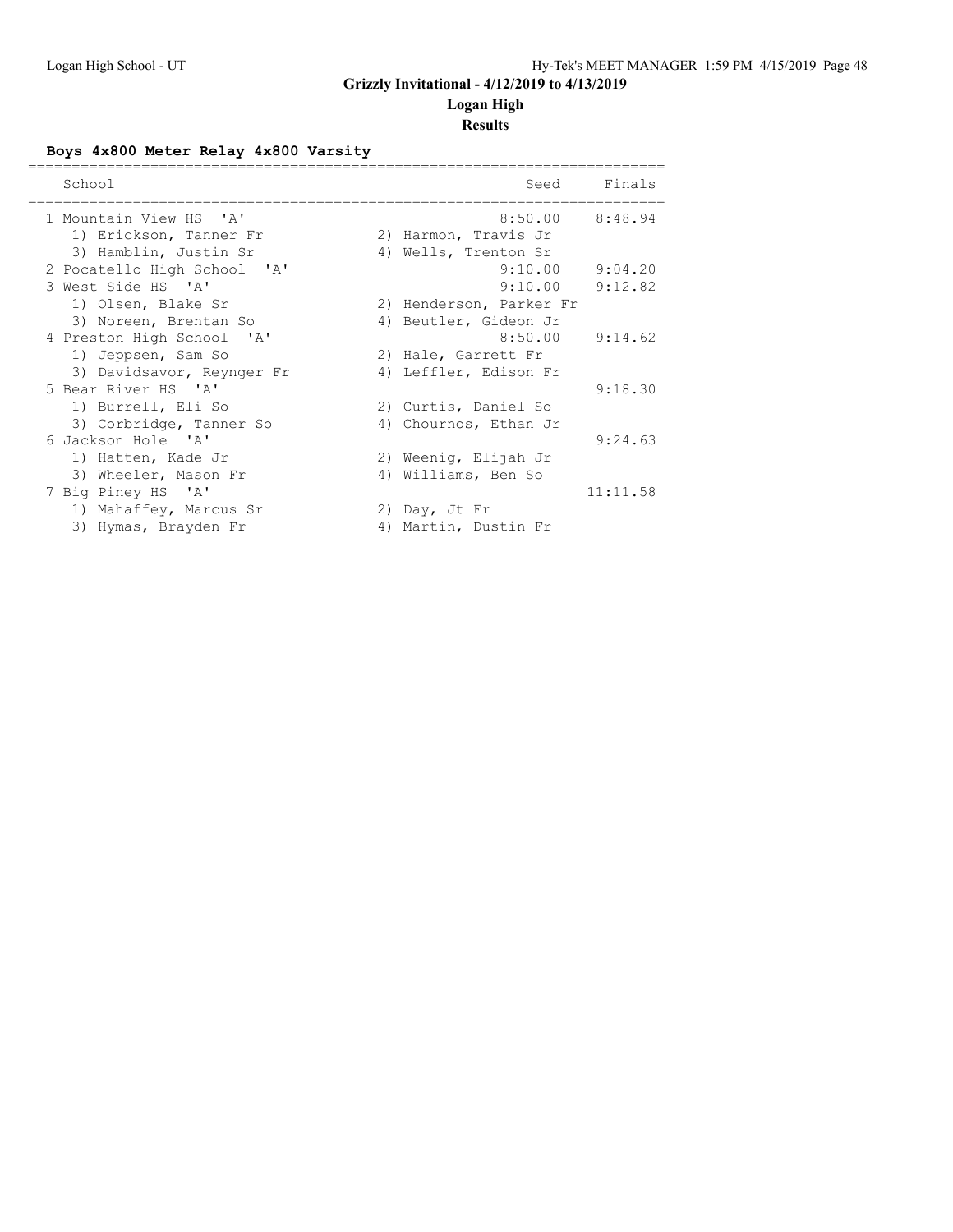### **Logan High**

### **Results**

### **Boys 1600 Sprint Medley Varsity**

| School                                     |    | Seed                    | Finals H# Points |                |              |
|--------------------------------------------|----|-------------------------|------------------|----------------|--------------|
| 1 Pocatello High School<br>$\mathsf{A}$    |    | 3:44.60                 | 3:38.53          | $\mathbf{1}$   | 10           |
| 2 Evanston HS 'A'                          |    | 3:42.00                 | 3:40.94          | $\mathbf{1}$   | 8            |
| 1) Halladay, Tyrell Sr                     |    | 2) Periman, Cris Sr     |                  |                |              |
| 3) Morris, Gabe Jr                         |    | 4) Smith, Kody Sr       |                  |                |              |
| 3 Preston High School<br>$\mathsf{A}$      |    | 3:42.00                 | 3:42.06          | $\mathbf{1}$   | 6            |
| 1) Dunn, Scott Jr                          |    | 2) Thomander, Moses Jr  |                  |                |              |
| 3) Barnard, Kaden Jr                       |    | 4) Harrison, Josh Jr    |                  |                |              |
| 4 Bear River HS 'A'                        |    | 3:48.00                 | 3:42.35          | $\mathbf{1}$   | 5            |
| 1) McGuire, Jacob Sr                       |    | 2) Roberts, Klayson Jr  |                  |                |              |
| 3) Schultz, Dallon Jr                      |    | 4) Roberts, Devon Sr    |                  |                |              |
| 5 Box Elder HS 'A'                         |    | 3:43.70                 | 3:42.77          | $\mathbf{1}$   | 4            |
| 1) Lewis, Nash So                          |    | 2) Wheatly, Nate Jr     |                  |                |              |
| 3) Malone, Caleb Sr                        |    | 4) Clark, Cooper Jr     |                  |                |              |
| 6 Logan HS 'A'                             |    | 3:46.12                 | 3:46.08          | $\mathbf{1}$   | 3            |
| 1) Rosenlund, Hyrum So                     |    | 2) Orton, Nathan Jr     |                  |                |              |
| 3) Taylor, Bracken Jr                      |    | 4) Bressel, Ian Jr      |                  |                |              |
| 7 Soda Springs High School<br>$\mathbf{A}$ |    | 3:50.00                 | 3:50.65          | $\mathbf{1}$   | 2            |
| 1) Hunsaker, Scott So                      |    | 2) Obray, Hayden Jr     |                  |                |              |
| 3) Nielsen, Thomas Sr                      |    | 4) Moldenhauer, Drew Sr |                  |                |              |
| 8 Davis HS 'A'                             |    |                         | 3:55.49          | $\overline{2}$ | $\mathbf{1}$ |
| 1) Knight, Carson Sr                       | 2) |                         |                  |                |              |
| 9 Cokeville HS 'A'                         |    | 4:09.00                 | 4:03.38          | 2              |              |
| 1) Dayton, Treyson Fr                      |    | 2) Hatch, Hayden Sr     |                  |                |              |
| 3) Thomas, Matthew Jr                      |    | 4) Moody, Devan Sr      |                  |                |              |
| 10 Mountain View HS 'A'                    |    |                         | 4:05.59          | 2              |              |
| 1) Knutsen, Caleb Jr                       |    | 2) Madsen, Kimball Jr   |                  |                |              |
| 3) Gross, Hunter Jr                        |    | 4) Newton, Michael So   |                  |                |              |
| 11 Green Canyon HS 'A'                     |    |                         | 4:08.85          | 2              |              |
| 1) Blake, Bryton Jr                        |    | 2) Stewart, Dante Jr    |                  |                |              |
| 3) Compton, Carter So                      |    | 4) Johnson, London Fr   |                  |                |              |
| 12 Big Piney HS 'A'                        |    |                         | 4:37.86          | 2              |              |
| 1) Lucas, Colby Fr                         |    | 2) Petty, Jaron Fr      |                  |                |              |
| 3) Martinez, Pedro Fr                      |    | 4) Mahaffey, Marcus Sr  |                  |                |              |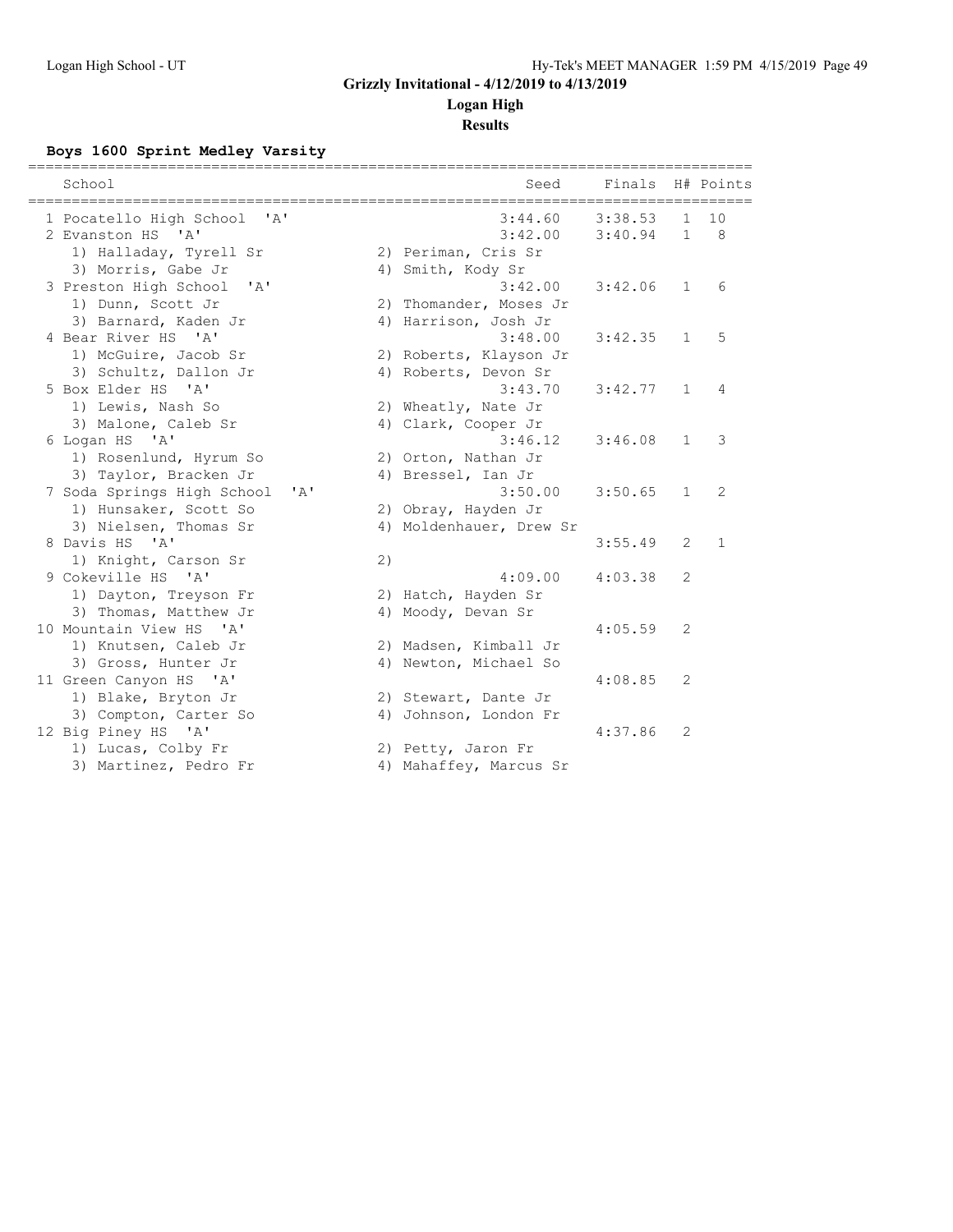**Results**

### **Boys High Jump Varsity**

| Name                      | Year School                          | Seed        | Finals       | Points         |
|---------------------------|--------------------------------------|-------------|--------------|----------------|
| 1 Priestley, Taite        | So Preston High School               | $6 - 05.00$ | $6 - 02.00$  | 10             |
| 2 Butler, Matt            | Jr Madison HS                        | $6 - 05.00$ | $J6 - 02.00$ | 8              |
| 3 Stearns, Bo             | Jr Logan HS                          | $6 - 00.00$ | $6 - 01.00$  | 6              |
| 4 McKinnon, Brody         | Jr Logan HS                          | $6 - 00.00$ | $J6 - 01.00$ | 5              |
| 5 Dopp, Joel              | Sr Layton HS                         | $6 - 05.00$ | $6 - 00.00$  | 4              |
| 6 Millburn, Matthew       | Sr Morgan HS                         | $5 - 08.00$ | J6-00.00     | 3              |
| 7 Backstein, Eli          | So Madison HS                        | $6 - 00.00$ | $J6 - 00.00$ | $\overline{2}$ |
| 8 Thomas, Kale            | Jr Davis HS                          | $5 - 10.00$ | $5 - 10.00$  | $\mathbf{1}$   |
| 9 Taylor, Bracken         | Jr Logan HS                          | $6 - 00.00$ | $J5 - 10.00$ |                |
| 10 Schofield, Ashton      | So Mountain View HS                  | $6 - 00.00$ | $J5 - 10.00$ |                |
| 11 McKee, Jaron           | Jr Box Elder HS                      | $5 - 06.00$ | $5 - 08.00$  |                |
| 11 Harmon, Jake           | Sr Cokeville HS                      | $5 - 08.00$ | $5 - 08.00$  |                |
| 11 Nyman, Trey            | So Sky View HS                       | $5 - 08.00$ | $5 - 08.00$  |                |
| 11 Sessions, Stephen      | Sr American Heritage                 | $5 - 06.00$ | $5 - 08.00$  |                |
| 11 Hughes, Tate           | Sr Big Piney HS                      | $5 - 08.00$ | $5 - 08.00$  |                |
| 11 Adair, Caden           | Jr Ridgeline HS                      | $5 - 06.00$ | $5 - 08.00$  |                |
| 11 Checketts, Ben         | Jr Layton HS                         | $5 - 08.00$ | $5 - 08.00$  |                |
| 18 Manwill, Elijah        | Jr Northridge HS                     | $5 - 10.00$ | $5 - 06.00$  |                |
| 18 Lloyd, Brock           | Sr Hillcrest HS                      | $5 - 02.00$ | $5 - 06.00$  |                |
| 18 Quintero, Jesus        | Jr Evanston HS                       | $5 - 06.00$ | $5 - 06.00$  |                |
| 18 Pugsley, Riley         | Sr Box Elder HS                      | 5-10.00     | $5 - 06.00$  |                |
| 18 Gittins, Koy           | Sr Mountain Crest HS                 | 5-06.00     | $5 - 06.00$  |                |
| 18 Elliott, Teagan        | Jr Big Piney HS                      |             | $5 - 06.00$  |                |
| 24 Summers, Kyzer         | So Bear River HS                     | $5 - 00.00$ | $5 - 04.00$  |                |
| 24 Benson, Jacob          | Sr Green Canyon HS                   | $5 - 02.00$ | $5 - 04.00$  |                |
| 24 Pluid, Bryan           | Jr Big Piney HS                      |             | $5 - 04.00$  |                |
| 24 Hatch, Hayden          | Sr Cokeville HS                      | 5-07.00     | $5 - 04.00$  |                |
| 24 Housley, Keeler        | So Soda Springs                      | $5 - 04.00$ | $5 - 04.00$  |                |
| 24 Thomson, Isaac         | Sr Box Elder HS                      | $5 - 06.00$ | $5 - 04.00$  |                |
|                           |                                      |             |              |                |
| 24 Lindhardt, Tyler       | Fr Preston High School               | $5 - 06.00$ | $5 - 04.00$  |                |
| 24 Beckstead, Zach        | Sr Layton HS<br>Jr Mountain Crest HS | $5 - 06.00$ | $5 - 04.00$  |                |
| 24 Belles, Caleb          |                                      | $5 - 06.00$ | $5 - 04.00$  |                |
| -- Berry, M Dixon         | So Ridgeline HS                      | 5-04.00     | ΝH           |                |
| -- Chan, Ebenezer         | Jr layton chris                      |             | ΝH           |                |
| -- Ramkison, Dominique    | Jr layton chris                      |             | ΝH           |                |
| -- Roper, Calvin          | Fr Pocatello Hi                      |             | ΝH           |                |
| -- Smith, Sadler          | Fr Jackson Hole                      | $5 - 04.00$ | ΝH           |                |
| -- Simmons, Damon         | Sr Logan HS                          | $5 - 10.00$ | ΝH           |                |
| -- Tucker, Jadon          | Jr Box Elder HS                      | $5 - 08.00$ | ΝH           |                |
| -- Scott, Sam             | Fr Jackson Hole                      | $5 - 04.00$ | ΝH           |                |
| -- Berg, Nils             | Sr Soda Springs                      | 5-04.00     | ΝH           |                |
| -- Maughan, Dallin (Zach) | Jr Green Canyon HS                   | 5-04.00     | ΝH           |                |
| -- Hoffman, Jon           | Sr Green Canyon HS                   | $5 - 08.00$ | ΝH           |                |
| -- McGuire, Samuel        | Jr Bear River HS                     | 5-02.00     | ΝH           |                |
| -- McConkie, Bruce        | Jr Ridgeline HS                      | $5 - 02.00$ | ΝH           |                |
| -- Love, McKay            | Jr Sky View HS                       | 5-04.00     | ΝH           |                |
| -- Jensen, Garrett        | So American Heritage                 |             | ΝH           |                |
| -- Lucas-griffin, Beckett | Fr Jackson Hole                      | $5 - 02.00$ | ΝH           |                |
| -- Pocock, Travis         | Sr Green Canyon HS                   | $5 - 06.00$ | ΝH           |                |
| -- Parkinson, Mason       | Sr Ridgeline HS                      | 5-04.00     | ΝH           |                |
| -- Creech, Payton         | So Sky View HS                       | 5-06.00     | ΝH           |                |
| -- McWilliams, Hayden     | Fr Soda Springs                      | $5 - 04.00$ | ΝH           |                |
| -- Hatch, Brock           | So Layton HS                         | $5 - 08.00$ | ΝH           |                |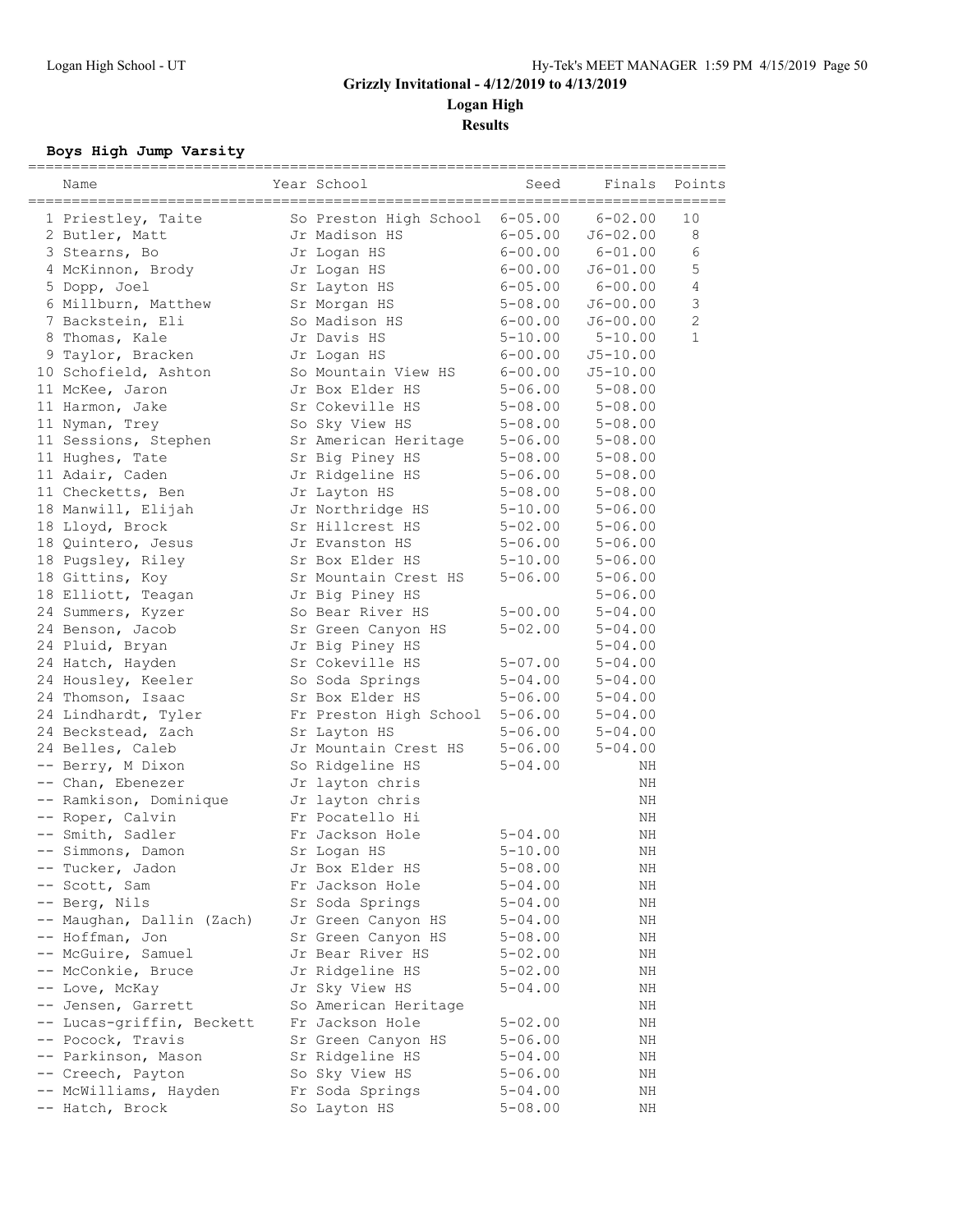**Logan High**

### **Results**

#### **....Boys High Jump Varsity**

| Fr Big Piney HS<br>$5 - 02.00$<br>-- Fila, Kaleb<br>NH |
|--------------------------------------------------------|
|--------------------------------------------------------|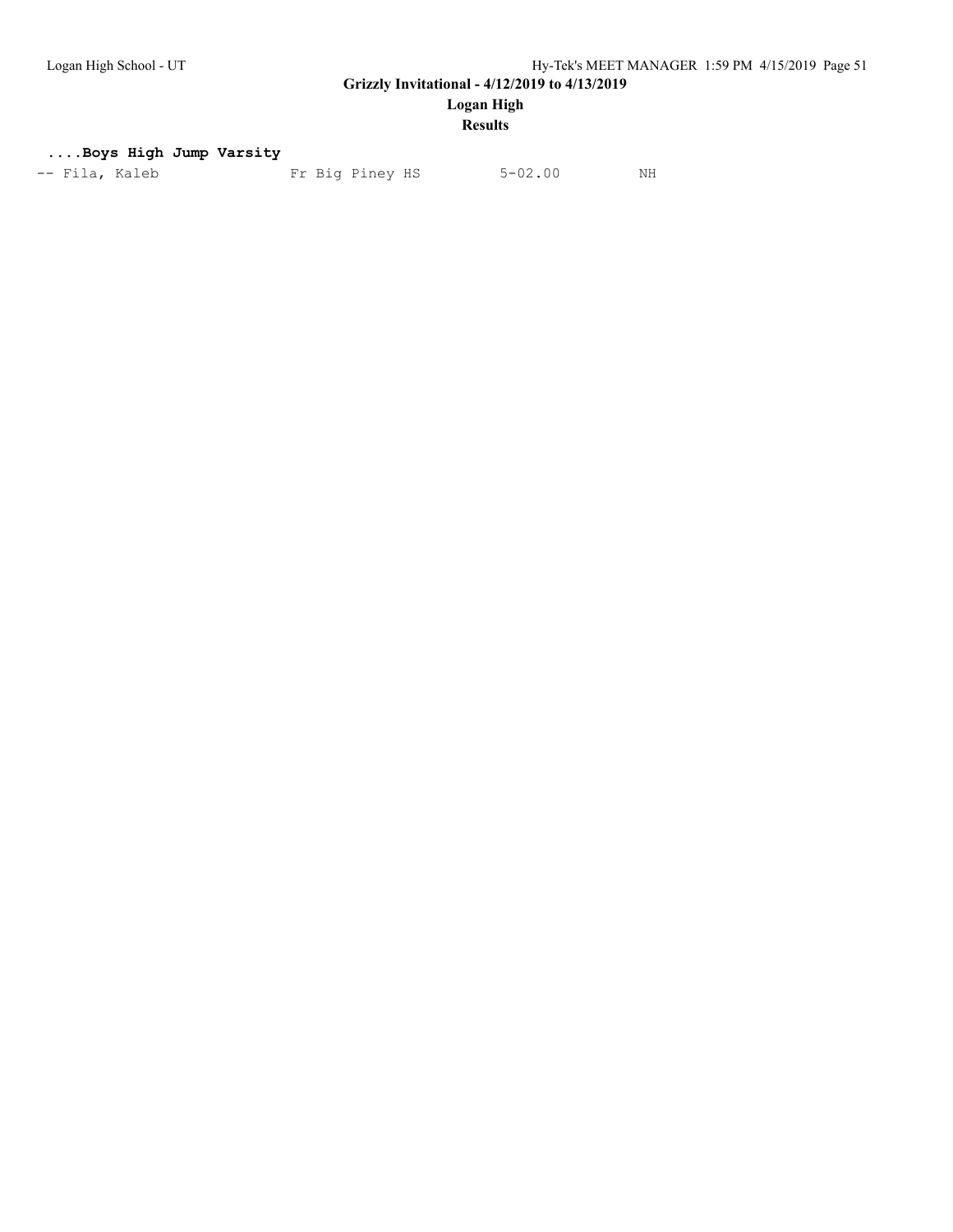**Logan High Results**

### **Boys Pole Vault Varsity**

| Name                | Year School                     | Seed         | Finals        | Points         |
|---------------------|---------------------------------|--------------|---------------|----------------|
| 1 Micheli, Connor   | Fr Mountain View HS             | $14 - 09.00$ | $15 - 01.00$  | 10             |
| 2 Marcyes, D.A.     | Sr Davis HS                     | $15 - 00.50$ | $14 - 06.00$  | 8              |
| 3 Hart, Madden      | Sr Jackson Hole                 |              | $12 - 10.00$  | 6              |
| 4 Conrad, Hayden    | Sr Davis HS                     | $12 - 00.00$ | $J12 - 10.00$ | 5              |
| 5 Periman, Cris     | Sr Evanston HS                  | 12-00.00     | $J12 - 10.00$ | 4              |
| 6 Phillips, Isaac   | Jr Logan HS                     | 12-00.00     | $12 - 06.00$  | 3              |
| 7 Zenger, John      | Sr Madison HS                   | $13 - 00.00$ | $12 - 00.00$  | $\overline{c}$ |
| 8 Romney, Logan     | Jr Preston High School 11-00.00 |              | $J12 - 00.00$ | $\mathbf{1}$   |
| 9 Bergstrom, Orion  | Jr Jackson Hole                 |              | $11 - 00.00$  |                |
| 10 Iverson, Walter  | Sr Preston High School 11-00.00 |              | $10 - 06.00$  |                |
| 11 Barker, Jamin    | Jr Evanston HS                  | $10 - 00.00$ | $10 - 00.00$  |                |
| 12 Palmer, Benson   | So Preston High School 8-06.00  |              | $9 - 06.00$   |                |
| 13 Hunsaker, Scott  | So Soda Springs                 | $9 - 00.00$  | $J9 - 06.00$  |                |
| 14 Sagers, Parker   | So Davis HS                     | $9 - 00.00$  | $J9 - 06.00$  |                |
| 15 Mitchell, Jagger | So Evanston HS                  | $9 - 00.00$  | $9 - 00.00$   |                |
| 15 Taylor, Trenton  | Sr Big Piney HS                 |              | $9 - 00.00$   |                |
| 15 Walker, Mark     | So Mountain View HS             |              | $9 - 00.00$   |                |
| 15 Pendleton, Judd  | So Preston High School 8-06.00  |              | $9 - 00.00$   |                |
| 15 Nielsen, Thomas  | Sr Soda Springs                 | $9 - 00.00$  | $9 - 00.00$   |                |
| 15 Kirby, Zakia     | Jr Hillcrest HS                 |              | $9 - 00.00$   |                |
| 15 Smith, Andy      | Jr Layton HS                    | $9 - 00.00$  | $9 - 00.00$   |                |
| 15 Little, Zack     | Jr Jackson Hole                 |              | $9 - 00.00$   |                |
| 15 Astling, DJ      | Jr Viewmont Hig                 |              | $9 - 00.00$   |                |
| -- Schell, Creedon  | Jr Big Piney HS                 |              | ΝH            |                |
| -- Smith, Dustin    | Sr Mountain View HS             | $11 - 06.00$ | ΝH            |                |
| -- Richards, Jacob  | So Box Elder HS                 | $8 - 00.00$  | ΝH            |                |
| -- Sweeny, Colter   | So Mountain View HS             | $9 - 06.00$  | ΝH            |                |
| -- Day, Jt          | Fr Big Piney HS                 |              | ΝH            |                |
| -- Darley, Anthony  | Sr Logan HS                     | $8 - 06.00$  | ΝH            |                |
| -- Freeman, Kolton  | Jr Logan HS                     | $7 - 06.00$  | ΝH            |                |
| -- Bigelow, Noah    | Jr Jackson Hole                 |              | NΗ            |                |
| -- Bolster, Lucas   | Fr Hillcrest HS                 |              | ΝH            |                |
| -- Cox, Jaren       | Jr Logan HS                     |              | ΝH            |                |
| -- Mahaffey, Marcus | Sr Big Piney HS                 |              | ΝH            |                |
| -- Nichols, Tanner  | Fr Box Elder HS                 | $7 - 06.00$  | ΝH            |                |
| -- Harris, Jesse    | Sr Davis HS                     | $9 - 00.00$  | NΗ            |                |
| -- Hill, Kyson      | Sr Madison HS                   | $10 - 00.00$ | NΗ            |                |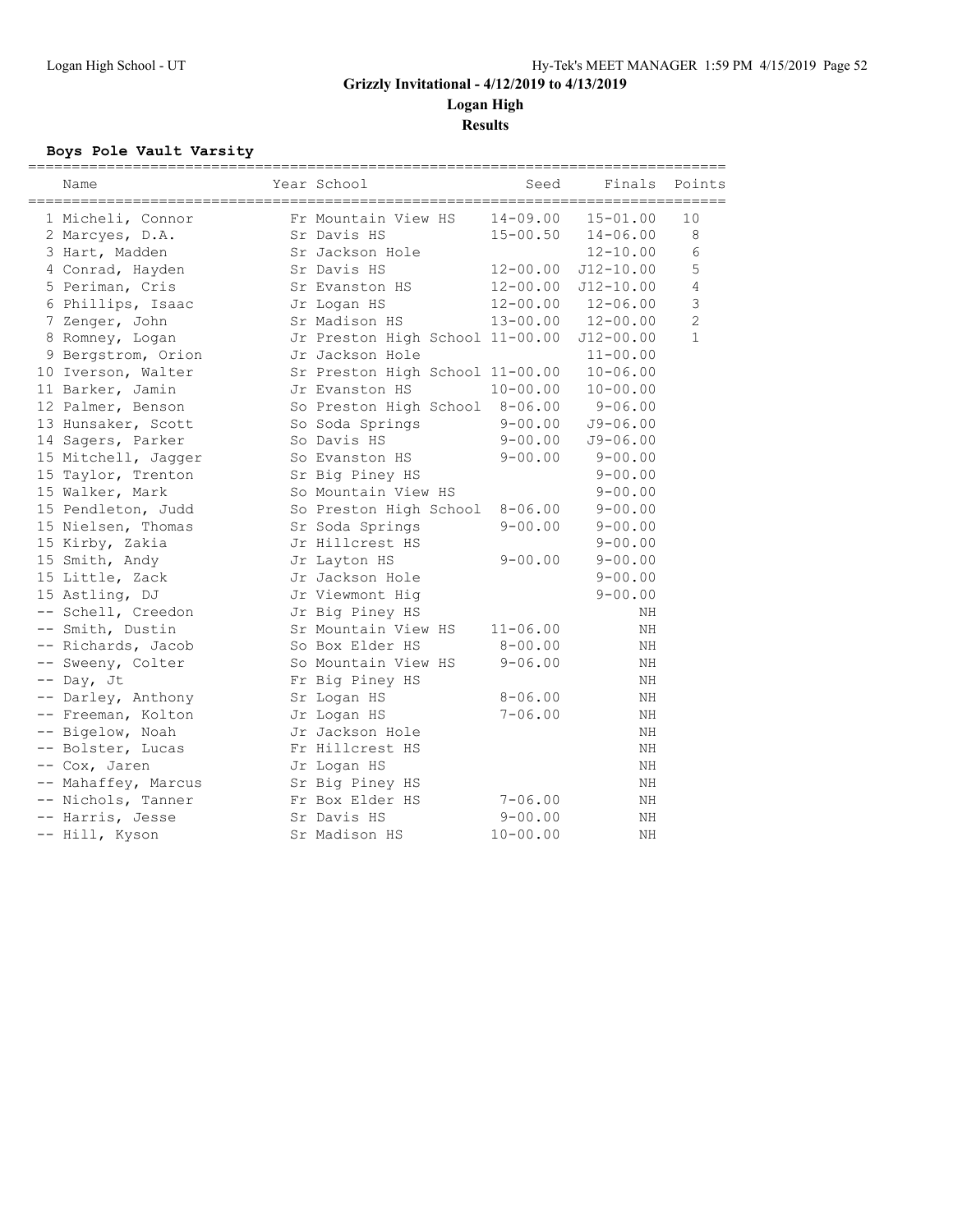**Results**

#### **Boys Long Jump Varsity**

| $22 - 00.00$<br>$22 - 06.00$<br>$-0.7$<br>10<br>Sr Logan HS<br>1 Simmons, Damon<br>$20 - 02.00$<br>8<br>2 Sargent, Jaylen<br>$22 - 01.00$<br>0.1<br>So Logan HS<br>3 Christensen, Caleb<br>Sr Sky View HS<br>$21 - 11.25$<br>0.7<br>4 Butler, Matt<br>Jr Madison HS<br>$19 - 10.25$<br>$21 - 08.50$<br>0.1<br>5<br>So Bear River HS<br>$20 - 10.00$<br>1.0<br>4<br>5 Christensen, Matthew<br>$20 - 01.50$<br>3<br>6 Ozuna, Mason<br>Sr Mountain View HS<br>$20 - 03.00$<br>$20 - 06.50$<br>1.1<br>$\mathbf{2}$<br>0.1<br>7 Hurd, Tyson<br>$19 - 06.00$<br>$20 - 03.00$<br>Sr Morgan HS<br>$\mathbf{1}$<br>0.1<br>8 Nielsen, Brigham<br>Sr Davis HS<br>$20 - 00.50$<br>$19 - 11.75$<br>0.9<br>9 Fernandez, Sebastian<br>So Davis HS<br>18-11.75<br>$19 - 11.50$<br>10 McKinnon, Brody<br>$19 - 08.00$<br>$19 - 10.50$<br>1.6<br>Jr Logan HS<br>10 Moser, Braxton<br>Sr Box Elder HS<br>$19 - 08.50$<br>$-1.0$<br>$19 - 10.50$<br>0.4<br>12 Sutherland, Jacob<br>Sr Madison HS<br>$20 - 07.00$<br>$19 - 09.50$<br>13 Wilkins, Dmitry<br>$19 - 01.00$<br>$19 - 09.00$<br>0.1<br>Sr Logan HS<br>0.7<br>13 Hunt, Jonathan<br>Sr Madison HS<br>$20 - 07.00$<br>$19 - 09.00$<br>15 Martindale, Traeson<br>$19 - 07.50$<br>1.2<br>Jr Sky View HS<br>15 Evans, Pearson<br>$19 - 07.50$<br>1.4<br>Jr Jackson Hole<br>$-1.2$<br>Fr Madison HS<br>$19 - 07.00$<br>17 Martin, Keagan<br>$19 - 06.00$<br>18 Woodland, Christian<br>1.2<br>So Davis HS<br>$19 - 07.50$<br>$19 - 06.50$<br>0.4<br>19 Stearns, Bo<br>$19 - 11.00$<br>x19-06.00<br>Jr Logan HS<br>$0.7$<br>Jr Viewmont Hig<br>$19 - 06.00$<br>19 Curnow, Wyatt<br>0.2<br>Sr Hillcrest HS<br>19 Hart, Nicholas<br>19-06.00<br>$-0.1$<br>22 Beckstead, Zach<br>$19 - 01.00$<br>Sr Layton HS<br>1.2<br>22 Page, Jonah<br>$19 - 01.00$<br>Sr Layton HS<br>$21 - 00.00$<br>Jr Big Piney HS<br>0.1<br>24 Elliott, Teagan<br>$19 - 02.00$<br>$19 - 00.50$<br>0.3<br>Sr Davis HS<br>$19 - 04.00$<br>$19 - 00.00$<br>25 Kendrick, Jackson<br>25 Heaton, Samuel<br>Sr Mountain Crest HS<br>$16 - 10.00$<br>$19 - 00.00$<br>0.4<br>$19 - 00.00$<br>0.1<br>25 Berger, Garrett<br>Sr Evanston HS<br>19-11.00<br>0.1<br>28 Dayton, Gabriel<br>$18 - 08.00$<br>$18 - 10.00$<br>Jr Green Canyon HS<br>28 Adair, Caden<br>Jr Ridgeline HS<br>0.1<br>$17 - 06.00$<br>18-10.00<br>0.7<br>30 Keipert, Nate<br>Fr Jackson Hole<br>$18 - 09.00$<br>0.1<br>31 Robbins, Cody<br>So Sky View HS<br>$18 - 07.00$<br>0.8<br>31 Canada, C. j.<br>$18 - 07.00$<br>So Layton HS<br>19-11.75<br>33 Nielson, Nic<br>Fr Preston High School 19-08.25<br>$-1.2$<br>$18 - 06.50$<br>0.2<br>34 Donahue, Devyn<br>Jr Cokeville HS<br>$18 - 07.00$<br>$18 - 06.00$<br>34 Hatch, Hayden<br>Sr Cokeville HS<br>$19 - 02.00$<br>1.6<br>18-06.00<br>0.8<br>36 Fuller, Trae<br>Jr Mountain Crest HS<br>$17 - 01.00$<br>$18 - 05.50$<br>37 Sessions, Stephen<br>Sr American Heritage<br>$16 - 04.00$<br>$18 - 05.00$<br>0.9<br>38 Rampton, Patrick<br>$18 - 06.00$<br>$18 - 04.00$<br>0.1<br>Jr Bear River HS<br>38 Perkins, Jaden<br>Fr Logan HS<br>$17 - 06.00$<br>x18-04.00<br>0.1<br>40 Hanson, Ronald<br>Sr Bear River HS<br>$15 - 01.00$<br>$18 - 02.00$<br>1.5<br>41 Lloyd, Brock<br>Sr Hillcrest HS<br>0.1<br>$18 - 09.50$<br>$18 - 01.50$<br>So Cokeville HS<br>0.8<br>42 Barnes, Nate<br>$17 - 11.00$<br>$18 - 01.00$<br>43 Waddoups, Eli<br>Jr Preston High School 17-08.00<br>0.9<br>$18 - 00.75$<br>44 Priestley, Taite<br>So Preston High School 18-03.25<br>0.9<br>$18 - 00.00$<br>45 Sayer, Bayden<br>So Pocatello Hi<br>$17 - 02.00$<br>$17 - 10.00$<br>0.6<br>46 Cunningham, Issac<br>Sr Soda Springs<br>$18 - 01.50$<br>0.9<br>$17 - 08.00$<br>47 Burt, Jakob<br>Jr Morgan HS<br>0.1<br>$18 - 11.50$<br>$17 - 06.00$<br>0.4<br>48 Pluid, Bryan<br>Jr Big Piney HS<br>$17 - 11.00$<br>$17 - 05.50$<br>49 McMullen, Cooper<br>Sr Jackson Hole<br>0.3<br>$17 - 04.00$<br>1.3<br>50 Manwill, Elijah<br>Jr Northridge HS<br>$17 - 11.00$<br>$17 - 03.50$<br>51 Carrigan, Jay<br>Jr Morgan HS<br>$-2.0$<br>$19 - 05.00$<br>$17 - 01.00$<br>52 Hansen, Keldon<br>Jr Bear River HS<br>$15 - 06.00$<br>0.2<br>$17 - 00.00$<br>53 Schwarting, Luke<br>Jr Cokeville HS<br>1.1<br>$16 - 07.50$<br>$16 - 08.50$ | Name | Year School | Seed | Finals | Wind Points |
|-------------------------------------------------------------------------------------------------------------------------------------------------------------------------------------------------------------------------------------------------------------------------------------------------------------------------------------------------------------------------------------------------------------------------------------------------------------------------------------------------------------------------------------------------------------------------------------------------------------------------------------------------------------------------------------------------------------------------------------------------------------------------------------------------------------------------------------------------------------------------------------------------------------------------------------------------------------------------------------------------------------------------------------------------------------------------------------------------------------------------------------------------------------------------------------------------------------------------------------------------------------------------------------------------------------------------------------------------------------------------------------------------------------------------------------------------------------------------------------------------------------------------------------------------------------------------------------------------------------------------------------------------------------------------------------------------------------------------------------------------------------------------------------------------------------------------------------------------------------------------------------------------------------------------------------------------------------------------------------------------------------------------------------------------------------------------------------------------------------------------------------------------------------------------------------------------------------------------------------------------------------------------------------------------------------------------------------------------------------------------------------------------------------------------------------------------------------------------------------------------------------------------------------------------------------------------------------------------------------------------------------------------------------------------------------------------------------------------------------------------------------------------------------------------------------------------------------------------------------------------------------------------------------------------------------------------------------------------------------------------------------------------------------------------------------------------------------------------------------------------------------------------------------------------------------------------------------------------------------------------------------------------------------------------------------------------------------------------------------------------------------------------------------------------------------------------------------------------------------------------------------------------------------------------------------------------------------------------------------------------------------------------------------------------------------------------------------------------------------------------------------------------------------------------------------------------------------------------------------------------------------------------------------------------------------------------------------------------------------------------------------------------------------------------------------------------------------------------------------------------------------------------------------------------------------------------------------------------|------|-------------|------|--------|-------------|
|                                                                                                                                                                                                                                                                                                                                                                                                                                                                                                                                                                                                                                                                                                                                                                                                                                                                                                                                                                                                                                                                                                                                                                                                                                                                                                                                                                                                                                                                                                                                                                                                                                                                                                                                                                                                                                                                                                                                                                                                                                                                                                                                                                                                                                                                                                                                                                                                                                                                                                                                                                                                                                                                                                                                                                                                                                                                                                                                                                                                                                                                                                                                                                                                                                                                                                                                                                                                                                                                                                                                                                                                                                                                                                                                                                                                                                                                                                                                                                                                                                                                                                                                                                                                                         |      |             |      |        |             |
|                                                                                                                                                                                                                                                                                                                                                                                                                                                                                                                                                                                                                                                                                                                                                                                                                                                                                                                                                                                                                                                                                                                                                                                                                                                                                                                                                                                                                                                                                                                                                                                                                                                                                                                                                                                                                                                                                                                                                                                                                                                                                                                                                                                                                                                                                                                                                                                                                                                                                                                                                                                                                                                                                                                                                                                                                                                                                                                                                                                                                                                                                                                                                                                                                                                                                                                                                                                                                                                                                                                                                                                                                                                                                                                                                                                                                                                                                                                                                                                                                                                                                                                                                                                                                         |      |             |      |        |             |
|                                                                                                                                                                                                                                                                                                                                                                                                                                                                                                                                                                                                                                                                                                                                                                                                                                                                                                                                                                                                                                                                                                                                                                                                                                                                                                                                                                                                                                                                                                                                                                                                                                                                                                                                                                                                                                                                                                                                                                                                                                                                                                                                                                                                                                                                                                                                                                                                                                                                                                                                                                                                                                                                                                                                                                                                                                                                                                                                                                                                                                                                                                                                                                                                                                                                                                                                                                                                                                                                                                                                                                                                                                                                                                                                                                                                                                                                                                                                                                                                                                                                                                                                                                                                                         |      |             |      |        |             |
|                                                                                                                                                                                                                                                                                                                                                                                                                                                                                                                                                                                                                                                                                                                                                                                                                                                                                                                                                                                                                                                                                                                                                                                                                                                                                                                                                                                                                                                                                                                                                                                                                                                                                                                                                                                                                                                                                                                                                                                                                                                                                                                                                                                                                                                                                                                                                                                                                                                                                                                                                                                                                                                                                                                                                                                                                                                                                                                                                                                                                                                                                                                                                                                                                                                                                                                                                                                                                                                                                                                                                                                                                                                                                                                                                                                                                                                                                                                                                                                                                                                                                                                                                                                                                         |      |             |      |        |             |
|                                                                                                                                                                                                                                                                                                                                                                                                                                                                                                                                                                                                                                                                                                                                                                                                                                                                                                                                                                                                                                                                                                                                                                                                                                                                                                                                                                                                                                                                                                                                                                                                                                                                                                                                                                                                                                                                                                                                                                                                                                                                                                                                                                                                                                                                                                                                                                                                                                                                                                                                                                                                                                                                                                                                                                                                                                                                                                                                                                                                                                                                                                                                                                                                                                                                                                                                                                                                                                                                                                                                                                                                                                                                                                                                                                                                                                                                                                                                                                                                                                                                                                                                                                                                                         |      |             |      |        |             |
|                                                                                                                                                                                                                                                                                                                                                                                                                                                                                                                                                                                                                                                                                                                                                                                                                                                                                                                                                                                                                                                                                                                                                                                                                                                                                                                                                                                                                                                                                                                                                                                                                                                                                                                                                                                                                                                                                                                                                                                                                                                                                                                                                                                                                                                                                                                                                                                                                                                                                                                                                                                                                                                                                                                                                                                                                                                                                                                                                                                                                                                                                                                                                                                                                                                                                                                                                                                                                                                                                                                                                                                                                                                                                                                                                                                                                                                                                                                                                                                                                                                                                                                                                                                                                         |      |             |      |        |             |
|                                                                                                                                                                                                                                                                                                                                                                                                                                                                                                                                                                                                                                                                                                                                                                                                                                                                                                                                                                                                                                                                                                                                                                                                                                                                                                                                                                                                                                                                                                                                                                                                                                                                                                                                                                                                                                                                                                                                                                                                                                                                                                                                                                                                                                                                                                                                                                                                                                                                                                                                                                                                                                                                                                                                                                                                                                                                                                                                                                                                                                                                                                                                                                                                                                                                                                                                                                                                                                                                                                                                                                                                                                                                                                                                                                                                                                                                                                                                                                                                                                                                                                                                                                                                                         |      |             |      |        |             |
|                                                                                                                                                                                                                                                                                                                                                                                                                                                                                                                                                                                                                                                                                                                                                                                                                                                                                                                                                                                                                                                                                                                                                                                                                                                                                                                                                                                                                                                                                                                                                                                                                                                                                                                                                                                                                                                                                                                                                                                                                                                                                                                                                                                                                                                                                                                                                                                                                                                                                                                                                                                                                                                                                                                                                                                                                                                                                                                                                                                                                                                                                                                                                                                                                                                                                                                                                                                                                                                                                                                                                                                                                                                                                                                                                                                                                                                                                                                                                                                                                                                                                                                                                                                                                         |      |             |      |        |             |
|                                                                                                                                                                                                                                                                                                                                                                                                                                                                                                                                                                                                                                                                                                                                                                                                                                                                                                                                                                                                                                                                                                                                                                                                                                                                                                                                                                                                                                                                                                                                                                                                                                                                                                                                                                                                                                                                                                                                                                                                                                                                                                                                                                                                                                                                                                                                                                                                                                                                                                                                                                                                                                                                                                                                                                                                                                                                                                                                                                                                                                                                                                                                                                                                                                                                                                                                                                                                                                                                                                                                                                                                                                                                                                                                                                                                                                                                                                                                                                                                                                                                                                                                                                                                                         |      |             |      |        |             |
|                                                                                                                                                                                                                                                                                                                                                                                                                                                                                                                                                                                                                                                                                                                                                                                                                                                                                                                                                                                                                                                                                                                                                                                                                                                                                                                                                                                                                                                                                                                                                                                                                                                                                                                                                                                                                                                                                                                                                                                                                                                                                                                                                                                                                                                                                                                                                                                                                                                                                                                                                                                                                                                                                                                                                                                                                                                                                                                                                                                                                                                                                                                                                                                                                                                                                                                                                                                                                                                                                                                                                                                                                                                                                                                                                                                                                                                                                                                                                                                                                                                                                                                                                                                                                         |      |             |      |        |             |
|                                                                                                                                                                                                                                                                                                                                                                                                                                                                                                                                                                                                                                                                                                                                                                                                                                                                                                                                                                                                                                                                                                                                                                                                                                                                                                                                                                                                                                                                                                                                                                                                                                                                                                                                                                                                                                                                                                                                                                                                                                                                                                                                                                                                                                                                                                                                                                                                                                                                                                                                                                                                                                                                                                                                                                                                                                                                                                                                                                                                                                                                                                                                                                                                                                                                                                                                                                                                                                                                                                                                                                                                                                                                                                                                                                                                                                                                                                                                                                                                                                                                                                                                                                                                                         |      |             |      |        |             |
|                                                                                                                                                                                                                                                                                                                                                                                                                                                                                                                                                                                                                                                                                                                                                                                                                                                                                                                                                                                                                                                                                                                                                                                                                                                                                                                                                                                                                                                                                                                                                                                                                                                                                                                                                                                                                                                                                                                                                                                                                                                                                                                                                                                                                                                                                                                                                                                                                                                                                                                                                                                                                                                                                                                                                                                                                                                                                                                                                                                                                                                                                                                                                                                                                                                                                                                                                                                                                                                                                                                                                                                                                                                                                                                                                                                                                                                                                                                                                                                                                                                                                                                                                                                                                         |      |             |      |        |             |
|                                                                                                                                                                                                                                                                                                                                                                                                                                                                                                                                                                                                                                                                                                                                                                                                                                                                                                                                                                                                                                                                                                                                                                                                                                                                                                                                                                                                                                                                                                                                                                                                                                                                                                                                                                                                                                                                                                                                                                                                                                                                                                                                                                                                                                                                                                                                                                                                                                                                                                                                                                                                                                                                                                                                                                                                                                                                                                                                                                                                                                                                                                                                                                                                                                                                                                                                                                                                                                                                                                                                                                                                                                                                                                                                                                                                                                                                                                                                                                                                                                                                                                                                                                                                                         |      |             |      |        |             |
|                                                                                                                                                                                                                                                                                                                                                                                                                                                                                                                                                                                                                                                                                                                                                                                                                                                                                                                                                                                                                                                                                                                                                                                                                                                                                                                                                                                                                                                                                                                                                                                                                                                                                                                                                                                                                                                                                                                                                                                                                                                                                                                                                                                                                                                                                                                                                                                                                                                                                                                                                                                                                                                                                                                                                                                                                                                                                                                                                                                                                                                                                                                                                                                                                                                                                                                                                                                                                                                                                                                                                                                                                                                                                                                                                                                                                                                                                                                                                                                                                                                                                                                                                                                                                         |      |             |      |        |             |
|                                                                                                                                                                                                                                                                                                                                                                                                                                                                                                                                                                                                                                                                                                                                                                                                                                                                                                                                                                                                                                                                                                                                                                                                                                                                                                                                                                                                                                                                                                                                                                                                                                                                                                                                                                                                                                                                                                                                                                                                                                                                                                                                                                                                                                                                                                                                                                                                                                                                                                                                                                                                                                                                                                                                                                                                                                                                                                                                                                                                                                                                                                                                                                                                                                                                                                                                                                                                                                                                                                                                                                                                                                                                                                                                                                                                                                                                                                                                                                                                                                                                                                                                                                                                                         |      |             |      |        |             |
|                                                                                                                                                                                                                                                                                                                                                                                                                                                                                                                                                                                                                                                                                                                                                                                                                                                                                                                                                                                                                                                                                                                                                                                                                                                                                                                                                                                                                                                                                                                                                                                                                                                                                                                                                                                                                                                                                                                                                                                                                                                                                                                                                                                                                                                                                                                                                                                                                                                                                                                                                                                                                                                                                                                                                                                                                                                                                                                                                                                                                                                                                                                                                                                                                                                                                                                                                                                                                                                                                                                                                                                                                                                                                                                                                                                                                                                                                                                                                                                                                                                                                                                                                                                                                         |      |             |      |        |             |
|                                                                                                                                                                                                                                                                                                                                                                                                                                                                                                                                                                                                                                                                                                                                                                                                                                                                                                                                                                                                                                                                                                                                                                                                                                                                                                                                                                                                                                                                                                                                                                                                                                                                                                                                                                                                                                                                                                                                                                                                                                                                                                                                                                                                                                                                                                                                                                                                                                                                                                                                                                                                                                                                                                                                                                                                                                                                                                                                                                                                                                                                                                                                                                                                                                                                                                                                                                                                                                                                                                                                                                                                                                                                                                                                                                                                                                                                                                                                                                                                                                                                                                                                                                                                                         |      |             |      |        |             |
|                                                                                                                                                                                                                                                                                                                                                                                                                                                                                                                                                                                                                                                                                                                                                                                                                                                                                                                                                                                                                                                                                                                                                                                                                                                                                                                                                                                                                                                                                                                                                                                                                                                                                                                                                                                                                                                                                                                                                                                                                                                                                                                                                                                                                                                                                                                                                                                                                                                                                                                                                                                                                                                                                                                                                                                                                                                                                                                                                                                                                                                                                                                                                                                                                                                                                                                                                                                                                                                                                                                                                                                                                                                                                                                                                                                                                                                                                                                                                                                                                                                                                                                                                                                                                         |      |             |      |        |             |
|                                                                                                                                                                                                                                                                                                                                                                                                                                                                                                                                                                                                                                                                                                                                                                                                                                                                                                                                                                                                                                                                                                                                                                                                                                                                                                                                                                                                                                                                                                                                                                                                                                                                                                                                                                                                                                                                                                                                                                                                                                                                                                                                                                                                                                                                                                                                                                                                                                                                                                                                                                                                                                                                                                                                                                                                                                                                                                                                                                                                                                                                                                                                                                                                                                                                                                                                                                                                                                                                                                                                                                                                                                                                                                                                                                                                                                                                                                                                                                                                                                                                                                                                                                                                                         |      |             |      |        |             |
|                                                                                                                                                                                                                                                                                                                                                                                                                                                                                                                                                                                                                                                                                                                                                                                                                                                                                                                                                                                                                                                                                                                                                                                                                                                                                                                                                                                                                                                                                                                                                                                                                                                                                                                                                                                                                                                                                                                                                                                                                                                                                                                                                                                                                                                                                                                                                                                                                                                                                                                                                                                                                                                                                                                                                                                                                                                                                                                                                                                                                                                                                                                                                                                                                                                                                                                                                                                                                                                                                                                                                                                                                                                                                                                                                                                                                                                                                                                                                                                                                                                                                                                                                                                                                         |      |             |      |        |             |
|                                                                                                                                                                                                                                                                                                                                                                                                                                                                                                                                                                                                                                                                                                                                                                                                                                                                                                                                                                                                                                                                                                                                                                                                                                                                                                                                                                                                                                                                                                                                                                                                                                                                                                                                                                                                                                                                                                                                                                                                                                                                                                                                                                                                                                                                                                                                                                                                                                                                                                                                                                                                                                                                                                                                                                                                                                                                                                                                                                                                                                                                                                                                                                                                                                                                                                                                                                                                                                                                                                                                                                                                                                                                                                                                                                                                                                                                                                                                                                                                                                                                                                                                                                                                                         |      |             |      |        |             |
|                                                                                                                                                                                                                                                                                                                                                                                                                                                                                                                                                                                                                                                                                                                                                                                                                                                                                                                                                                                                                                                                                                                                                                                                                                                                                                                                                                                                                                                                                                                                                                                                                                                                                                                                                                                                                                                                                                                                                                                                                                                                                                                                                                                                                                                                                                                                                                                                                                                                                                                                                                                                                                                                                                                                                                                                                                                                                                                                                                                                                                                                                                                                                                                                                                                                                                                                                                                                                                                                                                                                                                                                                                                                                                                                                                                                                                                                                                                                                                                                                                                                                                                                                                                                                         |      |             |      |        |             |
|                                                                                                                                                                                                                                                                                                                                                                                                                                                                                                                                                                                                                                                                                                                                                                                                                                                                                                                                                                                                                                                                                                                                                                                                                                                                                                                                                                                                                                                                                                                                                                                                                                                                                                                                                                                                                                                                                                                                                                                                                                                                                                                                                                                                                                                                                                                                                                                                                                                                                                                                                                                                                                                                                                                                                                                                                                                                                                                                                                                                                                                                                                                                                                                                                                                                                                                                                                                                                                                                                                                                                                                                                                                                                                                                                                                                                                                                                                                                                                                                                                                                                                                                                                                                                         |      |             |      |        |             |
|                                                                                                                                                                                                                                                                                                                                                                                                                                                                                                                                                                                                                                                                                                                                                                                                                                                                                                                                                                                                                                                                                                                                                                                                                                                                                                                                                                                                                                                                                                                                                                                                                                                                                                                                                                                                                                                                                                                                                                                                                                                                                                                                                                                                                                                                                                                                                                                                                                                                                                                                                                                                                                                                                                                                                                                                                                                                                                                                                                                                                                                                                                                                                                                                                                                                                                                                                                                                                                                                                                                                                                                                                                                                                                                                                                                                                                                                                                                                                                                                                                                                                                                                                                                                                         |      |             |      |        |             |
|                                                                                                                                                                                                                                                                                                                                                                                                                                                                                                                                                                                                                                                                                                                                                                                                                                                                                                                                                                                                                                                                                                                                                                                                                                                                                                                                                                                                                                                                                                                                                                                                                                                                                                                                                                                                                                                                                                                                                                                                                                                                                                                                                                                                                                                                                                                                                                                                                                                                                                                                                                                                                                                                                                                                                                                                                                                                                                                                                                                                                                                                                                                                                                                                                                                                                                                                                                                                                                                                                                                                                                                                                                                                                                                                                                                                                                                                                                                                                                                                                                                                                                                                                                                                                         |      |             |      |        |             |
|                                                                                                                                                                                                                                                                                                                                                                                                                                                                                                                                                                                                                                                                                                                                                                                                                                                                                                                                                                                                                                                                                                                                                                                                                                                                                                                                                                                                                                                                                                                                                                                                                                                                                                                                                                                                                                                                                                                                                                                                                                                                                                                                                                                                                                                                                                                                                                                                                                                                                                                                                                                                                                                                                                                                                                                                                                                                                                                                                                                                                                                                                                                                                                                                                                                                                                                                                                                                                                                                                                                                                                                                                                                                                                                                                                                                                                                                                                                                                                                                                                                                                                                                                                                                                         |      |             |      |        |             |
|                                                                                                                                                                                                                                                                                                                                                                                                                                                                                                                                                                                                                                                                                                                                                                                                                                                                                                                                                                                                                                                                                                                                                                                                                                                                                                                                                                                                                                                                                                                                                                                                                                                                                                                                                                                                                                                                                                                                                                                                                                                                                                                                                                                                                                                                                                                                                                                                                                                                                                                                                                                                                                                                                                                                                                                                                                                                                                                                                                                                                                                                                                                                                                                                                                                                                                                                                                                                                                                                                                                                                                                                                                                                                                                                                                                                                                                                                                                                                                                                                                                                                                                                                                                                                         |      |             |      |        |             |
|                                                                                                                                                                                                                                                                                                                                                                                                                                                                                                                                                                                                                                                                                                                                                                                                                                                                                                                                                                                                                                                                                                                                                                                                                                                                                                                                                                                                                                                                                                                                                                                                                                                                                                                                                                                                                                                                                                                                                                                                                                                                                                                                                                                                                                                                                                                                                                                                                                                                                                                                                                                                                                                                                                                                                                                                                                                                                                                                                                                                                                                                                                                                                                                                                                                                                                                                                                                                                                                                                                                                                                                                                                                                                                                                                                                                                                                                                                                                                                                                                                                                                                                                                                                                                         |      |             |      |        |             |
|                                                                                                                                                                                                                                                                                                                                                                                                                                                                                                                                                                                                                                                                                                                                                                                                                                                                                                                                                                                                                                                                                                                                                                                                                                                                                                                                                                                                                                                                                                                                                                                                                                                                                                                                                                                                                                                                                                                                                                                                                                                                                                                                                                                                                                                                                                                                                                                                                                                                                                                                                                                                                                                                                                                                                                                                                                                                                                                                                                                                                                                                                                                                                                                                                                                                                                                                                                                                                                                                                                                                                                                                                                                                                                                                                                                                                                                                                                                                                                                                                                                                                                                                                                                                                         |      |             |      |        |             |
|                                                                                                                                                                                                                                                                                                                                                                                                                                                                                                                                                                                                                                                                                                                                                                                                                                                                                                                                                                                                                                                                                                                                                                                                                                                                                                                                                                                                                                                                                                                                                                                                                                                                                                                                                                                                                                                                                                                                                                                                                                                                                                                                                                                                                                                                                                                                                                                                                                                                                                                                                                                                                                                                                                                                                                                                                                                                                                                                                                                                                                                                                                                                                                                                                                                                                                                                                                                                                                                                                                                                                                                                                                                                                                                                                                                                                                                                                                                                                                                                                                                                                                                                                                                                                         |      |             |      |        |             |
|                                                                                                                                                                                                                                                                                                                                                                                                                                                                                                                                                                                                                                                                                                                                                                                                                                                                                                                                                                                                                                                                                                                                                                                                                                                                                                                                                                                                                                                                                                                                                                                                                                                                                                                                                                                                                                                                                                                                                                                                                                                                                                                                                                                                                                                                                                                                                                                                                                                                                                                                                                                                                                                                                                                                                                                                                                                                                                                                                                                                                                                                                                                                                                                                                                                                                                                                                                                                                                                                                                                                                                                                                                                                                                                                                                                                                                                                                                                                                                                                                                                                                                                                                                                                                         |      |             |      |        |             |
|                                                                                                                                                                                                                                                                                                                                                                                                                                                                                                                                                                                                                                                                                                                                                                                                                                                                                                                                                                                                                                                                                                                                                                                                                                                                                                                                                                                                                                                                                                                                                                                                                                                                                                                                                                                                                                                                                                                                                                                                                                                                                                                                                                                                                                                                                                                                                                                                                                                                                                                                                                                                                                                                                                                                                                                                                                                                                                                                                                                                                                                                                                                                                                                                                                                                                                                                                                                                                                                                                                                                                                                                                                                                                                                                                                                                                                                                                                                                                                                                                                                                                                                                                                                                                         |      |             |      |        |             |
|                                                                                                                                                                                                                                                                                                                                                                                                                                                                                                                                                                                                                                                                                                                                                                                                                                                                                                                                                                                                                                                                                                                                                                                                                                                                                                                                                                                                                                                                                                                                                                                                                                                                                                                                                                                                                                                                                                                                                                                                                                                                                                                                                                                                                                                                                                                                                                                                                                                                                                                                                                                                                                                                                                                                                                                                                                                                                                                                                                                                                                                                                                                                                                                                                                                                                                                                                                                                                                                                                                                                                                                                                                                                                                                                                                                                                                                                                                                                                                                                                                                                                                                                                                                                                         |      |             |      |        |             |
|                                                                                                                                                                                                                                                                                                                                                                                                                                                                                                                                                                                                                                                                                                                                                                                                                                                                                                                                                                                                                                                                                                                                                                                                                                                                                                                                                                                                                                                                                                                                                                                                                                                                                                                                                                                                                                                                                                                                                                                                                                                                                                                                                                                                                                                                                                                                                                                                                                                                                                                                                                                                                                                                                                                                                                                                                                                                                                                                                                                                                                                                                                                                                                                                                                                                                                                                                                                                                                                                                                                                                                                                                                                                                                                                                                                                                                                                                                                                                                                                                                                                                                                                                                                                                         |      |             |      |        |             |
|                                                                                                                                                                                                                                                                                                                                                                                                                                                                                                                                                                                                                                                                                                                                                                                                                                                                                                                                                                                                                                                                                                                                                                                                                                                                                                                                                                                                                                                                                                                                                                                                                                                                                                                                                                                                                                                                                                                                                                                                                                                                                                                                                                                                                                                                                                                                                                                                                                                                                                                                                                                                                                                                                                                                                                                                                                                                                                                                                                                                                                                                                                                                                                                                                                                                                                                                                                                                                                                                                                                                                                                                                                                                                                                                                                                                                                                                                                                                                                                                                                                                                                                                                                                                                         |      |             |      |        |             |
|                                                                                                                                                                                                                                                                                                                                                                                                                                                                                                                                                                                                                                                                                                                                                                                                                                                                                                                                                                                                                                                                                                                                                                                                                                                                                                                                                                                                                                                                                                                                                                                                                                                                                                                                                                                                                                                                                                                                                                                                                                                                                                                                                                                                                                                                                                                                                                                                                                                                                                                                                                                                                                                                                                                                                                                                                                                                                                                                                                                                                                                                                                                                                                                                                                                                                                                                                                                                                                                                                                                                                                                                                                                                                                                                                                                                                                                                                                                                                                                                                                                                                                                                                                                                                         |      |             |      |        |             |
|                                                                                                                                                                                                                                                                                                                                                                                                                                                                                                                                                                                                                                                                                                                                                                                                                                                                                                                                                                                                                                                                                                                                                                                                                                                                                                                                                                                                                                                                                                                                                                                                                                                                                                                                                                                                                                                                                                                                                                                                                                                                                                                                                                                                                                                                                                                                                                                                                                                                                                                                                                                                                                                                                                                                                                                                                                                                                                                                                                                                                                                                                                                                                                                                                                                                                                                                                                                                                                                                                                                                                                                                                                                                                                                                                                                                                                                                                                                                                                                                                                                                                                                                                                                                                         |      |             |      |        |             |
|                                                                                                                                                                                                                                                                                                                                                                                                                                                                                                                                                                                                                                                                                                                                                                                                                                                                                                                                                                                                                                                                                                                                                                                                                                                                                                                                                                                                                                                                                                                                                                                                                                                                                                                                                                                                                                                                                                                                                                                                                                                                                                                                                                                                                                                                                                                                                                                                                                                                                                                                                                                                                                                                                                                                                                                                                                                                                                                                                                                                                                                                                                                                                                                                                                                                                                                                                                                                                                                                                                                                                                                                                                                                                                                                                                                                                                                                                                                                                                                                                                                                                                                                                                                                                         |      |             |      |        |             |
|                                                                                                                                                                                                                                                                                                                                                                                                                                                                                                                                                                                                                                                                                                                                                                                                                                                                                                                                                                                                                                                                                                                                                                                                                                                                                                                                                                                                                                                                                                                                                                                                                                                                                                                                                                                                                                                                                                                                                                                                                                                                                                                                                                                                                                                                                                                                                                                                                                                                                                                                                                                                                                                                                                                                                                                                                                                                                                                                                                                                                                                                                                                                                                                                                                                                                                                                                                                                                                                                                                                                                                                                                                                                                                                                                                                                                                                                                                                                                                                                                                                                                                                                                                                                                         |      |             |      |        |             |
|                                                                                                                                                                                                                                                                                                                                                                                                                                                                                                                                                                                                                                                                                                                                                                                                                                                                                                                                                                                                                                                                                                                                                                                                                                                                                                                                                                                                                                                                                                                                                                                                                                                                                                                                                                                                                                                                                                                                                                                                                                                                                                                                                                                                                                                                                                                                                                                                                                                                                                                                                                                                                                                                                                                                                                                                                                                                                                                                                                                                                                                                                                                                                                                                                                                                                                                                                                                                                                                                                                                                                                                                                                                                                                                                                                                                                                                                                                                                                                                                                                                                                                                                                                                                                         |      |             |      |        |             |
|                                                                                                                                                                                                                                                                                                                                                                                                                                                                                                                                                                                                                                                                                                                                                                                                                                                                                                                                                                                                                                                                                                                                                                                                                                                                                                                                                                                                                                                                                                                                                                                                                                                                                                                                                                                                                                                                                                                                                                                                                                                                                                                                                                                                                                                                                                                                                                                                                                                                                                                                                                                                                                                                                                                                                                                                                                                                                                                                                                                                                                                                                                                                                                                                                                                                                                                                                                                                                                                                                                                                                                                                                                                                                                                                                                                                                                                                                                                                                                                                                                                                                                                                                                                                                         |      |             |      |        |             |
|                                                                                                                                                                                                                                                                                                                                                                                                                                                                                                                                                                                                                                                                                                                                                                                                                                                                                                                                                                                                                                                                                                                                                                                                                                                                                                                                                                                                                                                                                                                                                                                                                                                                                                                                                                                                                                                                                                                                                                                                                                                                                                                                                                                                                                                                                                                                                                                                                                                                                                                                                                                                                                                                                                                                                                                                                                                                                                                                                                                                                                                                                                                                                                                                                                                                                                                                                                                                                                                                                                                                                                                                                                                                                                                                                                                                                                                                                                                                                                                                                                                                                                                                                                                                                         |      |             |      |        |             |
|                                                                                                                                                                                                                                                                                                                                                                                                                                                                                                                                                                                                                                                                                                                                                                                                                                                                                                                                                                                                                                                                                                                                                                                                                                                                                                                                                                                                                                                                                                                                                                                                                                                                                                                                                                                                                                                                                                                                                                                                                                                                                                                                                                                                                                                                                                                                                                                                                                                                                                                                                                                                                                                                                                                                                                                                                                                                                                                                                                                                                                                                                                                                                                                                                                                                                                                                                                                                                                                                                                                                                                                                                                                                                                                                                                                                                                                                                                                                                                                                                                                                                                                                                                                                                         |      |             |      |        |             |
|                                                                                                                                                                                                                                                                                                                                                                                                                                                                                                                                                                                                                                                                                                                                                                                                                                                                                                                                                                                                                                                                                                                                                                                                                                                                                                                                                                                                                                                                                                                                                                                                                                                                                                                                                                                                                                                                                                                                                                                                                                                                                                                                                                                                                                                                                                                                                                                                                                                                                                                                                                                                                                                                                                                                                                                                                                                                                                                                                                                                                                                                                                                                                                                                                                                                                                                                                                                                                                                                                                                                                                                                                                                                                                                                                                                                                                                                                                                                                                                                                                                                                                                                                                                                                         |      |             |      |        |             |
|                                                                                                                                                                                                                                                                                                                                                                                                                                                                                                                                                                                                                                                                                                                                                                                                                                                                                                                                                                                                                                                                                                                                                                                                                                                                                                                                                                                                                                                                                                                                                                                                                                                                                                                                                                                                                                                                                                                                                                                                                                                                                                                                                                                                                                                                                                                                                                                                                                                                                                                                                                                                                                                                                                                                                                                                                                                                                                                                                                                                                                                                                                                                                                                                                                                                                                                                                                                                                                                                                                                                                                                                                                                                                                                                                                                                                                                                                                                                                                                                                                                                                                                                                                                                                         |      |             |      |        |             |
|                                                                                                                                                                                                                                                                                                                                                                                                                                                                                                                                                                                                                                                                                                                                                                                                                                                                                                                                                                                                                                                                                                                                                                                                                                                                                                                                                                                                                                                                                                                                                                                                                                                                                                                                                                                                                                                                                                                                                                                                                                                                                                                                                                                                                                                                                                                                                                                                                                                                                                                                                                                                                                                                                                                                                                                                                                                                                                                                                                                                                                                                                                                                                                                                                                                                                                                                                                                                                                                                                                                                                                                                                                                                                                                                                                                                                                                                                                                                                                                                                                                                                                                                                                                                                         |      |             |      |        |             |
|                                                                                                                                                                                                                                                                                                                                                                                                                                                                                                                                                                                                                                                                                                                                                                                                                                                                                                                                                                                                                                                                                                                                                                                                                                                                                                                                                                                                                                                                                                                                                                                                                                                                                                                                                                                                                                                                                                                                                                                                                                                                                                                                                                                                                                                                                                                                                                                                                                                                                                                                                                                                                                                                                                                                                                                                                                                                                                                                                                                                                                                                                                                                                                                                                                                                                                                                                                                                                                                                                                                                                                                                                                                                                                                                                                                                                                                                                                                                                                                                                                                                                                                                                                                                                         |      |             |      |        |             |
|                                                                                                                                                                                                                                                                                                                                                                                                                                                                                                                                                                                                                                                                                                                                                                                                                                                                                                                                                                                                                                                                                                                                                                                                                                                                                                                                                                                                                                                                                                                                                                                                                                                                                                                                                                                                                                                                                                                                                                                                                                                                                                                                                                                                                                                                                                                                                                                                                                                                                                                                                                                                                                                                                                                                                                                                                                                                                                                                                                                                                                                                                                                                                                                                                                                                                                                                                                                                                                                                                                                                                                                                                                                                                                                                                                                                                                                                                                                                                                                                                                                                                                                                                                                                                         |      |             |      |        |             |
|                                                                                                                                                                                                                                                                                                                                                                                                                                                                                                                                                                                                                                                                                                                                                                                                                                                                                                                                                                                                                                                                                                                                                                                                                                                                                                                                                                                                                                                                                                                                                                                                                                                                                                                                                                                                                                                                                                                                                                                                                                                                                                                                                                                                                                                                                                                                                                                                                                                                                                                                                                                                                                                                                                                                                                                                                                                                                                                                                                                                                                                                                                                                                                                                                                                                                                                                                                                                                                                                                                                                                                                                                                                                                                                                                                                                                                                                                                                                                                                                                                                                                                                                                                                                                         |      |             |      |        |             |
|                                                                                                                                                                                                                                                                                                                                                                                                                                                                                                                                                                                                                                                                                                                                                                                                                                                                                                                                                                                                                                                                                                                                                                                                                                                                                                                                                                                                                                                                                                                                                                                                                                                                                                                                                                                                                                                                                                                                                                                                                                                                                                                                                                                                                                                                                                                                                                                                                                                                                                                                                                                                                                                                                                                                                                                                                                                                                                                                                                                                                                                                                                                                                                                                                                                                                                                                                                                                                                                                                                                                                                                                                                                                                                                                                                                                                                                                                                                                                                                                                                                                                                                                                                                                                         |      |             |      |        |             |
|                                                                                                                                                                                                                                                                                                                                                                                                                                                                                                                                                                                                                                                                                                                                                                                                                                                                                                                                                                                                                                                                                                                                                                                                                                                                                                                                                                                                                                                                                                                                                                                                                                                                                                                                                                                                                                                                                                                                                                                                                                                                                                                                                                                                                                                                                                                                                                                                                                                                                                                                                                                                                                                                                                                                                                                                                                                                                                                                                                                                                                                                                                                                                                                                                                                                                                                                                                                                                                                                                                                                                                                                                                                                                                                                                                                                                                                                                                                                                                                                                                                                                                                                                                                                                         |      |             |      |        |             |
|                                                                                                                                                                                                                                                                                                                                                                                                                                                                                                                                                                                                                                                                                                                                                                                                                                                                                                                                                                                                                                                                                                                                                                                                                                                                                                                                                                                                                                                                                                                                                                                                                                                                                                                                                                                                                                                                                                                                                                                                                                                                                                                                                                                                                                                                                                                                                                                                                                                                                                                                                                                                                                                                                                                                                                                                                                                                                                                                                                                                                                                                                                                                                                                                                                                                                                                                                                                                                                                                                                                                                                                                                                                                                                                                                                                                                                                                                                                                                                                                                                                                                                                                                                                                                         |      |             |      |        |             |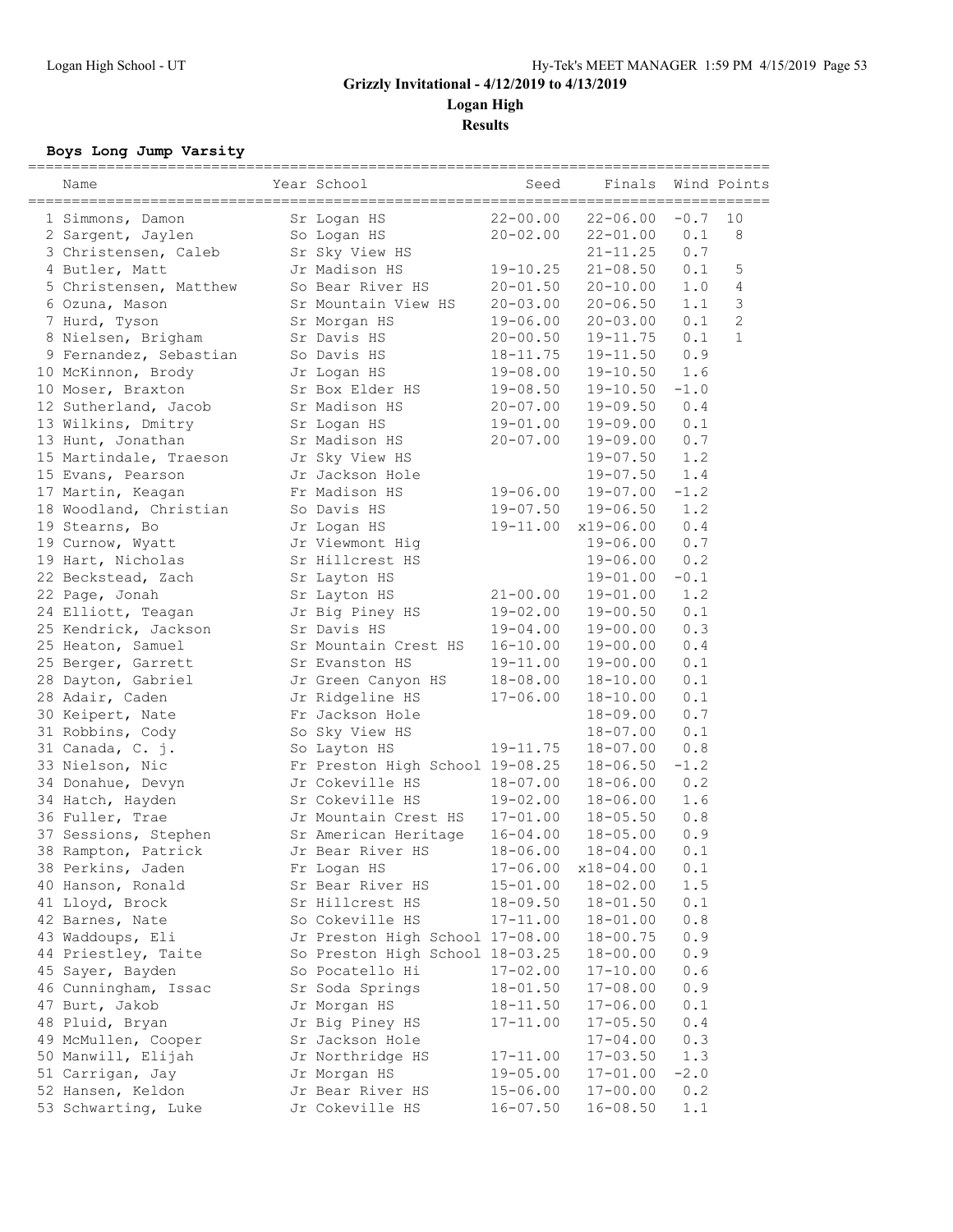**Logan High**

**Results**

#### **....Boys Long Jump Varsity**

| 54 Nelson, Joseph         | So Bear River HS                | $16 - 06.50$ | x16-08.00    | 0.1            |
|---------------------------|---------------------------------|--------------|--------------|----------------|
| 55 Thomas, Andrew         | Sr Cokeville HS                 | $14 - 11.00$ | x16-07.00    | $-1.4$         |
| 55 Savage, Jarron         | So Morgan HS                    | $18 - 09.00$ | $16 - 07.00$ | 0.1            |
| 57 Woods, Keon            | Fr Pocatello Hi                 |              | $16 - 06.00$ | 0.1            |
| 58 Rendon, Michael        | Jr Hillcrest HS                 |              | $16 - 05.00$ | $0.1\,$        |
| 59 Broderick, Benjamin    | Sr Mountain Crest HS            | $16 - 04.00$ | $16 - 03.00$ | 1.1            |
| 60 Hill, Tanner           | Fr Ridgeline HS                 |              | $16 - 02.00$ | $0.9$          |
| 61 Cook, Pete             | Jr Jackson Hole                 |              | $16 - 01.50$ | $0.5\,$        |
| 62 Walker, Andrew         | Fr Soda Springs                 | $15 - 08.50$ | $16 - 01.00$ | $0.1\,$        |
| 62 Belles, Caleb          | Jr Mountain Crest HS            | $16 - 02.50$ | $16 - 01.00$ | 0.5            |
| 64 Sorensen, Bridger      | Grace                           |              | $16 - 00.00$ | 0.1            |
| 65 Hottel, Kaden          | Fr Pocatello Hi                 | $15 - 09.00$ | $15 - 01.00$ | $0.6$          |
| 66 Davis, Zay             | Jr Preston High School          |              | $15 - 00.00$ | 1.3            |
| 66 Harris, Ryan           | So Bear River HS                | $16 - 00.00$ | x15-00.00    | 0.3            |
| 66 Housley, Keeler        | So Soda Springs                 | $15 - 09.50$ | $15 - 00.00$ | 0.3            |
| 69 Bell, Dalton           | Fr Big Piney HS                 | $16 - 02.50$ | $14 - 11.00$ | 0.5            |
| 70 Jensen, Garrett        | So American Heritage            |              | $14 - 10.00$ | 1.7            |
| 71 Taggart, Alma          | Jr Ridgeline HS                 |              | $14 - 08.50$ | 0.8            |
| 72 Rendon, Juan           | Fr Hillcrest HS                 |              | $14 - 00.00$ | 1.3            |
| 73 Roper, Calvin          | Fr Pocatello Hi                 |              | $13 - 10.50$ | 0.7            |
| 74 Walton, Koy            | Fr Big Piney HS                 | $12 - 07.00$ | $13 - 02.00$ | 0.1            |
| 75 Weibelhaus, Hunter     | Jr Soda Springs                 |              | $12 - 04.00$ | 0.1            |
| -- Tucker, Jadon          | Jr Box Elder HS                 | $17 - 11.50$ | ND.          | NWI            |
| -- Whiting, Travis        | Jr Green Canyon HS              | $17 - 00.00$ | ND           | $\texttt{NWI}$ |
| -- Torres, Tony           | Sr Sky View HS                  | $18 - 07.00$ | ND           | NWI            |
| -- Sweeny, Colter         | So Mountain View HS             | $18 - 05.00$ | <b>ND</b>    | NWI            |
| -- Dayton, Gabriel        | Jr Unattached                   |              | ND.          | NWI            |
| -- Larsen, Isaac          | So Logan HS                     | $19 - 07.50$ | ND           | $\texttt{NWI}$ |
| -- Summers, Gregory       | So Bear River HS                | $17 - 11.00$ | ND           | NWI            |
| -- Knapp, Gordon          | Jr Preston High School 17-04.00 |              | ND           | NWI            |
| -- Hatch, Brock           | So Layton HS                    | $19 - 06.00$ | ND           | $\texttt{NW1}$ |
| -- Chan, Ebenezer         | Jr layton chris                 | $16 - 05.25$ | ND           | NWI            |
| -- Lewis, Nash            | So Box Elder HS                 | $18 - 02.50$ | ND           | NWI            |
| -- Decker, Michael        | Sr Green Canyon HS              | $15 - 11.00$ | ND.          | NWI            |
| -- Dopp, Joel             | Sr Layton HS                    | $19 - 07.00$ | ND           | NWI            |
| -- Curzon, William        | Sr American Heritage            | $16 - 02.00$ | <b>ND</b>    | NWI            |
| -- Harmon, Jake           | Sr Cokeville HS                 | $16 - 03.50$ | ND.          | NWI            |
| -- Ramkison, Dominique    | Jr layton chris                 |              | <b>ND</b>    | NWI            |
| -- Branson, Luke          | So Mountain View HS             | $18 - 05.00$ | ND.          | NWI            |
| -- Snow, Zac              | So Pocatello Hi                 | $18 - 01.00$ | ND           | NWI            |
| -- Rowe, Colton           | Sr American Heritage            | $17 - 08.00$ | ND.          | NWI            |
| -- Mickelson, Darren      | Sr Soda Springs                 |              | ND           | NWI            |
| -- Maughan, Dallin (Zach) | Jr Green Canyon HS              | $17 - 00.00$ | <b>ND</b>    | NWI            |
| -- Olsen, Ammon           | Sr Box Elder HS                 | $18 - 00.50$ | <b>ND</b>    | $\texttt{NWI}$ |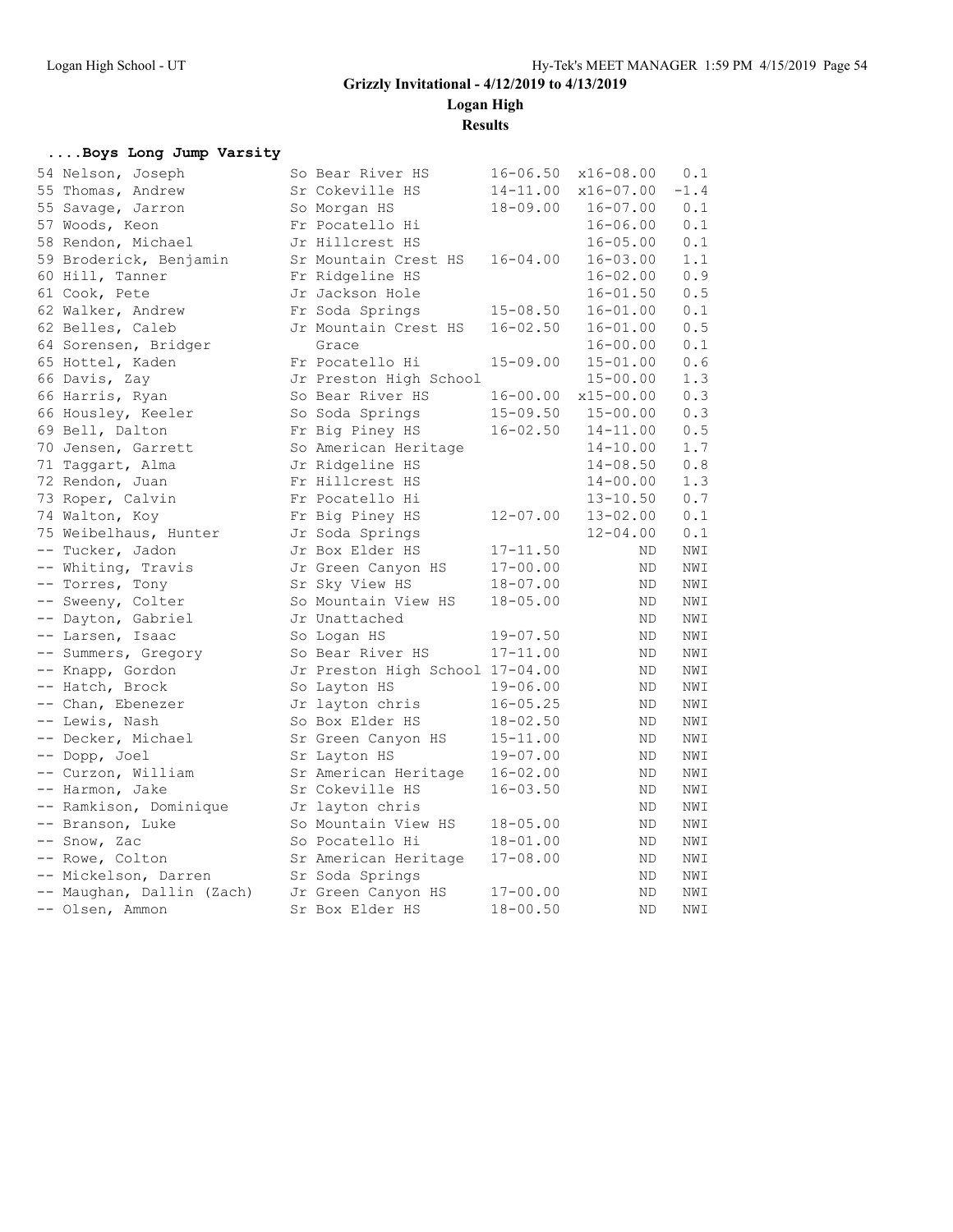**Logan High**

**Results**

#### **Boys Triple Jump Varsity**

| Name                 | Year School                     | Seed                      | Finals                    | Wind |
|----------------------|---------------------------------|---------------------------|---------------------------|------|
|                      |                                 |                           |                           |      |
| 1 Hunt, Jonathan     | Sr Madison HS                   | $43 - 01.25$ $42 - 11.50$ |                           | 0.1  |
| 2 Ozuna, Mason       | Sr Mountain View HS             | 43-06.00 41-11.50         |                           | 0.1  |
| 3 Evans, Pearson     | Jr Jackson Hole                 | $41 - 11.00$ $40 - 08.00$ |                           | 0.1  |
| 4 McKinnon, Brody    | Jr Logan HS                     | 38-00.00                  | 40-00.00                  | 0.1  |
| 5 Gunter, Kobee      | Sr Pocatello Hi                 |                           | $39 - 04.25$              | 0.1  |
| 6 Stearns, Bo        | Jr Logan HS                     |                           | $39 - 02.75$ $38 - 11.00$ | 0.1  |
| 7 Martin, Keagan     | Fr Madison HS                   | $39 - 06.50$              | 38-05.00                  | 0.1  |
| 7 Nielsen, Brigham   | Sr Davis HS                     |                           | $38 - 05.00$              | 0.1  |
| 9 Cunningham, Issac  | Sr Soda Springs                 | $40 - 01.00$              | $38 - 03.75$              | 0.1  |
| 10 Branson, Luke     | So Mountain View HS             | $41 - 01.00$              | $38 - 00.25$              | 0.1  |
| 11 Keipert, Nate     | Fr Jackson Hole                 |                           | $37 - 09.00$              | 0.1  |
| 11 Dayton, Gabriel   | Jr Green Canyon HS              |                           | $37 - 09.00$              | 0.1  |
| 13 Kendrick, Jackson | Sr Davis HS                     |                           | $37 - 05.75$              | 0.1  |
| 14 Dawson, Colter    | Fr Jackson Hole                 |                           | $37 - 04.75$              | 0.1  |
| 15 Waddoups, Eli     | Jr Preston High School 37-05.75 |                           | $37 - 02.00$              | 0.1  |
| 16 Henderson, Easton | Fr West Side HS                 | $38 - 00.00$              | $37 - 00.75$              | 0.1  |
| 17 Dikwa, Thomas     | So Sky View HS                  |                           | $36 - 11.50$              | 0.1  |
| 18 Womack, Payton    | Sr Davis HS                     |                           | $36 - 10.25$              | 0.1  |
| 19 Long, Lincoln     | Sr Big Piney HS                 | $37 - 03.00$              | $36 - 09.50$              | 0.1  |
| 20 Manwill, Elijah   | Jr Northridge HS                |                           | $36 - 04.50$              | 0.1  |
| 21 Hatch, Hayden     | Sr Cokeville HS                 | $34 - 01.50$              | $35 - 10.00$              | 0.1  |
| 21 Nyman, Trey       | So Sky View HS                  | $34 - 09.00$              | $35 - 10.00$              | 0.1  |
| 23 Newton, Michael   | So Mountain View HS             | $35 - 00.00$              | $35 - 07.00$              | 0.1  |
| 24 Knapp, Gordon     | Jr Preston High School 36-11.00 |                           | $35 - 05.00$              | 0.1  |
| 25 Jones, Canyon     | So Davis HS                     |                           | $35 - 04.00$              | 0.1  |
| 26 Thatcher, Sam     | So Sky View HS                  |                           | $34 - 02.25$ $35 - 02.75$ | 0.1  |
| 26 Purser, Kash      | Fr Mountain View HS             | 37-06.00 35-02.75         |                           | 0.1  |
| 28 Hottel, Kaden     | Fr Pocatello Hi                 | $34 - 02.50$ $34 - 10.00$ |                           | 0.1  |
| 29 Thomas, Andrew    | Sr Cokeville HS                 |                           | $32 - 05.50$ $33 - 00.75$ | 0.1  |
| 30 Schell, Creedon   | Jr Big Piney HS                 |                           | $32 - 08.75$              | 0.1  |
| -- Nielson, Nic      | Fr Preston High School          |                           | ND.                       | NWI  |
| -- Schwarting, Luke  | Jr Cokeville HS                 | $35 - 06.50$              | ND.                       | NWI  |
| -- Priestley, Taite  | So Preston High School 37-01.00 |                           | <b>ND</b>                 | NWI  |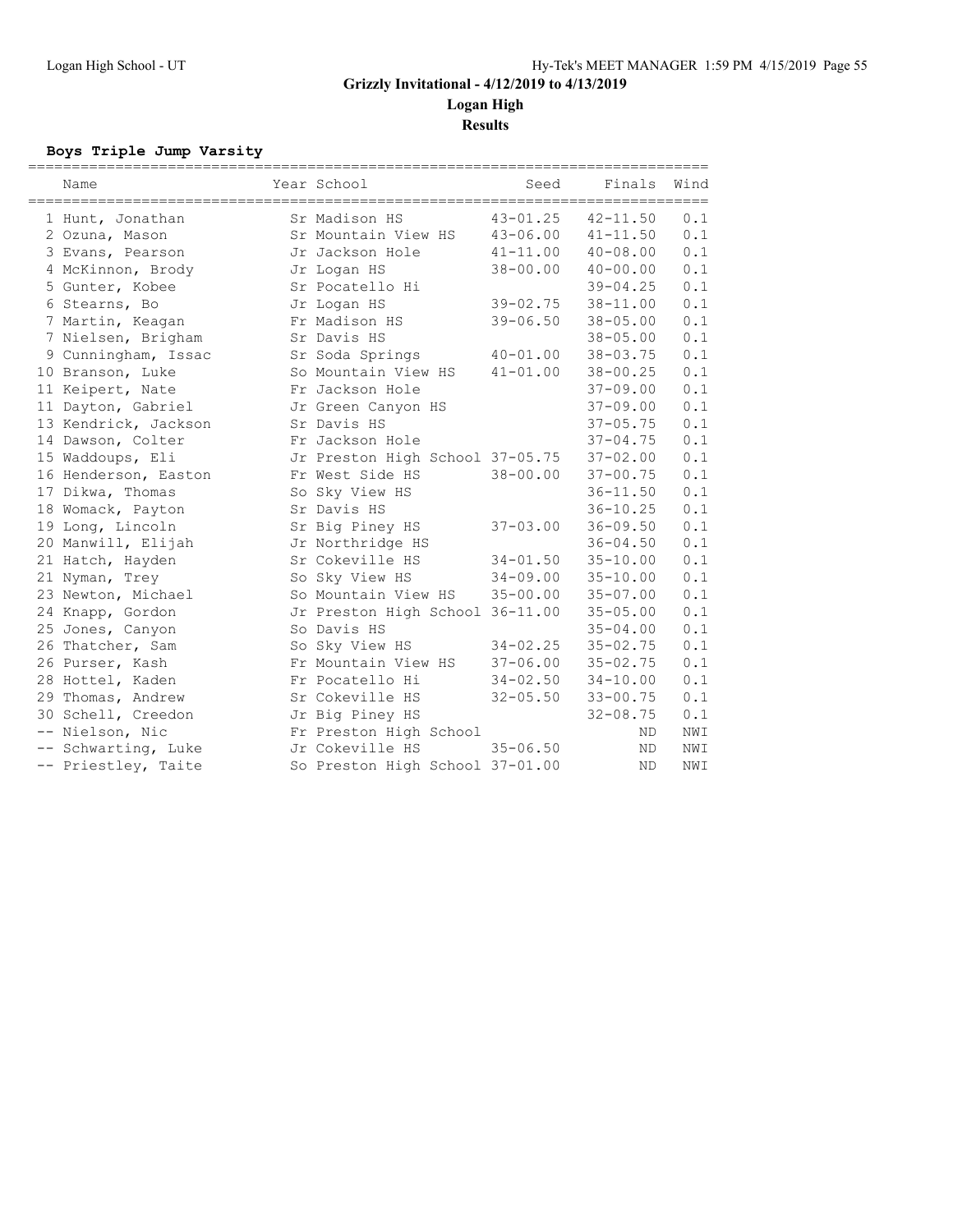**Results**

### **Boys Shot Put Varsity**

| Name                   | Year School                     | Seed         | Finals       | Points         |
|------------------------|---------------------------------|--------------|--------------|----------------|
|                        |                                 |              |              |                |
| 1 Stanford, Carter     | So Madison HS                   | $47 - 05.00$ | $47 - 05.50$ | 10             |
| 2 Malone, Tel          | So Mountain View HS             | 43-07.00     | $46 - 10.00$ | 8              |
| 3 Seamons, Josh        | Sr Preston High School 43-06.00 |              | $44 - 08.50$ | 6              |
| 4 Owens, Sam           | Sr Davis HS                     | $43 - 03.00$ | $44 - 05.00$ | 5              |
| 5 Rees, Colby          | Sr Mountain View HS             | $43 - 05.00$ | 43-11.50     | 4              |
| 6 Vernon, Payton       | Fr Evanston HS                  | $41 - 11.50$ | 43-07.50     | $\mathcal{S}$  |
| 7 Reich, James         | Sr Hillcrest HS                 | $44 - 04.00$ | $43 - 01.00$ | $\overline{c}$ |
| 8 Tupoula, Alema (Max) | Sr Davis HS                     | $41 - 10.00$ | $42 - 01.50$ | $\mathbf{1}$   |
| 9 Hopkins, Isaac       | Jr Logan HS                     | $45 - 04.00$ | $42 - 00.50$ |                |
| 10 Postma, Caleb       | Sr Ridgeline HS                 | $41 - 01.50$ | $41 - 11.50$ |                |
| 11 Fox, Jake           | Sr Davis HS                     | $42 - 11.00$ | $41 - 10.00$ |                |
| 12 Sanders, Nathan     | Sr Madison HS                   | $42 - 02.00$ | $41 - 03.50$ |                |
| 13 Barker, Bridger     | Sr Evanston HS                  | $41 - 03.00$ | $41 - 00.00$ |                |
| 14 Gunn, Ryan          | Sr Box Elder HS                 | $41 - 01.50$ | $40 - 10.00$ |                |
| 14 Keele, Ryker        | So Morgan HS                    | 41-03.25     | $40 - 10.00$ |                |
| 16 Miller, Dallas      | Sr Bear River HS                | $42 - 11.00$ | $40 - 06.00$ |                |
| 17 Robison, Collin     | Sr Sky View HS                  | $40 - 03.00$ | $40 - 04.50$ |                |
| 18 Reid, James         | Sr Sky View HS                  | $38 - 09.00$ | $40 - 04.00$ |                |
| 19 Duvall, Jared       | Sr Mountain Crest HS            | $37 - 11.50$ | $39 - 10.50$ |                |
| 20 Wilkins, Dmitry     | Sr Logan HS                     | $40 - 09.50$ | $39 - 06.50$ |                |
| 21 Roholt, Treyson     | Sr Sky View HS                  | 39-11.00     | $39 - 06.00$ |                |
| 22 Wright, Graham      | Jr Viewmont Hig                 | $41 - 02.00$ | $39 - 05.00$ |                |
| 23 Millward, Nathan    | Sr Pocatello Hi                 | $41 - 03.50$ | $39 - 04.50$ |                |
| 24 Leishman, Treven    | Sr Mountain Crest HS            | $37 - 11.00$ | $39 - 01.00$ |                |
| 25 Mcmurtrey, Jacob    | Jr Evanston HS                  | $41 - 07.00$ | $39 - 00.50$ |                |
| 26 Boggess, Parker     | So Hillcrest HS                 | $35 - 02.50$ | $38 - 09.00$ |                |
| 26 Asplund, Jake       | Sr Davis HS                     | 38-11.00     | $38 - 09.00$ |                |
| 28 Parker, Riley       | Sr Preston High School 39-05.00 |              | $38 - 07.50$ |                |
| 29 Shelton, Tyler      | So Soda Springs                 | $33 - 00.50$ | $37 - 09.00$ |                |
| 30 Dawson, Colter      | Fr Jackson Hole                 | $35 - 00.00$ | $37 - 06.00$ |                |
| 31 Dopp, Joel          | Sr Layton HS                    |              | $36 - 09.50$ |                |
| 32 Pond, Logan         | Sr Bear River HS                |              | $36 - 02.00$ |                |
| 33 Cooper, Ian         | Sr Pocatello Hi                 | $36 - 04.00$ | $36 - 01.50$ |                |
| 34 Beard, Max          | Jr Davis HS                     |              | x35-05.00    |                |
| 35 Maxfield, Nathan    | So Big Piney HS                 |              | $35 - 04.00$ |                |
| 36 Petty, Holden       | Jr Morgan HS                    | 33-10.00     | $35 - 02.50$ |                |
| 37 Francis, Dalton     | Jr Preston High School 34-06.00 |              | $35 - 02.00$ |                |
| 38 Condos, Tyson       | Sr Mountain View HS             | $39 - 06.00$ | $35 - 00.00$ |                |
| 39 Raza, Kaden         | So Big Piney HS                 | $36 - 04.75$ | $34 - 11.00$ |                |
| 40 Barnes, Jason       | Jr Hillcrest HS                 |              | $34 - 07.50$ |                |
| 41 King, Garrett       | Jr Cokeville HS                 | 34-01.00     | 34-03.00     |                |
| 42 Stearns, Ty         | So Logan HS                     | $34 - 07.00$ | $34 - 01.00$ |                |
| 43 Thomas, Andrew      | Sr Cokeville HS                 | $33 - 08.00$ | $33 - 09.00$ |                |
| 44 Andersen, Christian | Sr Bear River HS                | $33 - 07.00$ | $33 - 05.00$ |                |
| 44 Henline, Cole       | Jr Hillcrest HS                 |              | $33 - 05.00$ |                |
| 46 Ferrell, Kolby      | So Viewmont Hig                 | $36 - 08.00$ | $33 - 02.50$ |                |
|                        |                                 |              |              |                |
| 47 Parry, Jarrett      | Jr Morgan HS                    | $33 - 10.00$ | $33 - 01.50$ |                |
| 48 Bryner, Sam         | Sr Layton HS                    | $32 - 03.00$ | $32 - 11.00$ |                |
| 49 Beutler, Dawson     | Sr Sky View HS                  | $36 - 00.00$ | $32 - 09.00$ |                |
| 50 Hill, Kendall       | Jr Layton HS                    | $38 - 04.00$ | 32-07.00     |                |
| 51 Pugsley, Hunter     | So Bear River HS                | $31 - 04.00$ | $32 - 03.50$ |                |
| 52 Veile, Connor       | Sr Soda Springs                 | $32 - 06.00$ | $32 - 02.50$ |                |
| 53 Purser, Kash        | Fr Mountain View HS             |              | $32 - 01.50$ |                |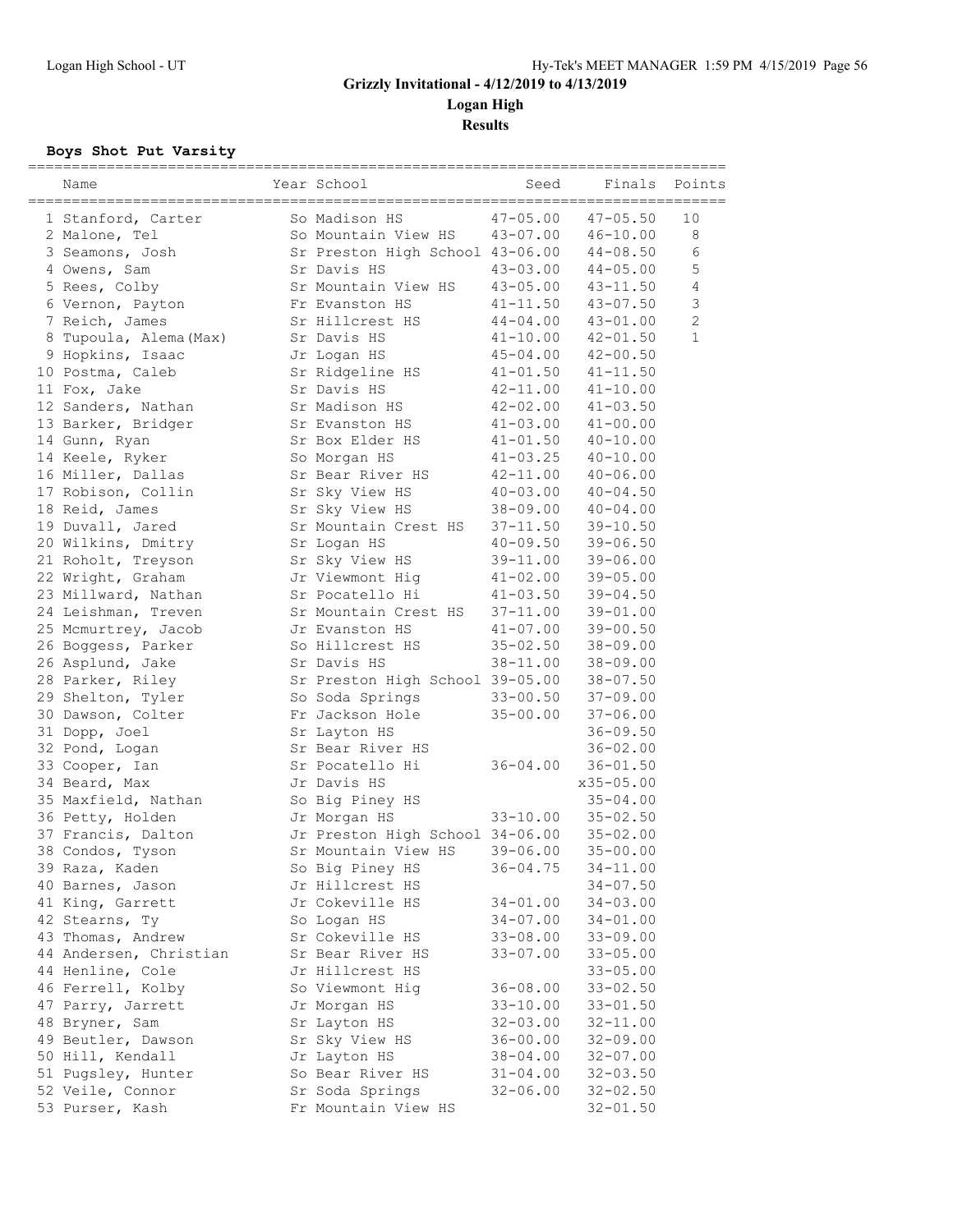# **Logan High**

## **Results**

#### **....Boys Shot Put Varsity**

| 54 McWilliams, Hayden | Fr Soda Springs | $31 - 10.50$   |
|-----------------------|-----------------|----------------|
| 55 Phelps, Bryant     | Jr Ridgeline HS | 26-09.00       |
| 56 Lowry, Brandon     | So Soda Springs | $9 - 0.3$ , 00 |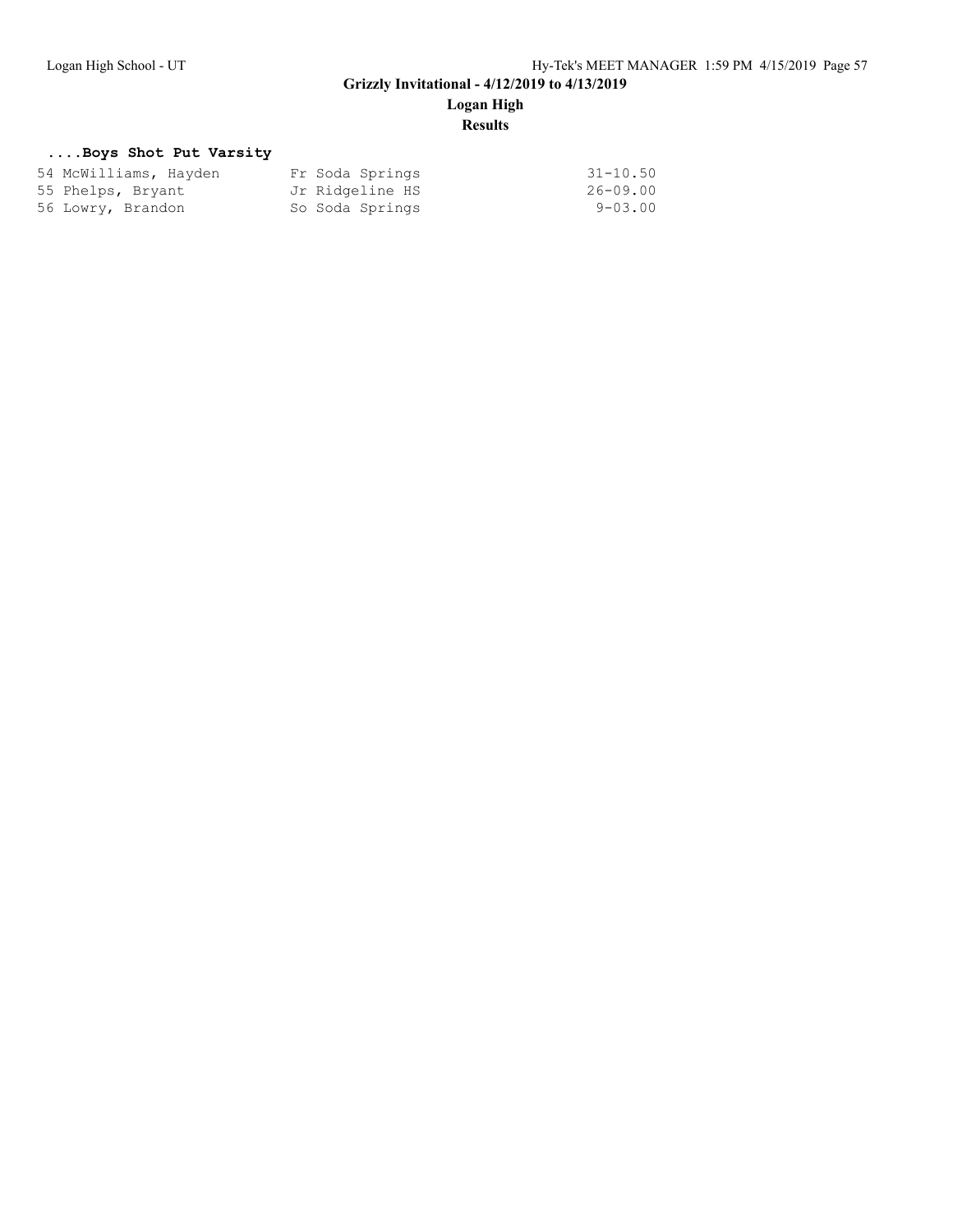**Logan High**

**Results**

### **Boys Discus Throw Varsity**

| Name                              | Year School                             | Seed                       | Finals                 | Points       |
|-----------------------------------|-----------------------------------------|----------------------------|------------------------|--------------|
| 1 Madsen, Kimball                 | Jr Mountain View HS                     | $148 - 03$                 | $145 - 08$             | 10           |
| 2 Sanders, Nathan                 | Sr Madison HS                           | 140-02                     | $140 - 06$             | 8            |
| 3 Ferrell, Kolby                  | So Viewmont Hig                         | $134 - 09$                 | 139-03.50              | 6            |
| 4 Francis, Dalton                 | Jr Preston High School                  | $125 - 00$                 | $134 - 00$             | 5            |
| 5 Cox, Ben                        | Sr Davis HS                             | 123-03                     | $124 - 07.50$          | 3.50         |
| 5 Postma, Caleb                   | Sr Ridgeline HS                         | 127-01                     | $124 - 07.50$          | 3.50         |
| 7 Barker, Bridger                 | Sr Evanston HS                          | $19 - 06.50$               | $124 - 00$             | $\mathbf{2}$ |
| 8 Keele, Ryker                    | So Morgan HS                            | $123 - 10$                 | $122 - 10$             | 1            |
| 9 Robison, Collin                 | Sr Sky View HS                          | $37 - 05.50$               | $122 - 09.50$          |              |
| 10 Thomas, Kale                   | Jr Davis HS                             | $122 - 00$                 | $122 - 05$             |              |
| 11 Reich, James                   | Sr Hillcrest HS                         | $114 - 04$                 | $119 - 06$             |              |
| 12 Stanford, Carter               | So Madison HS                           | $108 - 04$                 | $114 - 05$             |              |
| 13 Rees, Colby                    | Sr Mountain View HS                     | $110 - 00$                 | $114 - 04.50$          |              |
| 14 Andersen, Christian            | Sr Bear River HS                        | $109 - 07$                 | $110 - 11$             |              |
| 15 Wright, Graham                 | Jr Viewmont Hig                         |                            | $109 - 07$             |              |
| 16 Parker, Riley                  | Sr Preston High School 00-08.50         |                            | $108 - 04.50$          |              |
| 17 Asplund, Jake                  | Sr Davis HS                             | $10 - 04.50$               | $108 - 00$             |              |
| 18 Boggess, Parker                | So Hillcrest HS                         | $97 - 01$                  | $107 - 10$             |              |
| 19 Shelton, Tyler                 | So Soda Springs                         | $100 - 07$                 | $107 - 08$             |              |
| 20 Robbins, Cody                  | So Sky View HS                          | $102 - 06$                 | $107 - 02.50$          |              |
| 21 Mcmurtrey, Jacob               | Jr Evanston HS                          | $116 - 04$                 | $106 - 09$             |              |
| 22 Hopkins, Isaac                 | Jr Logan HS                             | $117 - 08$                 | $106 - 08.50$          |              |
| 23 Reid, James                    | Sr Sky View HS                          | $109 - 11$                 | $105 - 10$             |              |
| 24 Seamons, Josh                  | Sr Preston High School                  | $122 - 00$                 | $103 - 11$             |              |
| 25 Kartchner, Devon               | Sr Sky View HS                          | $102 - 07$                 | $102 - 11$             |              |
| 26 Pond, Logan                    | Sr Bear River HS                        |                            | $102 - 07$             |              |
| 27 Simpson, Carter                | So Box Elder HS                         | $09 - 02.50$               | $101 - 05$             |              |
| 28 Barnes, Jason                  | Jr Hillcrest HS                         |                            | $101 - 01$             |              |
| 29 Bingham, Brady                 | So Mountain Crest HS                    | $102 - 11$                 | $100 - 10$             |              |
| 30 Brown, Jack                    | So Jackson Hole                         | $83 - 00$                  | $100 - 02$             |              |
| 31 Stearns, Ty                    | So Logan HS                             | $102 - 06$                 | $99 - 08$              |              |
| 32 Vernon, Payton                 | Fr Evanston HS                          | $111 - 06$                 | $98 - 05$              |              |
| 33 King, Garrett                  | Jr Cokeville HS                         | $101 - 06$                 | $97 - 03$              |              |
| 34 Millward, Nathan               | Sr Pocatello Hi                         | $114 - 00$                 | $96 - 00$              |              |
| 35 Smith, Sterling                | Jr Jackson Hole                         | $108 - 02$                 | $95 - 00$              |              |
| 36 Maxfield, Nathan               | So Big Piney HS<br>So Mountain Crest HS |                            | $93 - 03$              |              |
| 37 Wells, Avery                   |                                         | $96 - 08$                  | $91 - 00$<br>$89 - 09$ |              |
| 38 Henline, Cole<br>39 Lee, Kevin | Jr Hillcrest HS<br>Jr Mountain Crest HS |                            |                        |              |
| 40 Gable, Drew                    |                                         | $102 - 06$<br>$84 - 00.50$ | $89 - 07$<br>$89 - 04$ |              |
| 41 Miller, Dallas                 | Jr Layton HS<br>Sr Bear River HS        | $112 - 00$                 | $89 - 02$              |              |
| 42 Dawson, Colter                 | Fr Jackson Hole                         | $95 - 06$                  | $86 - 02$              |              |
| 43 Thomas, Camron                 | So Big Piney HS                         | $80 - 01$                  | $85 - 10$              |              |
| 44 Crabtree, Sam                  | Fr Jackson Hole                         | $80 - 02$                  | 84-10                  |              |
| 45 McWilliams, Hayden             | Fr Soda Springs                         |                            | $84 - 04$              |              |
| 46 Radford, Jack                  | Jr Green Canyon HS                      | $72 - 09$                  | $81 - 09$              |              |
| 47 Wise, Baxter                   | So Bear River HS                        | $81 - 05$                  | $80 - 09.50$           |              |
| 48 Maeger, Wyatt                  | So Big Piney HS                         | 92-02                      | $80 - 08.50$           |              |
| 49 Canada, C. j.                  | So Layton HS                            |                            | $80 - 03$              |              |
| 50 Beard, Max                     | Jr Davis HS                             |                            | $79 - 01$              |              |
| 51 Knudsen, Logan                 | So Bear River HS                        | $53 - 02$                  | x71-06                 |              |
| 52 Smith, Joshua                  | Grace                                   |                            | $68 - 09$              |              |
| 53 Higbee, Jaden                  | Jr Ridgeline HS                         |                            | $68 - 00$              |              |
|                                   |                                         |                            |                        |              |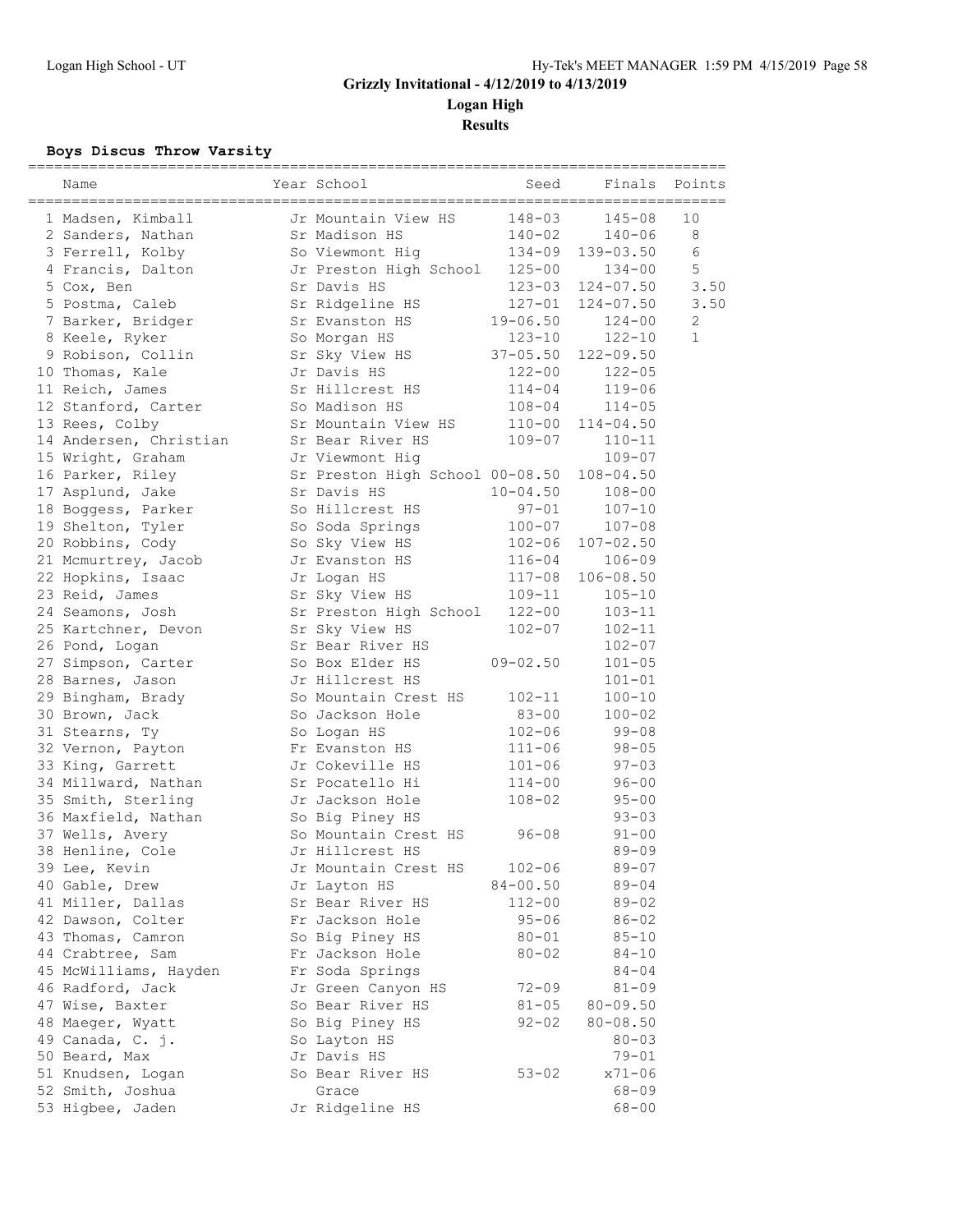**Logan High**

### **Results**

#### **....Boys Discus Throw Varsity**

| 54 Parsons, Luke     | So Pocatello Hi               | $64 - 00$    | $67 - 10$    |
|----------------------|-------------------------------|--------------|--------------|
| 55 Veile, Connor     | Sr Soda Springs               |              | $65 - 03$    |
| 56 Clements, Ian     | Fr Cokeville HS               | 66-04        | $58 - 05.50$ |
| 57 Kaiser, Chancee   | Fr Big Piney HS               | $28 - 11$    | $27 - 07$    |
| 58 Lowry, Brandon    | So Soda Springs               |              | $23 - 00$    |
| -- Richardson, Davis | So Davis HS                   | $97 - 11$    | ND           |
| -- Pugsley, Hunter   | So Bear River HS              | $61 - 08.50$ | ND           |
| -- Toone, Trevin     | So Bear River HS              | $94 - 01$    | ND           |
| -- Harker, Spencer   | So Davis HS                   | $111 - 08$   | ND           |
| -- Biskey, Preston   | Sr Box Elder HS               | $119 - 03$   | ND           |
| -- Nelson, Hudson    | Jr Preston High School 112-01 |              | ND           |
| -- Gunn, Ryan        | Sr Box Elder HS               | $39 - 10.50$ | ND           |
| -- Fox, Jake         | Sr Davis HS                   | $15 - 01.50$ | ND           |
| -- Malone, Tel       | So Mountain View HS           | $122 - 05$   | ND           |
| -- Clark, Mason      | Jr Layton HS                  |              | ND.          |
| -- Condos, Tyson     | Sr Mountain View HS           | $114 - 00$   | ND.          |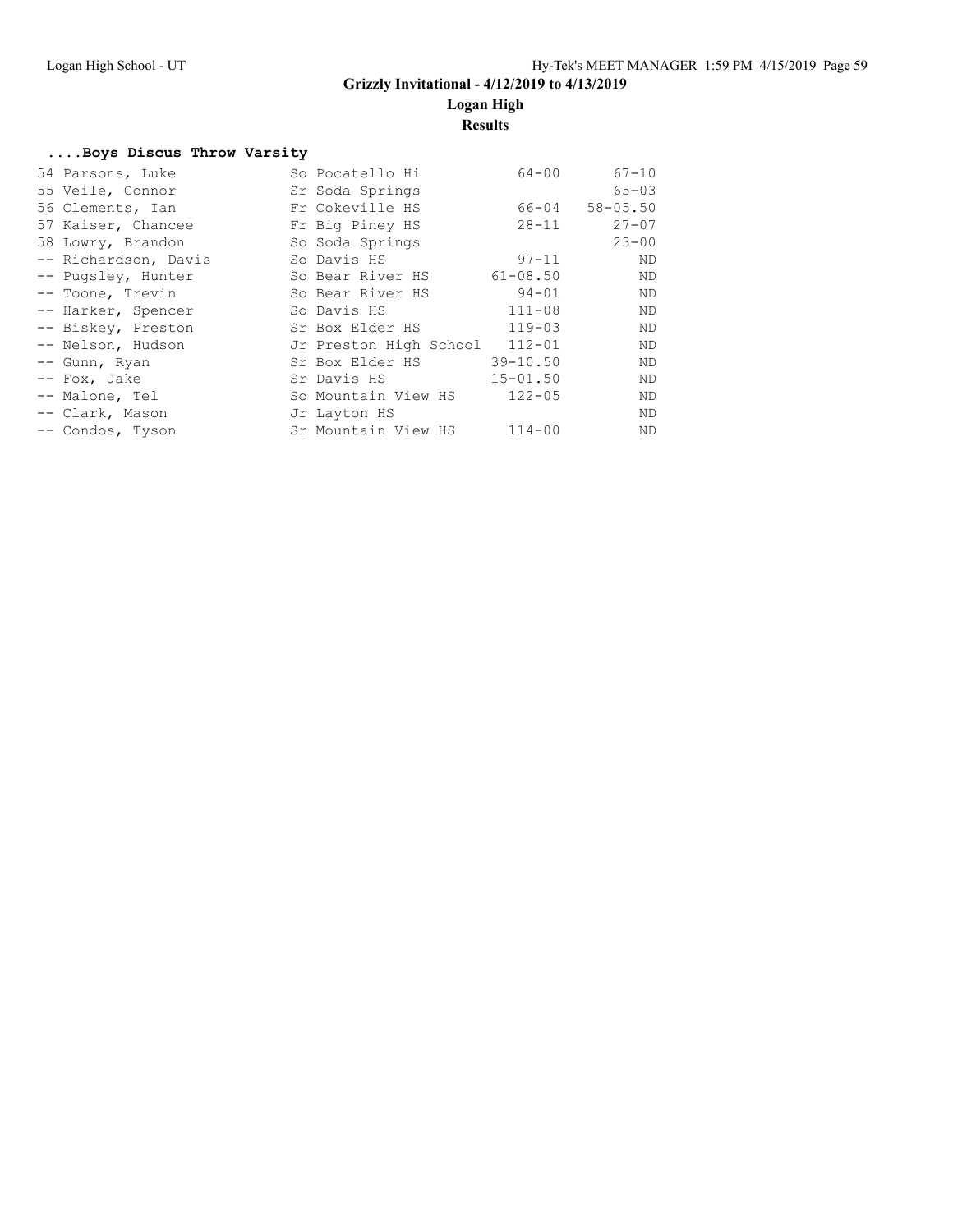**Logan High**

**Results**

### **Boys Javelin Throw Varsity**

| Name                   | Year School          | Seed         | Finals     | Points         |
|------------------------|----------------------|--------------|------------|----------------|
| 1 Madsen, Kimball      | Jr Mountain View HS  | $165 - 11$   | 169-06     | 10             |
| 2 Wuthrich, Caleb      | Sr Davis HS          | $65 - 00.50$ | $160 - 06$ | 8              |
| 3 Robison, Collin      | Sr Sky View HS       | $148 - 03$   | $154 - 11$ | 6              |
| 4 Bennett, Bremmer     | Sr Morgan HS         | $153 - 09$   | 148-07     | 5              |
| 5 Wickham, Sam         | Sr Davis HS          | 144-09       | 147-06     | 4              |
| 6 Stephens, Chase      | Sr Morgan HS         | $137 - 04$   | 145-04     | $\mathcal{S}$  |
| 7 Petty, Holden        | Jr Morgan HS         | $141 - 08$   | $144 - 01$ | $\overline{c}$ |
| 8 Wright, Taelor       | Sr Box Elder HS      | $158 - 04$   | $143 - 10$ | $\mathbf{1}$   |
| 9 Stearns, Ty          | So Logan HS          | $136 - 03$   | $133 - 08$ |                |
| 10 Call, Parker        | Jr Box Elder HS      | $134 - 10$   | $131 - 10$ |                |
| 11 Sessions, Stephen   | Sr American Heritage | $129 - 07$   | $124 - 07$ |                |
| 12 Simpson, Carter     | So Box Elder HS      | $131 - 07$   | $123 - 11$ |                |
| 13 Wunderlich, Isak    | Sr Viewmont Hig      | $110 - 00$   | $121 - 03$ |                |
| 14 Robison, Chase      | Fr Sky View HS       | $117 - 01$   | $119 - 00$ |                |
| 15 Aller, Josh         | Sr Sky View HS       | $127 - 04$   | $118 - 09$ |                |
| 16 Bingham, Brady      | So Mountain Crest HS | $133 - 11$   | 117-01     |                |
| 17 Barnes, Jason       | Jr Hillcrest HS      |              | 114-06     |                |
| 18 Sanders, Nathan     | Sr Madison HS        |              | 113-07     |                |
| 19 Robbins, Cody       | So Sky View HS       | $124 - 05$   | $109 - 05$ |                |
| 20 Jensen, Mitch       | Sr Morgan HS         | $115 - 04$   | $107 - 05$ |                |
| 21 Harker, Spencer     | So Davis HS          | $122 - 04$   | $107 - 02$ |                |
| 22 Summers, Gregory    | So Bear River HS     | $127 - 02$   | $106 - 10$ |                |
| 23 Legge, Daniel       | Jr Layton HS         | $10 - 09.50$ | $106 - 05$ |                |
| 24 Henline, Cole       | Jr Hillcrest HS      | $103 - 01$   | $106 - 04$ |                |
| 25 Leishman, Treven    | Sr Mountain Crest HS | $104 - 03$   | $103 - 11$ |                |
| 26 Postma, Caleb       | Sr Ridgeline HS      | $114 - 05$   | $102 - 09$ |                |
| 27 Miller, Dallas      | Sr Bear River HS     | $102 - 03$   | $101 - 11$ |                |
| 28 Sorenson, Kyle      | Sr Davis HS          | $126 - 04$   | $100 - 04$ |                |
| 29 George, Brayden     | Jr Viewmont Hiq      |              | $99 - 04$  |                |
| 30 Bryner, Sam         | Sr Layton HS         | $95 - 10$    | $99 - 00$  |                |
| 31 Roemmich, Brody     | Sr Hillcrest HS      | $87 - 05$    | $96 - 09$  |                |
| 32 Conner, Paul        | So Ridgeline HS      | $84 - 06$    | $96 - 06$  |                |
| 33 Brown, Bergan       | Jr Layton HS         | $97 - 00$    | $96 - 00$  |                |
| 34 Dawson, Colter      | Fr Jackson Hole      |              | $94 - 09$  |                |
| 35 Gable, Drew         | Jr Layton HS         | $83 - 03$    | $88 - 11$  |                |
| 36 Smith, Sterling     | Jr Jackson Hole      |              | $84 - 06$  |                |
| 37 McQuiston, Lincoln  | So Viewmont Hig      | $96 - 03$    | $82 - 02$  |                |
| 38 Stanford, Carter    | So Madison HS        |              | $81 - 09$  |                |
| 39 Pond, Logan         | Sr Bear River HS     |              | $81 - 00$  |                |
| 40 Carlson, John       | Jr Green Canyon HS   |              | $79 - 05$  |                |
| 41 Vail, Anthony       | So Hillcrest HS      | $88 - 09$    | 76-08      |                |
| 42 Brown, Jack         | So Jackson Hole      |              | 61-09      |                |
| 43 Crabtree, Sam       | Fr Jackson Hole      |              | $53 - 06$  |                |
| -- Gunn, Ryan          | Sr Box Elder HS      | 128-07       | ND         |                |
| -- Bardsley, Aaron     | Sr Green Canyon HS   | $115 - 05$   | ΝD         |                |
| -- Bischoff, Nathaniel | So American Heritage |              | ND         |                |
| -- Hopkins, Isaac      | Jr Logan HS          | 13-11.50     | ND         |                |
| -- Hollist, Talmage    | Sr American Heritage | $95 - 03$    | ΝD         |                |
| -- Gunnell, Clay       | Jr Mountain Crest HS | $88 - 05$    | ND         |                |
| -- Decker, Michael     | Sr Green Canyon HS   | $120 - 01$   | ΝD         |                |
| -- Richards, Kyle      | Jr Bear River HS     | $91 - 07$    | ΝD         |                |
| -- Cazier, James       | Jr Logan HS          | $92 - 03$    | ΝD         |                |
| -- Munk, Nelson        | So Ridgeline HS      | $85 - 09$    | ΝD         |                |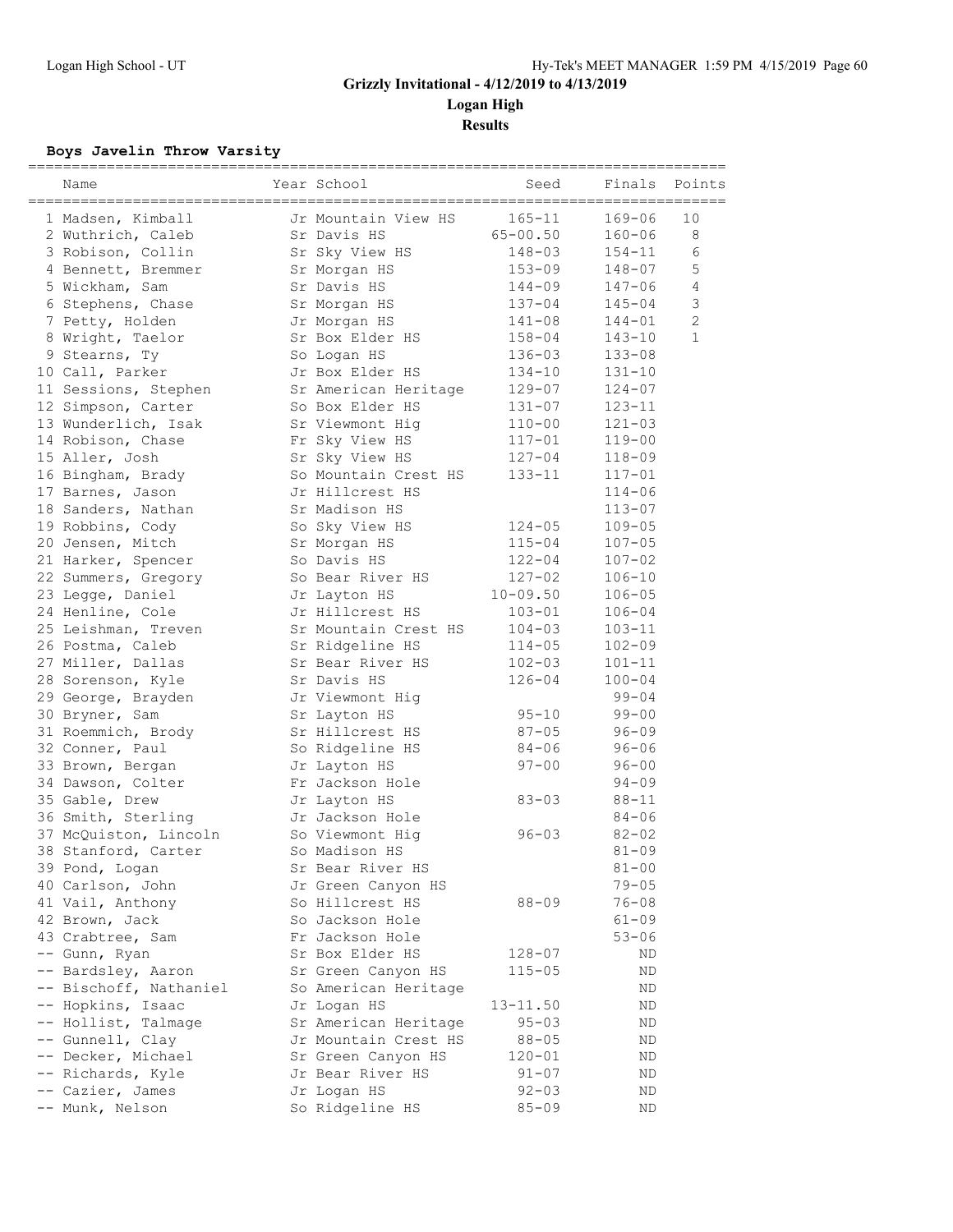**Logan High**

#### **Results**

#### **....Boys Javelin Throw Varsity**

| 130-00<br>So Bear River HS<br>-- Payne, Josh | ND |
|----------------------------------------------|----|
|----------------------------------------------|----|